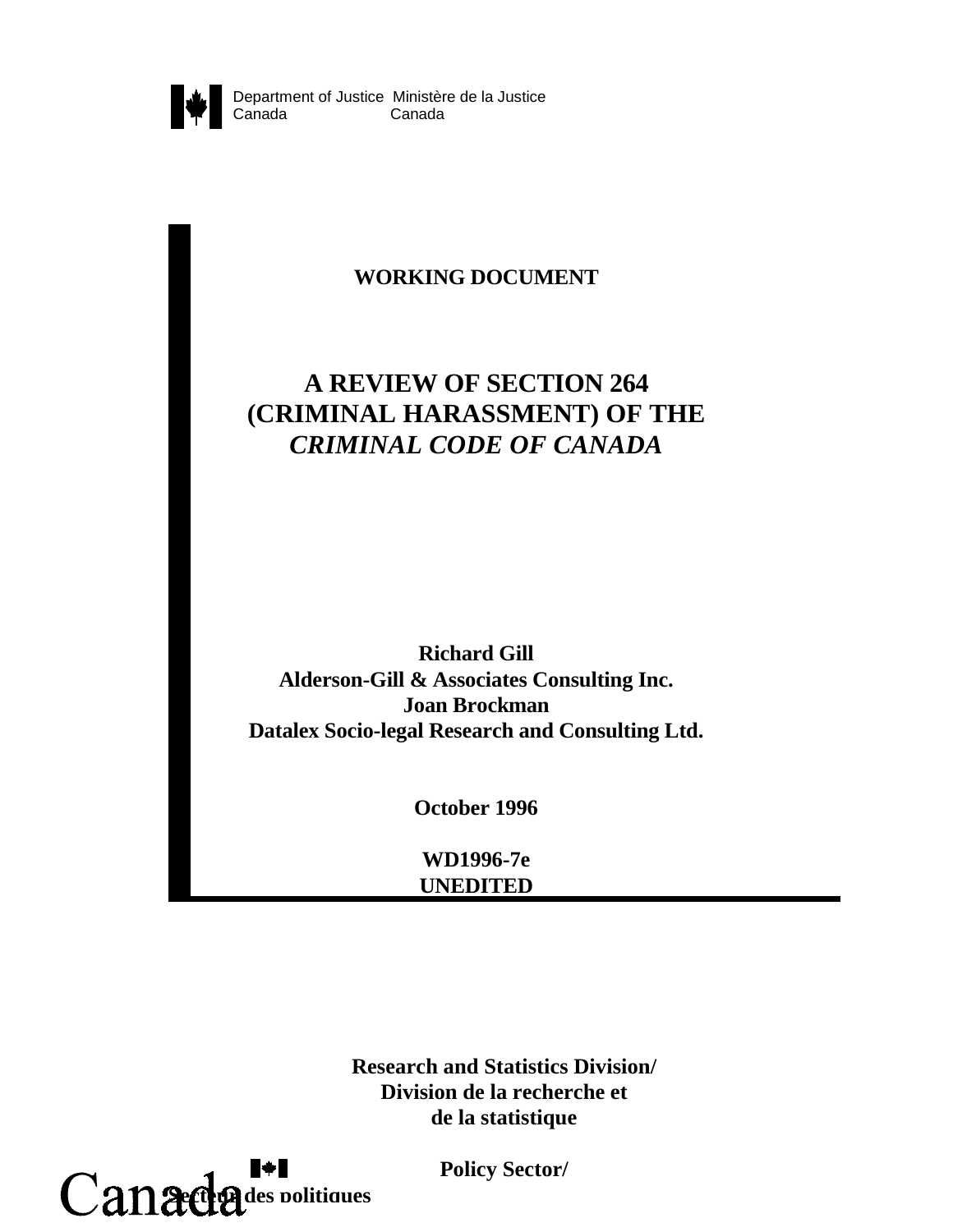## **WORKING DOCUMENT**

# **A REVIEW OF SECTION 264 (CRIMINAL HARASSMENT) OF THE** *CRIMINAL CODE OF CANADA*

**Richard Gill Aldeson-Gill & Associates Consulting Inc. Joan Brockman Datalex Socio-legal Research and Consulting Ltd.**

**October 1996**

## **WD1996-7e**

## **UNEDITED**

*The present study was funded by the Research and Statistics Section, Department of Justice Canada. The views expressed herein are solely those of the authors and do not necessarily represent the views of the Department of Justice Canada.*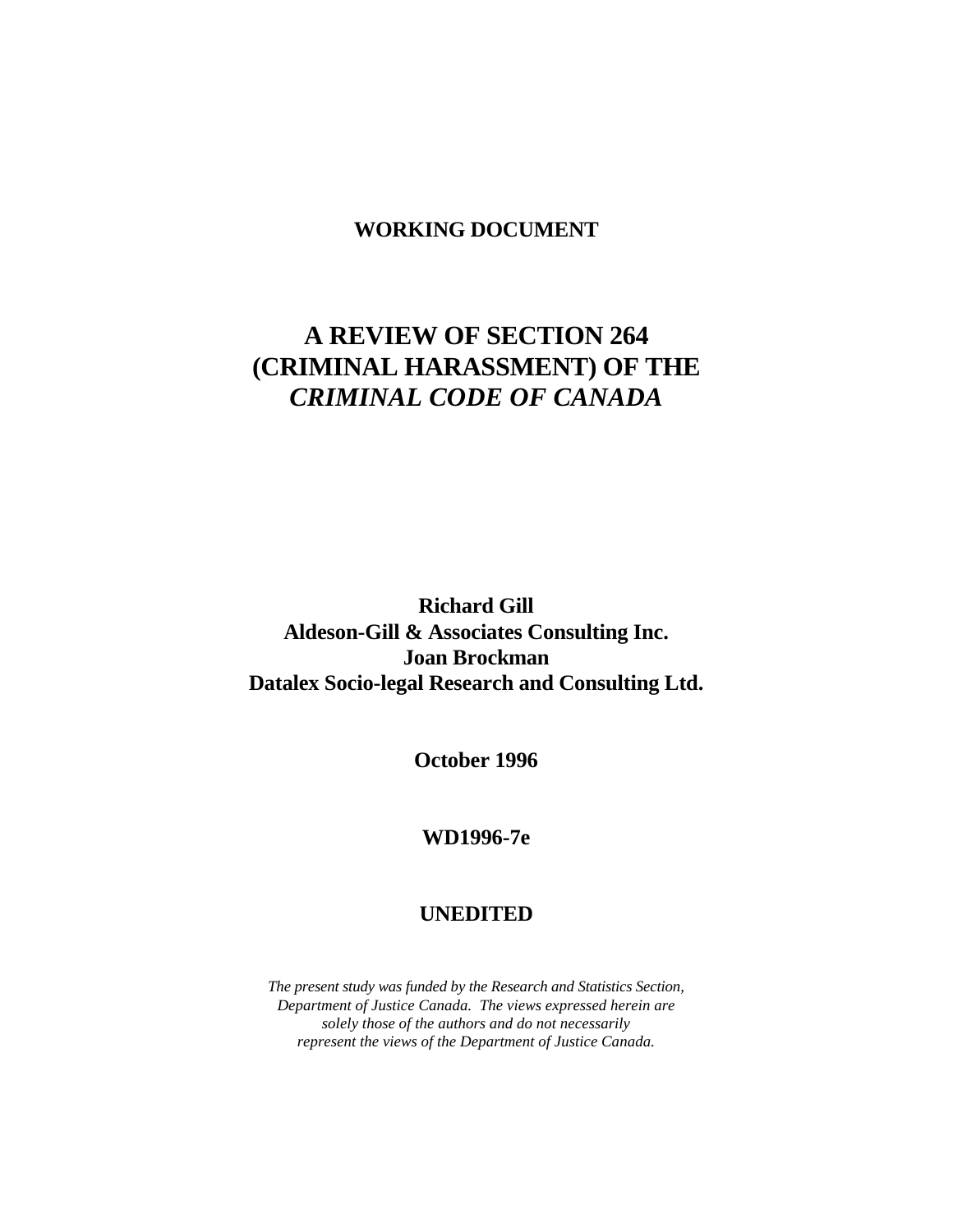## **TABLE OF CONTENTS**

| 1.0 |     |       |  |  |  |
|-----|-----|-------|--|--|--|
| 2.0 |     |       |  |  |  |
|     | 2.1 |       |  |  |  |
|     | 2.2 |       |  |  |  |
|     | 2.3 |       |  |  |  |
|     | 2.4 |       |  |  |  |
|     | 2.5 |       |  |  |  |
|     | 2.6 |       |  |  |  |
| 3.0 |     |       |  |  |  |
|     | 3.1 |       |  |  |  |
|     | 3.2 |       |  |  |  |
|     | 3.3 |       |  |  |  |
|     | 3.4 |       |  |  |  |
| 4.0 |     |       |  |  |  |
|     | 4.1 |       |  |  |  |
|     | 4.2 |       |  |  |  |
|     |     | 4.2.1 |  |  |  |
|     |     | 4.2.2 |  |  |  |
|     |     | 4.2.3 |  |  |  |
|     | 4.3 |       |  |  |  |
|     | 4.4 |       |  |  |  |
|     | 4.5 |       |  |  |  |
|     | 4.6 |       |  |  |  |
| 5.0 |     |       |  |  |  |
|     | 5.1 |       |  |  |  |
|     | 5.2 |       |  |  |  |
|     | 5.3 |       |  |  |  |

 $5.4$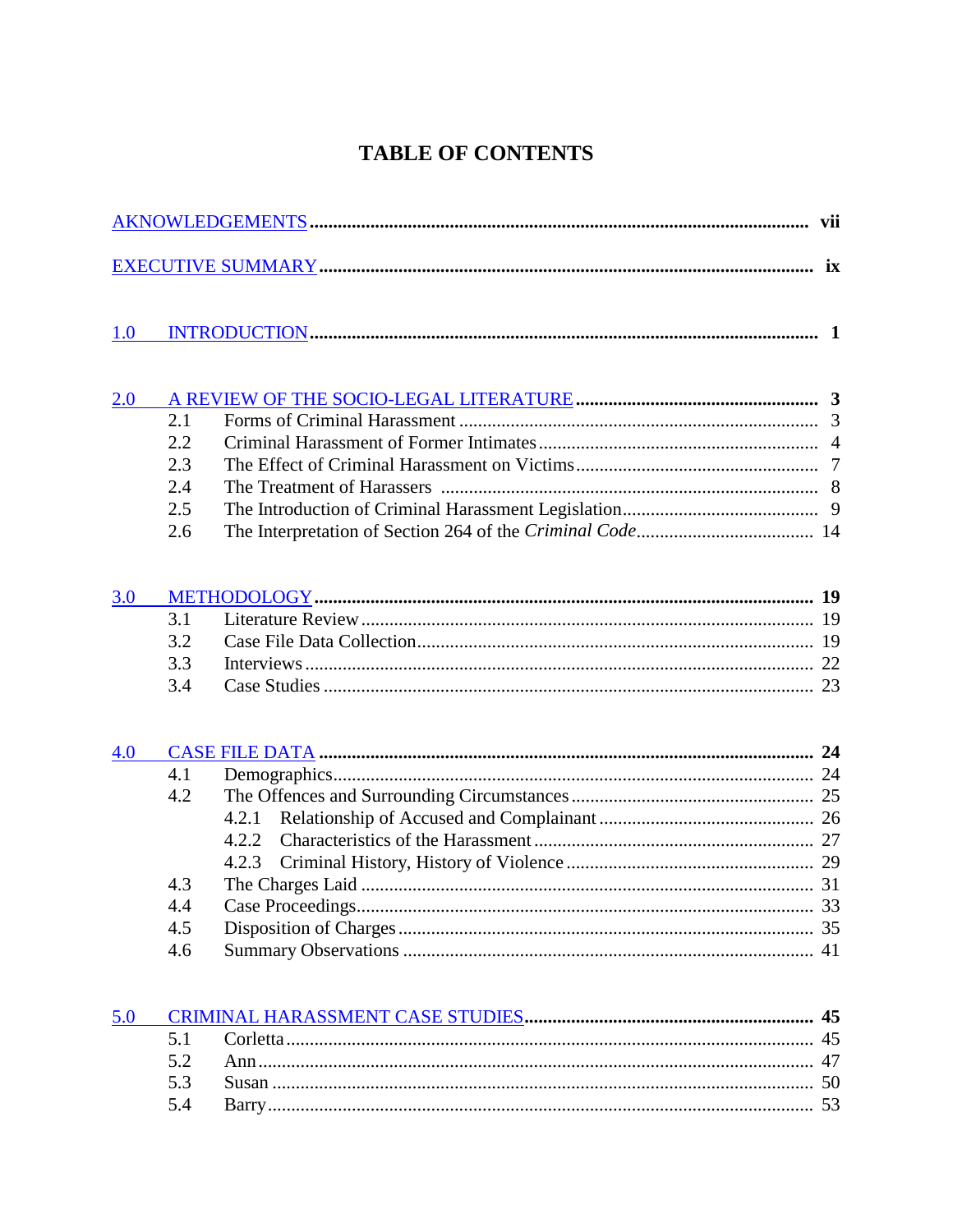| ັ້ |  |
|----|--|
|    |  |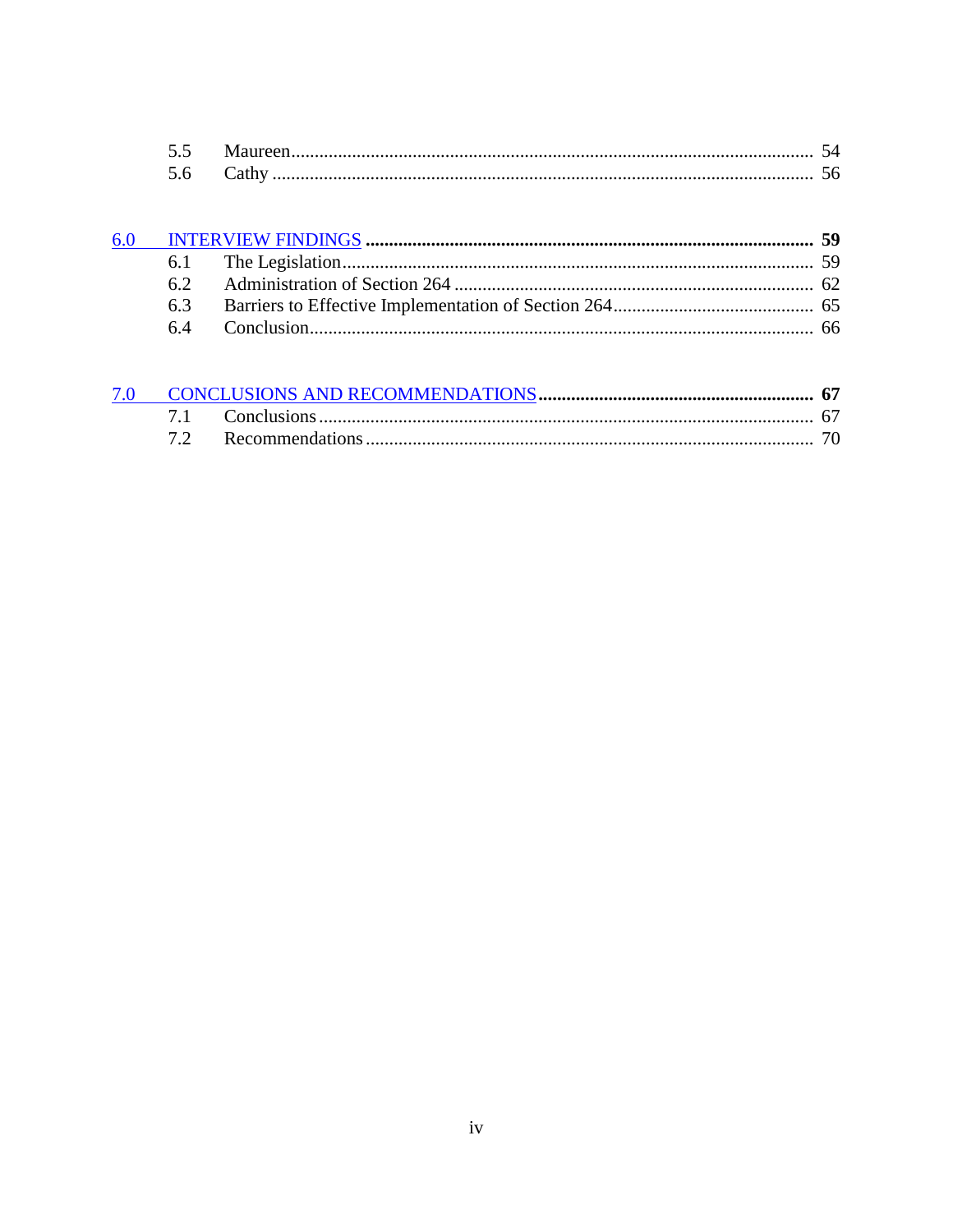## **LIST OF TABLES**

| Table 1  |  |
|----------|--|
| Table 2  |  |
| Table 3  |  |
| Table 4  |  |
| Table 5  |  |
| Table 6  |  |
| Table 7  |  |
| Table 8  |  |
| Table 9  |  |
| Table 10 |  |
| Table 11 |  |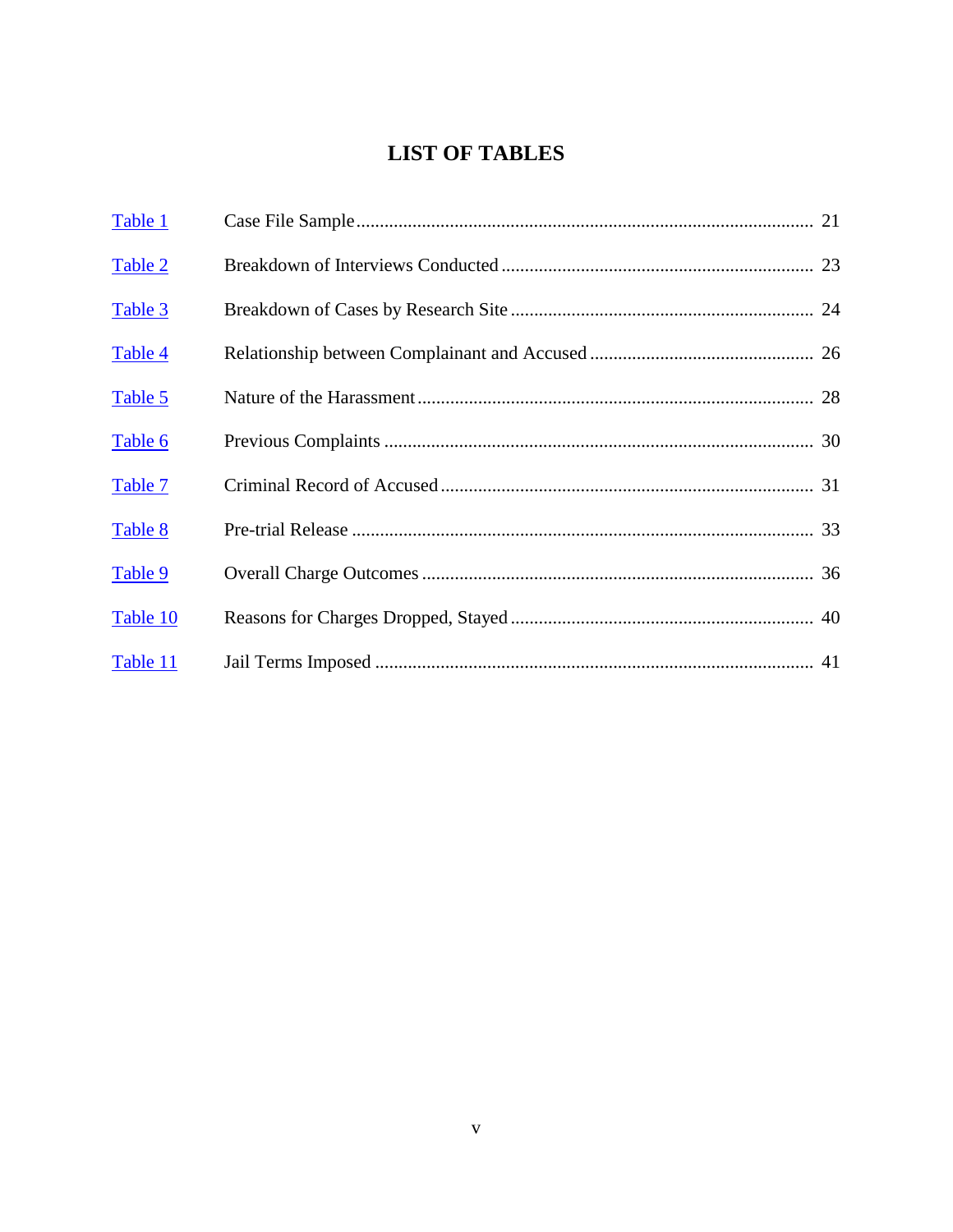## **ACKNOWLEDGEMENTS**

<span id="page-5-0"></span>The authors of this report would like to acknowledge the assistance provided by many organizations and individuals, without which the research we conducted would not have been possible. Police detachments in Vancouver, Edmonton, Winnipeg, Metropolitan Toronto, Montreal and Halifax made information readily available and were helpful in discussing their handling of criminal harassment cases. The Crown Attorneys offices in Vancouver, Edmonton and Winnipeg also made their files and workspace available to us, and Crown in all six sites took the time to discuss their criminal harassment cases with us. We are particularly grateful to Louise Savage at the Department of Justice Canada, who participated actively in the research, and to her and others at the Department who provided guidance.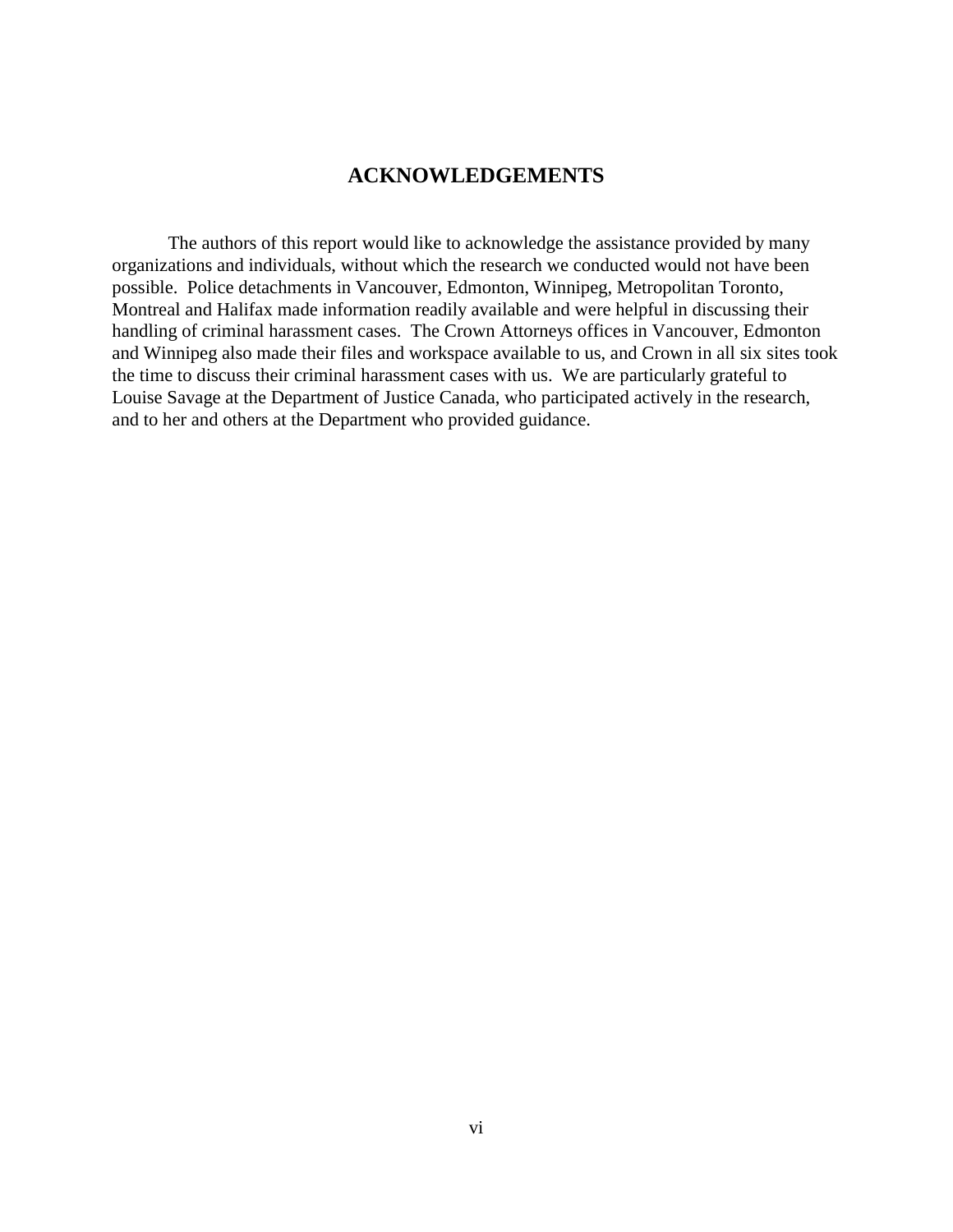## **EXECUTIVE SUMMARY**

<span id="page-6-0"></span>The criminal harassment provisions of the *Criminal Code of Canada* came into force on August 1, 1993. The main intention of the new section 264 was to help protect women in Canada from physical attacks and harassment. The hope was that perpetrators would either be deterred by the threat of criminal prosecution, or be incarcerated or otherwise prevented from harassing or attacking their victims. The legislation is also available as a potential tool against harassment such as the stalking of children, harassment practiced by some members of politically motivated groups, or harassment related to business or personal matters not linked to violence against women.

This report presents the results of a review of the implementation of section 264 of the *Criminal Code.* The study is a first step in the Department of Justice's efforts to assess whether the new section is functioning as it was intended. It is based primarily on an analysis of a sample of 601 criminal harassment cases handled by the police, Crown and courts in the 1993 to early 1996 period, in Vancouver, Edmonton, Winnipeg, Toronto, Montreal and Halifax. The study also included a small number of interviews with police, Crown and others with experience handling the new charge, and a more detailed review of several cases that included interviews with the victims.

The study indicates that while section 264 is being used frequently by police and Crown to prosecute harassment, a majority of criminal harassment charges (58 percent) were stayed or withdrawn before they reached trial. Where the charge was stayed or withdrawn, about 40 percent of accused agreed to a peace bond as part of the resolution of the case. About 35 percent of accused were convicted. Of those, 25 percent received a jail term (usually four months or less) and 94 percent received a probation term. Toronto, Montreal and Vancouver were significantly more likely to use a peace bond resolution than were the smaller centres in the study. Charges were withdrawn or stayed at a fairly consistent rate, with the exceptions that Vancouver and Edmonton withdrew charges somewhat more frequently (28 percent and 26 percent of cases, as against the average of 20 percent), and Halifax withdrew only one case in the sample.

The great majority of accused in the cases reviewed were released prior to trial. Many of them had previous criminal records and a significant number had records of breaches of court orders, and were reported to have been violent with their partners in the past.

In the study sample, 91 percent of accused were men, and 88 percent of victims were women. About 57 percent of cases involved partners or former partners, and another 28 percent involved friends, acquaintances or co-workers who had not been involved in a relationship. Twelve percent of cases involved total strangers, and only four cases (.7 percent) involved the stalking of a public figure. Case outcomes did not vary significantly according to the nature of the relationship between victim and accused.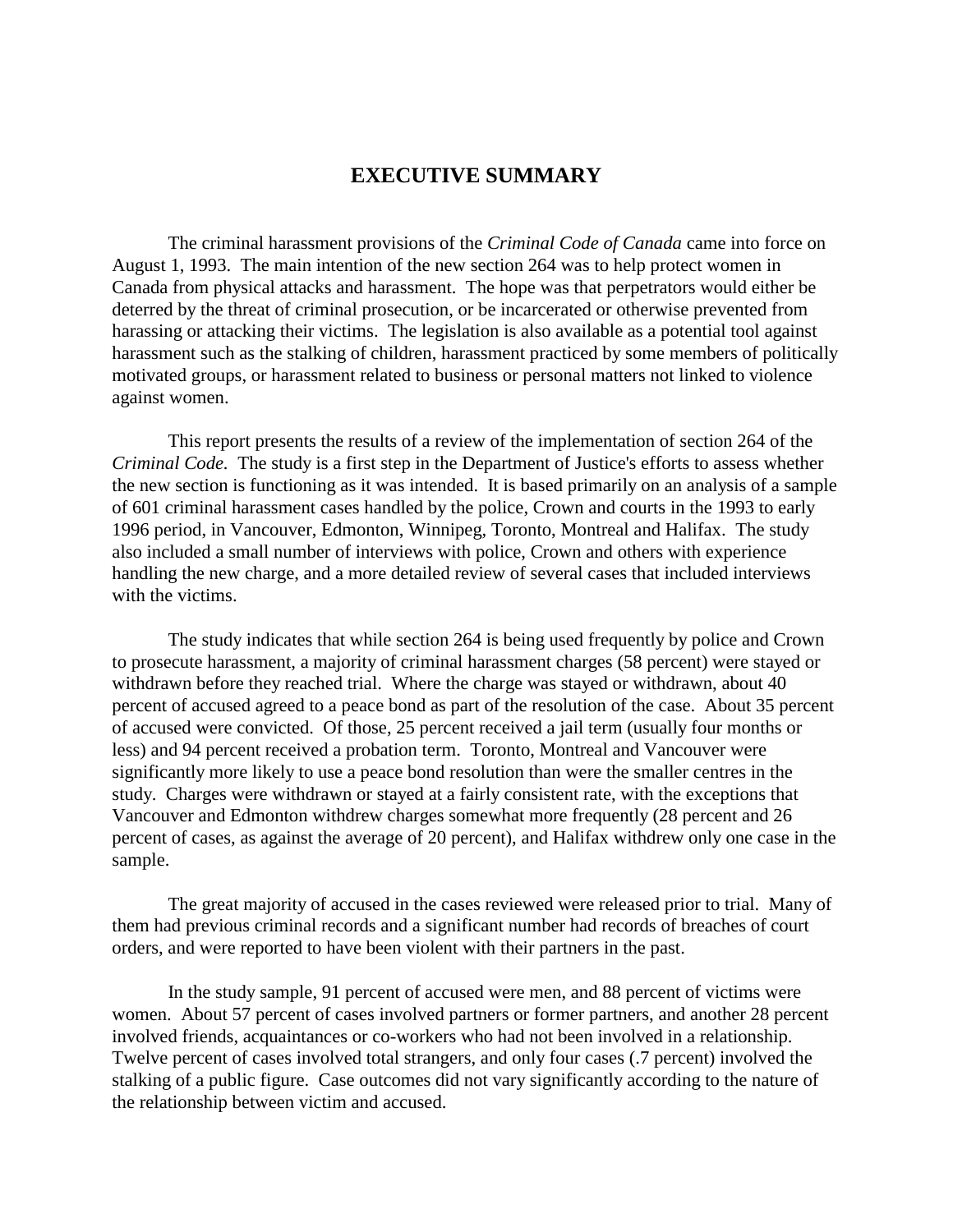Section 264 is viewed by most people working in the criminal justice system as being a significant improvement over previous mechanisms for prosecuting harassers. It is generally seen as having the potential to be effective because it encompasses the range of behaviours of concern to victims of harassment, and because it enables prosecutors to invoke the broader context of the relationship between accused and victim in building the case. However, the data on case outcomes support the views of most people interviewed that the justice system is not at present delivering the strong message that was intended with the introduction of section 264 that harassment is a serious offence that will not be tolerated.

A number of barriers to effective implementation of section 264 were raised consistently by people interviewed. The case file data were consistent with these views, but further research will be required to substantiate them, and to analyze them in sufficient detail to provide a basis for remedial action. The barriers noted were:

- insufficient police resources devoted to investigating criminal harassment cases;
- insufficient Crown attention to preparing criminal harassment cases and interacting with victims, and pressure on Crown to meet requirements to avoid trial whenever possible;
- a lack of adequate victim service and victim/witness programs to serve the needs of victims and enable them to participate in a meaningful and constructive way in the prosecution of their cases;
- gender bias throughout the system that contributes to the above systemic barriers and results in extremely weak dispositions by the courts; and,
- insufficient training of some police and Crown as to the nature and complexities of criminal harassment, the result being that criminal harassment cases may not be handled as effectively and as sensitively as they could be.

The report recommends that the following measures be taken in response to the findings of this initial review of the implementation of section 264: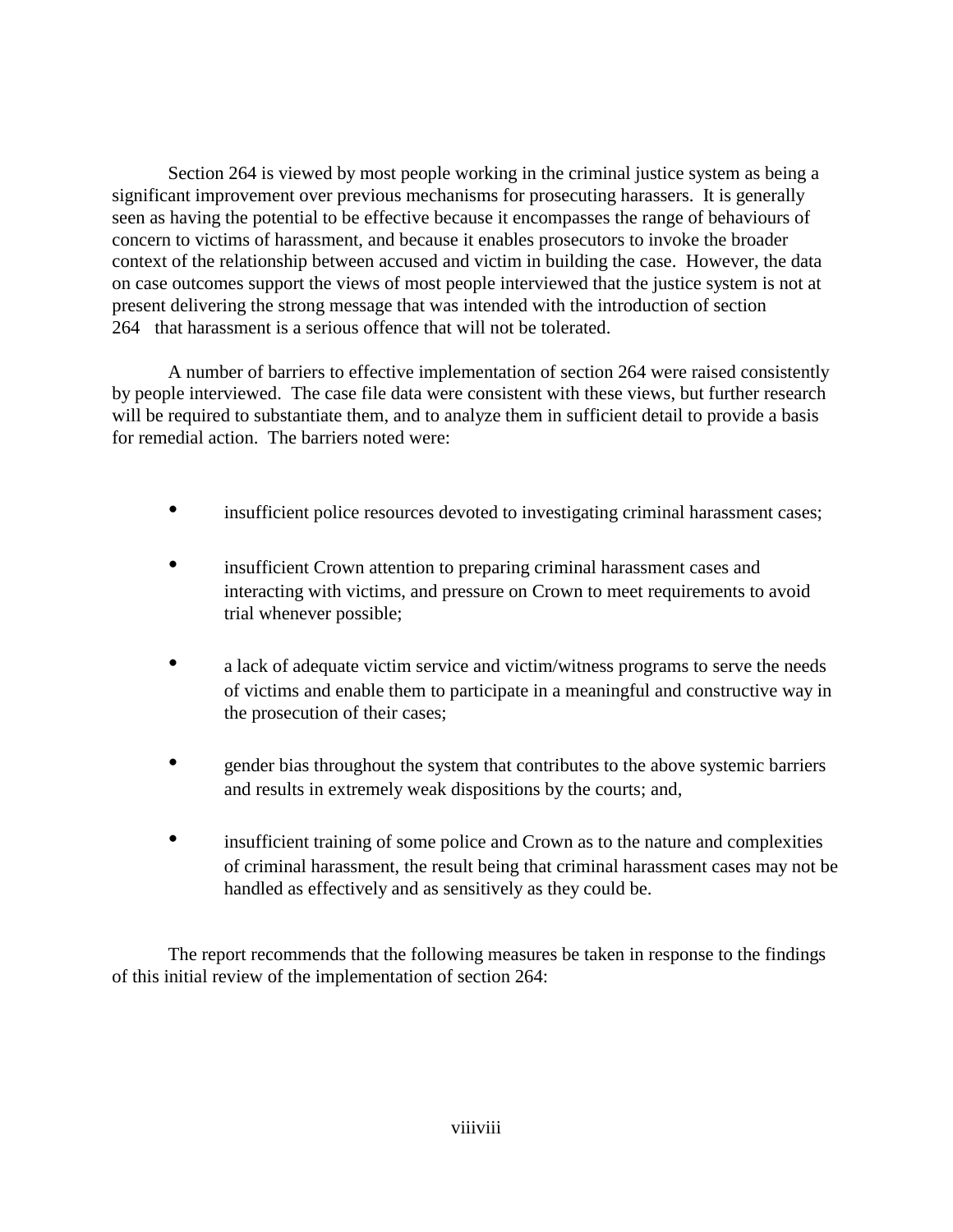- 1. steps be taken to identify clearly what is considered to be a desirable result of the prosecution of criminal harassment in broad terms, and how to go about determining what is a desirable result in individual cases;
- 2. as an interim measure until full consideration is given to the identification of desirable results, policy officers at the federal, provincial and teritorial levels should develop guidelines or best practices to reduce the rate of charge stays, withdrawals and peace bond resolutions, and set higher standards for sentencing recommendations, particularly in negotiating guilty pleas.
- 3. guidelines be developed for police and Crown that set higher standards for the investigation and prosecution of criminal harassment cases. The standards for police should include the requirement for a thorough investigation of the relationship between accused and victim, and the documentation of any reported history of abuse or harassment. Prior history of breaches of court protective orders, whether or not they resulted in charges or convictions, should also be investigated and documented.

Standards for Crown should include the requirement to interview the victim (subject to the consent of the victim) prior to the date of first appearance. There should also be a clear requirement to ensure that case preparation (including police investigation) is sufficient to enable Crown to present fully the complexity of circumstances involved in the case, including the history of the relationship and the impact that the harassment is having on the life of the victim. Consideration should be given to making the use of victim impact statements a routine feature of sentencing hearings in criminal harassment cases. Consideration should also be given to ensure that breaches of no contact orders are addressed by the criminal justice system and standards are set for when charges for such breaches can be stayed or withdrawn.

- 4. the actions of Crown in criminal harassment cases, and the reasons for Crown decisions, be made more transparent, perhaps through the use of simple case record sheets, so future decisions about Crown policy and practices will be based on better empirical information than is currently possible.
- 5. police and Crown be provided with training in the investigation and prosecution of criminal harassment in keeping with the guidelines that are developed. Judges should also be provided with workshops to ensure that they understand the relationship between (most) criminal harassment and women abuse, and the serious impact it can have on the lives of victims;
- 6. victim service/victim witness services be made available as widely as possible. Early information indicates that such services can make a significant contribution both to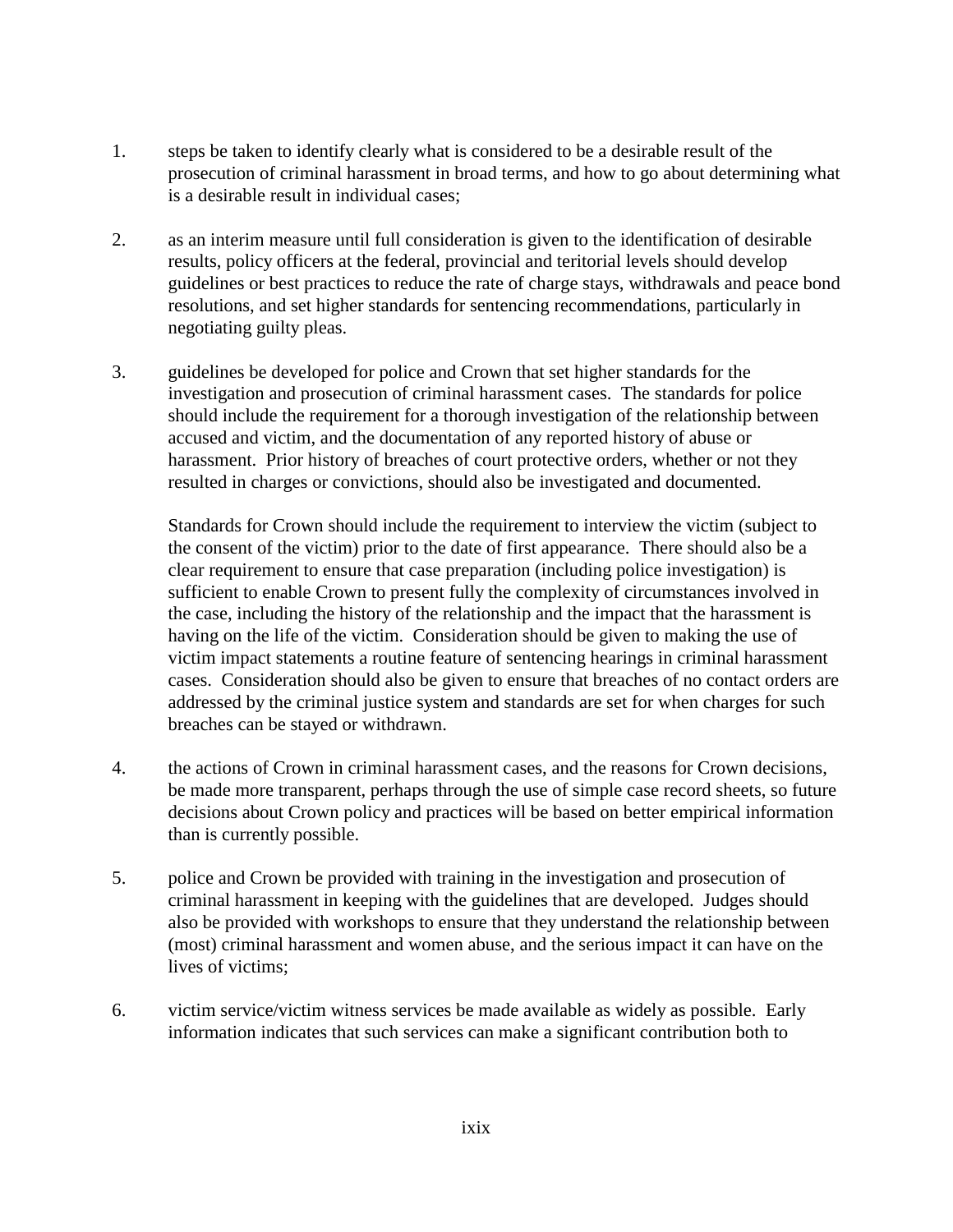enhancing the experience of victims during the criminal justice process, and to the preparation of stronger cases;

- 7. consideration be given to instituting some form of systematic follow-up/monitoring of criminal harassment cases to ensure that harassment is not recurring or escalating, and to enhance the communication of information about offenders across police jurisdictions;
- 8. police work with women's shelter organizations to develop approaches for the identification of higher risk offenders that is less focused on psychological profiling and more on indicators of abusive attitudes and behaviour in relationships;
- 9. the Department of Justice Canada undertakes further work on this issue to assess the impact of the justice response on the accused's behaviour; to consult with victims of criminal harassment on what they see as a desired outcome in criminal harassment cases and how to achieve those outcomes; and to conduct interviews with key actors in the criminal justice system to document the reasons for the outcomes observed in this study.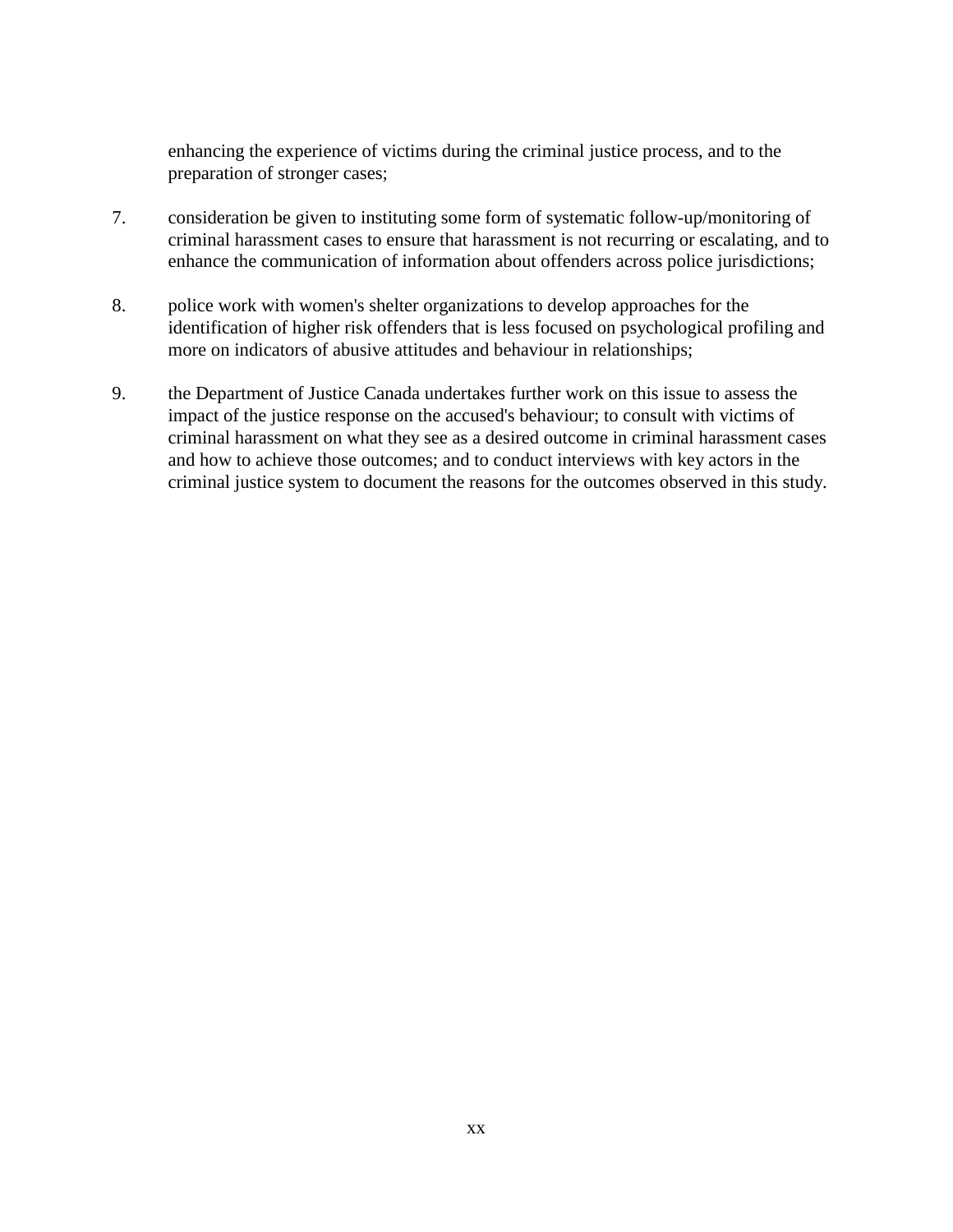#### **(CRIMINAL HARASSMENT)**

<span id="page-10-0"></span>The adoption of these amendments falls into the government's priority to protect society, in particular the more vulnerable groups, such as women and children ... Violence against women, in whatever form, . . . has no place in a society like ours; this message must be clearly transmitted and understood.<sup>1</sup>

Whether the new law will be effective against either the specific violent behaviour to which it is directed or, more generally, against male violence is difficult to predict. . . Media attention to the issue of stalking has virtually ceased [as of September, 1993] . . . Stalking has been defined, discussed and dealt with--now it is time  $\ldots$  for it to disappear.<sup>2</sup>

### **1.0 INTRODUCTION**

 $\overline{a}$ 

The criminal harassment provisions of the *Criminal Code of Canada* came into force on August 1, 1993 on the heels of a number of highly publicized fatal attacks against women by their former partners, following periods of systematic stalking and other forms of harassment. The main intention of the new section 264 was to help protect women in Canada from physical attacks and harassment.<sup>3</sup> The hope was that perpetrators would either be deterred by the threat of criminal prosecution, or be incarcerated or otherwise prevented from harassing or attacking their victims. The legislation is also available as a potential tool against harassment such as the stalking of children, harassment practised by some members of politically motivated groups, or harassment related to business or personal matters not linked to violence against women.

This review of the implementation of section 264 of the *Criminal Code* is a first step in the Department of Justice's efforts to assess whether the new section is functioning as it was intended, to identify any limitations to its effectiveness, and to identify and build on its strengths.

In considering whether the *Criminal Code* amendment has been effective, it is necessary to look both at the direct results, changes in the way the justice system deals with stalkers, and

<sup>&</sup>lt;sup>1</sup> Then Minister of Justice Pierre Blais, *House of Commons Debates* 27 April 1993.

<sup>&</sup>lt;sup>2</sup> Rosemary Cairns Way, "The Criminalization of Stalking: An Exercise in Media Manipulation and Political Opportunism" (1994) 39 *McGill Law Journal* 379 at 400.

<sup>&</sup>lt;sup>3</sup>Department of Justice Canada, News Release, "Amendments to the *Criminal Code* Respecting Family Violence, Child Abuse and Violence Against Women" (27 April, 1993).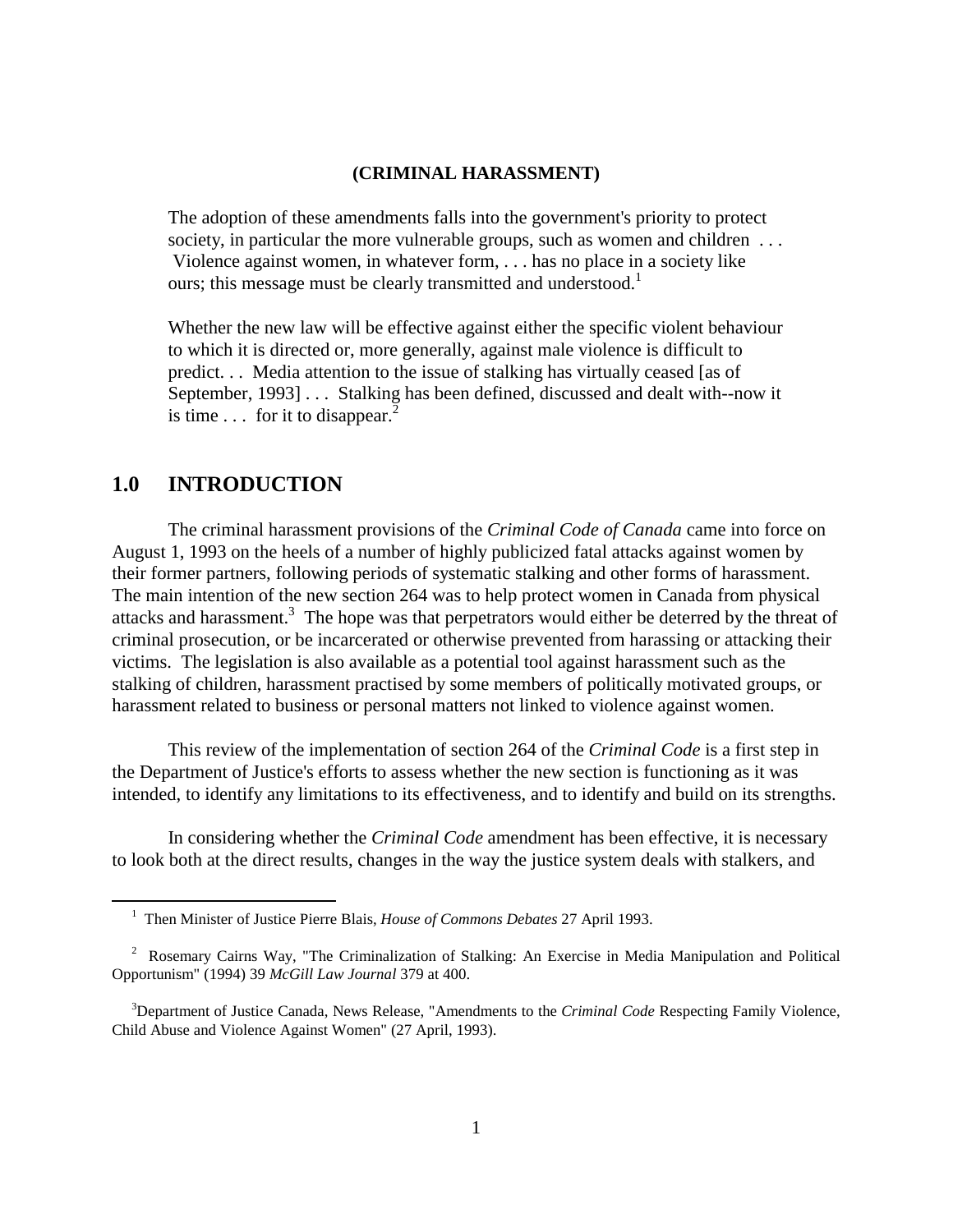the broader picture of the extent to which the legislation has resulted in significantly safer circumstances for women who are being harassed. The focus of this study is a review of criminal harassment case files. As such, it centres on the response of the criminal justice system to reports of harassment, and is limited to the examination of cases in which police files were opened as a result of a preliminary investigation of reported harassment, and primarily cases in which charges of criminal harassment were laid. However, the study includes some interviews with police, Crown and defence attorneys, victim service workers and advocates and federal and provincial justice policy makers, as well as a small number of victims of harassment. These interviews by no means constitute a representative survey of perspectives on the effectiveness of section 264, but they do assist in providing a broader context for understanding the case file data, and they raise important questions that will need to be addressed in the future.

The report is organized into seven sections including this introduction. The next section presents a review of recent literature on criminal harassment. The third section describes the methods used to collect case file data and conduct interviews. Section four reports the findings of the case file data, and section five presents a small number of case studies, more detailed accounts of some individual cases that include the assessment of the victim and other major participants about the effectiveness of the justice response. Section six reports the findings of the interviews not related to the case studies. Section seven draws the case file data, case study and interview findings together into a set of conclusions, and provides recommendations to the Department of Justice for future approaches to criminal harassment.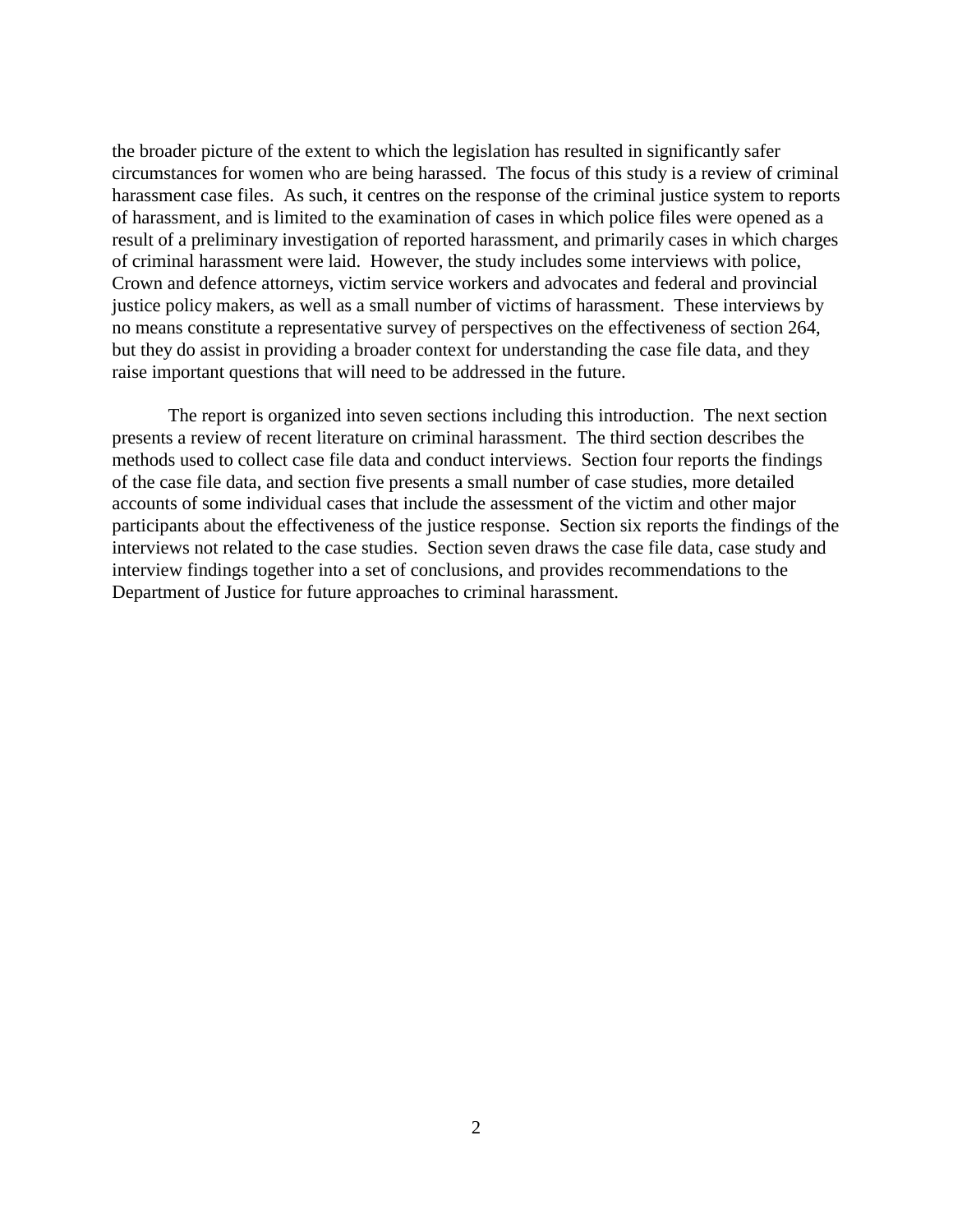## <span id="page-12-0"></span>**2.0 A REVIEW OF THE SOCIO-LEGAL LITERATURE**

This review examines 1) forms of criminal harassment<sup>4</sup> identified in the literature; 2) the most common form of criminal harassment: harassment of former intimates; 3) the effect of criminal harassment on victims; 4) the treatment of criminal harassers; 5) the introduction of criminal harassment legislation in the United States and Canada; and 6) the interpretation of section 264 of the *Criminal Code of Canada*.

#### **2.1 Forms of Criminal Harassment**

 $\overline{a}$ 

Criminal harassment is often categorized by a combination of the relationship between the perpetrator and the victim, and the diagnostic type of the perpetrator. Common labels include:

- simple obsessional (prior relationship between perpetrator and victim);
- erotomaniac (delusional perpetrator believes there is mutual love);
- love obsessional (perpetrator does not believe victim returns love, but might if the victim would get to know perpetrator);
- borderline obsessional (similar to love obsessional, but includes casual acquaintances); and
- sociopaths (serial murderers, sex offenders)<sup>5</sup>.

There are, however, other forms of criminal harassment. Criminal harassment can take place at work, for reasons unrelated to the above categories. Such harassment may be perpetrated by co-workers (motivated perhaps by jealousy, or racist or sexist attitudes), by clients (unhappy with services or expected benefits), or by those who are protesting the

<sup>&</sup>lt;sup>4</sup> Criminal harassment is more often referred to as stalking in the United States, and also by the Canadian media. A search of the Canadian Business & Current Affairs Database on September 2, 1995 turned up one item on criminal harassment and 335 items on "stalking." Approximately 200 of these items described criminal harassment events. The other uses of stalking were in the context of stalking wild animals, diseases, famine or business relationships. Way at 387 suggests that the media portrayal of the stalking victim plays on our cultural pornographic imagination.

<sup>&</sup>lt;sup>5</sup>See, for example, Susan C. Anderson, "Anti-stalking Laws: Will they curb the erotomanic's obsessive pursuit?" (1993), 17 *Law & Psychology Review* 171; Mary Cooper, *Criminal Harassment and Potential for Treatment: Literature Review and Annotated Bibliography* (Vancouver: B.C. Institute on Family Violence, 1994); Nannette Diacovo, "California's Anti-Stalking Statute: Deterrent Or False" (1995) 24(2) *Southwestern University Law Review* 389; and, Kathleen G. McAnaney, Laura A. Curliss, and C. Elizabeth Abeyta-Price, "From Imprudence to Crime: Anti-stalking Laws" (1993) 68 *The Notre Dame Law Review* 819.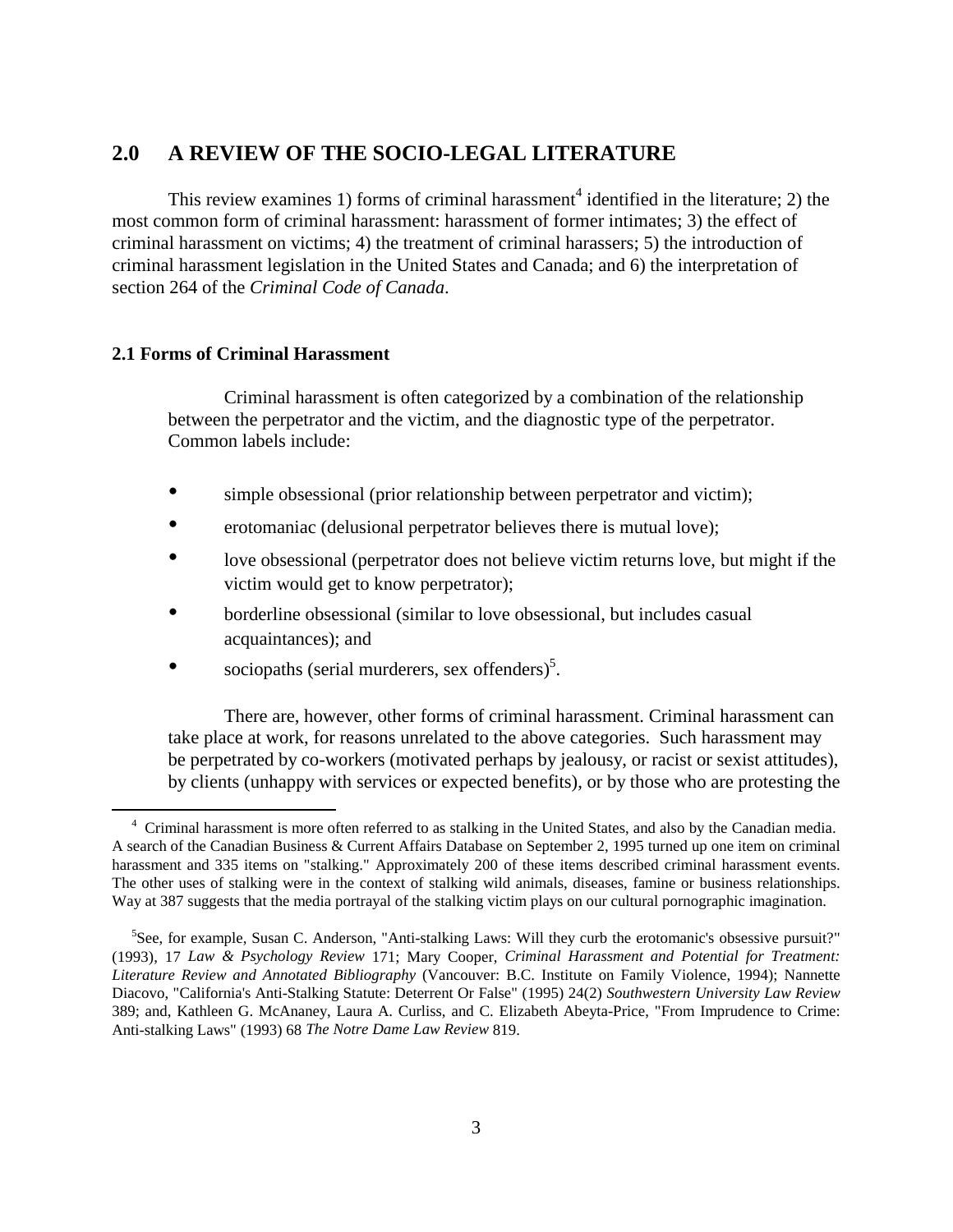type of work carried out by the worker (anti-abortionists, etc.). Criminal harassment may also occur between bickering neighbours.<sup>6</sup> Where technology goes, stalkers will follow. More recently, the question of criminal harassment by e-mail has been raised.<sup>7</sup>

Criminal harassment is not always limited to the specific target of the stalking. At times, others associated with the target of the harasser (new partners, children, parents and other relatives) may become victims of harassment. In the case of erotomania, totally unrelated people may be affected, as in the case of John Hinckley, who shot President Reagan in order to get Jodie Foster's attention.

#### **2.2 Criminal Harassment of Former Intimates**

 $\overline{a}$ 

By far the most common type of criminal harassment, and that which has until recently received the least amount of attention in the literature and by justice officials, is the stalking of former intimates, typically (although not exclusively) the stalking or harassment of women by their former partners.<sup>8</sup> This is also the type of harassment that is most likely to lead to physical assaults and murders.<sup>9</sup> In such instances, stalking is

<sup>8</sup> For example, Michael A. Zona, Kaushal K. Sharma, and John Lane, "A Comparative Study of Erotomania and Obsessional Subjects in a Forensic Sample" (1993) 38(4) *Journal of Forensic Sciences* 894, examined 74 case files from the Threat Management Unit of the Los Angeles Police Department. Despite the fact that they excluded domestic violence cases from their analysis, they found that 47% of the cases were "simple obsessional" (i.e., the people involved had had a prior relationship). Some authors estimate that stalking of former intimates represents 80% of all stalking. See J. Fahnestock, "All Stock and No Action: Pending Missouri Stalking Legislation" (1993) *University of Missouri-Kansas City Law Review* 783 as cited in Mary Cooper, *Criminal Harassment and Potential for Treatment: Literature Review and Annotated Bibliography* (Vancouver: BC Institute on Family Violence, 1994) at 42.

<sup>9</sup> The most common statistic cited in the United States literature is that almost one-third of women who are killed are killed by husbands and boyfriends, and up to 90% of these women are stalked prior to their deaths. See for example, Anderson, Susan C., Anti-stalking Laws: Will They Curb the Erotomaniac's Obsessive Pursuit?" (1993), 17 *Law & Psychology Review* 171 at 182. A United States Department of Justice survey found that "one in five of the women attacked by a family member or boyfriend said that the violence they experienced has been part of a series of at least three similar acts". Quoted in Nannette Diacovo, "California's Anti-Stalking Statute: Deterrent Or False" (1995) 24(2) *Southwestern University Law Review* 389 at 396.

<sup>6</sup> Kathleen G. McAnaney, Laura A. Curliss, and C. Elizabeth Abeyta-Price, "From Imprudence to Crime: Anti-stalking Laws" (1993) 68 *The Notre Dame Law Review* 819 at 822-823, add to this list classmates, gang members, former employees, and disgruntled defendants.

<sup>7</sup> Eileen S. Ross, "E-Mail Stalking: Is Adequate Legal Protection Available?" (1995) 13(3) *John Marshall Journal of Computer & Information* 405. At the time of her article, only four states (Michigan, Alaska, Oklahoma and Wyoming) specifically include electronic communication in their legislation. Ross concludes that the Michigan anti-stalking legislation is unconstitutional for vagueness and recommends a model anti-stalking statute. Also see "Email 'wooing' results in stalking charge" (May 28, 1994) *Vancouver Sun* A14.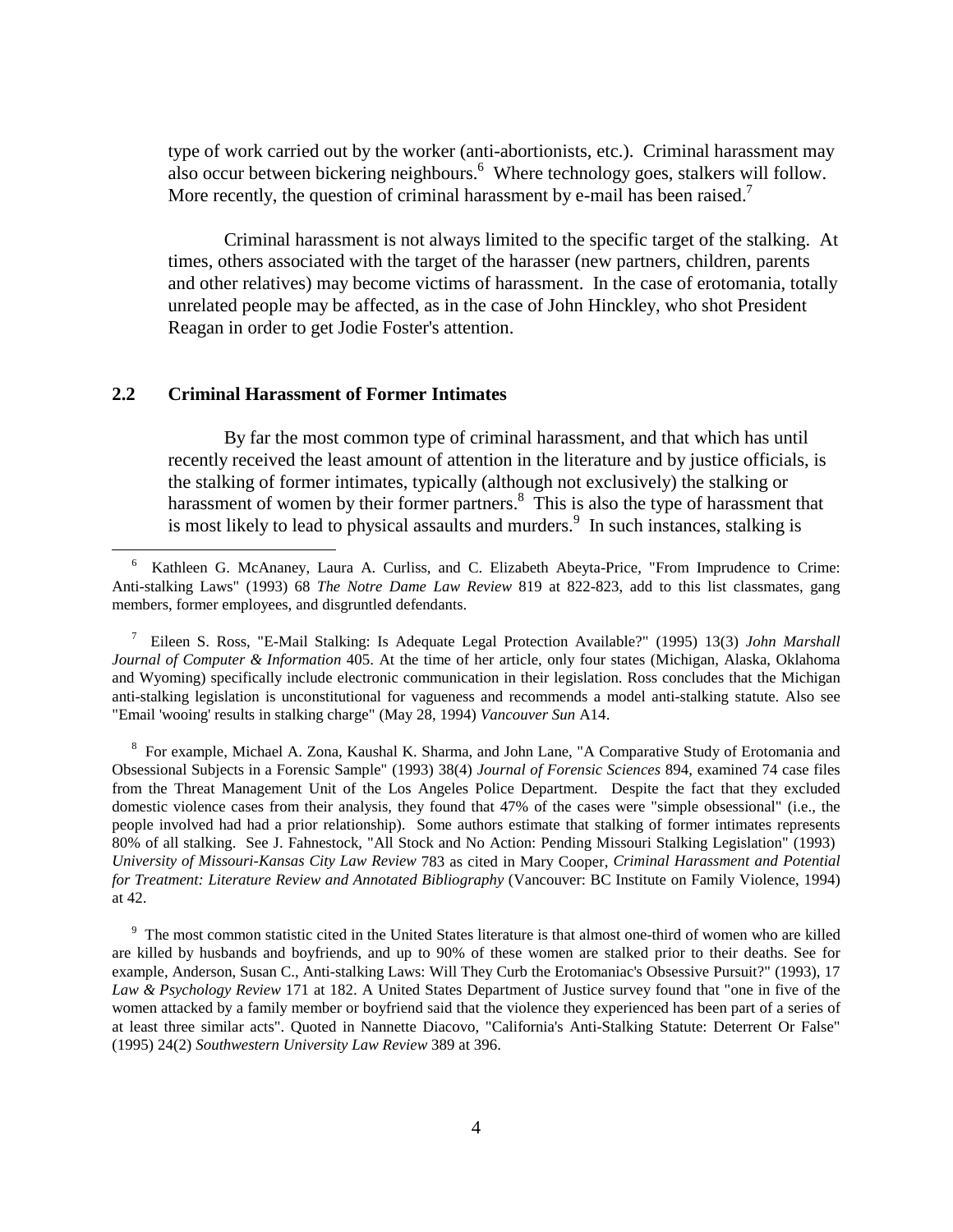merely an old problem with a new name.<sup>10</sup> Despite the wide range of behaviour covered by criminal harassment, it is predominately viewed by legislators and policy makers as an issue of domestic violence. In fact, New South Wales specifically limited its stalking legislation to stalking in the context of "domestic relationships", although it was criticized for taking this narrow approach.<sup>11</sup>

Perhaps the most useful development in the mainstream literature is the suggestion that stalkers who criminally harass former intimates have personality characteristics similar to wife batterers, and that stalking ought to be seen as the fourth step in Lenore Walker's theory of the cycle of violence.<sup>12</sup> The fact that leaving a batterer may expose a woman to more risk than remaining with the batterer is something that women have known for years, and that "experts" are only beginning to understand.<sup>13</sup> Bernstein writes,

Many domestic violence victims who do leave their abusive partners, spend the rest of their lives "trying to avoid men fanatically dedicated to pursuing them, harassing them, or even killing them". It is estimated that at least half of the women who leave their abusive partners are followed or harassed as a result. In fact, domestic violence is more common among persons who have separated. Government data indicates that three-fourths of all domestic violence victims are separated at the time of the incident.

 $\overline{a}$ 

<sup>12</sup> Susan E. Bernstein, "Living Under Seige: Do Stalking Laws Protect Domestic Violence Victims?" (1993) 15 *Cardozo Law Review* 525 at 559. Kathleen G. McAnaney, Laura A. Curliss, and C. Elizabeth Abeyta-Price, "From Imprudence to Crime: Anti-stalking Laws" (1993) 68 *The Notre Dame Law Review* 819 at 856.

<sup>&</sup>lt;sup>10</sup> For example, Melissa Perrell Phipps, "North Carolina's New Anti-Stalking Law: Constitutionally Sound, But Is It Really A Deterrent?" (1993) *North Carolina Law Review* 1933 at 1951 writes, "Stalking is an old problem that has just recently captured the attention of law makers." She quotes Elizabeth Schneider, who commented that "what happened with sexual harassment, with battering [is now happening] with stalking" (at 1952).

11 Matthew Goode, "Stalking: Crime of the Nineties?" (1995) 19(1) *Criminal Law Journal* 21 at 27. West Virginia's earlier anti-stalking law was also limited to behaviour between persons who had had a previous sexual or intimate relationship, however it was subsequently amended. Kathleen G. McAnaney, Laura A. Curliss, and C. Elizabeth Abeyta-Price, "From Imprudence to Crime: Anti-stalking Laws" (1993) 68 *The Notre Dame Law Review* 819 at 904.

13 Lenore E. Walker, *Terrifying Love: Why Battered Women Kill and How Society Responds* (1989) at 256 writes, "leaving the batterer is in many cases, more dangerous than remaining . . . [as] separation is the time of greatest volatility and peril in battering relationships."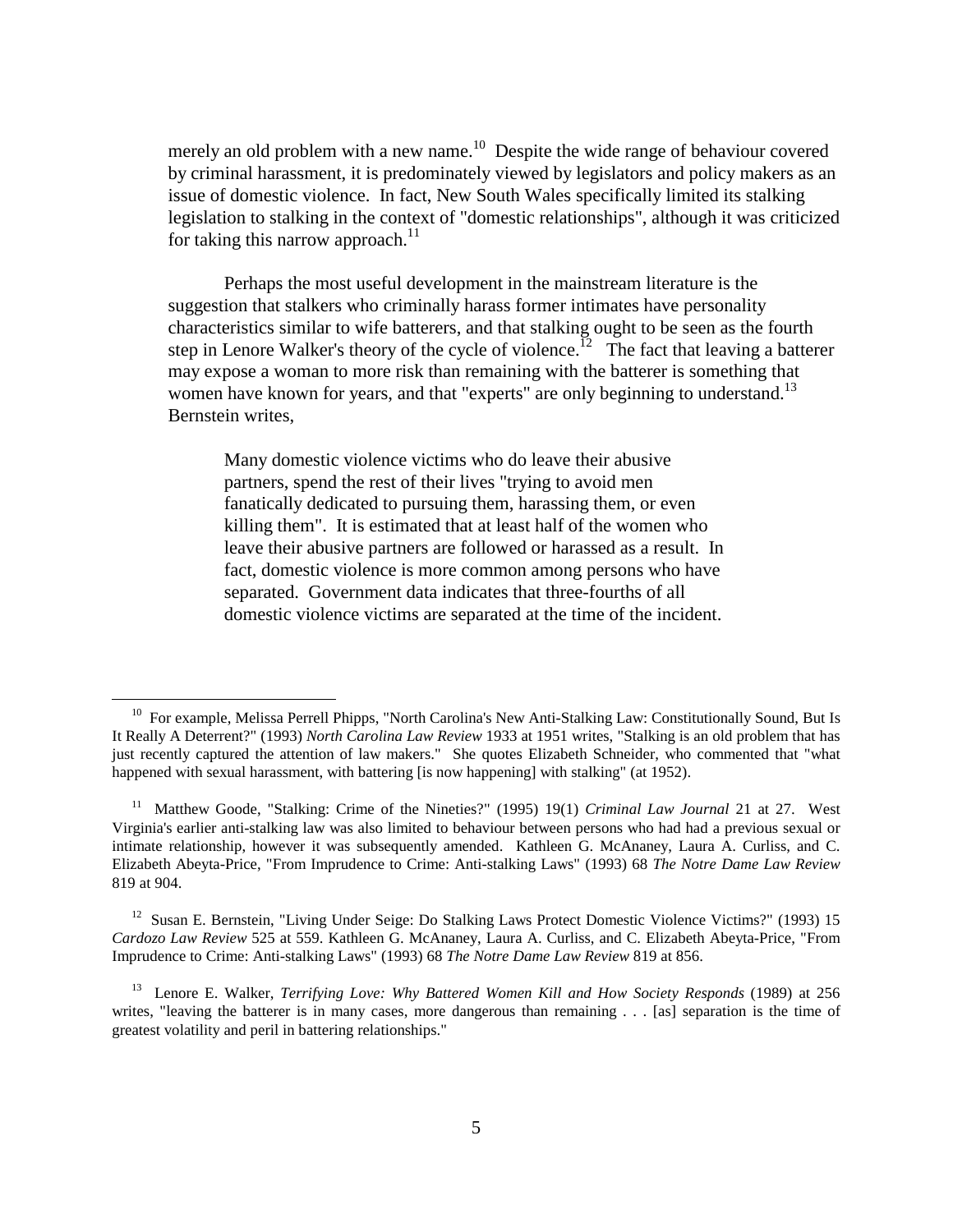Studies have shown that the most dangerous time period for an abused woman is when she attempts to separate from her spouse.<sup>14</sup>

Bernstein explains why it is important to view stalking as the fourth phase in the cycle of violence:

 First, by labelling the stalking problem as a continuation of the domestic violence cycle, lawmakers, policy makers, and the courts will likely be more prepared to confront the issues seriously. Second, the problem is given social definition by identifying the violence that follows marital or intimate separation as phase-four of the domestic violence cycle. Third, by naming the problem within the framework of the cycle theory of violence, sanctions can be developed to specifically address the idiosyncrasies involved in this fourth phase of violence.<sup>15</sup>

Practitioners and academics are finally making this connection.<sup>16</sup>

At the more critical level, stalking is seen as one more illustration of systemic male violence. Way writes,

Stalking is one vicious manifestation of a broader spectrum of violence against women, one part of a multi-faceted whole, integrally linked to the systemic social, economic and political inequalities experienced daily by Canadian women. The statistics detailing the extent of violence against women in Canada provide horrifying evidence of the "brutal face of inequality".<sup>17</sup>

 $\overline{a}$ 

15 Bernstein, *supra* at 559.

 16 P. Randall Kropp, Stephen D. Hart, Christopher D. Webster, and Derek Eaves, *Manual for the Spousal Assault Risk Assessment Guide* (Vancouver: The British Columbia Institute on Family Violence, 1994) at 2.

<sup>17</sup> Rosemary Cairns Way, "The Criminalization of Stalking: An Exercise in Media Manipulation and Political Opportunism" (1994) 39 *McGill Law Journal* 379 at 382. This view is shared by the Federal/Provincial/Territorial Working Group of Attorneys General Officials, *Gender Equality in the Canadian Justice System*, Background Paper *Violence Against Women* (April 1992) at 39: "[Statistics] suggest that in our culture, gender-based violence is related to power. . . The story of violence against women . . . is really a story about power and inequality between the sexes." It is also found in the report of the Canadian Panel on Violence Against Women, *Changing the Landscape: Ending Violence--Achieving Equality* (Ottawa: Minster of Supply and Services Canada, 1993): "Violence against women, both now and in the past, is the outcome of social, economic, political and cultural inequality. This inequality takes many forms, but its most familiar form is economic" (at 14).

14 Bernstein, *supra* at 557.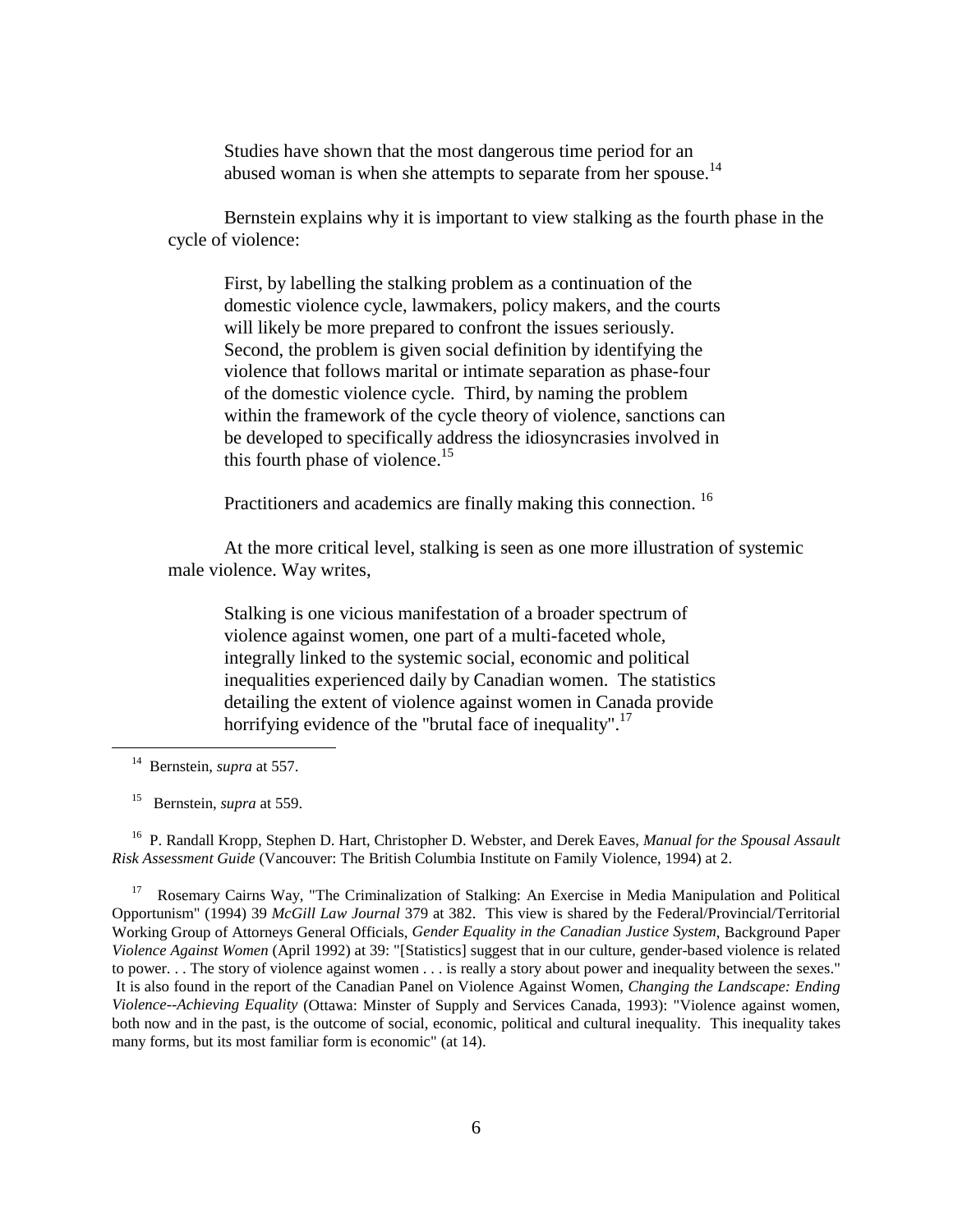Examining violence against women or criminal harassment in this broader context points to the problems of trying to deal with the issue of violence against women, in the limited context of the criminal justice system. Real change will occur only once equity for women is achieved fully in the social, economic, political and legal spheres. However, women who are presently harassed do not have the luxury of waiting for this societalwide change to occur.

#### **2.3 The Effect of Criminal Harassment on Victims**

While there has been little systematic research on the effects of stalking on victims,<sup>18</sup> common sense and anecdotal evidence suggests that to live in fear for one's life from an obsessed individual must have devastating effects on one's emotional and physical well-being.19 The terror must be that much greater for victims of previous violence by former intimates, who thereby already know the brutality of their predators. There is some evidence that victims who live in fear for their lives and for the lives of those around them can suffer long term emotional trauma.<sup>20</sup> There is also evidence that some victims suffer post-traumatic stress disorder (PTSD), or at least some of its symptoms. In severe cases, victims may "experience reactions other than PTSD such as depression, substance abuse, phobic anxiety, generalized anxiety, obsessive-compulsive behaviours, and dissociative disorders."<sup>21</sup>

 $\overline{a}$ 

<sup>&</sup>lt;sup>18</sup> Cooper's otherwise comprehensive bibliography does not address this issue.

<sup>&</sup>lt;sup>19</sup> Murray, J. of the Alberta Court of Queen's Bench stated that Parliament, in enacting the legislation, "recognized the self-evident risk of substantial harm such behaviour is capable of causing". *R*. v. *Sillipp* (1995), 99 C.C.C. (3d) 394 (Alta. Q.B.) at 415.

20 Guy, Robert A., "The Nature and Constitutionality of Stalking Laws" (1993) 46 *Vand. Law Review* 991 as cited in Ellen F. Sohn, "Antistalking Statutes: Do They Actually Protect Victims?" (1994) 30(3) *Criminal Law Bulletin* 203 at 205.

<sup>&</sup>lt;sup>21</sup> Kathleen G. McAnaney, Laura A. Curliss, and C. Elizabeth Abeyta-Price, "From Imprudence to Crime: Anti-stalking Laws" (1993) 68 *The Notre Dame Law Review* 819 at 850-853.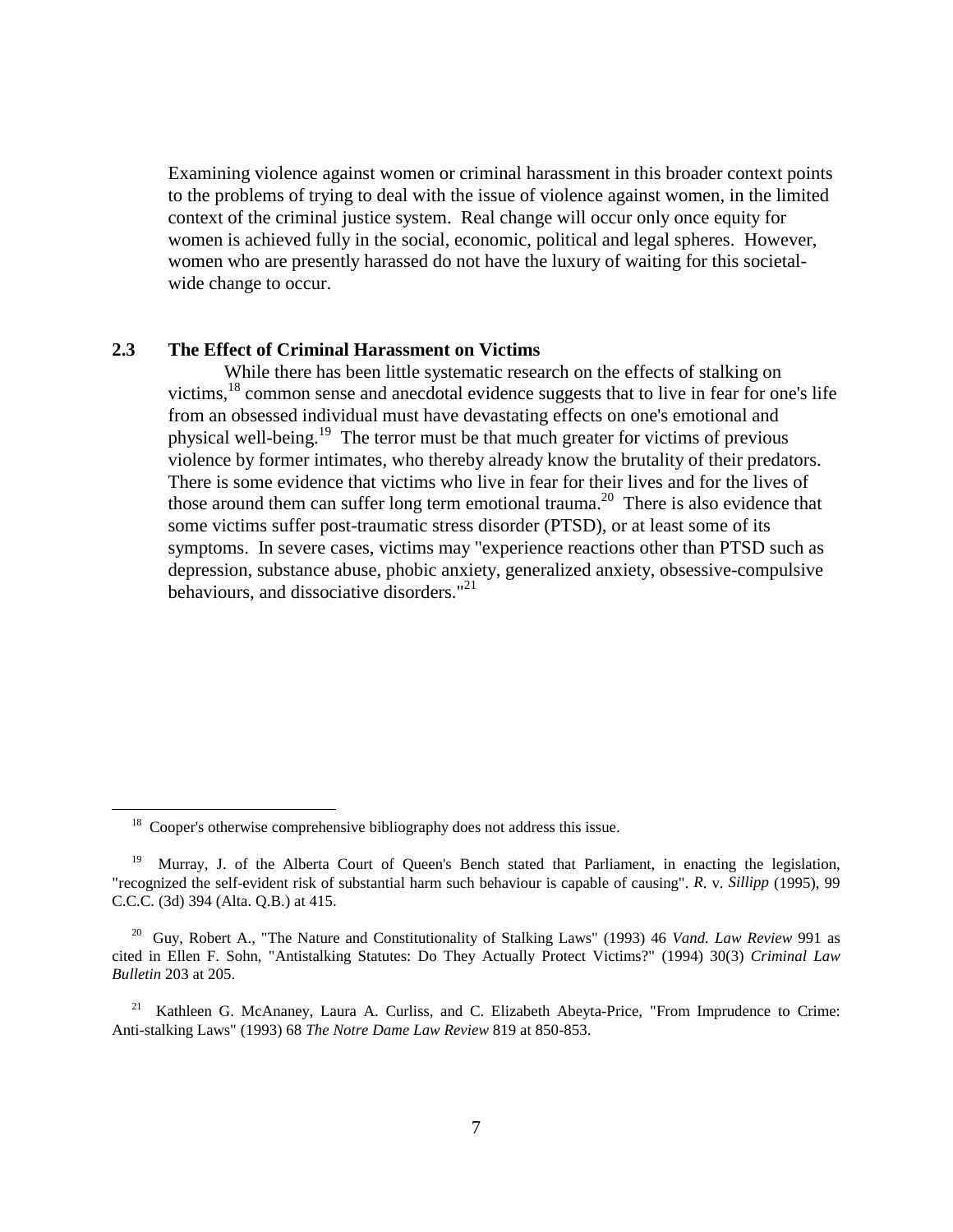#### **2.4 The Treatment of Harassers**

 $\overline{a}$ 

Given the vast difference in, for example, criminal harassers who are erotomaniacs (who seldom act on their delusions)<sup>22</sup> and those who are former spouses (who treat their victims as personal possessions and often act violently on their obsessions and inabilities to accept separation), $^{23}$  it is perhaps unfortunate that the media<sup>24</sup> and the politicians view them both through a single lens. There are few systematic studies on how to change the behaviour of criminal harassers. The conclusions of those who work with them is that generally the prognosis for erotomaniacs, love obsessionals, and sociopaths is quite grim.<sup>25</sup>

Perpetrators who criminally harass former intimates are, in many respects, similar to those who engage in violence when they are still living with their partners; criminal harassment often continues the "relationship" beyond its natural life. Treatment techniques for both is the same, since the personalities and defence mechanisms of the two groups are similar.<sup>26</sup>

<sup>24</sup> The media portray stalkers as obsessed and pathological. See for example, Rosemary Cairns Way, "The Criminalization of Stalking: An Exercise in Media Manipulation and Political Opportunism" (1994) 39 *McGill Law Journal* 379 at 385. Efforts to pathologize those who criminally harass others are seen in the work of Dr. Park Eliot Dietz, a forensic pycho-therapist in the United States, who has characterized all stalkers as abnormal--"There is something wrong with each and everyone of them"--quoted in Nannette Diacovo, "California's Anti-Stalking Statute: Deterrent Or False" (1995) 24(2) *Southwestern University Law Review* 389 at 392. This characterization has the (perhaps unintended) side effect of identifying the harasser as "different" from the "rest of us," and as different from most people we know, when in fact most victims of harassment will know their perpetrators.

 25 Mary Cooper, *Criminal Harassment and Potential for Treatment: Literature Review and Annotated Bibliography* (Vancouver: BC Institute on Family Violence, 1994) at 13-24; Nannette Diacovo, "California's Anti-Stalking Statute: Deterrent Or False" (1995) 24(2) *Southwestern University Law Review* 389 at 393-395; Kathleen G. McAnaney, Laura A. Curliss, and C. Elizabeth Abeyta-Price, "From Imprudence to Crime: Anti-stalking Laws" (1993) 68 *The Notre Dame Law Review* 819 at 853-859.

<sup>26</sup> Kathleen G. McAnaney, Laura A. Curliss, and C. Elizabeth Abeyta-Price, "From Imprudence to Crime: Anti-stalking Laws" (1993) 68 *The Notre Dame Law Review* 819 at 856.

 $22$  This is the conventional wisdom of clinicians, however there is little research on this issue. See the discussion by Mary Cooper, *Criminal Harassment and Potential for Treatment: Literature Review and Annotated Bibliography* (Vancouver: BC Institute on Family Violence, 1994) at 10-12.

23 A review of the literature was done by Mary Cooper, *Assessing the Risk of Repeated Violence Among Men Arrested for Wife Assault: A Review of the Literature* (Vancouver: BC Institute on Family Violence, 1993). Her review of the literature was used to develop a Spousal Assault Risk Assessment Guide (SARA) "to assess the risk of future violence in men arrested fro spousal assault." P. Randell Kropp, Stephen D. Hart, Christopher D. Webster, and Derek Eaves, *Manual for the Spousal Assault Risk Assessment Guide* (Vancouver: The British Columbia Institute on Family Violence, 1994) at 1.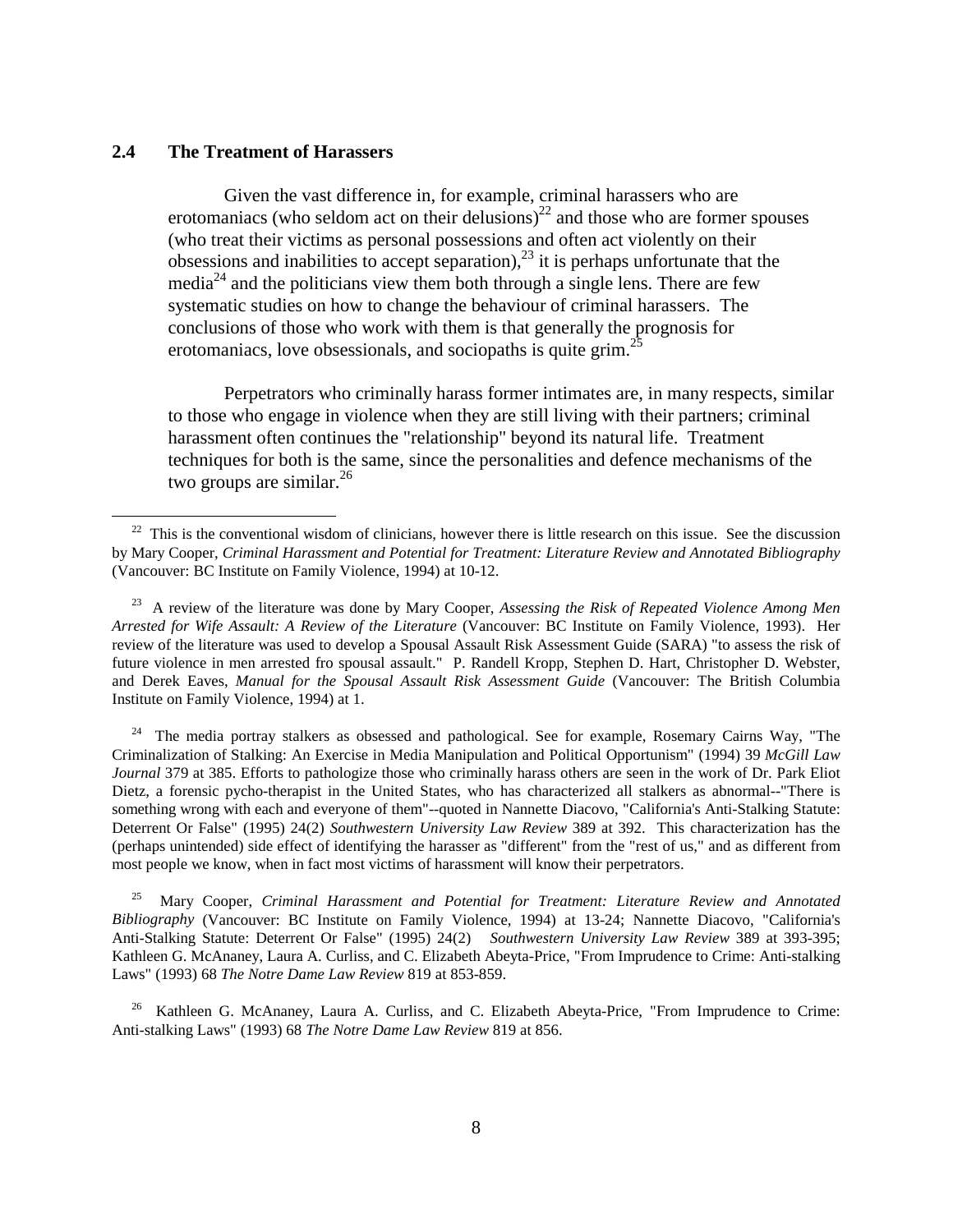#### **2.5 The Introduction of Criminal Harassment Legislation**

 $\overline{a}$ 

The first criminal harassment legislation in North America (or "stalking" as it is more commonly referred to in the literature in the United States) was introduced in California in 1990.<sup>27</sup> While many authors attribute the origins of the legislation to celebrity- or star-stalking, it was the deaths of four women at the hands of their exhusbands or ex-boyfriends in Orange County that motivated frustrated Municipal Court Judge John Watson on January 10, 1990, to propose stalking legislation to State Senator Edward R. Royce.<sup>28</sup> By 1993, 48 states had passed similar legislation, perhaps motivated by the United States Government's bill that required states to enact anti-stalking legislation by September 30, 1994 if they did not want to lose 25 percent of their federal Crime Act Funding.<sup>29</sup> States were also assisted by the federal initiative of September, 1992, in which the National Institute of Justice was asked by Congress to evaluate antistalking legislation and draft model legislation.<sup>30</sup> This it did, by October, 1993.<sup>31</sup> In addition, a federal bill was introduced in March, 1993, to make stalking a federal offence.<sup>32</sup>

 $^{28}$  All four women had restraining orders against their killers, and all knew their lives were at risk. Susan E. Bernstein, "Living Under Seige: Do Stalking Laws Protect Domestic Violence Victims?" (1993) 15 *Cardozo Law Review* 525 at 543-4. The Senator introduced a Bill on February 26, 1990, which passed the Policy Committee (without dissent), then passed the Ways and Means Committee 21-1, the Senate 36-0, and the Assembly floor by 66- 1. It became law on September 29, 1990 (Bernstein at 545-546).

<sup>29</sup> Julie Miles Walker, "Anti-Stalking Legislation: Does It Protect the Victim Without Violating the Rights of the Accused?" (1993) 71 *Denver University law Revie*w 273 at 275.

<sup>30</sup> This initiative was motivated by concern that anti-stalking laws might jeopardy constitutionally protected activities. Julie Miles Walker, "Anti-Stalking Legislation: Does It Protect the Victim Without Violating the Rights of the Accused?" (1993) 71 *Denver University law Revie*w 273 at 274.

 31 U.S. Department of Justice. Office of Justice Programs. National Institute of Justice. *Project to Develop a Model Anti-Stalking Code for States* (Washington, DC Superintendent of Documents, October, 1993).

<sup>32</sup> Julie Miles Walker, "Anti-Stalking Legislation: Does It Protect the Victim Without Violating the Rights of the Accused?" (1993) 71 *Denver University law Revie*w 273 at 275.

<sup>&</sup>lt;sup>27</sup> While this is the position of most of the authors in the burgeoning literature, one author suggests that Canada's first "stalking" legislation (then called "intimidation" in Canada) became effective in 1970. Kathleen G. McAnaney, Laura A. Curliss, and C. Elizabeth Abeyta-Price, "From Imprudence to Crime: Anti-stalking Laws" (1993) 68 *The Notre Dame Law Review* 819 at 826. However, many of the states had similar legislation prior to the en masse introduction of stalking legislation. See Ellen F. Sohn, "Antistalking Statutes: Do They Actually Protect Victims?" (1994) 39(3) *Criminal Law Bulletin* 203 at 215-216.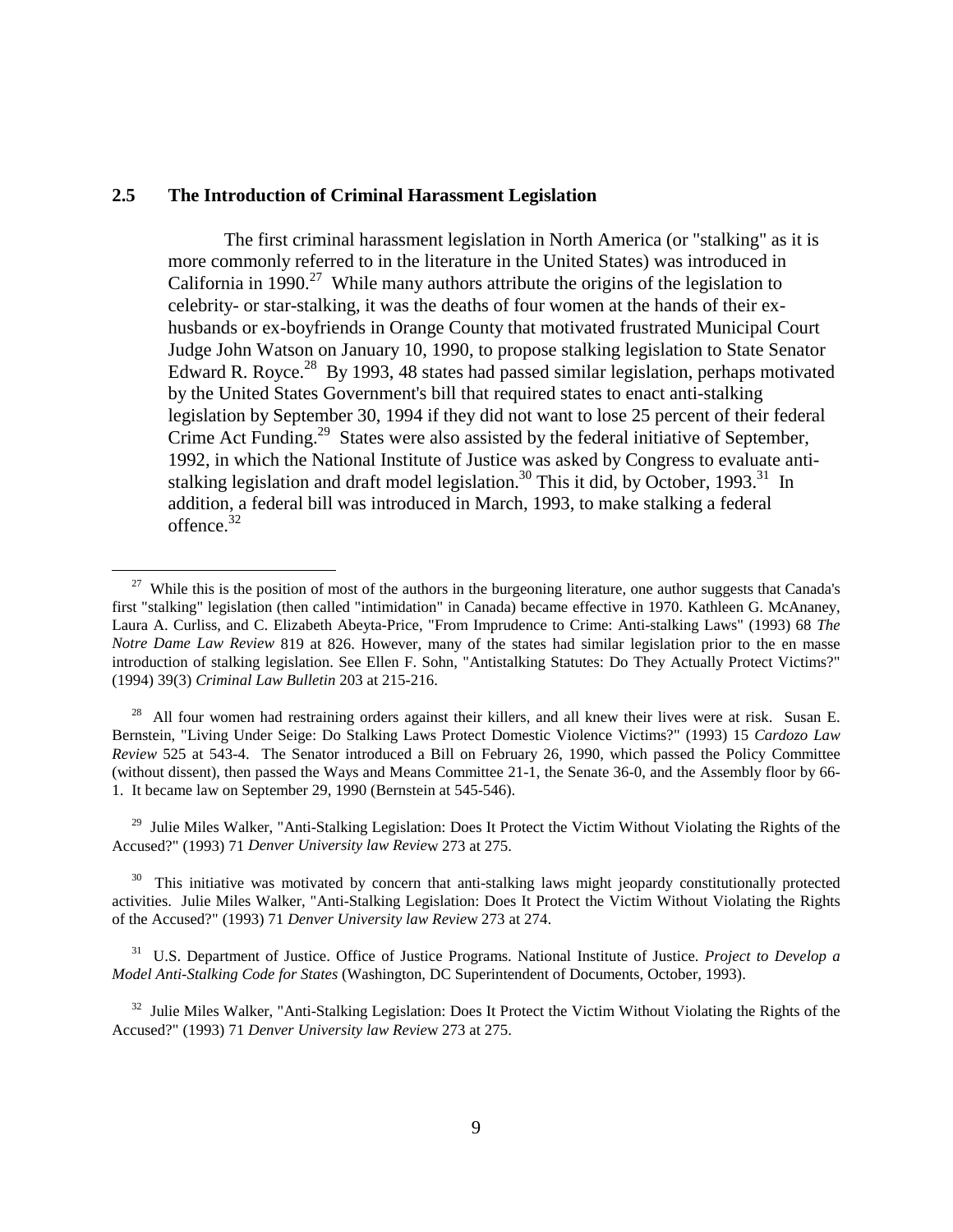The numerous authors<sup>33</sup> who have published articles on stalking in United States legal journals all follow a similar pattern. They review some of the high profile stalking cases or case summaries of the various categories of stalkers, then they turn to the introduction of legislation in California and in one or more of the other states. The authors then compare and evaluate the stalking legislation in light of traditional remedies (tort, invasion of privacy, civil injunctions, Terrorist Threats Statute, Telephone Threat Statute, felony trespass, civil assault law) and discuss a number of enforcement and constitutional issues (vagueness and overbreadth, protected conduct, the right to bail or the prohibition against excessive bail, arrest without warrant). Some conclude with a model statute to overcome the problems they identify.

California has now moved into the second phase of stalking legislation, to strengthen the law against stalkers. The original legislation introduced in 1990 had a number of problems. The requirement that the stalker make a "credible threat" meant that otherwise non-threatening behaviour (sending gifts or love letters, and even following) was not seen as a threat. In addition, stalking was a misdemeanour, and penalties did not reflect the perceived seriousness of the crime.<sup>34</sup> On January 1, 1994, the California Legislature passed three bills to improve the anti-stalking laws. The definition of stalking was changed from "fear of death or great bodily injury" to "fear for his or her safety".<sup>35</sup> However, the continuing requirement that the threat be "credible" may not improve the position of the victim, as seemingly innocent behaviour is not covered.

Penalties were increased by giving the District Attorney the option of proceeding with the charge as either a misdemeanour (with county jail time) or a felony (with state time). Diacovo criticizes the discretion given to the District Attorney, and suggests that all stalking be treated as a felony. Simultaneous violation of the anti-stalking law and a restraining order (that was originally chargeable as a misdemeanour or felony, carrying a

 $\overline{a}$ 

<sup>&</sup>lt;sup>33</sup> For example, Jeanie M. Welch, "Stalking and Anti-Stalking Legislation: A Guide to the Literature of a New Legal Concept" (Fall, 1995) *Reference Services Review* 53, found 48 articles on stalking in law journals. Another useful annotated bibliography of a more interdisciplinary nature is Mary Cooper, *Criminal Harassment and Potential for Treatment: Literature Review and Annotated Bibliography* (Vancouver: BC Institute on Family Violence, 1994).

34 Nannette Diacovo, "California's Anti-Stalking Statute: Deterrent Or False" (1995) 24(2) *Southwestern University Law Review* 389 at 406-409.

<sup>&</sup>lt;sup>35</sup> The section now reads, "Any person who willfully, maliciously, and repeatedly follows or harasses another person and who makes a credible threat with the intent to place that person in reasonable fear for his or her safety . . ." Quoted in Nannette Diacovo, "California's Anti-Stalking Statute: Deterrent Or False" (1995) 24(2) *Southwestern University Law Review* 389 at 410.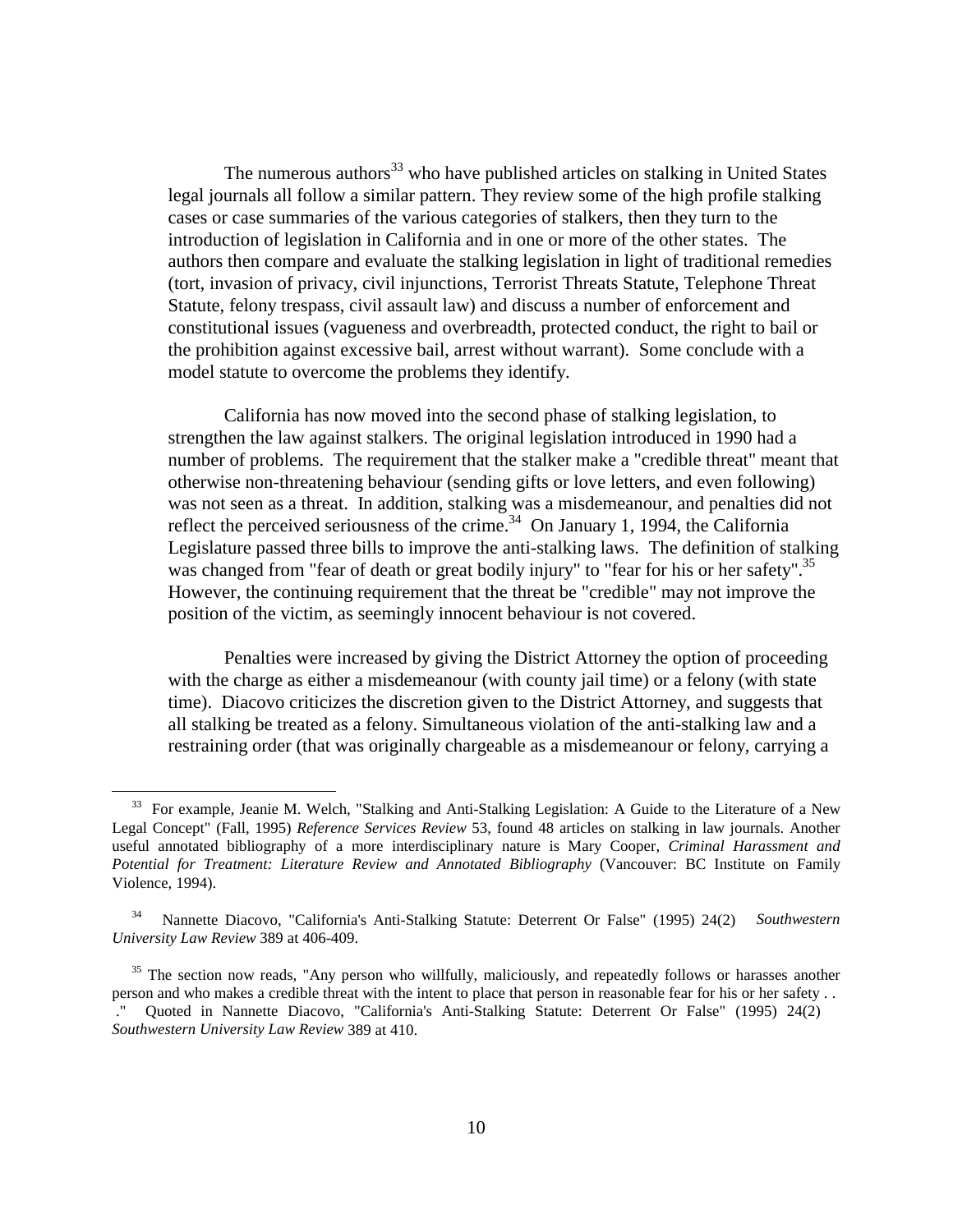maximum penalty of one year) was changed to a felony with a maximum penalty of four years.36 Penalties for second offences, if the first conviction was a felony, were also increased (whether the offences were against the same person or not).

The California Penal Code was amended so that judges (not the Director of Corrections) decide whether convicted stalkers should receive mental health treatment.<sup>37</sup> The California Civil Code was amended so that those who want to obtain protective orders, restraining orders or permanent injunctions do not have to pay the \$182 filing fee. Finally, the California Legislature created the tort of stalking, with general, special or punitive damages, and injunctions as possible relief.<sup>38</sup>

Prior to the introduction of Bill C-126 in Canada in 1993, there were a number of sections of the *Criminal Code* that could be used against criminal harassers: trespassing by night under section 177, uttering threats under section 264.1, assault by threatening under section 265(1)(b), indecent or harassing phone calls under section 372, and threatening, intimidating, following, besetting or watching for the purpose of compelling another to do something or to abstain from doing something under section 423, (1)(a) and (b). Those who feared for their personal safety, or that of their spouse or child, could also apply to the court under section 810 of the *Criminal Code* for a recognizance (commonly

 $\overline{a}$ 

 37 Nannette Diacovo, "California's Anti-Stalking Statute: Deterrent Or False" (1995) 24(2) *Southwestern University Law Review* 389 at 414. According to Kathleen G. McAnaney, Laura A. Curliss, and C. Elizabeth Abeyta-Price, "From Imprudence to Crime: Anti-stalking Laws" (1993) 68 *The Notre Dame Law Review* 819 at 902, Ohio has the most extensive mental health evaluation, including the consideration of an arrestee's mental health prior to granting bail.

 38 See Nannette Diacovo, "California's Anti-Stalking Statute: Deterrent Or False" (1995) 24(2) *Southwestern University Law Review* 389 at 410-416, for the changes to the legislation. Diacovo makes a number of recommendations for additional changes. First, the mental health provisions should be more specific, and should require that a convicted person undergo "mental evaluation and be placed within one of the three categories of obsessive behavior". The person should then be placed in a mandatory treatment programme designed for "the stalker's mental infirmities." Release should be probationary and closely monitored. In addition, police officers, judges and the general public should be educated about the nature and effect of stalking. Diacovo cites the example of a police officer telling a stalking victim, "you're so sexy, you must have done something to bring it on" (at 418). Judges have asked why they should put someone in jail "just for being a pest" (at 418). It is difficult to convey to the accused that he committed a crime, if the judge does not see it as a crime. The media portray the crime as "glamorous and trivial," which is hardly the perspective of the stalker's victim.

36 Nannette Diacovo, "California's Anti-Stalking Statute: Deterrent Or False" (1995) 24(2) *Southwestern University Law Review* 389 at 412. Kathleen G. McAnaney, Laura A. Curliss, and C. Elizabeth Abeyta-Price, "From Imprudence to Crime: Anti-stalking Laws" (1993) 68 *The Notre Dame Law Review* 819 at 900-901, report that Delaware and Nebraska actually require a court order to be in existence prior to a charge being laid under the legislation. Other states have heavier penalties if stalkers violate court orders, while some, such as Hawaii, Kansas and Utah, do not address the difference. Alabama has a law in which sentences for violating a court order and stalking run consecutively, not concurrently.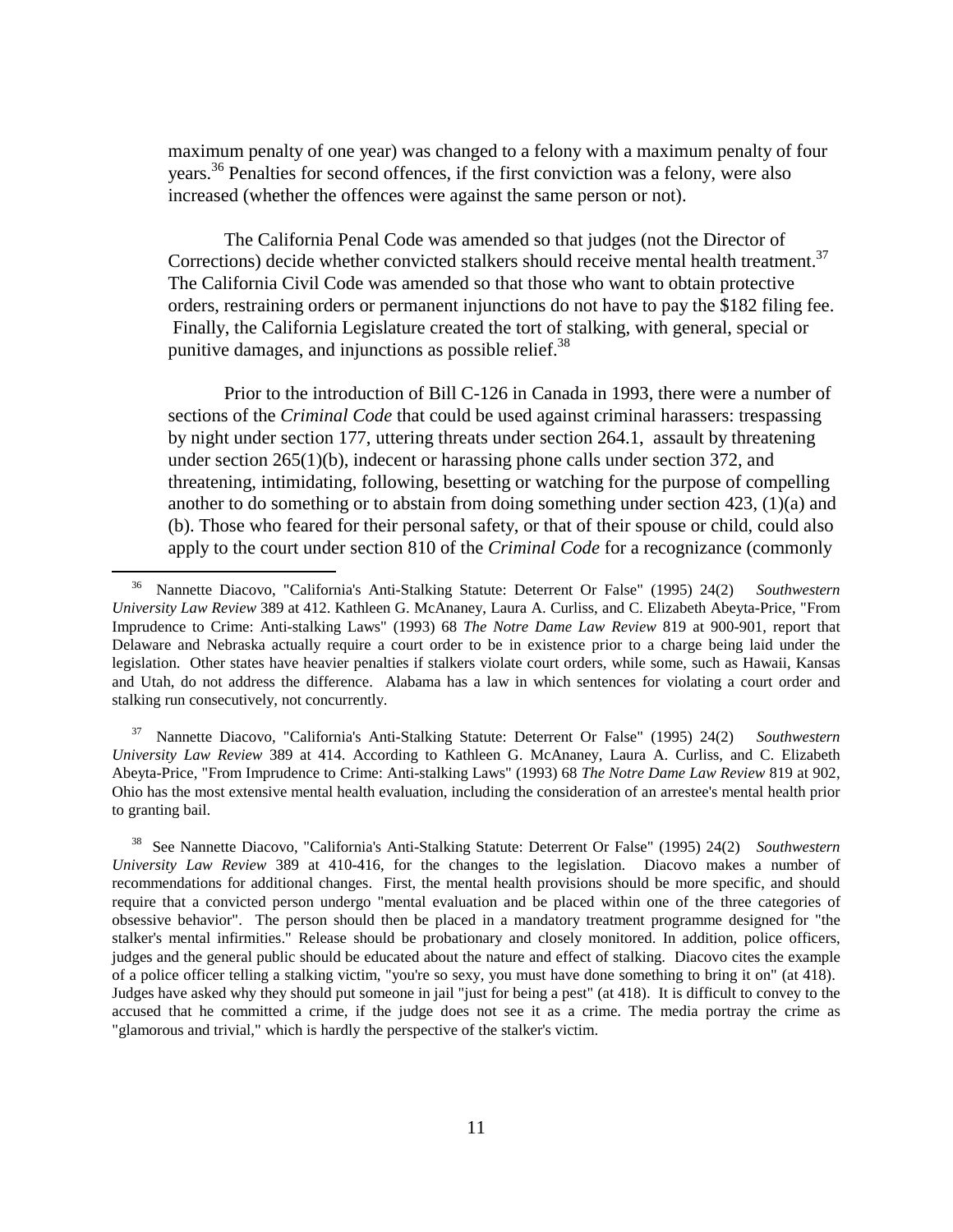known as a peace bond), with or without sureties, in order to require the malefactor to "keep the peace and be of good behaviour". Civil restraining orders could also be obtained.<sup>39</sup> However, it was thought that the existing legislation required an overt threat, and that the Crown must prove an intent to harass. In addition, many of the offences are summary conviction offences (which have limitations regarding arrest and sentencing).<sup>40</sup>

The criminal harassment provisions of the *Criminal Code* came into force on August 1, 1993, on the heels of a number of highly publicized fatal attacks against women by their former partners, following periods of systematic stalking and other forms of harassment. While there was considerable public pressure on the federal government to protect women against such harassment and violence, the legislation was not passed without controversy. Many women's organizations, and some provincial government justice officials, objected to what they viewed as insufficient consultation in the drafting of the legislation, and to specific aspects of Bill C-126.<sup>41</sup>

Rosemary Cairns Way, a law professor at the University of Ottawa, reviewed three concerns that were raised by women's groups and witnesses before the Parliamentary Committee Hearings on the Bill. First, the Bill did not have a preamble similar to the one in Bill C-49 (the sexual assault legislation, 1992) which would "contextualize the reality of women's experience of criminal harassment." Second, the Bill required that victims' fear for their safety be "reasonable", and there was concern that this requirement would expose victims to cross-examination on their mental health or character. The addition of the words "in all of the circumstances" to the reasonableness requirement added "little of substance" to the legislation since circumstances are already

 $\overline{a}$ 

39 The use of Peace Bonds and Civil Restraining Orders are discussed in detail by Colin Meredith, *Review of the Use and Effectiveness of Judicial Recognizance Orders and Civil Restraining Orders* (Toronto: Abt Associates of Canada, 1994).

40 See Marilyn, Pilon, "Anti-Stalking Laws: The United States and Canadian Experience" (Ottawa: Library of Parliament, Research Branch, 1993) at 6-7; T. H. Lytwyn, "Preliminary Thoughts on the Meaning of Section 264: Criminal Harassment in Canada" (unpublished paper, February 16, 1994; on file at the BC Institute on Family Violence) at 2-3; and *R*. v. *Sillipp* (1995), 99 C.C.C. (3d) 394 (Alta. Q.B.) at 417-418.

<sup>&</sup>lt;sup>41</sup> See Rosemary Cairns Way, "The Criminalization of Stalking: An Exercise in Media Manipulation and Political Opportunism" (1994) 39 *McGill Law Journal* 379, for a summary and analysis of the objections and concerns. Way argues that, as with the bills in the United States, the enactment of section 264 was "characterized by inordinate haste. The Bill took less than six weeks to proceed through First, Second and Third Readings in the House of Commons. A scant three and one-half weeks after the Bill was tabled in the House, it was sent to Parliamentary Committee" (at 397). Way suggests two reasons for the haste with which legislation was enacted in Canada and the United States: first, the high social status of potential victims (media attention on celebrities and other public figures like legislators, judges and politicians) and the fact that the criminal justice system is much more likely to act on their concerns if there is a law (at 386), and second, the media portrayal of the stalking victim which played on the cultural pornographic imagination--stalking seen in terms of man as hunter, woman as prey (at 387).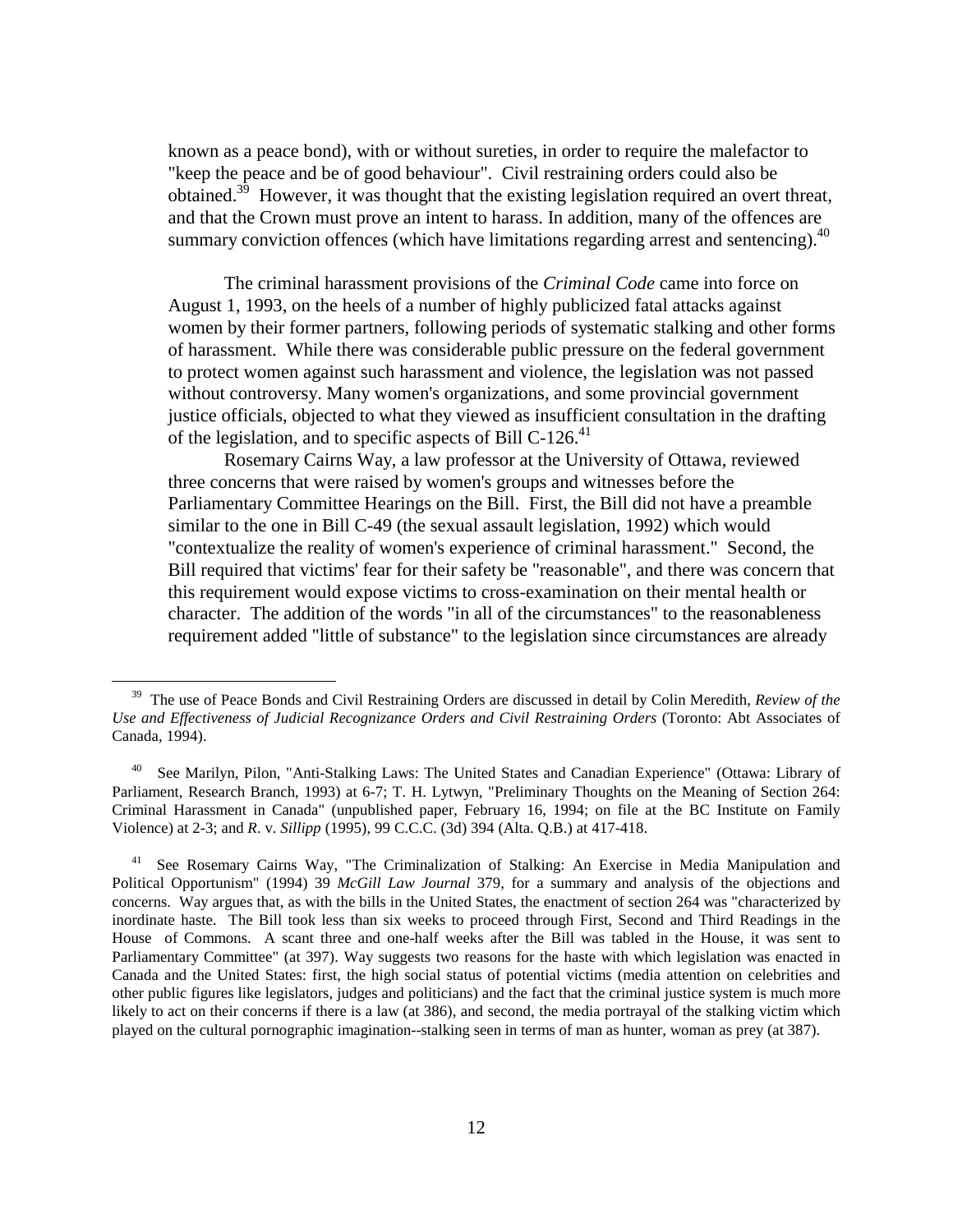considered in the concept of reasonableness. Third, the initial Bill required intent on the part of the harasser which would be difficult to prove given the nature of some harassing behaviour. The addition of the phrase "recklessly as to whether the other person is harassed" was "insubstantive" and indicated that "the legislators did not accept the submissions that harassing conduct is sufficiently serious in and of itself to warrant criminalization."42

Section 264 creates a hybrid offence, and the maximum penalty if the Crown proceeds by way of indictment is a term of imprisonment not exceeding five years. The maximum term of imprisonment for a summary conviction offence remains at six months, although the maximum term of imprisonment for uttering threats under section 264.1 has recently been increased to 18 months. Section 264 sets out and defines the offence of criminal harassment:

264(1) No person shall, without lawful authority and knowing that another person is harassed or recklessly as to whether the other person is harassed, engage in conduct referred to in subsection (2) that causes the other person reasonably, in all the circumstances, to fear for their safety or the safety of anyone known to them.

(2) The conduct mentioned in subsection (1) consists of

(a) repeatedly following from place to place the other person or anyone known to them;

(b) repeatedly communicating with, either directly or indirectly, the other person or anyone known to them;

(c) besetting or watching the dwelling, or place where the other person, or anyone known to them, resides, works, carries on business or happens to be; or

(d) engaging in threatening conduct directed at the other person or any member of their family.

Section 515(4.1) states that the justice at a show cause hearing for a person charged under section 264 (and other offences) "shall consider whether it is desirable, in the interests of the safety of the accused or any other person, to include as a condition of the order that the accused be prohibited from possessing any firearm or any ammunition or explosive substance for any period of time specifically in the order and that the accused surrender any firearms acquisition certificate that the accused possesses." In

 $\overline{a}$ 

42Way at 395-399.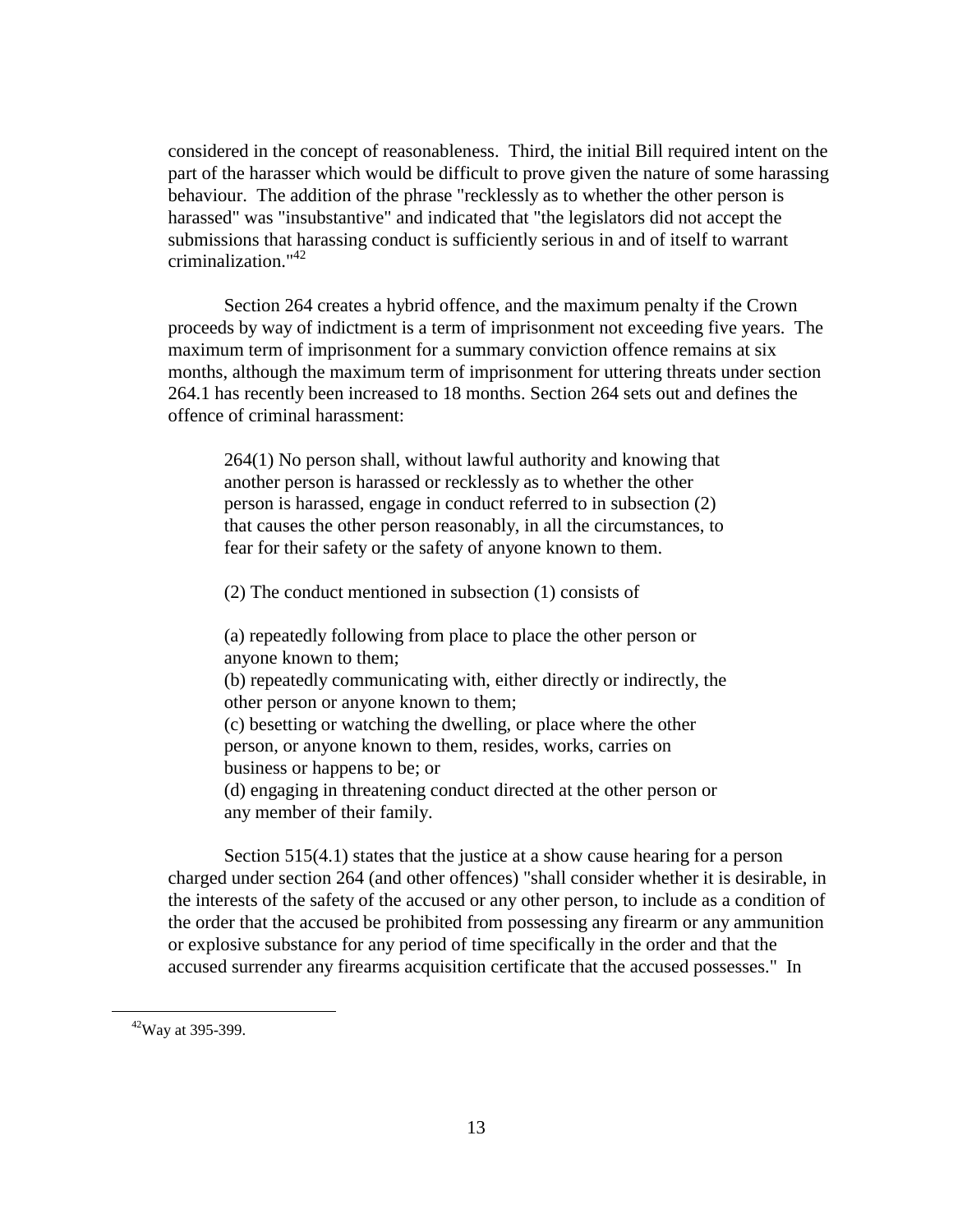addition, section 515(4.2) requires that the justice also "consider whether it is desirable, in the interests of the safety of any person, to include as a condition of the order that the accused abstain from communication with any witness or other person expressly named in the order, or be prohibited from going to any place expressly named in the order." Moreover, these provisions are being strengthened further with the passage of Bill C-68. Section 515(4.1) of the *Criminal Code* will require the justice to prohibit the accused charged under s.264 from possessing any firearm, prohibited weapons, etc., until the accused is dealt with according to law, unless the justice considers such a prohibition unnecessary. In addition, if no such prohibition is made, reasons must be given. However, these provisions have not yet been proclaimed in force.

#### 2.6 **The Interpretation of Section 264 of the** *Criminal Code*

 $\overline{a}$ 

While there have been a number of trial court decisions under section  $264<sup>43</sup>$  only two cases are reported in the *Criminal Reports* or *Canadian Criminal Cases*. In *R.* v*. Sillipp* (1995), 99 C.C.C. (3d) 394 (Alta. Q.B.) the accused argued that section 264 was of no force and effect, in that it was unconstitutional for vagueness, contrary to section 7 of the *Charter*, and that it infringed the right to freedom of expression under section 2(b) of the *Charter*. 44 In dealing with the section 7 argument, Mr. Justice Murray outlined what the Crown must prove:

It must prove that the accused person intended to do a s-s (2) act, that he did it, that he did so without lawful authority, that another person was harassed by those acts, that he knew that the person was harassed by such conduct on his part or he was reckless as to whether that person was so harassed, that such behaviour caused that other person to fear for his or her safety, and that in all of the circumstances that person's fear was reasonable. I agree with the decisions of the Ontario Provincial Court in *R*. v*. Lafreniere* (1994) 22 W.C.B. (2d) 519 . . . and *R*. v. *Baszczynski* (1994), 24 W.C.B. (2d) 153 . . . It is not necessary that the Crown prove that he knew

<sup>&</sup>lt;sup>43</sup> Statistics Canada reports that in 1995 4,374 incidents with an occurrence of criminal harassment were reported by selected police in Canada. The data is drawn from reports provided by approximately 46% of Canada's police forces. The reporting forces include most major centres--Fredericton, Quebec City, Montreal, Toronto, Regina, Saskatoon, Calgary, Edmonton and Vancouver. Incident-based Uniform Crime Reporting Survey, 1995, Table 4.10, Policing Services Program, Canadian Centre for Justice Statistics, Ottawa.

<sup>&</sup>lt;sup>44</sup> The court also dealt with a third argument under section 11(h) of the *Charter*, in that the accused was found in civil contempt for the same factual matters as the charges under section 264. The court dismissed this argument, because refusal to obey a court order was not an element of the offence under section 264.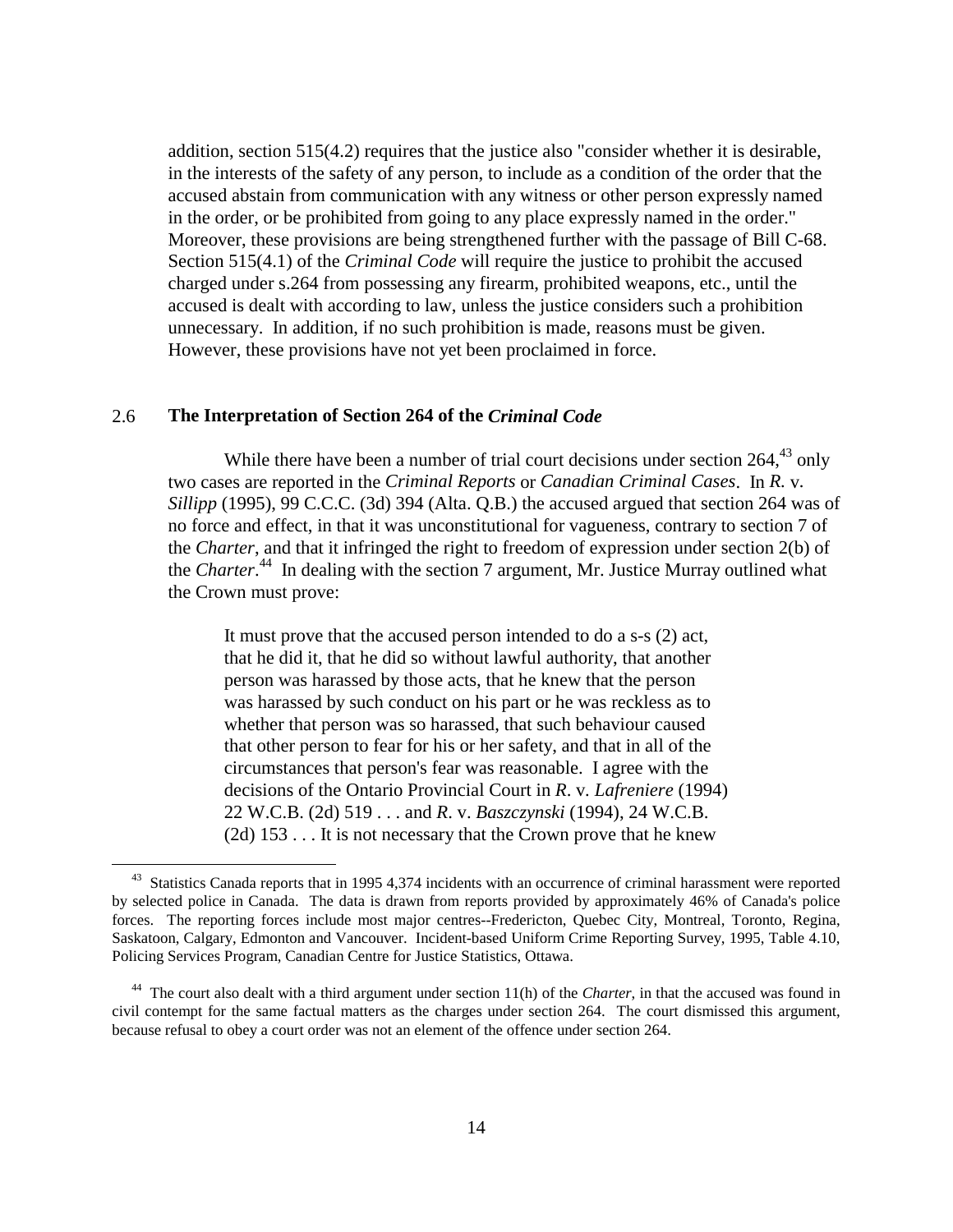that the "other person" feared for his or her safety which would be difficult to do (at 403).

Following a review of the law on vagueness, as discussed by the Supreme Court of Canada in *R.* v*. Morales* (1992), 77 C.C.C. (3d) 91 and *Young* v*. Young* (1993), 108 D.L.R. (4th) 193, Murray, J. concluded that the section did not violate section 7, or the principle of fundamental justice that laws must not be too vague:

I would think that anyone reading the section would receive [the] message loud and clear. I do not believe that it has the effect of permitting a "standardless sweep" so as to allow the police, or for that matter, the judiciary, to simply use its discretion in how they interpret or apply its provisions . . . I am satisfied that the legislation permits the framing of a meaningful legal debate with respect to the objectives contained in the legislation. . . [I]t provides "an adequate basis for reaching a conclusion as to its meaning by reasoned analysis applying legal criteria". There are a number of terms which will not doubt be the subject-matter of judicial interpretation. Amongst these are "lawful authority", "harassed", "fear for their safety", "repeatedly follow", "besetting or watching". Certain of these terms have not been the subjectmatter of judicial interpretation and for the moment one may be obliged to depend on the Oxford Dictionary for a meaning within the context of s. 264 (at 406).

Since the accused was charged under subsections  $264(1)$  and  $(2)(a)$  and  $(c)$ , the judge limited his discussion of section 2(b) of the *Charter* to those subsections. He applied the framework developed by the Supreme Court of Canada in *Ford* v*. Quebec (Attorney-General)* (1988), 54 D.L.R. (4th) 577, *Irwin Toy Ltd.* v*. Quebec (Attorney-General)* (1989), 58 D.L.R. (4th) 577, and *R*. v. *Keegstra* (1990), 61 C.C.C. (3d) 1. First, Murray, J. examined whether the accused's activity was the kind that is protected under section 2(b) of the *Charter.* He found that the accused's behaviour was a form of expression, an attempt to convey meaning. In deciding that the behaviour was excluded as a protected form of expression on the basis that it was an act of violence, he relied on Judge Craig of the British Columbia Provincial Court in *R*. v*. Hau*, [1994] B.C.J. No. 677:

[Section 2] freedoms are not absolute and were not intended to justify latently violent conduct. Moreover, in our democratic society, the freedom in s. 2 must never serve to diminish a person's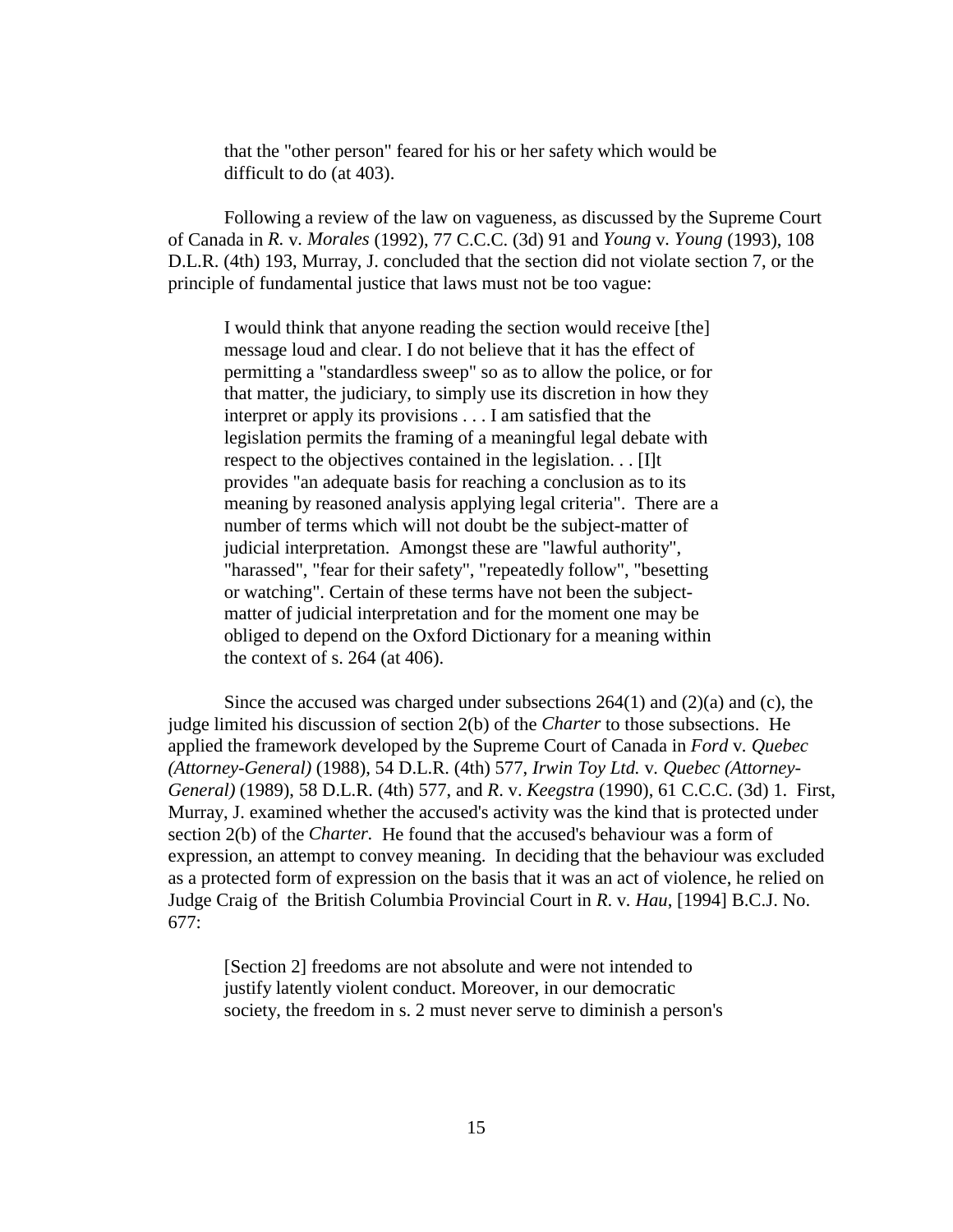right to be free from and protected against violence, or the threat of violence brought about by harassing conduct (at 411).

Alternatively, assuming an error in his decision on section 2(b) of the *Charter*, Murray, J. considered the remaining analysis in *Irwin Toy*, whether the legislation was enacted to restrict attempts to convey meaning through the activities enumerated in section 264. Murray, J. concluded that "the purpose of s. 264 is to control attempts by persons to convey meanings of latent physical violence and direct psychological violence to other persons by restricting the form of such an expression which is tied to its content" (at 413). If this behaviour is not exempt from protection, as he earlier decided, then the section infringes section 2(b) of the *Charter*.

Murray, J. then considered section 1, and the test as set out in *R*. v. *Oakes* (1986), 24 C.C.C. (3d) 321 (S.C.C.). Although it appears as though he had a considerable amount of material to consider, he noted that "many of the comments and speeches made were rhetorical and in some cases the statistics quoted were inaccurate" (at 414). Nevertheless, he decided that criminal harassment was a pressing and substantial issue.<sup>45</sup> He examined whether the means in section 264 were proportional to the ends that Parliament was trying to achieve. Murray, J. found that section 264 was "carefully designed to achieve the objective desired", and continued, "I do not accept that it is either arbitrary, unfair or based on irrational considerations but rather I find it to be rationally connected to the objective" (at 417). He also found that section 264 did not suffer from vagueness, that it represented a minimal impairment of freedom of expression, and that there was a "proportionality between the effects of s. 264 in limiting freedom of expression of the nature prescribed and the objective . . .[was] found to be of 'sufficient importance'" (at 419). Accordingly, section 264 was demonstrably justified under section 1.

*R*. v*. Ryback* (1996), 105 C.C.C. (3d) 240 was an accused's appeal from a summary conviction appeal court which dismissed his appeal from his conviction of criminal harassment. The British Columbia Court of Appeal considered three issues: 1) was the trial judge entitled to admit and rely on evidence of behaviour that took place prior to the enactment of section 264 on August 1, 1993, 2) did the trial judge err in finding that the accused "harassed" the complainant, and 3) did the trial judge err by finding that the accused's behaviour could be described as "repeatedly communicating"?

 $\overline{a}$ 

45 The court also relied on *R*. v. *McCraw* (1991), 66 C.C.C. (3d) 517 (S.C.C.), where the Supreme Court of Canada decided that "the freedom Parliament was attempting to protect by enacting s. 264.1, freedom of personal choice and action, was a matter of fundamental importance to members of a democratic society" (at 415).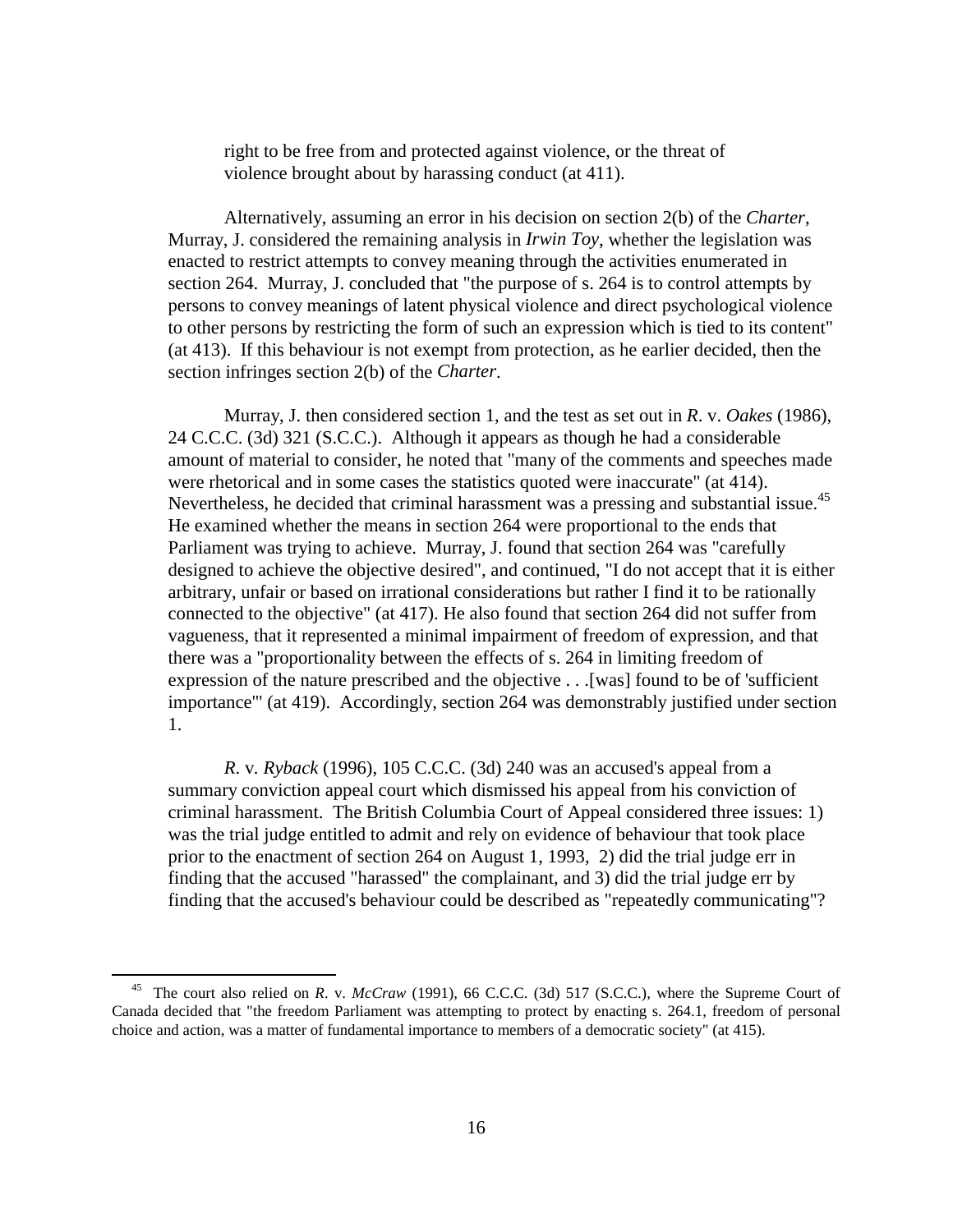The Court of Appeal held that the pre-charge (and pre-enactment) behaviour was relevant to the charge, to establish whether the complainant's fear for her safety was justified in all the circumstances. It also found that the accused's behaviour in this period was admissible to prove his intent; that is, to show "whether he knew or was reckless as to whether his conduct harassed the complainant" (at 246):

The [accused's] state of mind would, of necessity, depend in large part on his past association with, and conduct towards, the complainant. His knowledge that the complainant was harassed, or his recklessness as to whether she was harassed, could be realistically decided only by looking back to what had gone before. Similarly, pre-charge conduct which tended to show an innocent state of mind on the appellant's part would also be admissible (at 246-247).

The Court also found that three instances of communication (the delivery of presents and a note a week before Christmas, the delivery of a dinner invitation a week before Valentine's Day, and a personal appearance on Valentine's Day), in the context of the interactions between the accused and the complainant, were clearly harassment as defined by the Alberta Court of the Queen's Bench in *Sillipp*. In addition, the three contacts, in the circumstances, were sufficient to constitute communicating "repeatedly."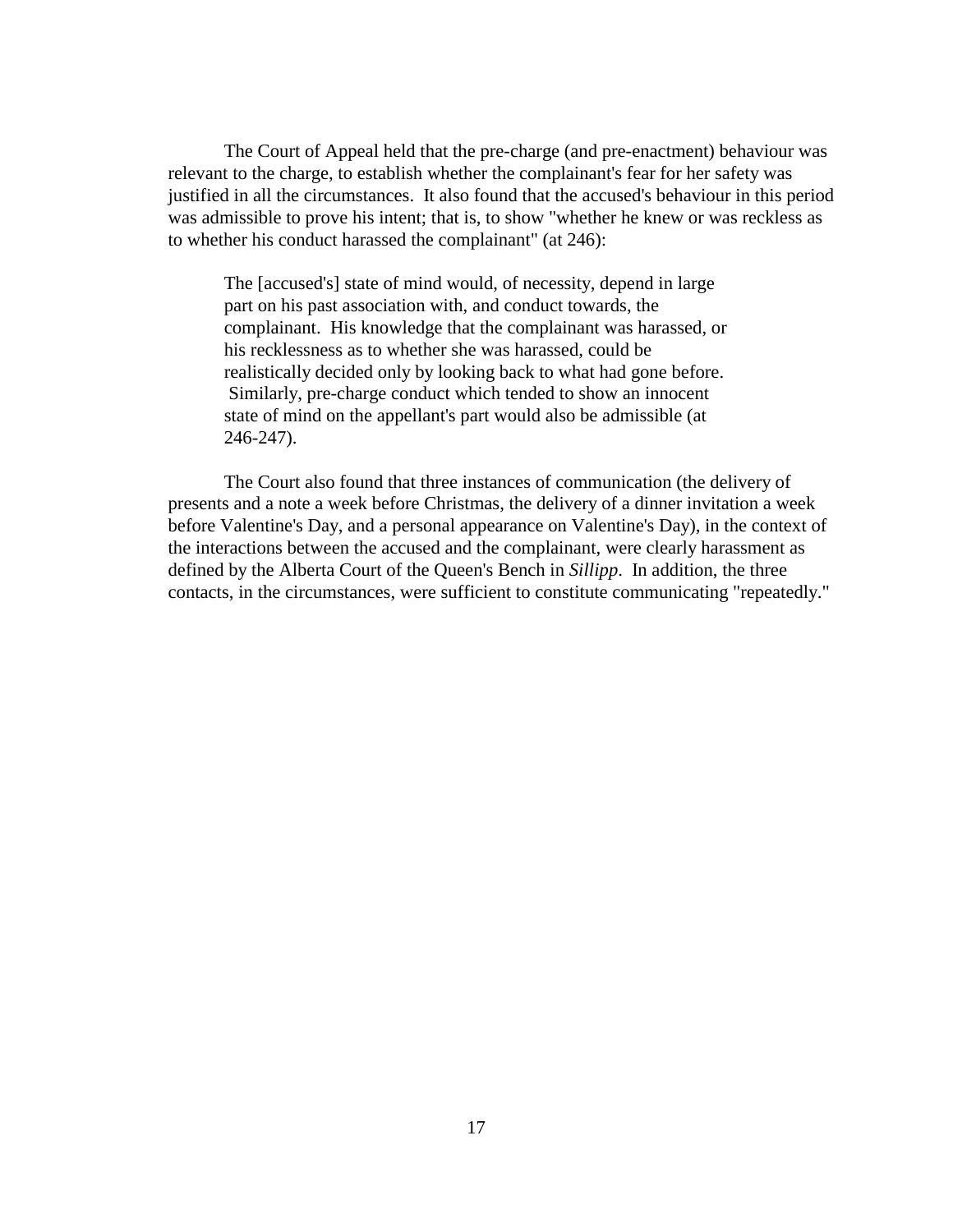## <span id="page-27-0"></span>**3.0 METHODOLOGY**

Research for this review included four elements: 1) a review of the socio-legal literature on the criminalization of stalking and other forms of harassment; 2) an analysis of police, Crown and court information in files involving cases of criminal harassment; 3) interviews with selected people involved in the implementation of section 264; and 4) a small number of case studies of specific criminal harassment cases. The methods employed for each of these elements is described below.

#### **3.1 Literature Review**

A literature review was included in the study to assist in understanding the social and legal issues that arise in efforts to address the problem of harassment through the criminal justice system. Our review of the literature considers socio-legal literature in the broad sense, covering the subject from the sociological, psychological, criminological and legal perspectives. It includes available Canadian literature, and a selection of American and other literature that appeared to be relevant to the Canadian situation. Literature focusing on the phenomenon of stalking from a strictly psychological perspective is not included, but some articles are included that examine the psychological and social antecedents of stalking behaviour.

#### **3.2 Case File Data Collection**

 $\overline{a}$ 

The major focus of this review has been the collection of data from police and Crown case files, the purpose being to examine how the justice system has handled cases of criminal harassment since August, 1993. The sample of 601 cases was drawn from cases in Halifax, Montreal, three divisions in Metropolitan Toronto, Winnipeg, Edmonton and Vancouver. Whether Crown or police files were used depended on where the case files were kept at each site after the cases were completed. In Vancouver, Winnipeg, Edmonton and Halifax, Crown offices retain possession of the files, including police briefs and any other information used in presenting the case. In Toronto and Montreal, the files wre returned by Crown to the police for archiving once the case was completed. They too contained both police and Crown information.

In Halifax, the Toronto divisions, Winnipeg and Edmonton the sample included all criminal harassment cases that were completed as of December, 1995 or January, 1996 (the dates varied slightly by research site).<sup>46</sup> In Vancouver, a sample of 80 cases was

<sup>&</sup>lt;sup>46</sup>At each site there were small numbers of files that could not be located, and were therefore not included in the sample. There is no reason to believe that those unavailable files would have been significantly different in any predictable way than the files included in the sample.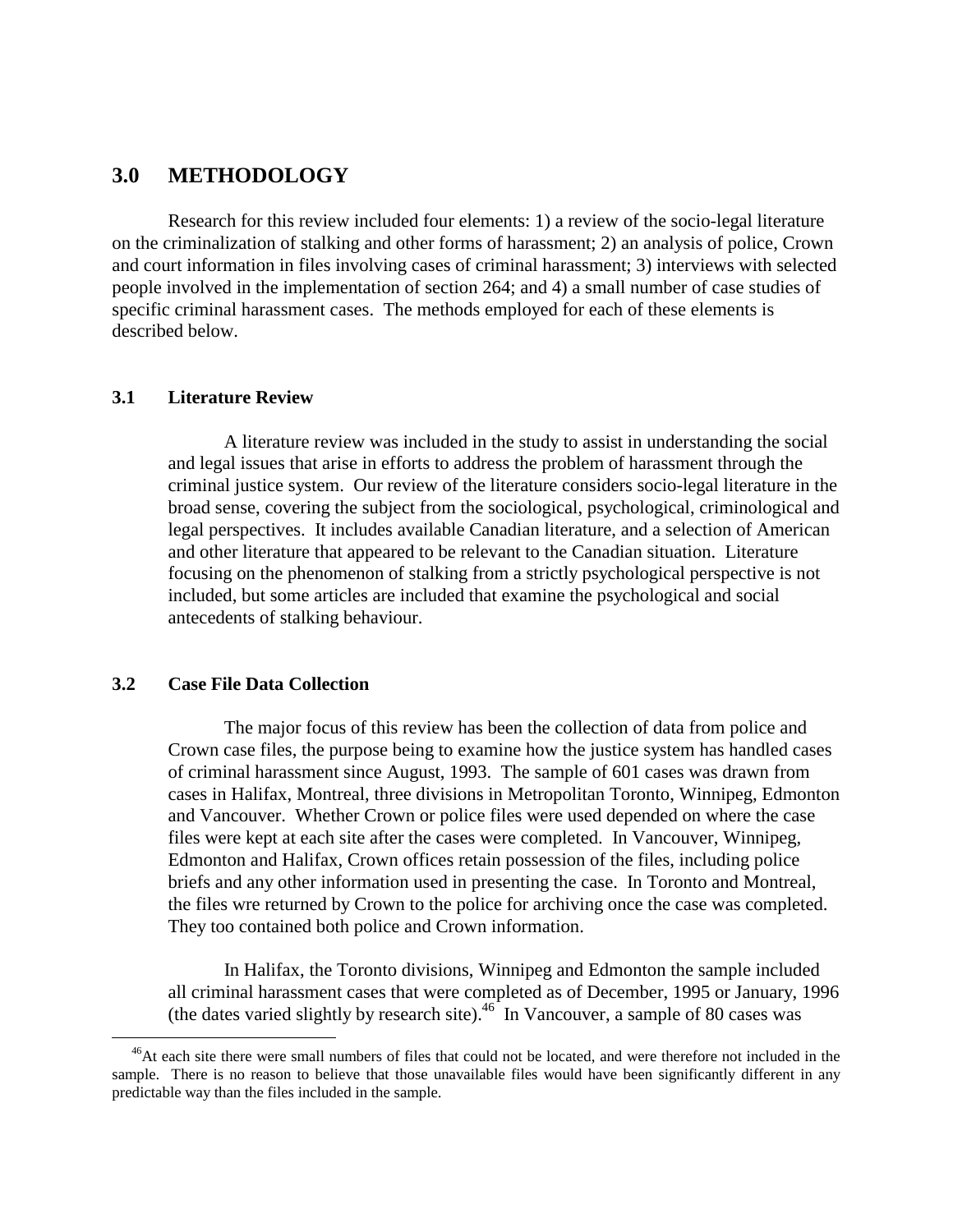drawn randomly from 222 total cases at the Vancouver Provincial Court for the 1993- 1995 period. The sample included only cases which were closed at the time the sample was drawn. Substitutes were selected for eight files that were rejected for a variety of reasons (no criminal harassment charges, lost or gutted files, and waivers from other jurisdictions).

In Montreal, the sample was drawn randomly from a list of 1,019 cases for 1994 and the first ten months of 1995. The list included cases that were not completed, and cases for which no charges were laid (no method was available to list only completed cases). While we do not know with certainty the number of completed cases from which the sample was drawn, the order of magnitude can be inferred from the fact that we drew an initial sample of 225 files, and obtained 117 files (52 percent) that were completed and were therefore appropriate for inclusion in the study. We also know that in the period covered by the case list provided in Montreal, there were 310 cases in which a criminal harassment charge was laid.

In Toronto, Montreal, Vancouver and Edmonton additional samples of files were selected for which no charges had been laid, but for which an investigation had taken place on a complaint of criminal harassment. Overall, cases in which no charge was laid accounted for 21 percent of the total sample of 601 cases. The purpose was to obtain some insight into the reasons that charges are not laid despite complaints of harassment. The cases we examined that did not result in charges all involved behaviour that appeared to be criminal harassment as section 264 defines it. In most cases, charges were not laid because the harassment had stopped and the victim did not wish to pursue the matter any further, the matter was still under investigation, or one of the parties no longer resided in the jurisdiction and the harassment had reportedly stopped. The sample does not include complaints for which no investigation was conducted, such as complaints for which patrol officers decided no report was warranted, or where police concluded in the report that no investigation was required. Thus, this review's ability to comment on police investigation and charging practices (or decisions to recommend to Crown that charges be laid, in British Columbia and Quebec) is limited.

In Vancouver, a list of 120 incidents of criminal harassment filed with the Vancouver City Police for 1995 was generated. Of these, 54 (45 percent) had not resulted in charges being laid at the time of the study. From those 54, a random sample of 25 cases was selected. In Toronto, a total of 152 occurrences of criminal harassment were reported to 52 Division in downtown Toronto for 1995 and early 1996. Of these, 84 cases (55 percent) had not resulted in charges being laid at the time of the study. Twentynine of these files were selected randomly for inclusion in our sample. In Edmonton, all sixteen cases that were identified as criminal harassment cases but that did not result in a charge were included in the sample.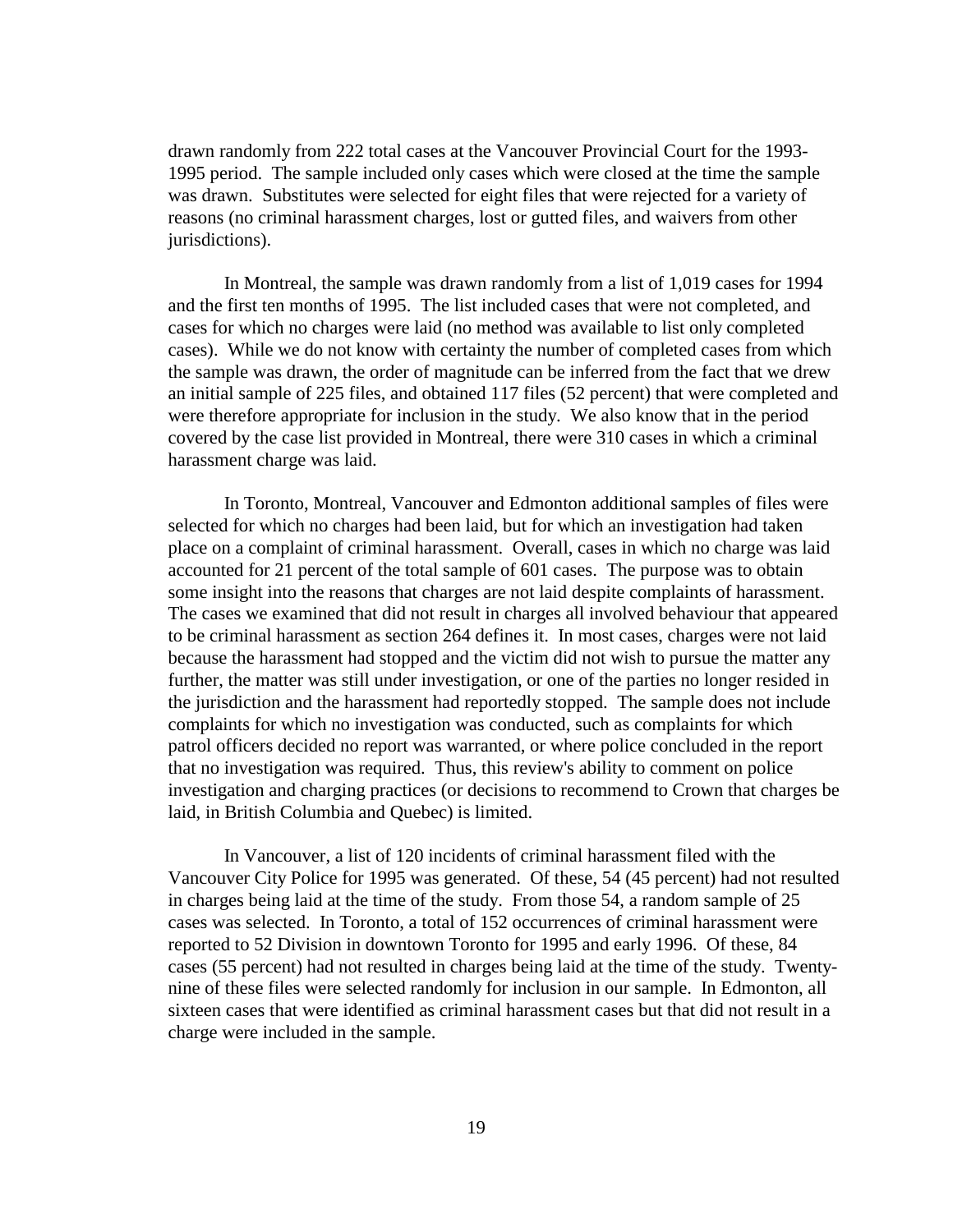<span id="page-29-0"></span>In Montreal, it was difficult to obtain an accurate estimate of the number of real occurrences of criminal harassment, because the lists of occurrences included many cases that did not proceed to a charge because there appeared to be no substantial evidence of criminal harassment. We included 59 selected files from Montreal in our sample of "nocharge" cases, screening out those cases that indicated insufficient evidence.

| <b>Site</b>      | <b>Cases with Charge</b> | <b>Cases with No</b><br><b>Charge</b> | <b>Charge Sample as</b><br>% of Total<br><b>Charges</b> | "No Charge"<br>Sample as % of<br>Total "No<br><b>Charge'' Sample</b> |
|------------------|--------------------------|---------------------------------------|---------------------------------------------------------|----------------------------------------------------------------------|
| Halifax          | 10                       | 0                                     | 100%                                                    | n/a                                                                  |
| Vancouver        | 80                       | 25                                    | 36%                                                     | 46%                                                                  |
| Edmonton         | 38                       | 16                                    | 100%                                                    | 100%                                                                 |
| Winnipeg         | 49                       |                                       | 100%                                                    | n/a                                                                  |
| Toronto, 52 Div. | 104                      | 29                                    | 100%                                                    | 35%                                                                  |
| Toronto 42 Div.  | 35                       |                                       | 100\%                                                   | n/a                                                                  |
| Toronto, 31 Div. | 40                       |                                       | 100%                                                    | n/a                                                                  |
| Montreal         | 117                      | 59                                    | 38%                                                     | don't know                                                           |
| Total            | 474                      | 127                                   | 59%                                                     |                                                                      |

## **Table 1 Case File Sample**

 $\overline{a}$ 

\* Sample of cases with a charge of criminal harassment, as a percentage of the total number of completed cases with charges in the 1993 to early 1996 period. Where the figures is 100 percent, it does not take into account a small number of files that could not be located when the research was being conducted.

The sample drawn for this study provides a strong representation of criminal harassment cases in Canada's major urban centres: about 59 percent of all criminal harassment charges in the locations selected for the research (Table 1). In Vancouver the sample is about 36 percent of cases where charges were laid, and about 46 percent of cases in 1995 where no charge was laid. In Toronto, where three of the city's 17 police divisions were included, the sample comprises all criminal harassment charges in these three divisions. This is approximately 23 percent of all cases in Metro Toronto in which criminal harassment charges were laid. $47$  In Toronto the sample of "no-charge" cases represents 35 percent of "no charge" files at 52 Division. This is small in comparison

 $47$ This estimate is based on 1995 and early 1996 figures. Reliable figures for the full 1993-1996 period for all of Metro Toronto were not available. In 1995 and through until the end of March, 1996, the three divisions we selected cases from had 22.6% of all Metro criminal harassment charges. Our sample includes all cases in those divisions.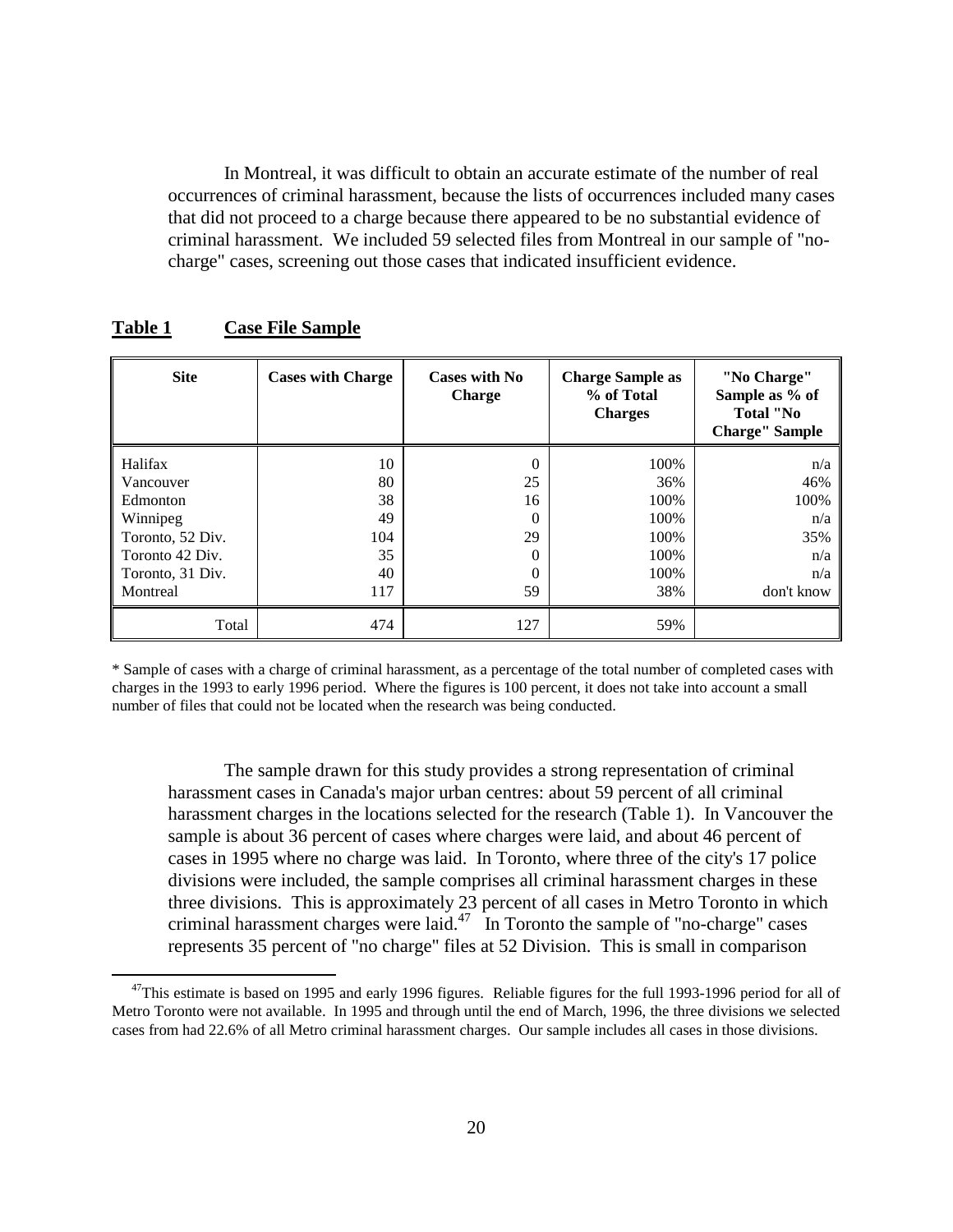with the total number of such cases in Metro (about 3 percent), and is therefore not necessarily representative of Metro as a whole.

In Montreal the sample of cases with charges represented 38 percent of all charges laid in 1994 and the first 10 months of 1995. The representativeness of the "no charge" sample is less clear, for reasons discussed above. In Edmonton, Winnipeg and Halifax, all available case files were included in the sample.

We did not examine in this study how the justice system has handled criminal harassment cases in smaller urban centres and in rural areas. Some people interviewed suggested that there is a reduced likelihood that police and Crown in those locations would have had access to guidance and training in the application of the new section, and that they and the judges presiding in criminal harassment cases would have had less experience with the charge over the period of the study due to significantly less numbers of occurrences. It is also possible that community attitudes, including those of the police, Crown attorneys, judges, and victims of criminal harassment, may result in a different approach to the application of section 264 than is the case in major urban centres. Further study will be required to examine the implementation of section 264 outside the major urban centres.

#### **3.3 Interviews**

Interviews were conducted at the six research sites with police, Crown attorneys, defence attorneys, federal and provincial justice policy officials and victim advocates, including representatives of womens' shelter organizations and court-based victim assistance programs. These are distinct from the interviews conducted with participants in the specific cases presented as case studies. They were conducted as structured, openended interviews using the interview guide that is appended to the report. The interviews focused on five areas of inquiry: the usefulness and effectiveness of section 264; the effectiveness of its administration by the police, Crown and courts; barriers to using the new section effectively to deter harassment and protect women; linkages between the criminal justice system and relevant community services; and, views on specific elements of the section itself.

The interviews are supplemental to the case file data, and are intended to assist in analyzing the data with a broader understanding of the needs and concerns of victims and their advocates, and the constraints under which section 264 is administered. They cannot be seen as necessarily representative of the views of victims, victim advocates, or members of the criminal justice system.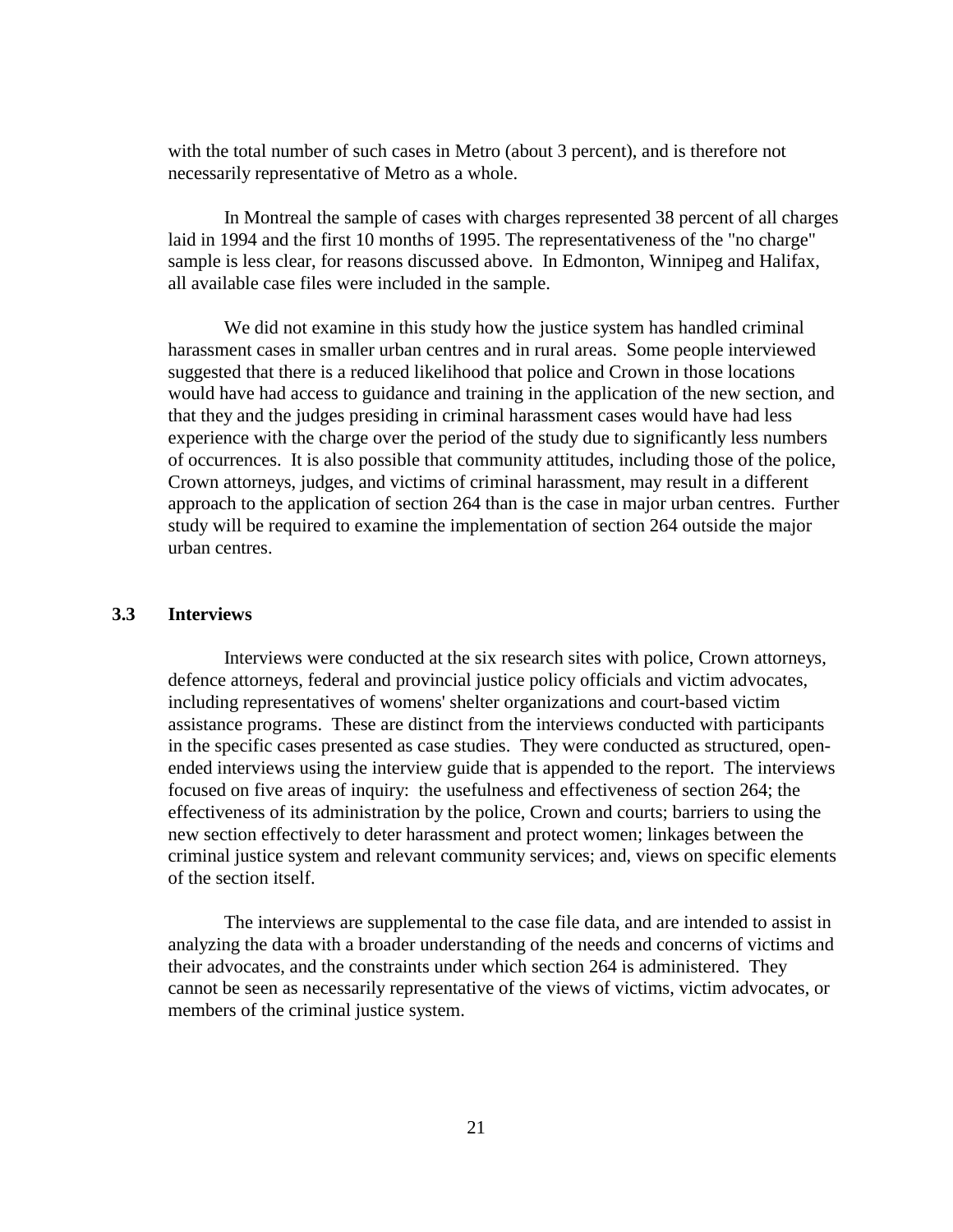<span id="page-31-0"></span>The numbers of people interviewed are listed below. In addition to the thirty-six formal interviews, the great majority of which were conducted in person, the authors also met and had informal discussions with many other people, particularly the police officers and Crown attorneys present during the case file data collection. Where appropriate, the report indicates views expressed during these discussions.

#### **Table 2 Breakdown of Interviews Conducted**

| Police                  |  |
|-------------------------|--|
| Crown                   |  |
| Policy Officials        |  |
| <b>Victim Advocates</b> |  |
| Total                   |  |

#### **3.4 Case Studies**

The study also included a detailed review of six specific cases, including interviews with the victims, the investigating officers, the Crown attorneys handling the cases, and in some cases victim advocates. We also met with three of the six defence attorneys, but solicitor-client privilege prevented them from discussing the specific cases in any meaningful way. The case studies were included in recognition of the fact that the case file data present a limited and somewhat clinical perspective, and that a closer examination of individual cases could reveal important details that would assist in understanding how the prosecution of a criminal harassment case is experienced, particularly by the victims but also by the other participants. Although the six cases examined in detail here provide only a glimpse of that experience, they can assist in designing future research.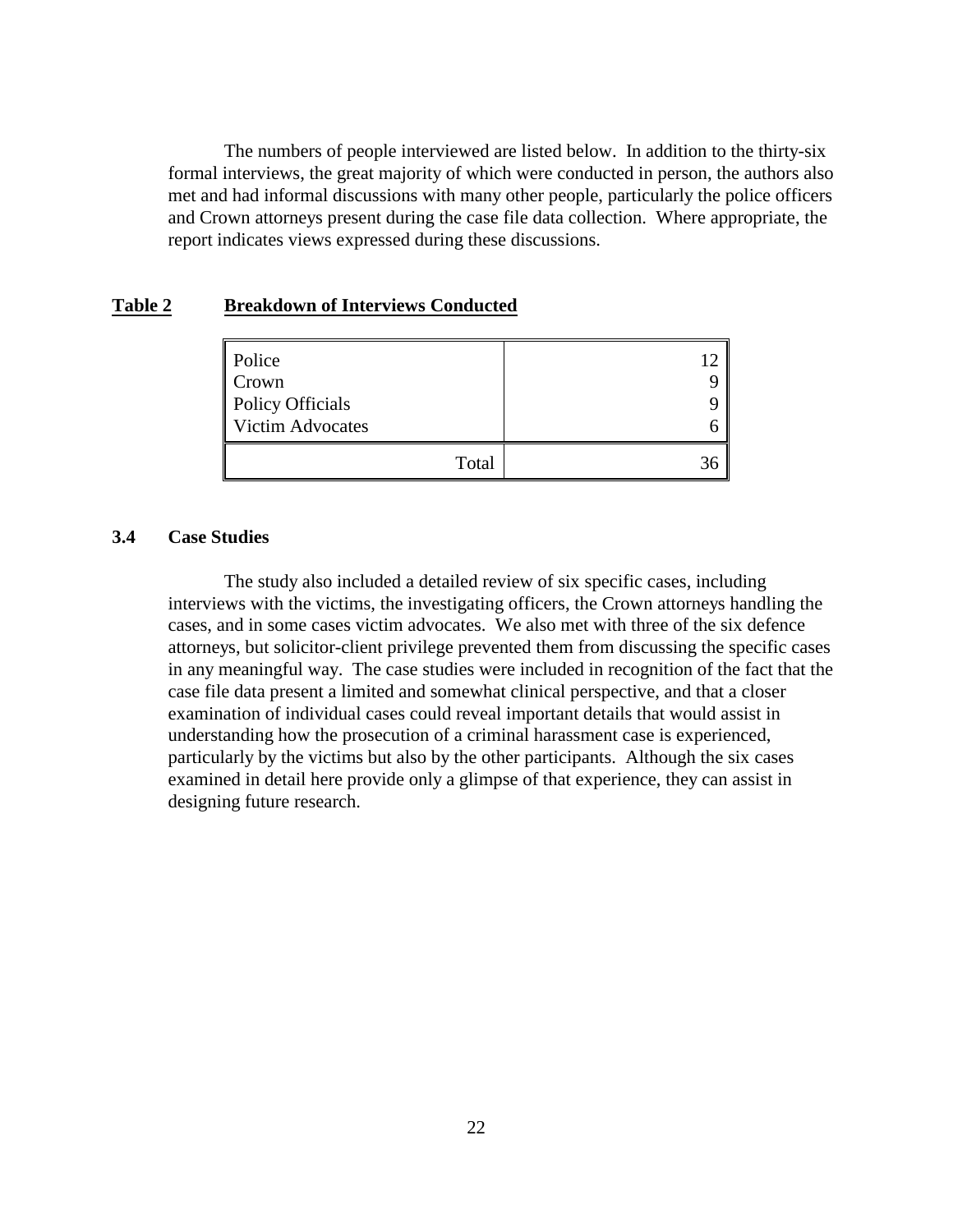## <span id="page-32-0"></span>**4.0 CASE FILE DATA**

This section presents the results of the collection of data from criminal harassment case files at the six research sites. It is organized into six sub-sections: 1) demographics; 2) the offences and accompanying circumstances; 3) the charges laid; 4) pre-trial release; 5) duration of proceedings; and, 6) disposition of charges. In each sub-section, the data is presented in text and tables, and observations are made as to what the data tells us concerning the implementation of section 264. In later sections, the issues are addressed in more depth as we interpret the data in conjunction with the interview and case study findings.<sup>48</sup>

As discussed in Section 2.0, 601 Crown and police files were examined in six cities across Canada. The coding sheet used for recording information from these files is appended to the report. Table 3 sets out the number of files examined in each location.

|                      | <b>Frequency</b> | <b>Percent</b> |
|----------------------|------------------|----------------|
| <b>Halifax</b>       | 10               | 1.7            |
| Vancouver            | 104              | 17.3           |
| Edmonton             | 54               | 9.0            |
| Winnipeg             | 49               | 8.2            |
| Toronto, 52 Division | 133              | 22.1           |
| Toronto, 42 Division | 35               | 5.8            |
| Toronto, 31 Division | 40               | 6.7            |
| Montreal             | 176              | 29.3           |
| Total                | 601              | 100.0          |

#### **Table 3 Breakdown of Cases by Research Site**

#### **4.1 Demographics**

 $\overline{a}$ 

Police and Crown files contain only a minimum of demographic information on the people charged with criminal harassment, and even less on the victims. Aside from name, date of birth and current address, which are recorded routinely in police reports,

<sup>&</sup>lt;sup>48</sup>Where totals in tables do not add up to the full sample of 601 cases, it is because the information was not available for all cases, or the table is not appropriate for some cases. In all cases, the reported percentages are calculated with the missing cases factored out.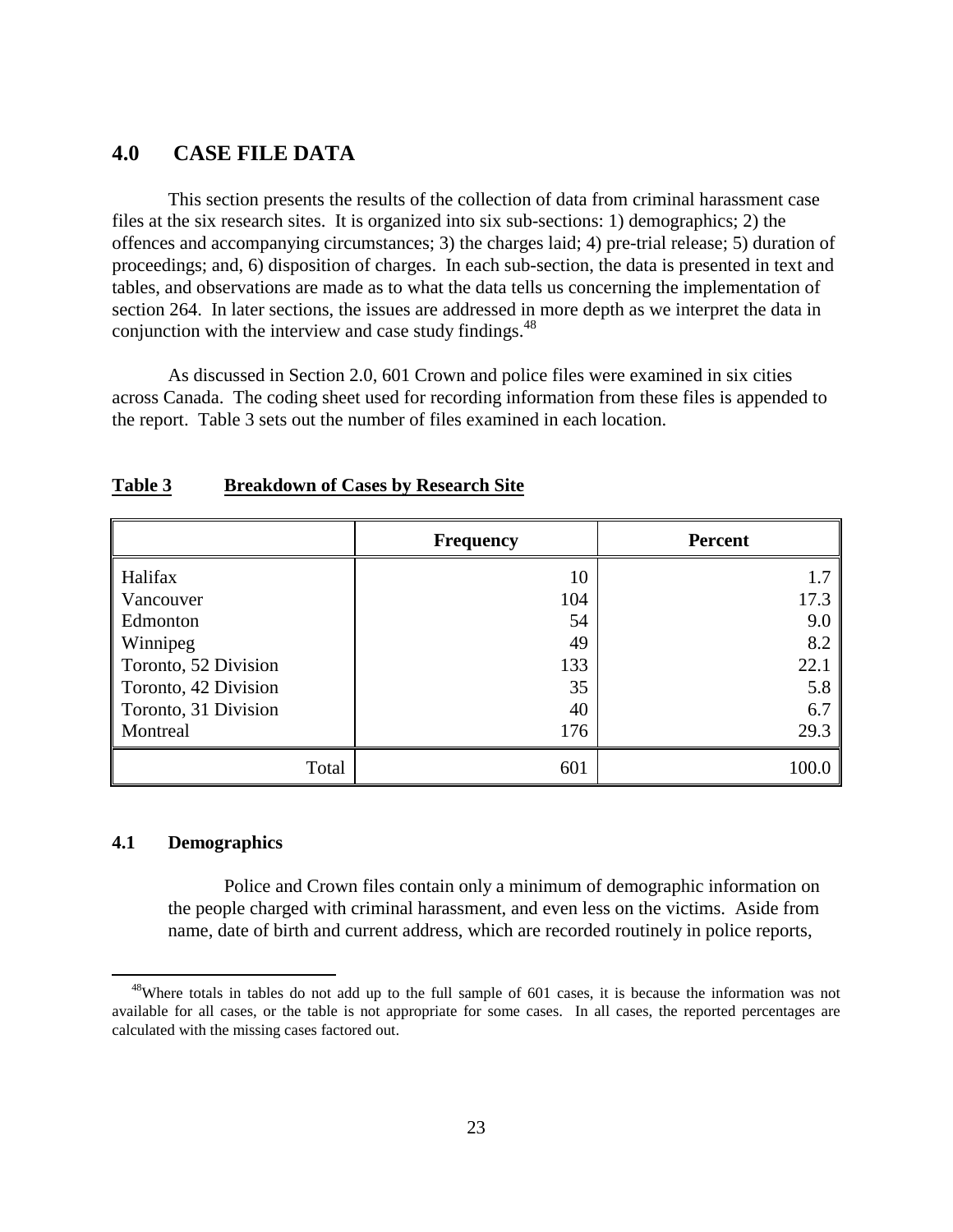demographic information is available in the files at the discretion of the investigating officers, usually in the form of written narrative intended to provide the Crown with a basis for proceeding at a bail hearing. Police report forms often allow for the recording of employment information and an indication of apparent race (for identification purposes), but these parts of the forms are not systematically filled out, and we cannot assume that the information has been confirmed. In the case of the race of the accused, the most that is typically recorded is "white" or "non-white", and in many files the "x" that has been typed in is between the two boxes, making it difficult to interpret.

As a result of these limitations, there has been no attempt in this study to draw inferences about relationships between demographic factors (race, socio-economic status) and variables such as numbers of charges and case outcomes. The data is presented below to provide readers with an overall sense of the population involved in the 601 cases examined.

As expected from the review of the literature and media publicity, the vast majority of the accused in the cases examined (91 percent) were men, and the majority of the victims (88 percent) were women. The employment status of the accused was recorded in 66 percent of the cases, and of those recorded, 60 percent of the accused were unemployed. Forty-two percent of the accused had their occupation recorded, and of these 30 percent worked in unskilled labour jobs, 22 percent in sales and services, 16 percent in skilled labour, 15 percent were students, 8 percent were professionals, 6 percent worked in management or administration, and 4 percent held clerical or secretarial jobs.

The age of the accused ranged from 15 to 76, and their average age was 37. Mental or psychological problems were noted in the files for 14 percent of the accused, and alcohol or drug abuse was noted for an additional 10 percent. Similar observations of the complainants were noted in only .5 percent and .3 percent of the files, respectively, although these figures are much less likely to be reliable than the figures for the accused because the information about the accused was usually recorded in relation to their behaviour after the arrest, bail recommendations or consideration of their ability to stand trial, and no such purpose existed for recording information on the complainant.

#### **4.2 The Offences and Surrounding Circumstances**

In this sub-section we present data that describes the nature of the offences that led to complaints and charges of criminal harassment, and some factors that may have influenced the police and Crown response to the complaints.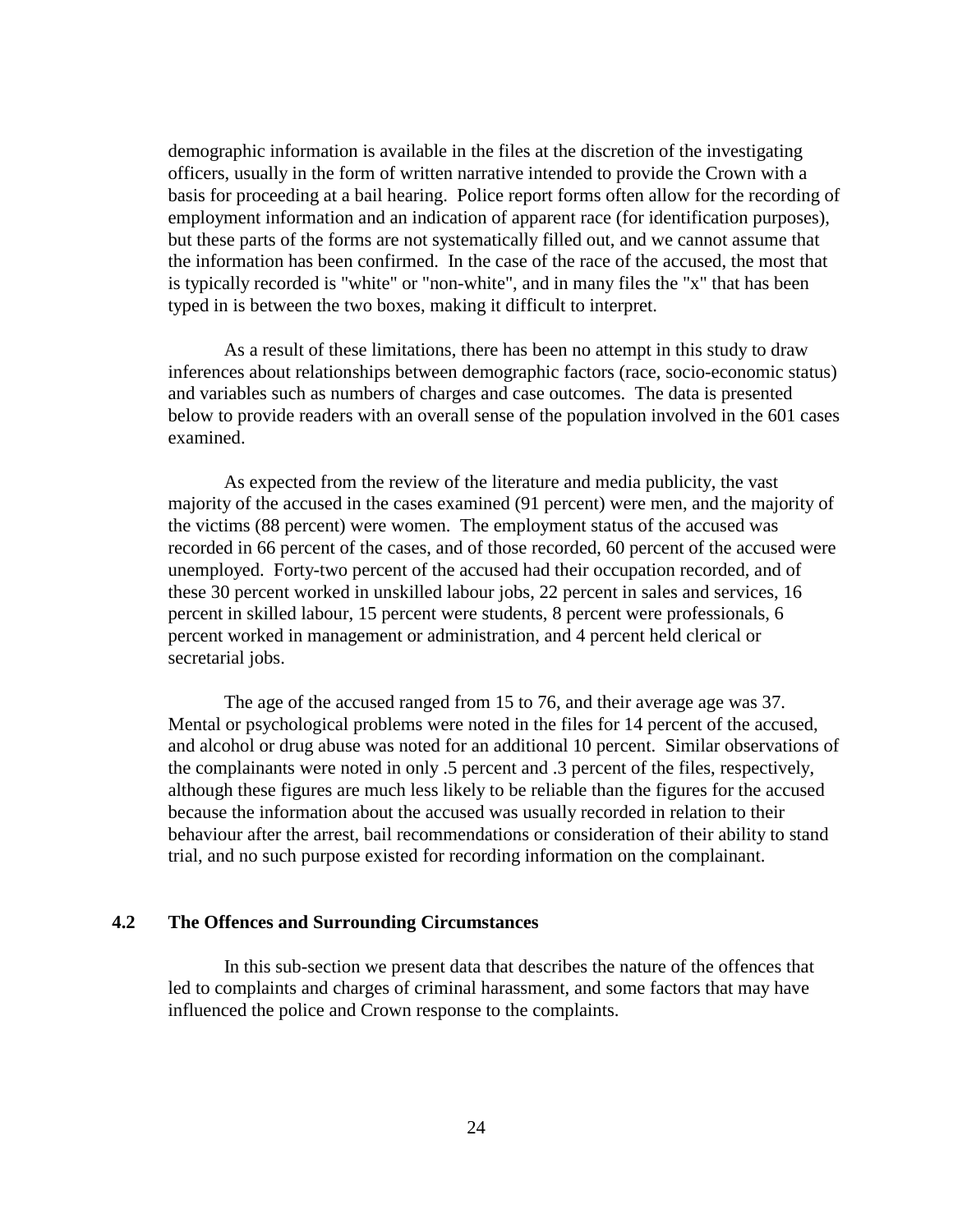#### <span id="page-34-0"></span>4.2.1 Relationship of Accused and Complainant

Table 4 shows the relationship between the complainant and the accused. A small majority (57 percent) of the criminal harassment cases were between partners or former partners.<sup>49</sup> This means that section 264 is being used by police for a broader range of circumstances than may have been anticipated by some observers. These other circumstances include the significant number that involved acquaintances such as clients harassing doctors or lawyers, neighbours harassing each other over property or other disputes, or people harassing neighbourhood acquaintances or school mates.

Data reported by Statistics Canada based on police crime reporting indicate that 31 percent of criminal harassment incidents reported to police involve spouses or exspouses, 15 percent involve friends (including intimates), and 28 percent involve acquaintances.<sup>50</sup>

|                        |   | <b>Frequency</b> | <b>Percent</b> |
|------------------------|---|------------------|----------------|
| <b>Current Partner</b> |   | 91               | 1.5            |
| <b>Former Partner</b>  | ി | 331              | 55.3           |
| Friend                 | 3 | 28               | 4.7            |
| Co-worker              | 4 | 16               | 2.7            |
| Acquaintance           | 5 | 124              | 20.7           |
| Stranger               | 6 | 70               | 11.7           |
| Public Figure          | ⇁ | 4                |                |
| Other                  | 8 | 11               | 1.8            |
| Relative               | 9 | 6                | 1.0            |
| Total                  |   | 599              | 100.0          |

#### **Table 4 Relationship between Complainant and Accused**

 $\overline{a}$ 

<sup>&</sup>lt;sup>49</sup>The relationship was defined as "partner or ex-partner" if the file indicated that the accused and the victim were at any time involved in an intimate relationship that went beyond casual dating. In almost all these cases, the two had been married or had lived together at some point. The exceptions were cases involving students who had dated for an extended period, and cases in which the two kept separate dwellings but had frequently stayed with each other and had maintained an on-going intimate relationship.

 $<sup>50</sup>$ Incident-based Uniform Crime Reporting Survey, 1995, Table 4.10, Policing Services Program, Canadian</sup> Centre for Justice Statistics, Ottawa.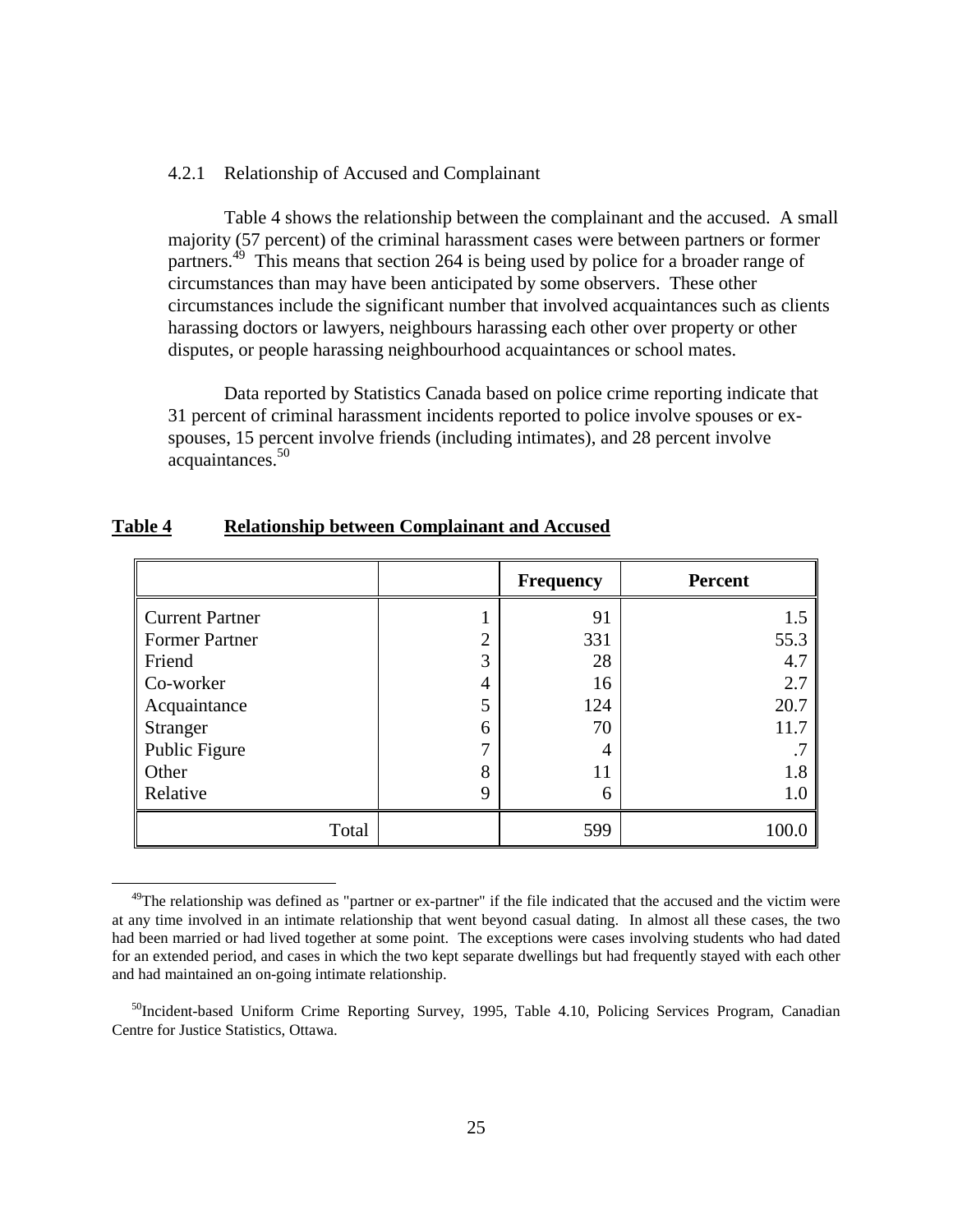Of the 340 cases involving partners or ex-partners, the great majority (95 percent) had a male accused and a female victim. Sixteen women were accused of criminal harassment against a partner or former partner, and twelve of them were charged. While a number of women's advocacy groups have raised the issue of s. 264 being used by men to lay counter complaints it might be noted here that we found no evidence of this practice is the case files reviewed in this study. Finally, the sample also included five same-sex partner cases, two involving men and three involving women.

There were some regional differences in the relationship between the complainant and the accused. The greatest percentage of cases involving former partners was found in Edmonton (78 percent), followed by Montreal (60 percent), Winnipeg (59 percent), Vancouver (52 percent), Halifax (50 percent) and Toronto (46 percent). It is difficult to say to what extent this variation is due to variation in the incidence of different types of harassment, and to what extent police practices come into play.

The third most frequent category overall for the relationship between the complainant and the accused was "stranger" (12 percent). Typically these involved men following women persistently during commutes to and from work, men harassing waitresses or store clerks, or anonymous strangers leaving a series of notes on victims' cars or in their mailboxes, or otherwise stalking them close to their residences. "Public figures," as complainants, were involved in only .7 percent of the cases. This is of note because the popular portrayal of stalking often involves public figures, and what appears to be a greatly disproportionate share of literature on stalking (particularly in the United States) refers to the phenomenon of men and women stalking public figures. It also suggests that the focus of law enforcement research on the psychology of stalkers and the categorization of stalkers according to a range of psycho-pathologies may be based on incorrect assumptions about the relative frequency of "psychopathic" stalking behaviour as against harassment having more to do with power relations between the accused and victims, or other factors.

#### **4.2.2 Characteristics of the Harassment**

Table 5 sets out the nature of the harassment that was reported to have taken place. The types of behaviour are listed in an increasing order of apparent seriousness, based on the authors' reading of the case files. Each case is assigned to the "most serious" category that it belongs. Each type of harassing behaviour may have (and very often did) include the types of behaviour above them in the list. For example, harassment involving threats of violence almost invariably also involved repeated following, personal contact at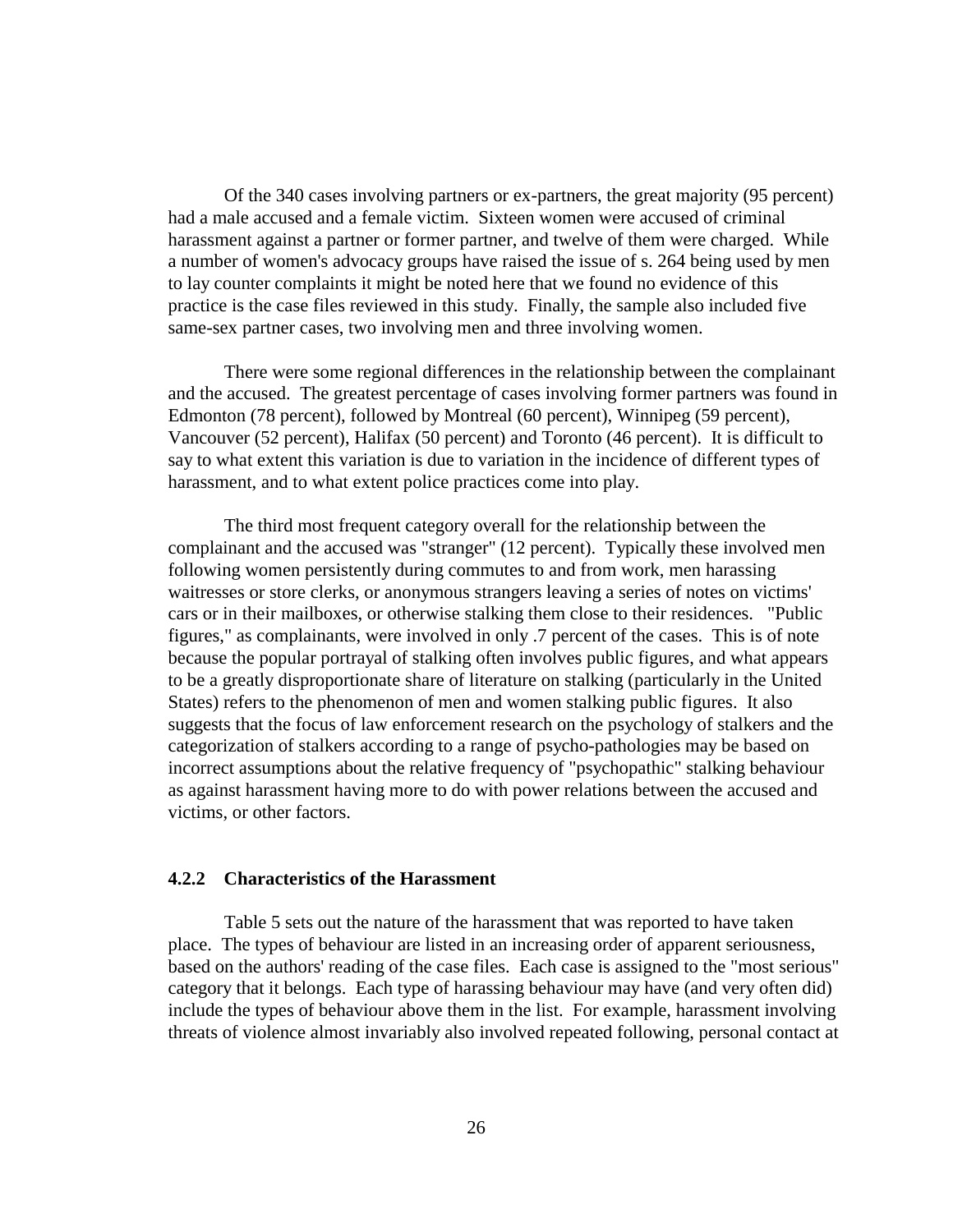home or at work, and harassing phone calls or letters. Harassment would often begin with relatively friendly (albeit unwanted) letters or phone calls, and escalate to personal contact, repeated following and sometimes violence or threats of violence.

The most frequent type of harassment involved unwanted personal contact at home or at work but no repeated following (35 percent). "Repeated following" cases included those involving persistent following either on foot or in a vehicle, or driving by or parking near the victims' work or residence to let them know they were being watched. About 20 percent of cases involved repeated following, but no persistent threats of violence and no actual physical violence. Persistent threats of violence were reported in 17 percent of cases, and physical violence took place in 14 percent of cases.

|                                | <b>Frequency</b> | <b>Percent</b> |
|--------------------------------|------------------|----------------|
| Phone Calls, Letters           | 69               | 11.5           |
| Personal Contact at Home, Work | 207              | 34.4           |
| Repeadedly following; Watching | 122              | 20.3           |
| and/or                         |                  |                |
| Threats of Violence            | 99               | 16.5           |
| Threats with Weapon in Person  | 13               | 2.2            |
| Threats with Firearm in Person |                  |                |
| <b>Physical Violence</b>       | 82               | 13.7           |
| Physical Violence with Weapon  | 7                | 1.2            |
|                                | 600              | 100.0          |

### **Table 5 Nature of the Harassment**

The duration of the harassment is likely to have a significant influence on how serious the impact is on the victims' lives. Other factors being equal, we would expect that duration could also influence the way the Crown and the courts handle the cases. The duration of the harassing behaviour was ascertained in 585 cases. The harassment lasted for less than one month for 30 percent of the complainants, from one to three months for 28 percent, between three months and a year for 23 percent, and for more than a year for 18 percent.

The repetitiveness of the harassing behaviour is one of the determining factors in deciding whether criminal harassment has taken place. Its repetitiveness will also, it is reasonable to presume, influence how threatening or invasive the harassment is found to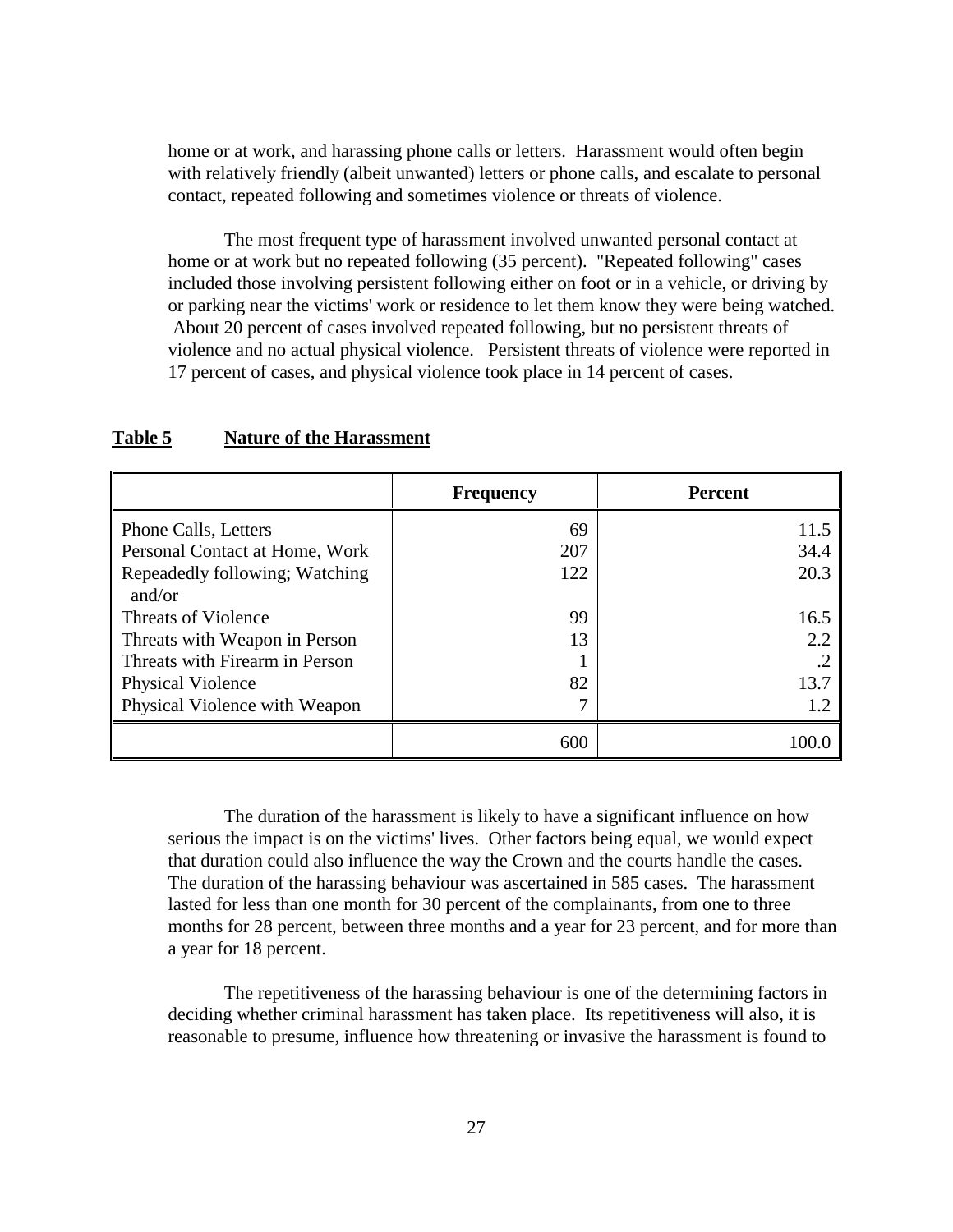be by the victim. The number of harassing contacts was determined in 553 cases. These may be individual letters or phone calls, personal contacts or following incidents. There were fewer than 10 harassing contacts in 28 percent of the cases, 10 to 20 in 18 percent of the cases, and more than twenty harassing contacts in 54 percent of the cases. Case outcomes did not vary significantly among these three groups of cases.

In a large majority of the files (85 percent) there was no physical injury to the victim recorded. Since physical violence was reported in about 14 percent of cases, there is no reason to believe that this figure underestimates the frequency of injury to victims in the sample. However, it is possible that cases involving more serious injury would not be treated as criminal harassment because the police and Crown would be focusing on the harassment component, but rather on the assault or another serious crime.

#### 4.2.3 Criminal History, History of Violence

There were previous complaints made to police, against the perpetrator by the same complainant, in 32 percent of the cases. In some of those cases more than one complaint was reported (Table 6). Where the accused and complainant were partners or former partners, there were previous complaints in 39 percent of cases. These figures may underestimate the reality. Complaints made to the same police detachment would likely be recorded in the files, but reports made to police in other detachments and other jurisdictions, particularly if they did not result in a charge being laid, would very likely not be recorded in the current file. Where previous complaints were reported in the files reviewed for this study, they often resulted in the police warning the perpetrator to cease the harassing conduct, often reportedly at the request of the victim. In some cases the result of the previous complaint was that the complainant was advised to record incidents of harassment, tape telephone calls, or otherwise document the harassment.

Previous violence in the relationship was reported in 50 percent of "partner" cases. This figure may also underestimate the reality, because it relies on the investigating officers having sought out and recorded the information in the file as part of the case summary or the brief prepared for bail hearing. This would not necessarily be done, particularly where no physical violence relating to the current complaint was apparent. The figure also relies on the complainant having reported the previous violence. Particularly in the case of partner or ex-partner harassment, this would not necessarily be the case.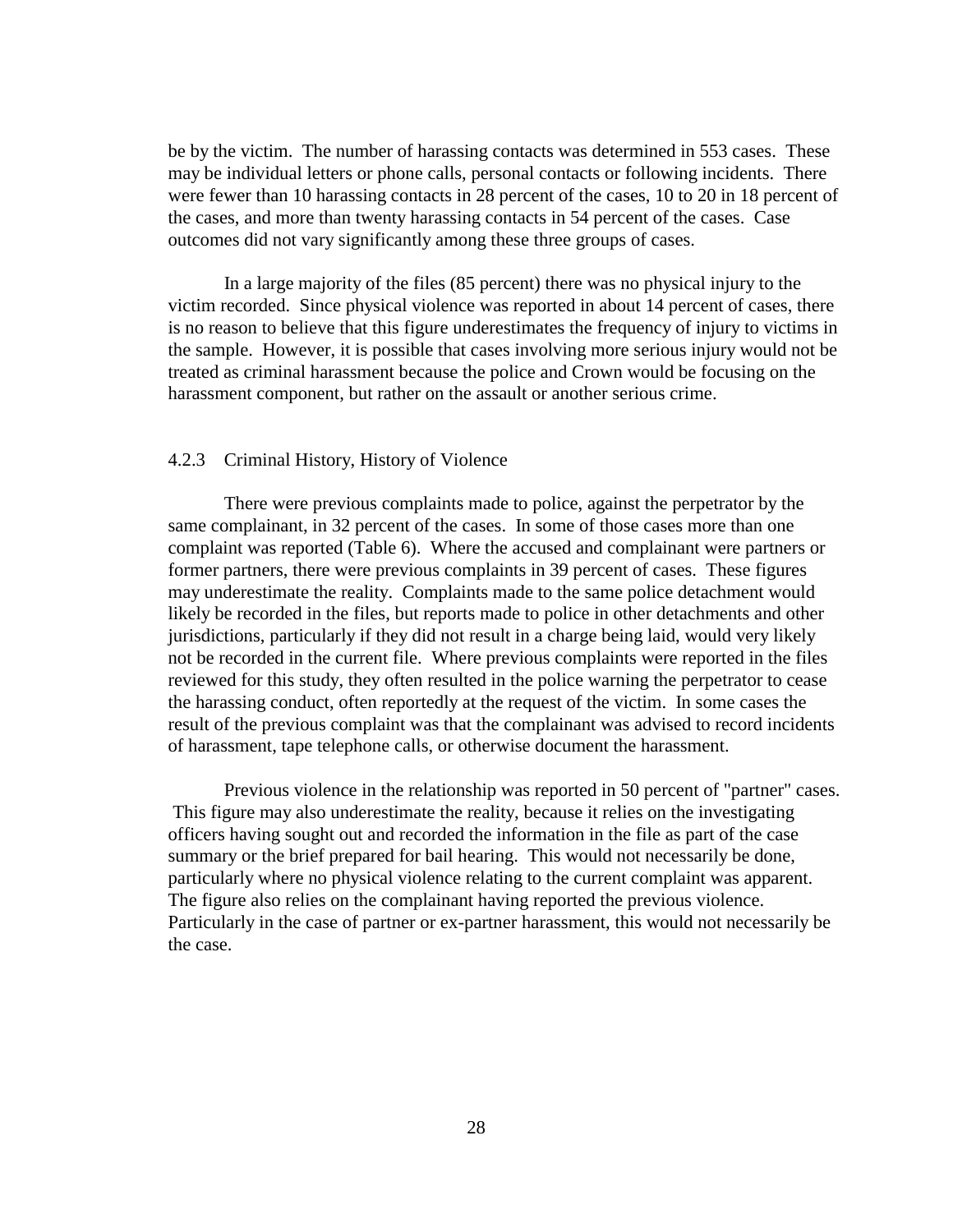## **Table 6 Previous Complaints**

 $\overline{a}$ 

|                 | <b>Frequency</b> | <b>Percent</b> |
|-----------------|------------------|----------------|
| None            | 409              | 68.1           |
| One             | 117              | 19.5           |
| Two             | 47               | 7.8            |
| Three           | ⇁                | 1.2            |
| More than three | 21               | 3.5            |
|                 | 601              | 100.0          |

In describing the cases, police briefs sometimes referred to prior breaches of restraining orders on the part of the accused, at times but not always relating to the same victim. This occurred in 18 percent of the files reviewed. In a third of those cases, there was more than one breach reported. Convictions for a prior breach of a restraining order involving any victim were recorded in four percent of the cases, and more than one such conviction was recorded in three percent of the cases. It was not possible from the files to determine whether the reported breaches were acted upon by police, and if so what action was taken and to what effect. It is common for breach charges to be dropped or stayed as part of a guilty plea arrangement, and breach charges may also not result in convictions for other reasons.

As Table 7 indicates, the accused had criminal records in 53 percent of the cases. Of those who had records, 6 percent were for criminal harassment, 28 percent were related to harassment, 25 percent were for assaults (unrelated to harassment), and 41 percent were for other offences.<sup>51</sup>

<sup>&</sup>lt;sup>51</sup>Where no charge of criminal harassment was laid, the file usually did not include the criminal record of the person against whom the complaint was registered. This accounts for the reduced number of cases in which criminal record is known.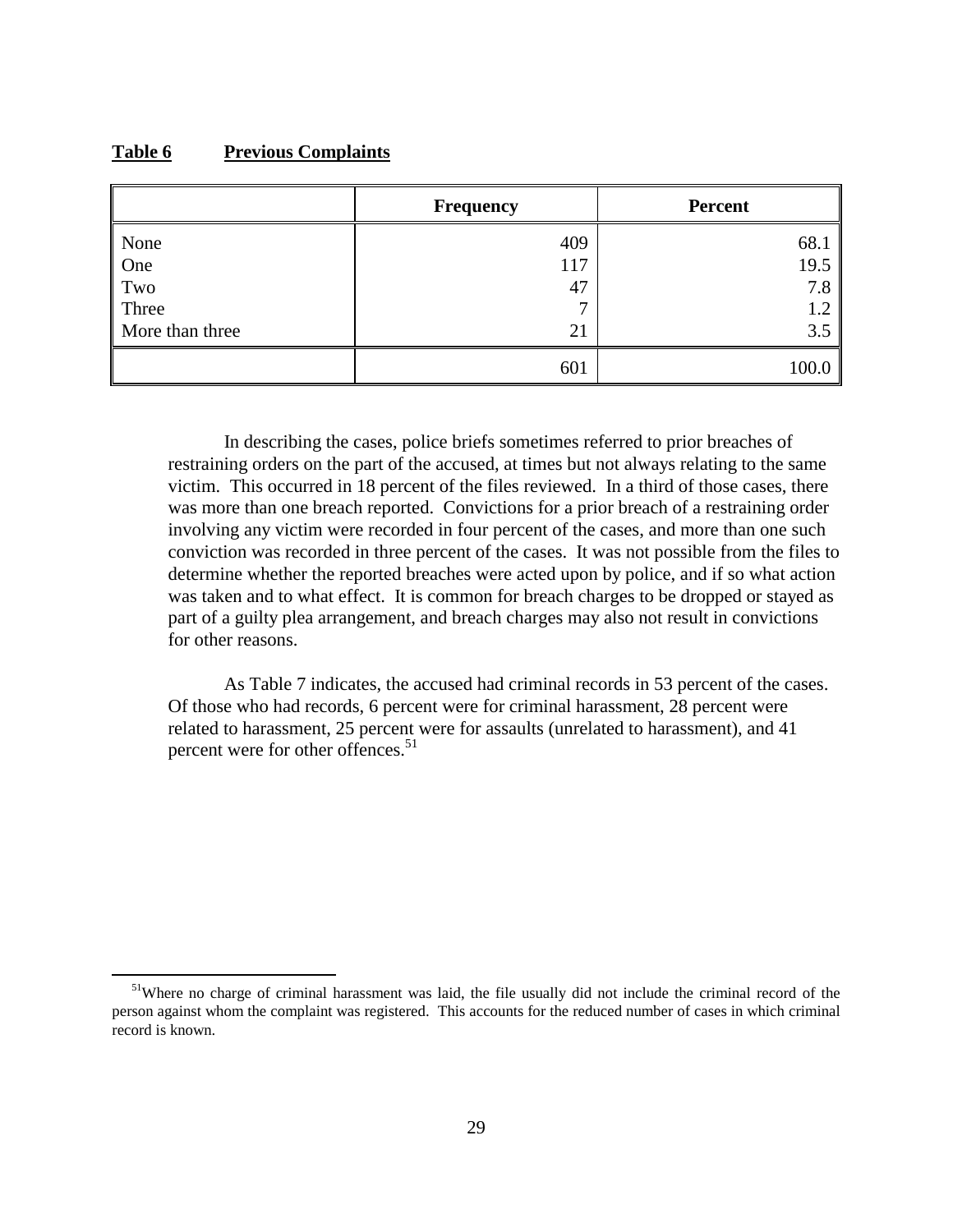### **Table 7 Criminal Record of Accused**

|                                  | <b>Frequency</b> | <b>Percent</b> |
|----------------------------------|------------------|----------------|
| No Record                        | 222              | 46.7           |
| Assault Unrelated to Harrassment | 64               | 13.5           |
| Harassment Related to Charges    | 71               | 14.9           |
| Criminal Harassment              | 15               | 3.2            |
| <b>Other</b>                     | 103              | 21.7           |
| Total                            | 475              | 100.0          |

## **4.3 The Charges Laid**

We examined 474 cases in which a charge of criminal harassment was laid. Charges were laid by the police in 94 percent of the cases, and private informations were sworn in 6 percent of the cases. All but three of the private informations were sworn in Toronto. Two were in Edmonton and one was in Montreal. Police in Toronto indicated (and this was born out in the files we reviewed) that these were generally cases involving neighbour disputes or disputes between partners for which the police had already determined that charges were not appropriate. The complainants subsequently laid a private information before a justice of the peace, and police were required to investigate again. Indeed, some police indicated considerable frustration with the justices of the peace, because they considered that their time was being wasted. Of the 27 cases in our sample, 10 resulted in all charges being dropped, and 10 resulted in charges being dropped in exchange for a peace bond. Six of the others resulted in convictions for criminal harassment, and one resulted in an assault conviction. Where a conviction or a peace bond resulted, both parties to the dispute often received the same outcome. Fifteen of the cases involved former partners.

Crown counsel's decision to proceed by way of summary conviction or indictment was recorded in 463 cases. Most of the remaining cases resulted in no charge. The Crown proceeded by way of summary conviction in 71 percent of the cases, and by way of indictment in 28 percent of the cases. Three cases went to Youth Court. There was wide regional variation. The Crown proceeded by way of indictment for 68 percent of the cases in Edmonton, 57 percent in Winnipeg, 51 percent in Montreal, 50 percent in Halifax, 12 percent in Vancouver, and five percent in Toronto.

Some of this variation could be the result of inadvertent sampling bias, but interviews with Crown counsel confirm a preference for one or the other. In Vancouver,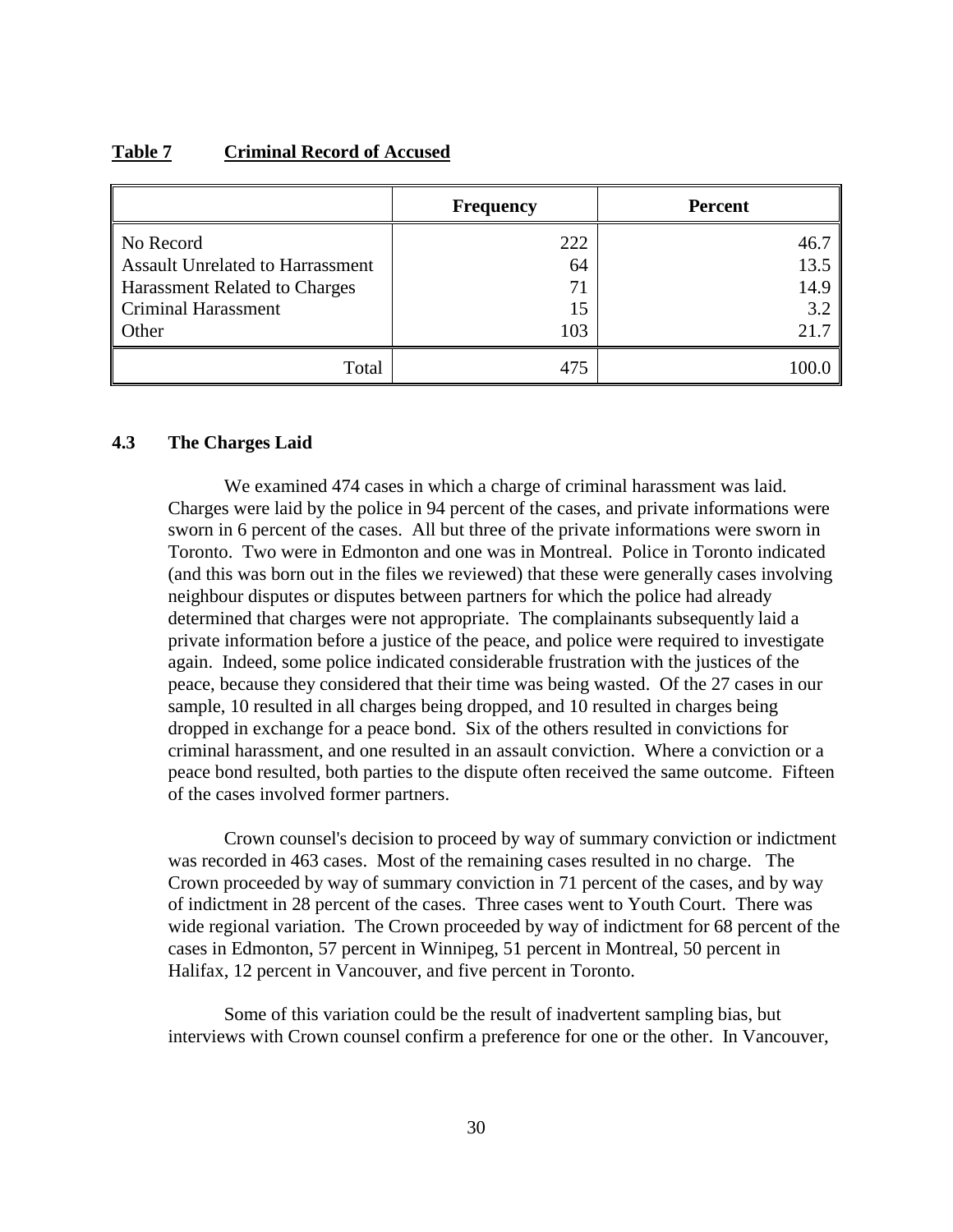for example, the view was expressed that these cases require a quick response and a quick solution. If the Crown proceeds by way of indictment, the accused could elect trial by judge of the Superior Court or judge and jury, which would involve a preliminary hearing and a much slower process. Another prosecutor explained that the penalties imposed for most of the cases would never approach the maximum six months for a summary conviction offence, so nothing would be achieved by going by way of indictment. This Crown counsel also commented that the penalties imposed in Provincial Court in Vancouver were nowhere nearly as harsh as the penalties imposed for offences in, for example, Alberta.

Crown in Edmonton indicated a preference for proceeding by indictment in order to send out the message that the charge was considered to be a very serious one. Crown in several locations suggested that there were plea bargain implications in opting for summary or indictment proceedings. For example, defence counsel might recommend a guilty plea to their client on a summary conviction, but recommend going to trial on indictment because the length of the proceedings could work to their benefit, and because the penalty imposed on a guilty plea could be harsher, making it more worthwhile to fight the charges.

Our data indicate some differences in cases related to whether cases were proceeded with summarily or by indictment. On case outcome, the only significant difference is that 27 percent of summary cases resulted in charges being dropped in exchange for a peace bond, whereas this was the result for 18 percent of cases proceeded with by indictment. In sentencing (as one might expect), 81 percent of those convicted summarily received no jail term, whereas 61 percent of those indicted and convicted received jail terms. Jail terms tended to be more severe by indictment as well, with 13 percent of convictions resulting in terms longer than four months, as compared to two percent for summary convictions.

There were charges in addition to criminal harassment laid against 327 of the accused (69 percent of the cases in which charges were laid). There were two charges laid in 202 cases, three charges laid in 82 cases, four charges laid in 28 cases, and five or more charges laid in 15 cases. Additional charges were most often for uttering threats, assault, breach of recognizance or additional charges of criminal harassment. Particularly in the period soon after section 264 was available as a charge, there tended to be multiple charges of criminal harassment and charges laid for uttering threats, mischief and other conduct that were subsequently dropped or dismissed because they formed part of the primary criminal harassment case. As police and Crown gained experience in using the new section, the frequency of these types of multiple charges was reduced.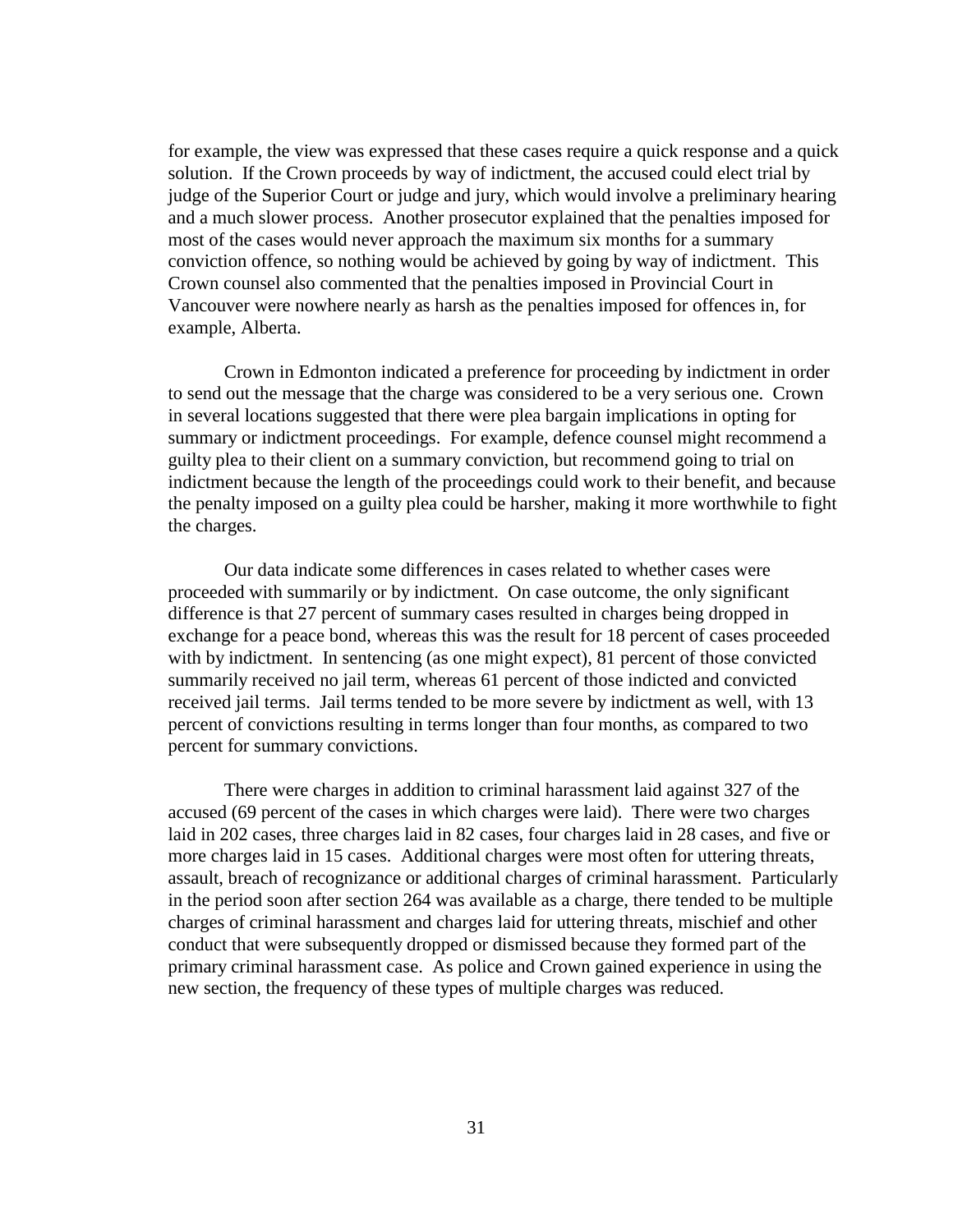### **4.4 Case Proceedings**

Pre-trial release information was recorded in 441 cases (Table 8). In the other cases either no charges were laid, or (in 25 cases) no arrest was made and the accused was served with a summons or issued an appearance notice to appear in court. The majority of accused (62 percent) were released on conditions by a judge or justice of the peace, 19 percent were not released, and 11 percent were released by the police with conditions. About two percent of accused were released without conditions by the police or by a judge or justice of the peace. The files did not usually indicate the position taken by the Crown at bail hearing, the police often recommend detention in the briefs they prepare for the bail hearing, but these recommendations are not necessarily followed by the Crown. Indeed, there is a view held by at least some Crown that police tend to recommend detention routinely, and that their assessment is often not realistic in terms of what the courts will do.

### **Table 8 Pre-trial Release**

| <b>Frequency</b>                         |     | <b>Percent</b> |  |
|------------------------------------------|-----|----------------|--|
| Released by Judge, JP with<br>Conditions | 275 | 62.4           |  |
| Release by Police with                   |     |                |  |
| Conditions                               | 48  | 10.9           |  |
| Released with No Conditions              | 9   | 2.1            |  |
| Summons, Appearance Notice               | 25  | 5.7            |  |
| Detained                                 | 84  | 19.0           |  |
| Total                                    | 441 | 100.0          |  |

In the files we reviewed it was common for the courts to release an accused on bail despite a criminal record or current evidence of breaches of no-contact orders. In our sample 55 percent of accused with more than one breach reported in the police file were released on bail, and 63 percent with one reported breach were released. Eighty-six percent of accused with no reported breaches were released. A similar pattern is true where the accused has a criminal record of breaching a no-contact order (not necessarily relating to the same victim). Those with more than one breach conviction were released in 31 percent of cases, those with one conviction were released in 52 percent of cases, and those with no breach convictions were released in 85 percent of cases. This review did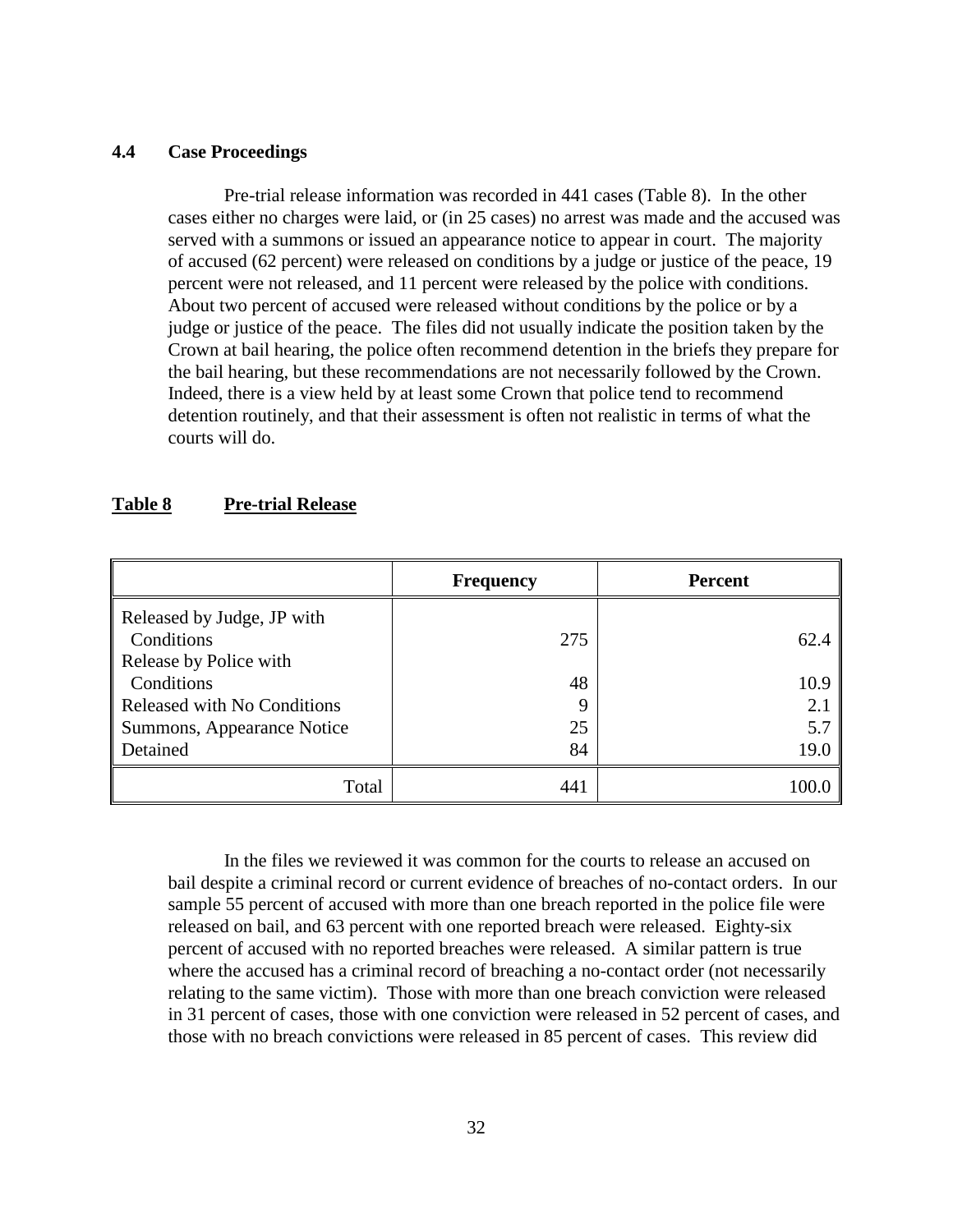not track individual accused to monitor re-offending after the offences in question. Section 264 had not been in operation long enough at the time of the study for such an approach to be cost-effective, but this is an area that would be critical to explore in any future research.

It took an average of 142 days (four months and three weeks) for cases to be processed, from the date of arrest to disposition.<sup>52</sup> Duration varied only slightly according to whether cases proceeded summarily (an average of 146 days) or by indictment (an average of 138 days). There was some regional variation in the duration of the proceedings, with cases proceeding somewhat faster in Edmonton (an average of 103 days), Montreal (128 days) and Winnipeg and Vancouver (139 days), and cases slightly slower in Toronto (an average of 159 days).

Without supporting information such as input from complainants, victim advocates and Crown, it is difficult to assess the impact that the duration of proceedings might have had on outcomes. Certainly, it is frequently argued that a longer proceeding decreases the likelihood of conviction by diminishing the resolve or the ability of the victim to be an effective witness, and that longer proceedings certainly work against the interests of the victim, in that they must endure a longer period of fearing further harassment or reprisal, and wondering what the outcome might be. As well, we have already noted that the time frame within which cases are processed can influence the plea bargaining process, potentially resulting in weaker penalties than would be the case if procedures could move more quickly.

About 17 percent of the cases we reviewed went to trial. Whether or not the Crown proceeded by indictment appears to have had no influence on whether the case went to trial. Nor did the criminal record of the accused appear to influence this. The proportion of accused with criminal harassment or harassment related records was elevated slightly among those who went to trial (up to 23 percent from 18 percent) and those with assault records unrelated to harassment or spousal abuse were represented less among those going to trial (eight percent down from 14 percent) than the average.

Presentence reports (PSR's) and victim impact statements (VIS's) were rarely used in the cases we reviewed. PSR's were considered in only five percent of cases in which a conviction was obtained. VIS's were used in seven percent of cases that went to trial and

 $\overline{a}$ 

 $52$ The exact date of the laying of charges was not available in most files because the files contained photocopies of the informations without the date stamped on them. However, where that date was available it was within one or two days of the arrest date, except in the few cases where a warrant had been issued for the accused but the accused had remained at large for some time.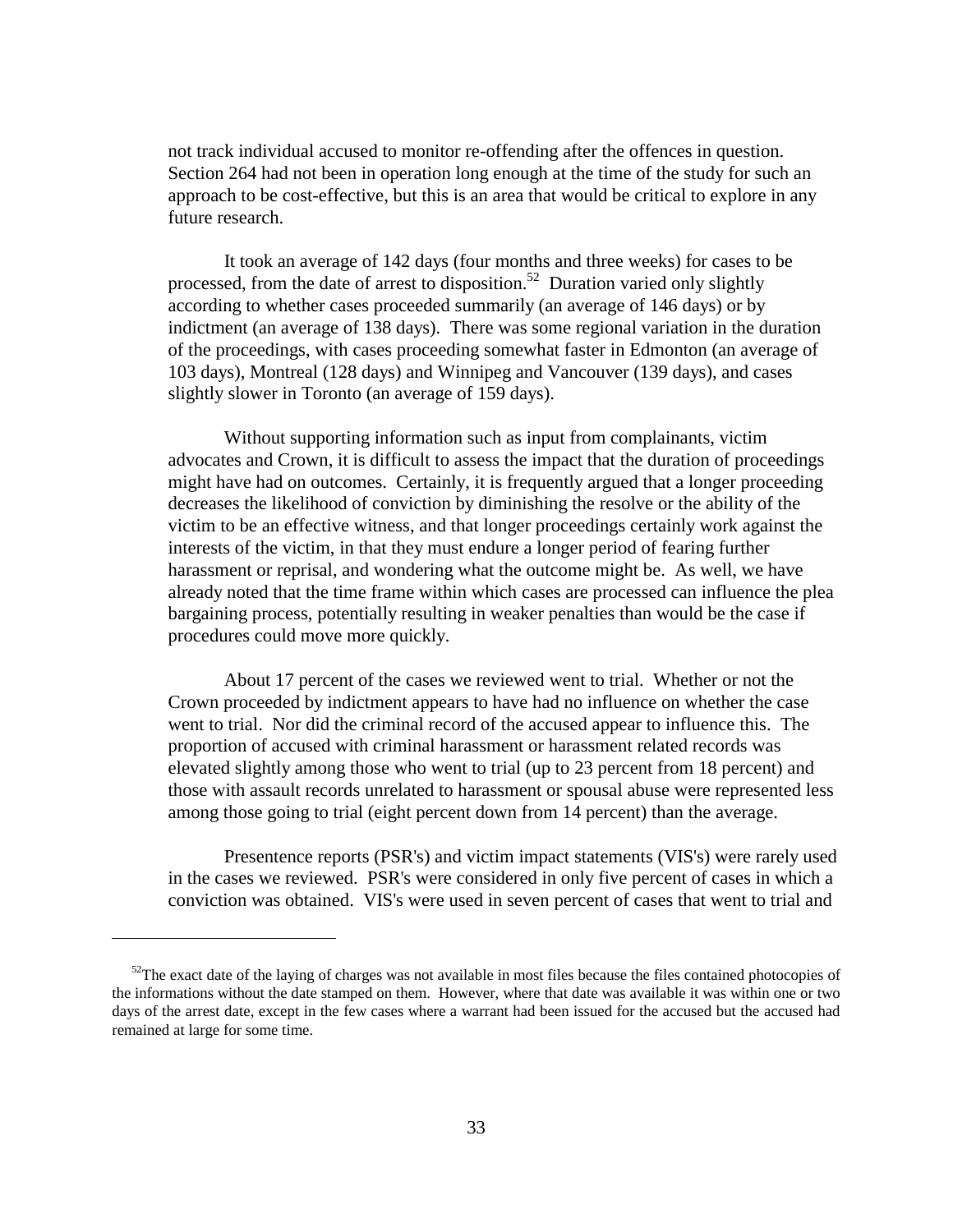five percent of cases in which a conviction was obtained. We cannot comment on whether or not these documents would have been appropriate in the individual cases that we reviewed, but their infrequent use means that, particularly in the case of the VIS's, the courts may not have at their disposal some information that could influence case outcomes and sentencing.

### **4.5 Disposition of Charges**

 Crown counsel withdrew or stayed 58 percent of the 474 criminal harassment charges in our sample. Twenty-five percent of the accused pleaded guilty, 10 percent were found guilty, and seven percent were found not guilty. Looking at the outcomes of cases including all charges (more meaningful, since this is the way that the Crown, defence and the courts generally plan strategies and make decisions), we see that in 29 percent of cases all charges were dropped in exchange for a peace bond, and in an additional 20 percent of cases all charges were dropped or stayed unconditionally (Table 9). A conviction on at least one charge was obtained in 46 percent of the cases. Fifteen percent of accused pleaded guilty to all charges, and eight percent were found guilty of all charges. In nine percent of cases the accused was convicted of criminal harassment, and all other charges were withdrawn or stayed.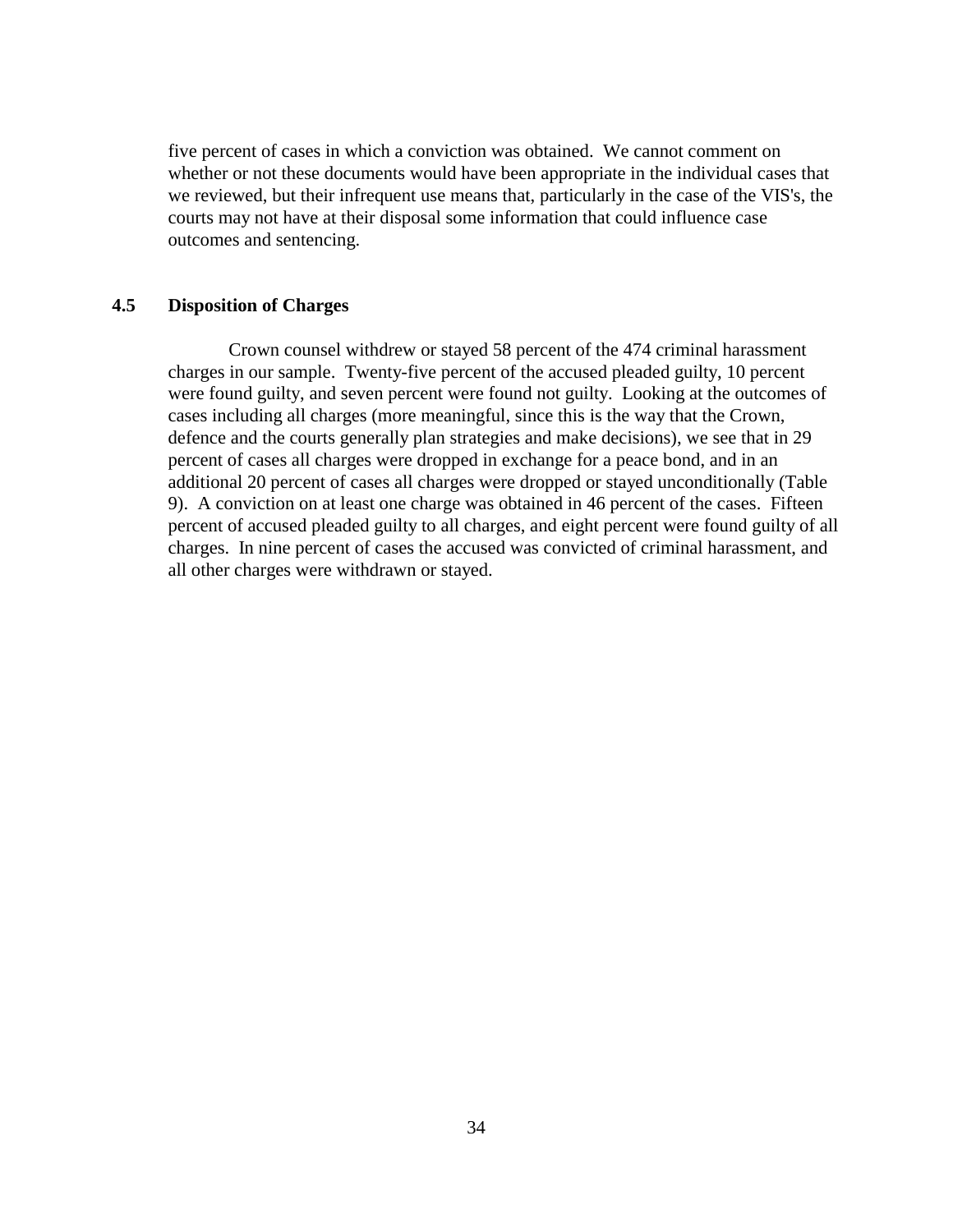| Table 9 | <b>Overall Charge Outcomes</b> |  |
|---------|--------------------------------|--|
|         |                                |  |

|                                            | Frequency #    | Percent   |
|--------------------------------------------|----------------|-----------|
| All Charges Dropped, Peace Bond            | 135            | 28.5      |
| All Charges Dropped, Stayed                | 93             | 19.6      |
| Pleaded Guilty, All Charges                | 71             | 15.0      |
| Plead Guilty Crim Harass, Others           |                |           |
| Dropped                                    | 38             | 8.1       |
| Found Guilty, All Charges                  | 37             | 7.8       |
| Found Not Guilty, All Charges              | 22             | 4.4       |
| Drop Crim Harass, Plead Guilty Un-Related  |                |           |
| Offence                                    | 19             | 4.0       |
| Drop Crim Harass, Plead Guilty Related     |                |           |
| Offence                                    | 19             | 4.0       |
| Plead Guilty Crim Harass & Some Other      |                |           |
| <b>Offences</b>                            | 7              | 1.5       |
| Drop Crim Harass, Found Guilty Related     |                |           |
| Offence                                    | 6              | 1.3       |
| Not Guilty Crim Harass, Found Guilty       |                |           |
| Some Other Offences                        | 6              | 1.3       |
| Guilty Crim Harass, Other Charges Dropped  | 5              | 1.1       |
| Found Guilty Crim Harass, Not Guilty       |                |           |
| Other Offences                             | 5              | 1.1       |
| Not Guilty Crim Harass, Others Dropped     | 3              | .6        |
| <b>Charges Still Pending</b>               | 3              | $.6 \,$   |
| Found Guilty Crim Harass & Some Other      |                |           |
| Offences                                   | 2              | $\cdot$   |
| Not Guilty Crim Harass, Plead Guilty Other |                |           |
| Charges                                    | $\overline{c}$ | .4        |
| Drop Crim Harass, Found Guilty Un-related  |                |           |
| Offence                                    | 1              | $\cdot$ 2 |
| Total                                      | 474            | 100.0     |

The rate at which criminal harassment charges in our sample were stayed or withdrawn (58 percent) is considerably higher than comparable rates for criminal charges in general, and for other specific categories of charges. Statistics Canada data on case outcomes in six provinces and the two territories in 1994 shows a rate of about 26 percent for all federal, provincial and municipal by-law offences, and this figure includes a component of charges that were dismissed at preliminary hearing (this would likely be relatively insignificant proportion of the total). For *Criminal Code* offences as a whole, the Statistics Canada figure for stays/withdrawals is 27 percent. The figures for violent offences, assault level 1, and property offences were 29 percent, 24 percent and 24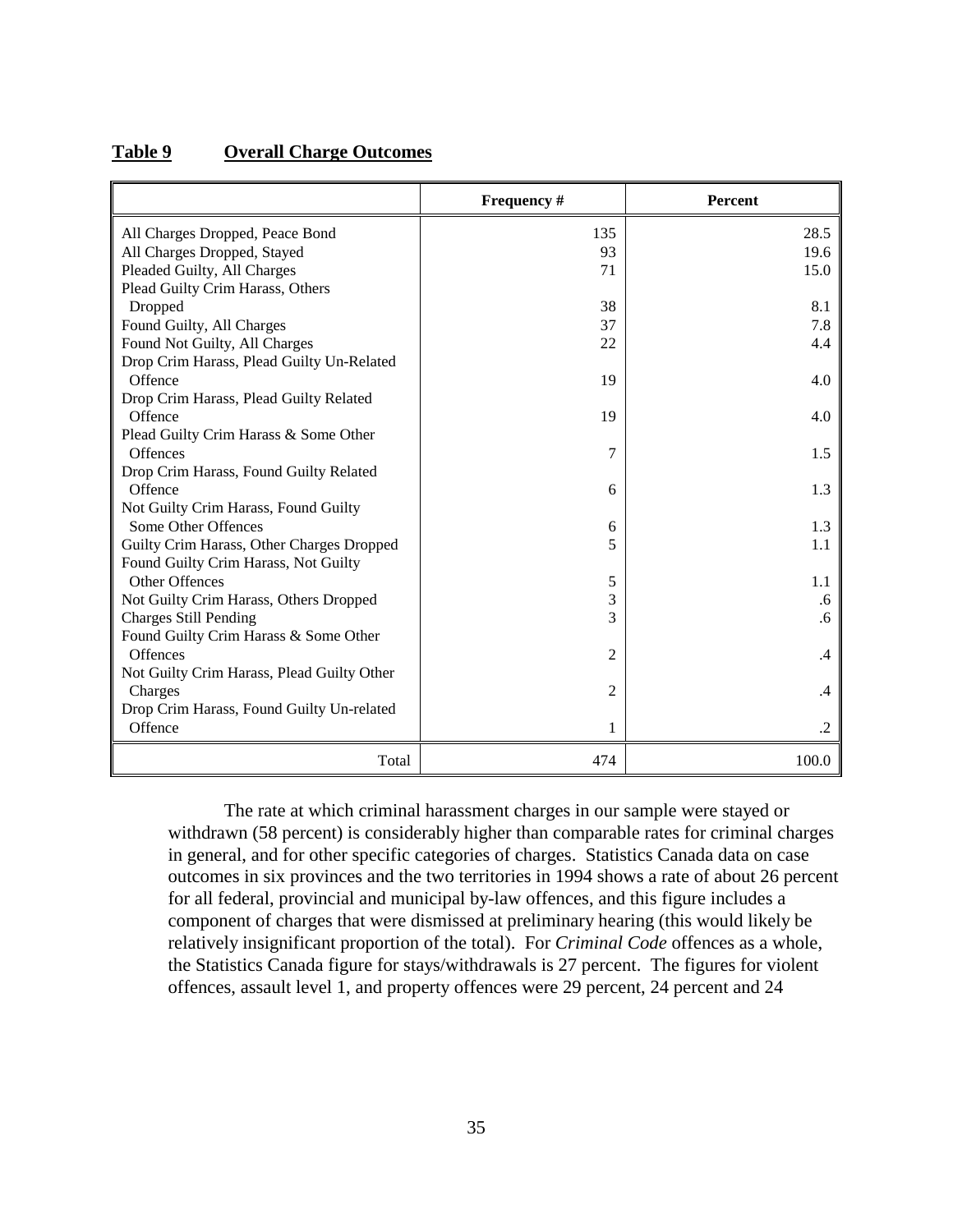percent respectively.<sup>53</sup> The rate from the same data for guilty outcomes (guilty pleas and found guilty) was 55 percent for all offences, 43 percent for *Criminal Code* offences as a whole, 41 percent for violent offences, 59 percent for assault level 1, and 56 percent for property offences. These are compared to 35 percent guilty outcomes in this study's criminal harassment cases. Acquittal rates were close to the same for criminal harassment and for the charges reported by Statistics Canada.

Figures for Ontario, which were not included in the above statistics but were available from Statistics Canada through a different data collection process, indicate a much higher stay/withdrawal rate in that province, about 46 percent for all *Criminal Code* offences between April, 1994 and March, 1995. The rate in Ontario for all federal, provincial and municipal by-law offences ranged from 43 percent in 1992-93 to 40 percent in 1994-95.54 Incorporating Ontario statistics into the national figures would clearly raise the average significantly higher than the 24-29 percent range reported above, but it would still be considerably lower than the rates found in this study for criminal harassment charges. It is unclear how statistics from British Columbia, Alberta, Manitoba and New Brunswick would influence the national average. The Ontario rate for guilty outcomes of *Criminal Code* charges in 1994-95 was 34 percent, and for all offences was 43 percent, 39 percent and 40 percent in the 1992-93, 1993-94 and 1994-95 periods respectively.

Looking again at the criminal harassment outcomes in this study, there were no significant variations in outcomes according to the relationship of victim and accused, with the exception that partners or former partners were somewhat more likely to plead guilty to an assault charge (14 percent as against 8 percent) in exchange for the dropping of the criminal harassment charge. Where there was reported to be previous violence in the relationship, peace bond resolutions and guilty pleas were somewhat less likely than when no previous violence was reported (22 percent of cases as against 27 percent, and 7

 $\overline{a}$ 

<sup>53</sup>*Adult Criminal Court Statistics*, 1994, Case Characteristics Component, Table 6, Canadian Centre for Justice Statistics, Statistics Canada, Ottawa. The figures are calculated from data drawn from courts in Newfoundland, Prince Edward Island, Nova Scotia, Quebec, Saskatchewan, Yukon and the Northwest Territories. It is reported as indicators of case characteristics rather than precise measures because of methodological limitations.

54 *Adult Criminal Court Caseload Trends*, 1992-93 to 1994-95, Calculated from Tables 1 and 6, Canadian Centre for Justice Statistics, Statistics Canada, Ottawa. This data is reported as indicators of charge dispositions rather than precise measures because of methodological limitations. The fact that the figures reported include a greater proportion of cases in rural and smaller urban locations than national figures would, may influence the reported dispositions. For example, if charges were less likely to be laid in small centres than in the more "anonymous" larger cities we might expect cases in the smaller centres to be stronger on average. Also, the fact that Crowns lay charges in British Columbia and Quebec while police lay them in the other provinces may influence than likelihood that charges will be stayed or withdrawn.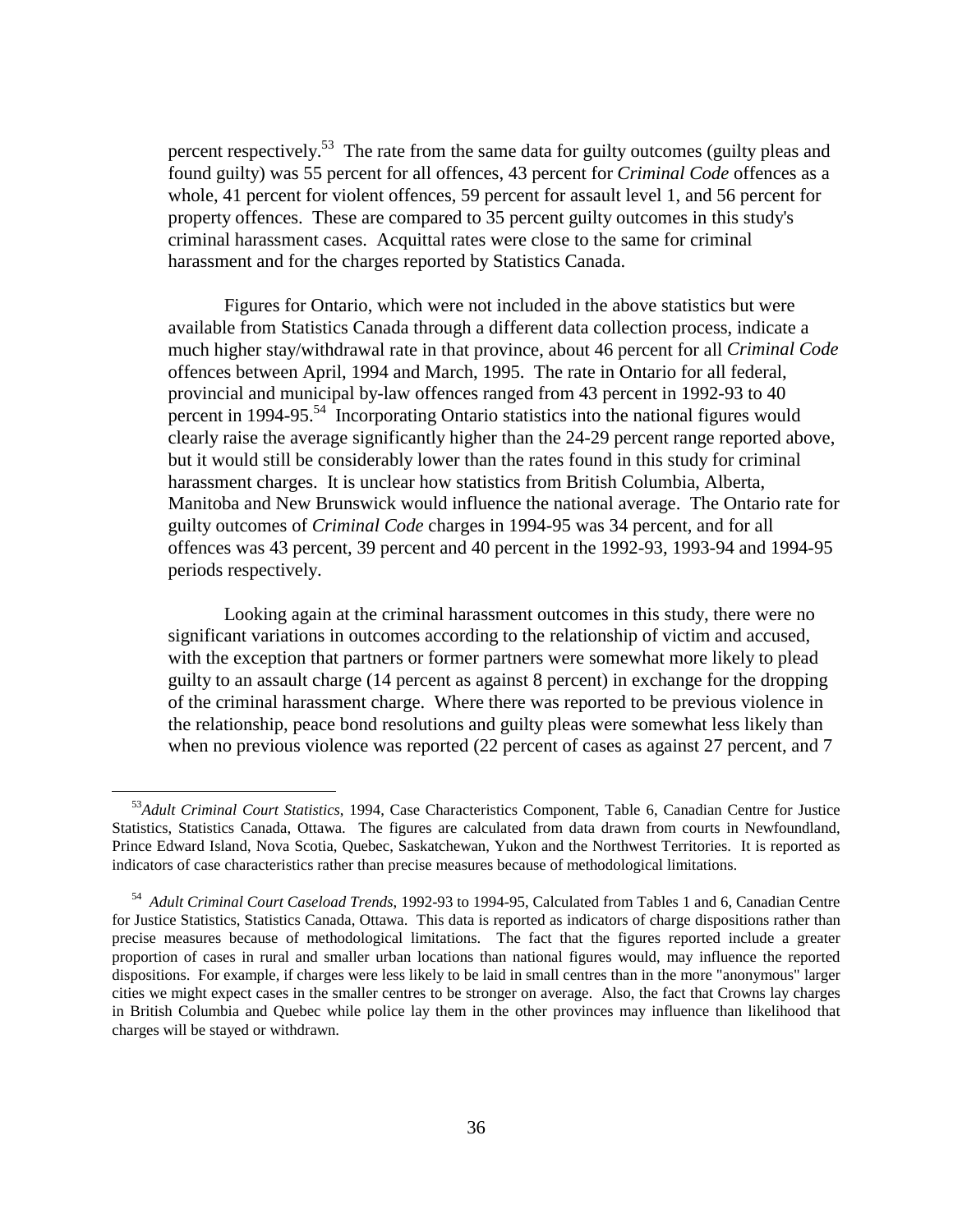percent as against 18 percent, respectively). Also, where there had been previous complaints to police by the same victim, it was less likely that the charges would be dropped (20 percent as against 16 percent for one previous complaint, and 7 percent for two previous complaints).

Where the harassment was restricted to phone calls and letters or personal contact without repeated following, charges were dropped in about 20 percent of cases, but where repeated following or physical violence was involved, charges were dropped in 12 percent of cases. Similarly, the frequency of peace bond resolutions dropped between the two groupings of cases, from about 30 percent to about 18 percent.

Of the twelve women charged with criminal harassment against a partner, three had peace bond resolutions, two had all charges dropped, two pleaded guilty to criminal harassment and two were found guilty at trial. The three remaining women were convicted of other charges.

There is some significant variation in case outcomes among the research sites. Vancouver and Edmonton dropped all charges more frequently than the other sites (28 percent and 26 percent of cases respectively). The others measured somewhat fewer than the overall figure of 20 percent, with Montreal at 19 percent, Winnipeg at 18 percent, Toronto at 16 percent and Halifax at 10 percent (one case). The larger centres used peace bond resolutions most frequently (Montreal 35 percent, Toronto 33 percent, Vancouver 30 percent), whereas Edmonton (13 percent), Winnipeg 12 percent, and Halifax 0 percent) were less frequent users of peace bonds. Toronto was notable in having a greater frequency of "found guilty" outcomes (10 percent) and fewer "not guilty" outcomes (only one case) than the other sites (Vancouver had 9 percent found guilty, and Halifax had 30 percent three cases). We do not know to what extent this relates to bargaining strategies (and thus the nature of the cases going to trial), or other factors such as the predilections of individual judges or the resources and skill applied to the cases that go to trial.

Looking at criminal harassment charges only, Vancouver, Toronto and Montreal withdrew or stayed charges with considerable frequency (68 percent, 61 percent and 56 percent respectively). Winnipeg withdrew or stayed 49 percent, Edmonton 47 percent and Halifax 20 percent (2 cases). Peace bond resolutions where criminal harassment was the only charge were most frequent in Montreal (35 percent), less frequent in Vancouver and Toronto (26 percent and 20 percent), and least frequent in Edmonton (13 percent), Winnipeg (10 percent) and Halifax (no cases).

The criminal harassment conviction rate in Halifax was 80 percent (8 cases). In Winnipeg it was 45 percent, in Edmonton 42 percent, in Toronto 36 percent, in Montreal 31 percent and in Vancouver 22 percent.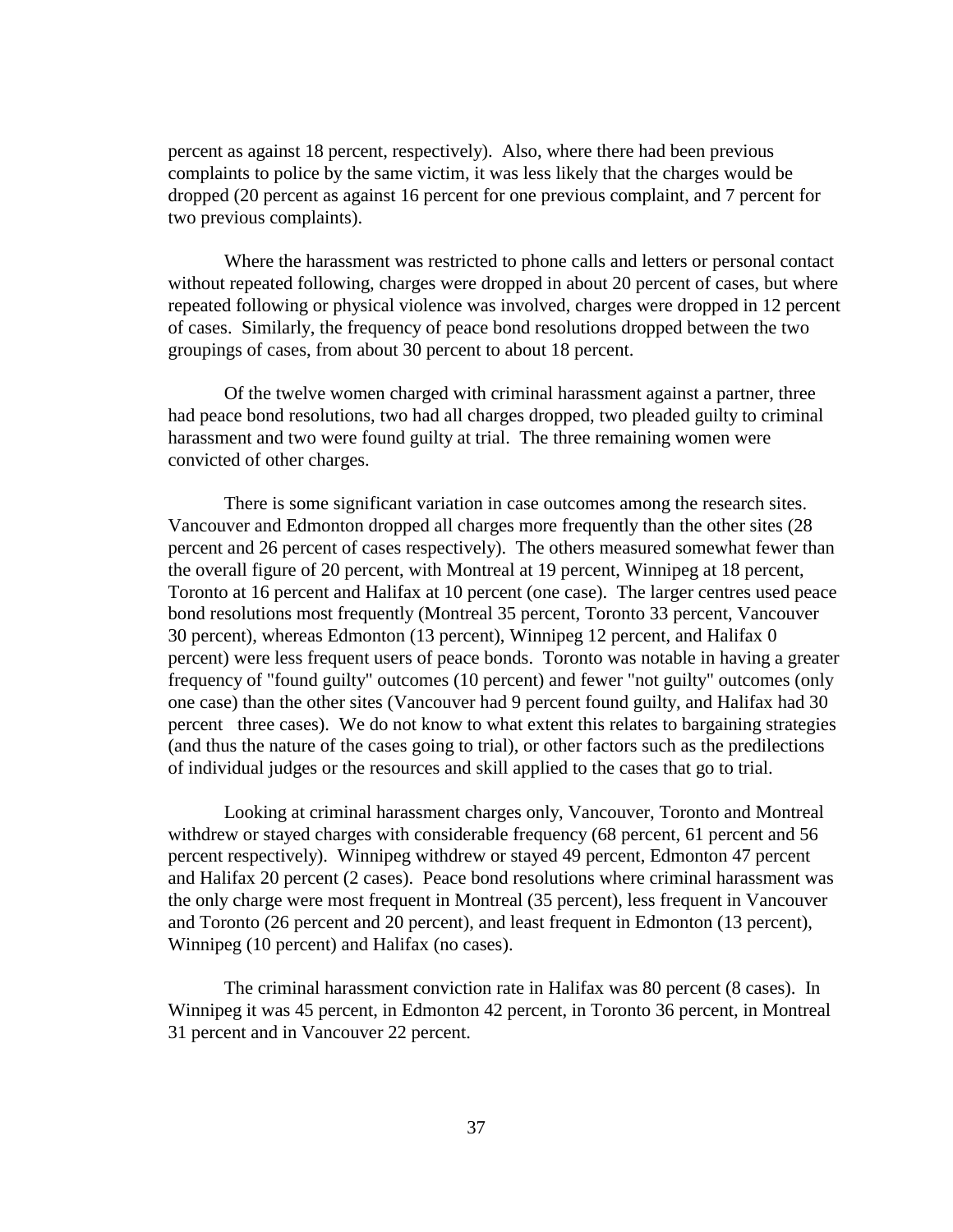The case files we reviewed rarely contained reliable information on the reasons for the case outcomes. In cases where charges were dropped outright or in exchange for a peace bond, where the criminal harassment charge was dropped and other charges proceeded with, or cases where no charges were laid, we recorded information on the reasons, where it was available (Table 10). In 40 percent of these cases, the criminal harassment charge was dropped in exchange for a peace bond or a guilty plea to another charge. We can make no determination in these cases as to why the Crown chose this route in these particular cases, but the Crown we spoke to indicated that a number of factors come into play in determining the Crown's strategy in dealing with defence counsel:

- the stated desire of the victim whether or not to proceed with the case;
- the strength of evidence, particularly where the victim is not likely to be an effective or willing witness;
- heavy Crown caseloads, and the accompanying pressure to avoid taking cases to trial where other outcomes are available (especially if they are acceptable to the victim);
- the likelihood that a finding of guilt will result in probation rather than incarceration except in very serious cases or cases where the accused has an extensive record;
- the likely benefit to the accused of having the proceedings extend in time; and,
- defence counsel's awareness of the above factors.

As Table 10 indicates, in about 20 percent of the cases in which charges were dropped or stayed, the file indicated that the victim wanted the charges to be dropped, or that the victim did not cooperate with the prosecution of the case in some way. The files in no cases indicated that these were determining factors in the Crown's decision, but it is clear from our interviews that most Crown see no point in taking a case to trial without the victim being willing to testify in keeping with the original statements taken by the police.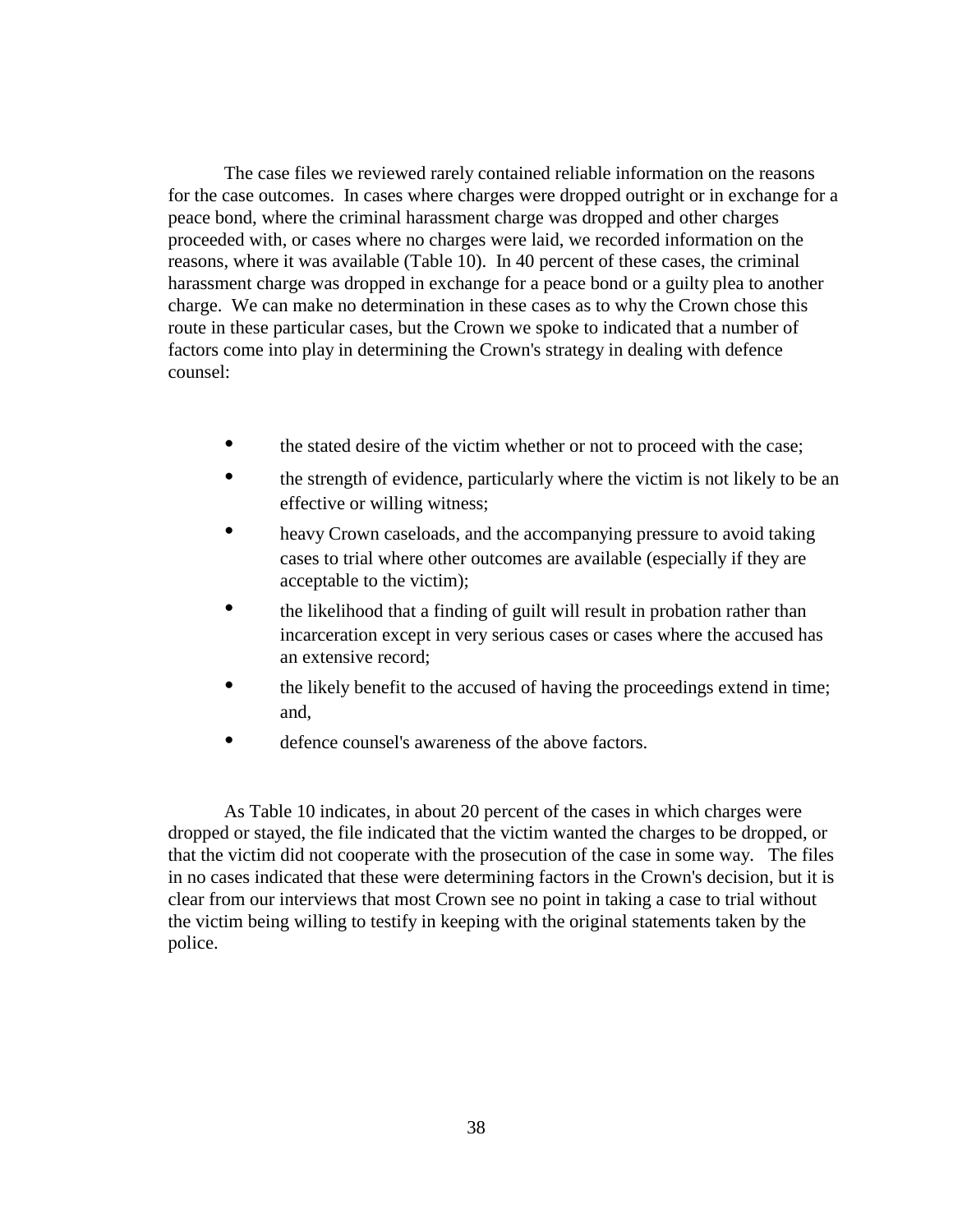|                                | <b>Frequency</b> | <b>Percent</b> |
|--------------------------------|------------------|----------------|
| <b>Insufficient Evidence</b>   | 66               | 17.3           |
| Victim Request                 | 39               | 10.2           |
| Victim Cooperative             | 38               | 9.9            |
| Plea to Other Charge           | 154              | 40.3           |
| <b>Accused Medical Problem</b> | 6                | 1.6            |
| Other                          | 13               | 3.4            |
| No Reason Recorded             | 61               | 16.0           |
| Lay Other Charges              | 5                |                |
| Total                          | 382              |                |

### **Table 10 Reasons for Charges Dropped, Stayed**

Of the 165 accused who pleaded guilty or were found guilty of criminal harassment, 42 (25 percent) received some jail time, ranging from three accused who received one day in jail to one accused who received 35 months. When we include all charges laid against the accused, 16 percent of those convicted received jail sentences. Where an accused is convicted of more than one charge, it is usually not possible to separate out the sentences for each charge.

Statistics Canada data show an average 1994-95 rate for jail sentences of 44 percent of charges resulting in conviction across all *Criminal Code* offences. For violent offences, 41 percent of convictions resulted in jail sentences. The rates for assault level 1, property offences, theft over \$1,000, theft under \$1,000 and traffic offences were 26 percent, 45 percent, 56 percent, 35 percent and 26 percent respectively.<sup>55</sup>

Table 11 provides a breakdown of jail sentences imposed. With only 165 cases resulting in criminal harassment convictions, breakdowns of jail sentences by research site provide figures too low to be reliable indicators of sentencing patterns, but it is worth noting that in our sample no jail sentences were imposed for criminal harassment convictions in Vancouver, and in Toronto 20 percent of convictions resulted in jail sentences. In Montreal, Winnipeg, Edmonton and Halifax the figures were 33 percent, 36 percent, 37 percent and 50 percent respectively. Including all charges, six percent of those convicted in Vancouver received jail sentences (three people) 15 percent in Toronto

 $\overline{a}$ 

<sup>55</sup>*Adult Criminal Court Statistics*, 1994, Calculated from various tables.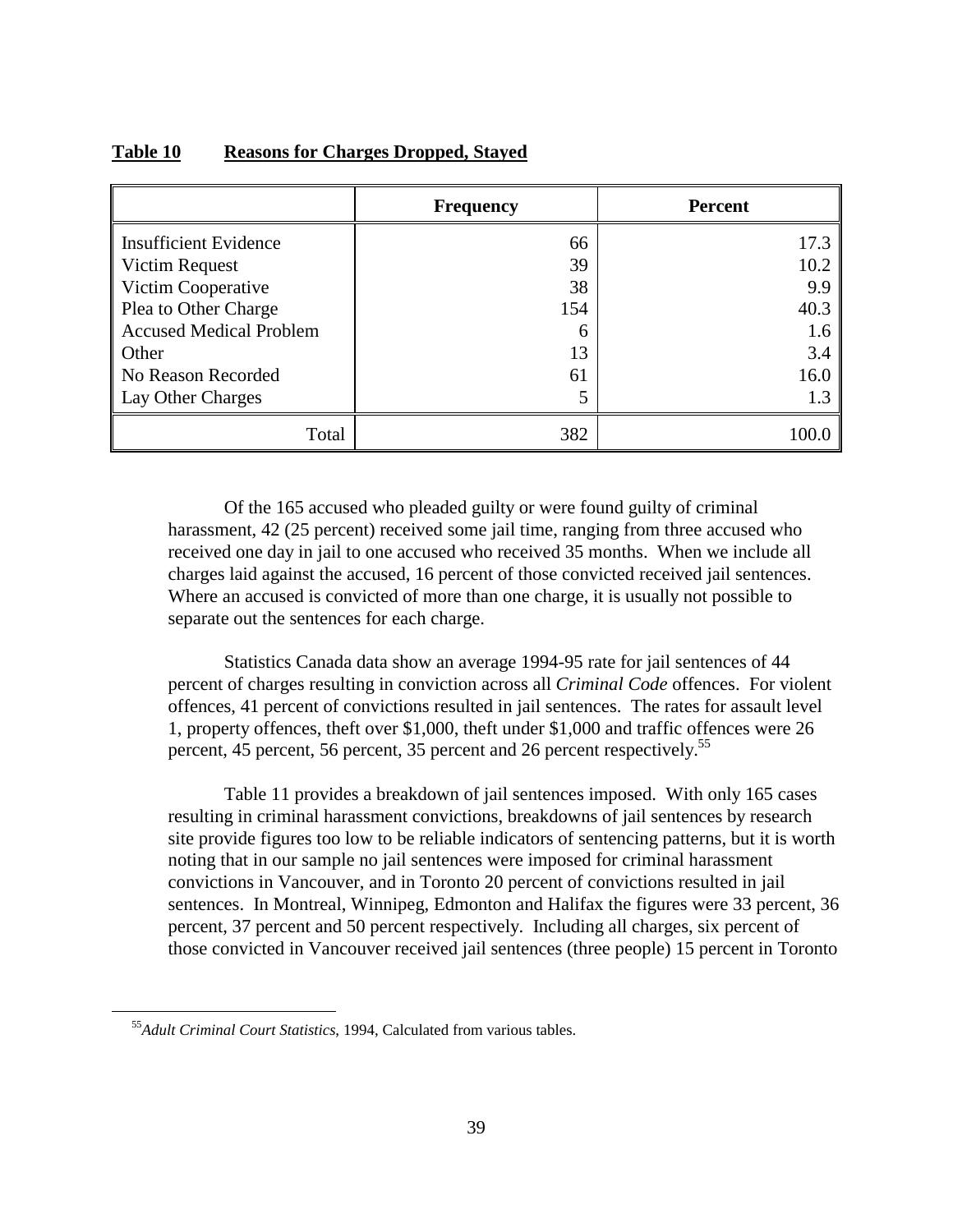and Montreal, 24 percent in Winnipeg, 28 percent in Edmonton and 43 percent in Halifax (four people).

| <b>All Charges</b> | <b>Criminal Harassment</b> |                |                  |                |
|--------------------|----------------------------|----------------|------------------|----------------|
|                    | <b>Frequency</b>           | <b>Percent</b> | <b>Frequency</b> | <b>Percent</b> |
| No Jail Term       | 123                        | 74.5           | 293              | 83.7           |
| Up to 30 Days      | 13                         | 7.9            | 21               | 6.0            |
| 1-2 Months         | 11                         | 6.7            | 13               | 3.7            |
| 2-3 Months         | 6                          | 3.6            | 10               | 2.9            |
| 3-4 Months         | 4                          | 2.4            | 5                | 1.4            |
| More than          |                            |                |                  |                |
| 4 Months           | 8                          | 4.8            | 8                | 2.3            |
| Total              | 165                        | 100.0          | 350              | 100.0          |

**[Error! Reference source not found.T](#page-10-0)able 11 Jail Terms Imposed**

Nineteen of those convicted of criminal harassment (12 percent) were given fines, ranging from \$100 to \$1000. Probationary terms were imposed in 144 cases (87 percent of those convicted of criminal harassment), and in 72 percent of those cases probation was the only sentence. The length of probation ranged from six to 36 months, with a median of 24 months.

# **4.6 Summary Observations**

In this section we have presented data drawn from 601 criminal harassment cases in six major Canadian cities. The data provide some preliminary insights into how section 264 of the *Criminal Code* is being used by the justice system to protect people from harassment, and to deter offenders and potential offenders from such conduct. The following observations can be made based on the data:

1. There is a substantially lower proportion of criminal harassment cases in our sample involving partners or former partners (57 percent) than was anticipated by some observers, given the fact that section 264 was designed specifically to address the problem of men harassing their former partners. It is difficult to assess whether sufficient numbers of charges of a given crime are being laid because it presumes knowledge of the number of crimes being committed. In the case of criminal harassment, it is particularly difficult because there is no history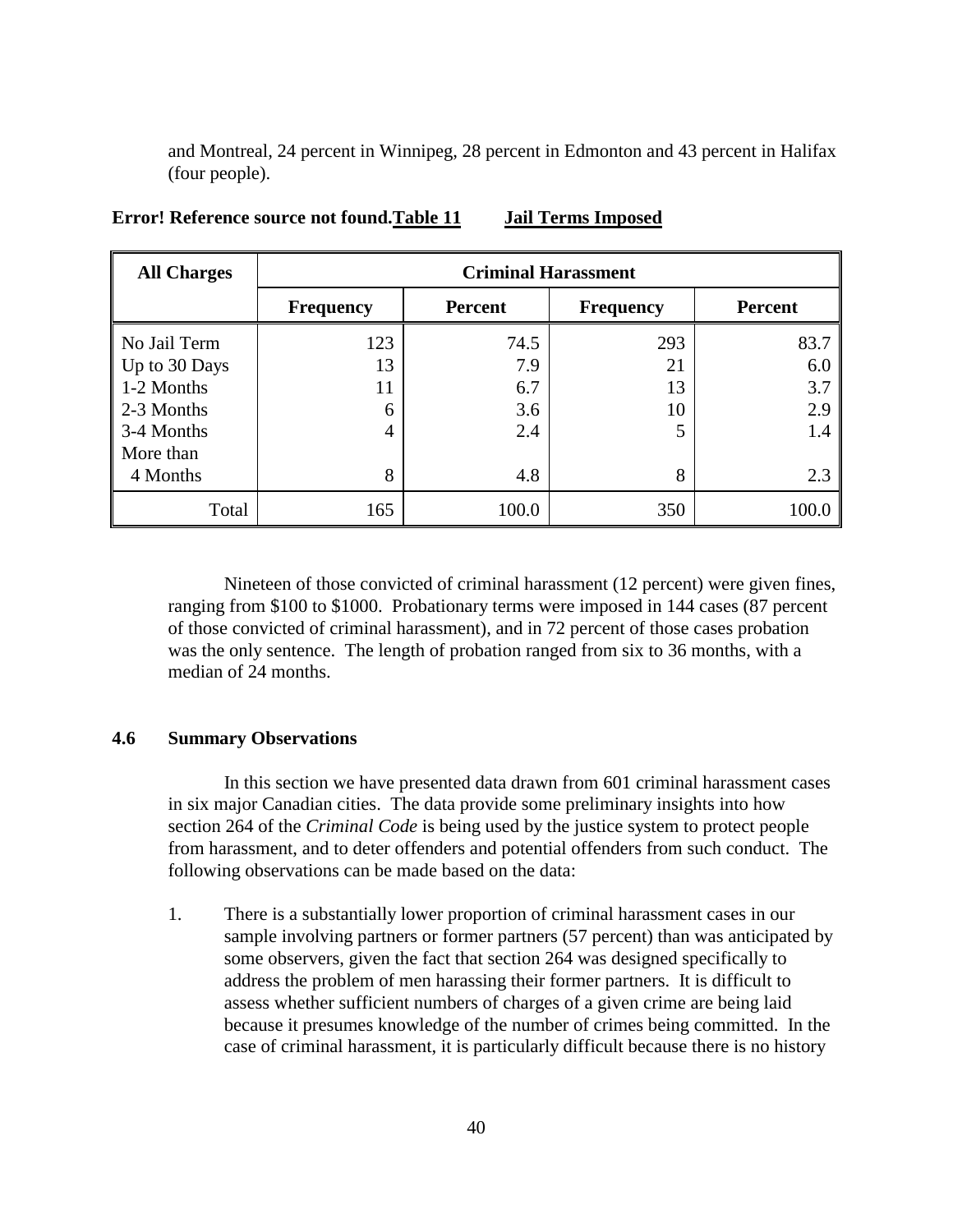against which to compare current charge rates. As we noted in Section 2.0, there are what appear to be significant numbers of charges being laid in at least some of Canada's major cities, but how the figures relate to the actual incidence of harassment is unknown.

- 2. The proportion of cases in our sample that suggests a psycho-pathological motivation for the harassing behaviour is minimal. Four cases out of 601 involved the stalking of public figures (a popular portrayal of stalking), and 14 percent of accused were reported as having been treated for, or as requiring treatment for, a psychological disorder. Much of the literature on criminal harassment, and much of the current research in the law enforcement community, focuses on efforts to characterize stalking behaviour according to categories of psychological profiles. The intent is to try to develop predictors of repeat or escalating stalking behaviour, in other words, to use psychological profiling to assist law enforcement in assessing the risk that a given offender poses.<sup>56</sup> This work may well have useful applications in some cases, but our data suggest that there may be an overemphasis in the law enforcement community on psychological, as opposed to other motivations for harassing behaviour, such as those relating to power relations between men and women and the presumption of entitlement to control over the lives of partners or former partners.
- 3. The great majority of cases in the sample involved behaviour that went beyond harassing phone calls and correspondence, to include repeated direct personal contact. On the other hand, very few cases in the sample involved harassment escalating to physical violence causing serious injury. In order to examine how harassment leads to serious violence and to death it would be necessary to do an in-depth analysis of cases which involved serious violence and death. For example, Rajwar Gakhal had complained of harassment by her former husband before he killed her and eight members of her family in Vernon, British Columbia on April 5, 1996. She and her family had not, however, wanted charges laid against him in these earlier complaints. He then committed suicide. Even had he survived, it is unlikely that a charge of criminal harassment would have been laid. Those who harass their victims and then cause them serious bodily harm are unlikely to be charged simply with harassment.

 $\overline{a}$ 

<sup>&</sup>lt;sup>56</sup>Police across the country who we spoke to, who have attended seminars, training sessions and conferences on criminal harassment, all referred to the guidance they were receiving and the leading edge research available from law enforcement officials in Los Angeles, California, who (one presumes) face a significant problem with "public figure" harassment.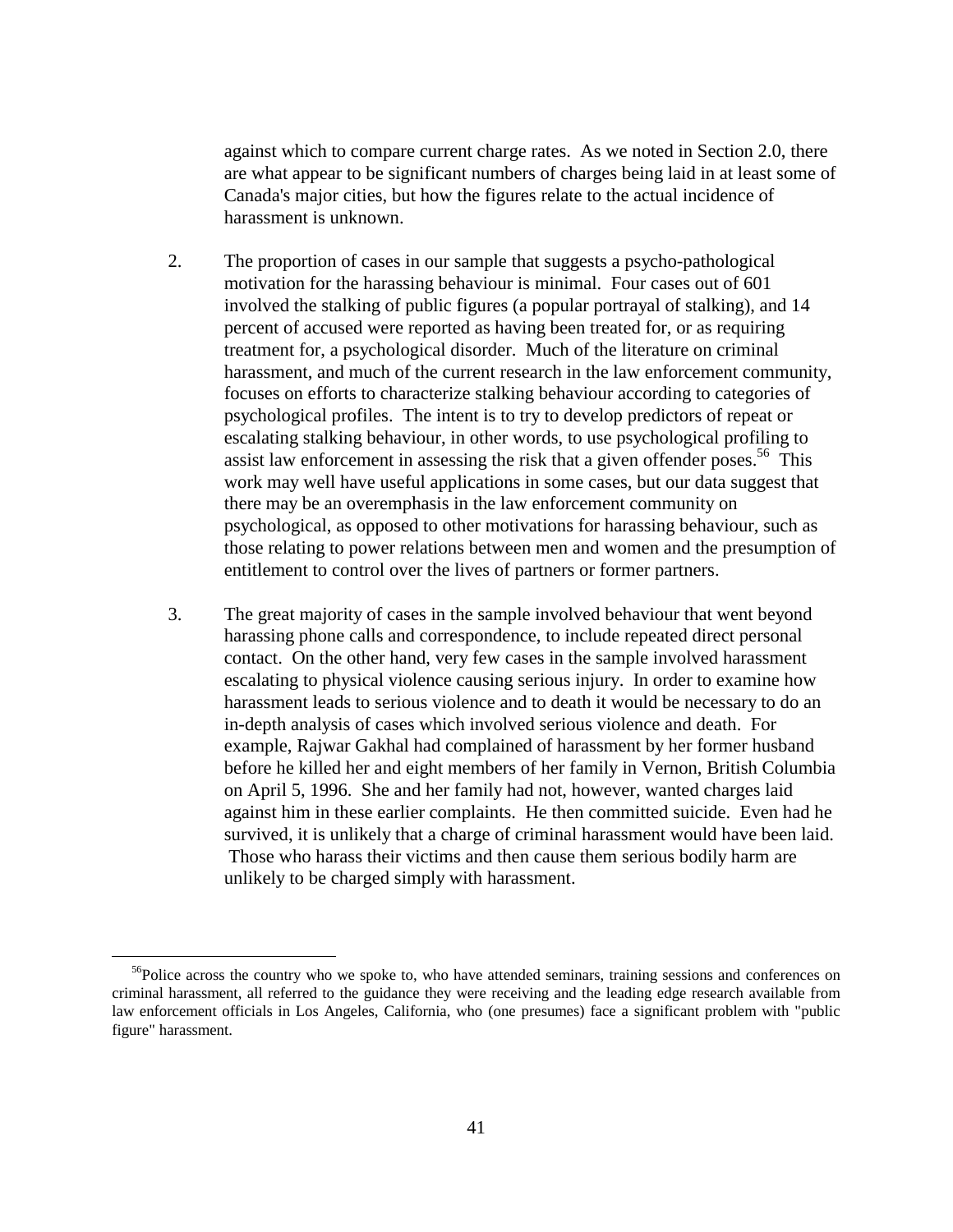- 4. Judging by the outcomes of the sample of cases in this study, the justice system appears to have mounted a weak response to the problem of criminal harassment. About 58 percent of criminal harassment charges were withdrawn or stayed (significantly higher than is indicated in data for most other charges), and of the 165 accused who pleaded guilty or were tried and found guilty of criminal harassment, 72 percent received only probation. Twenty-four percent of those convicted of criminal harassment received a jail sentence, most for less than three months. This is comparable to jail sentence rates for common assault and traffic offences, but considerably less frequent than the rates for *Criminal Code* offences as a whole (44 percent), and for all violent offences (41 percent), property offences as a whole (45 percent) and even theft under \$1,000 (35 percent). This kind of result does not appear to achieve a key objective in instituting section 264, which was to treat criminal harassment as a serious crime that will not be tolerated in Canada.
- 5. Nineteen percent of accused were detained until trial. Many of those released had records of breaching no-contact orders and previous criminal records.
- 6. The findings on the numbers of breaches of no-contact orders and related convictions are not conclusive, but to the extent that they are reliable they are troubling because they indicate that a significant number of breaches do not result in convictions (and some do not result in charges). While it is common to bargain away "lesser" charges in exchange for guilty pleas, the negative consequence is that the offender's criminal record will not reflect the breach, and therefore the offender's propensity to breach court protective orders. Also, in the case of criminal harassment the act that constitutes a breach will usually be just another incident of harassment that gets rolled up into the original charge (at least in the course of plea bargaining, if not at the outset), rather than, for example, an assault that results in a new charge independent of the original charge. Thus, some offenders who breach no-contact orders may be receiving the message that this is not a serious matter.

Bill C-27, now before Parliament, will address this issue in part by directing courts to consider as an aggravating factor for sentencing the fact that the offender contravened a protective court order or recognizance at the time the offence was committed. However, it will require that the police report the breach in their Crown brief, and that the Crown bring the breach to the attention of the court.

7. Presentence reports and Victim Impact Statements were almost never used to support sentencing recommendations in the cases reviewed. It may be that the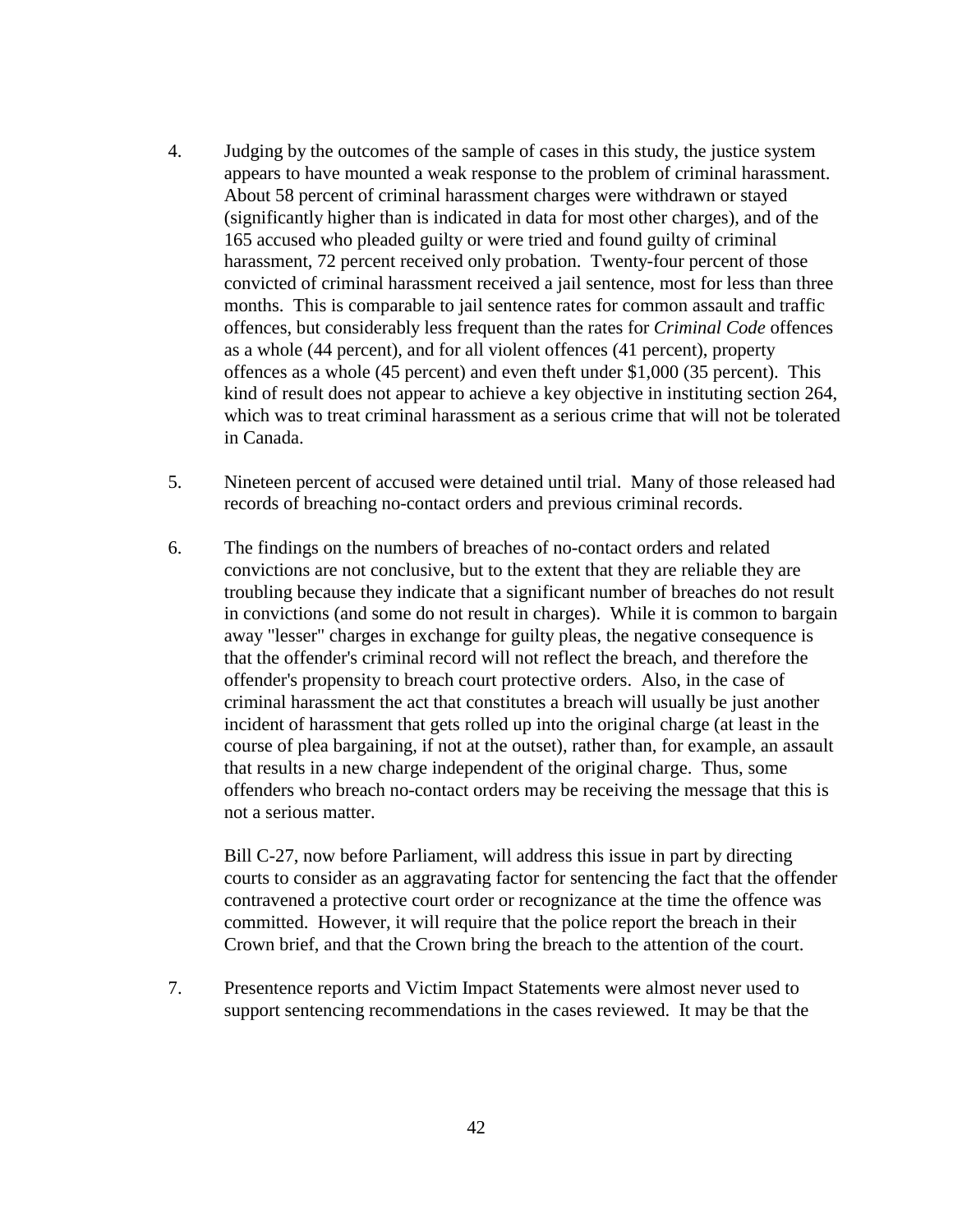courts (and even the Crown, in the case of the VIS's) do not have access to sufficient information to base their decisions on.

- 8. The fact that in about 40 percent of "partner" harassment cases there were previous complaints to police reported, suggests a high risk that a mild initial response to harassment, such as a warning by police, will not have the desired effect. Where it proves effective, it is appealing because it requires few of the increasingly scarce police resources, and is often in keeping with the wishes of the victim not to initiate criminal proceedings. Where it is not effective, however, it carries a risk to the victim. In 29 cases in the sample, a woman incurred physical violence (three of them with a weapon) after they had reported being harassed, and a charge did not result.
- 9. The fact that 50 percent of victims of "partner" harassment were reported to have experienced previous violence in the relationship indicates a strong link between spousal abuse and harassment, and that current approaches to spousal abuse such as mandatory charging, and approaches being promoted such as enhanced police investigations and access to victim assistance programs, may be worthy of consideration in cases of "partner" harassment.
- 10. The recording of information in case files, particularly information relating to the Crown's role, is extremely weak. A review of the files offers little (and often no) indication of the Crown's approach at bail hearing or at trial, usually does not indicate when, or if, the victim has been interviewed at any point in the proceedings, and does not indicate the Crown's position in plea bargaining and the reasons for that position. This lack of information makes it difficult to assess the reasons for case outcomes, which is a critical element in assessing the effectiveness of the implementation of section 264.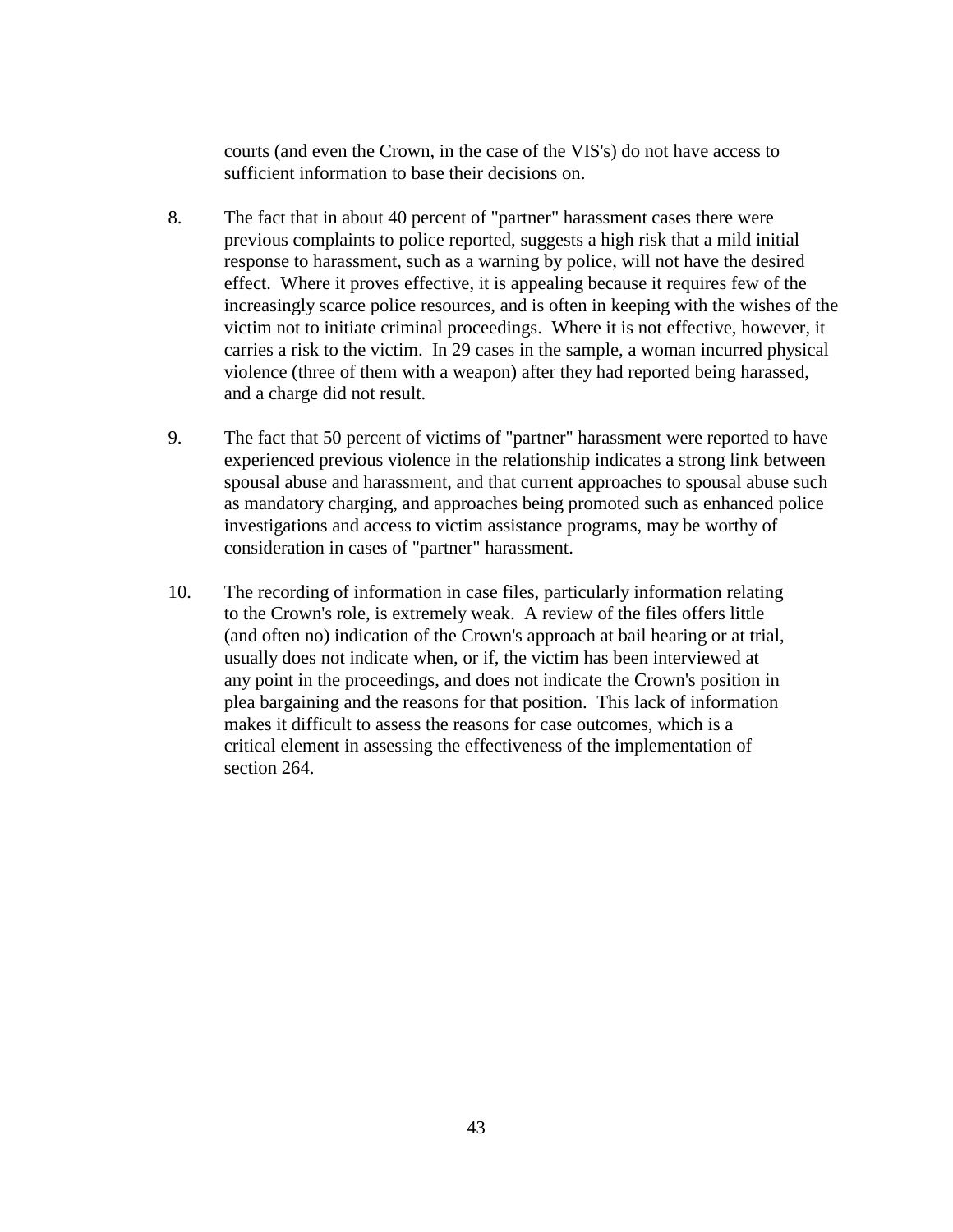# **5.0 CRIMINAL HARASSMENT CASE STUDIES**

To supplement the case file data analysis this review included six case studies, which involved a detailed accounting of the events themselves and reporting of the views of the victims, police, Crown attorneys and (in a few cases) victim advocates, based on in-person interviews. The case studies involve cases from across the country, and not necessarily ones that were part of the data sample. They were selected purposefully to reflect a range of types of harassment cases, and a range of types of outcomes, and do not necessarily represent harassment cases in general. They are included in order to provide a flavour of the way the prosecution of criminal harassment cases is viewed by the various participants, and to raise issues that need to be considered in assessing the effectiveness of the new criminal harassment provisions. The cases are reported here in a way that ensures the anonymity of the people interviewed. The points of view of the accused are not represented, and no attempt is made to argue the facts of the cases themselves. Rather, the cases are presented as reported in the police accounts, and as elaborated by the victims.

### **5.1 Corletta**

Corletta met this man in late August, and they began a relationship in which they lived separately but he would stay at her apartment at times, with her and her children. After a few months together, she saw that he was becoming increasingly possessive and forceful in manner, and she decided that she would end the relationship. "I had been in a violent relationship, and I could see what was going on. There was no way I was going to get myself involved in anything like that again!" In October she told the man that she didn't want to see him for a while, and that she was going to New York to visit her brother. He was angry about her backing out of the relationship, and accused her of going to New York to see another man. An argument ensued, at which time he pushed her head several times and threatened to throw a pot of boiling water (which was on the stove at the time) into her face.

Corletta called the police. Two officers arrived, and they removed the man from the apartment and warned him to stay away from her. No charges were laid at the time. The man's harassment of Corletta began that same afternoon, and persisted continuously until his arrest in early February the following year. The harassment consisted of telephone calls, buzzing her apartment and banging on her door, often many times in the same day and at all hours. Despite Corletta's clear insistence that the relationship was over and that he should stop bothering her, the harassment continued. On a number of occasions the police were called, but he would leave before they arrived and could not be located (he officially resided at a relative's home, but was often not there). The message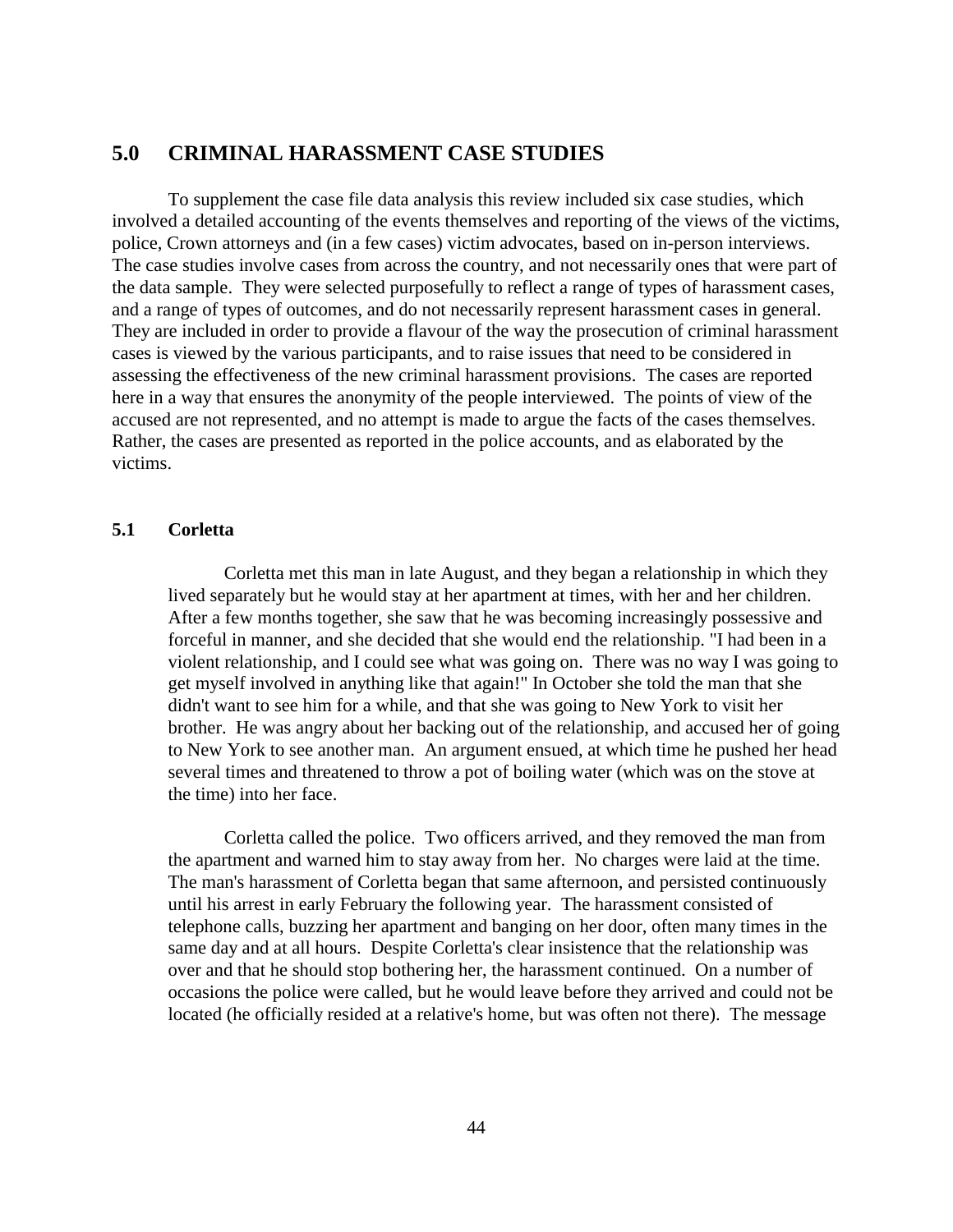he presented to her was consistent: they belonged together, and no other man could have her.

One week, after more than 100 phone calls, Corletta had her telephone number changed and unlisted. The man persisted in buzzing her apartment and banging on her apartment door whenever he could gain entrance to the building (the security man knew to watch out for him, but security was not difficult to circumvent). On one occasion soon after this, he told Corletta he had a gun and that if he saw her in the street he would "muck her up", which she understood to mean that he would harm or kill her. The police were called on that occasion, but the man could not be located. In January, the man accosted her outside the laundry room of her building, twisted her arm behind her back and insisted that she take him back. He then confined her for about an hour in an elevator (with the door open, but not allowing her to go up to her apartment or leave the elevator), letting her go finally when she insisted that she had to look after her children. At this point the harassment had become a serious impediment to Corletta's life. She was afraid to leave her apartment, and had friends do her shopping for her. One day in January, her 9-year-old daughter was confronted by the man, who threatened her with his fist and demanded their new phone number. Corletta found her daughter one day soon after, carrying a knife because she was afraid.

Corletta finally came to the conclusion that the harassment was never going to stop, and she went to a justice of the peace at the court house to obtain a restraining order. The J.P. told her that the address she had for the accused was not sufficient for a restraining order. "The J.P. was just blasé about the whole thing, he didn't offer me any support or assistance, he basically told me there was nothing he could do." Fortunately, a woman working as a victim advocate at the court house saw Corletta crying, brought her into her office and heard her story. She called the police and asked them to come and take a statement. The police did so, agreed that it was criminal harassment, and went that day to arrest the accused. "When I first went in to the police station after meeting (the victim advocate) the police questioned whether I was serious about following through with the charge."

The man was charged with criminal harassment, threatening and two counts of assault, and released on bail. Corletta ran into him on a bus, and the man threatened her. While he was out on bail awaiting trial, he continued to phone her but would be silent, and would buzz her apartment but not say anything. "The restraining order didn't do much to stop the harassment, but at least it had the effect of letting him know I was serious."

About one week before the trial, Corletta met with the same victim advocate who had assisted her earlier, and received a description of the court process, how the trial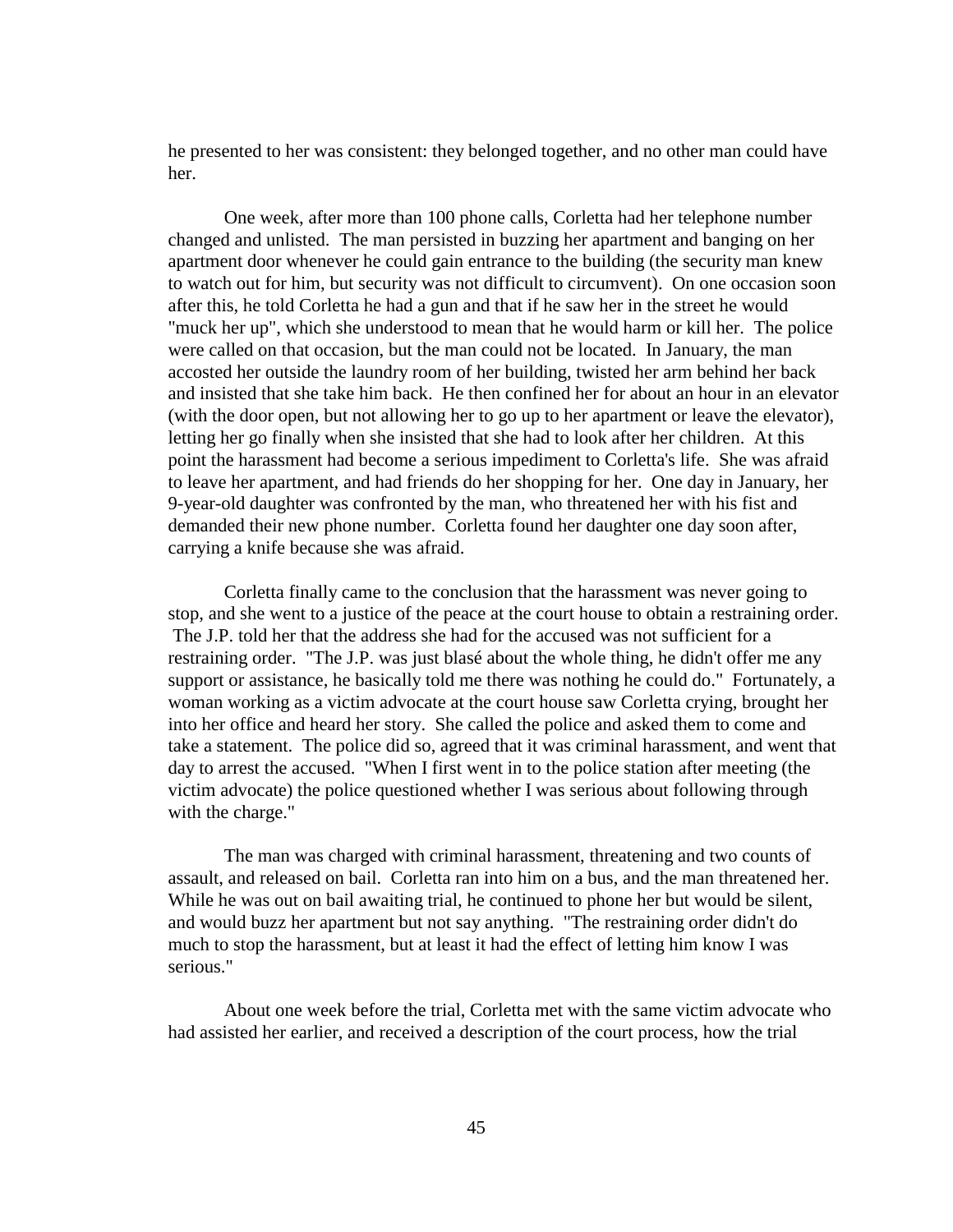would proceed, and what her role would be. She was not contacted by the Crown prior to the trial. On the day of trial, she waited at the victim assistance office for an hour or so, and then was told by the same victim advocate that the accused had pleaded guilty. Corletta was asked if she thought the man needed counselling, and she agreed that he did. The Crown never met with her to discuss sentencing recommendations. The accused was found guilty of criminal harassment, and given a suspended sentence and one year's probation, with conditions to keep the peace and be of good behaviour, to have no contact directly or indirectly with the victim or any member of her immediate family, and to not enter the grounds where she resides. All other charges were withdrawn. The issue of counselling for the accused never arose at the hearing.

Corletta was dissatisfied with the result, and still extremely angry (about one year later) with the impact this incident had had on her life. "He should have gotten three years probation, not just one. He'll do it to someone else for sure. In a way, I wish there had been a trial so I could have said publicly what he did to me and what he's like. I only feel safe at home now. He's told me he'll never give up on me. What makes me really angry is that I don't think I'll ever really love a man again."

The position of the Crown in this case was that a probation period was reasonable given that the man had expressed remorse and had not harassed the victim since he was charged. This point is disputed clearly by Corletta in our interview with her. She did not report the subsequent harassment because she knew she had no proof. The Crown was not aware of these subsequent harassments. The fact that the man was now involved with another women was viewed as decreasing the likelihood that the harassment of Corletta would resume.

Overall, Corletta's assessment is that without the chance encounter with the victim advocate at the court house, she would still be being harassed continuously by the accused, and that she did not receive any support or assistance except from the advocate. The criminal justice process helped in that she is not now being harassed and the accused is aware of how serious she is about ending the abuse, but she is not confident that it is over for good, and she believes he will continue to behave in the same way with other women.

## **5.2 Ann**

Ann met the person who harassed her through her work in the service industry, where part of her job was to greet people and be friendly towards them. The encounter with the man who harassed her began with eye contact and a smile. It moved to "let's go for coffee, dinner, etc." Her response was a firm "no". She also added that she had a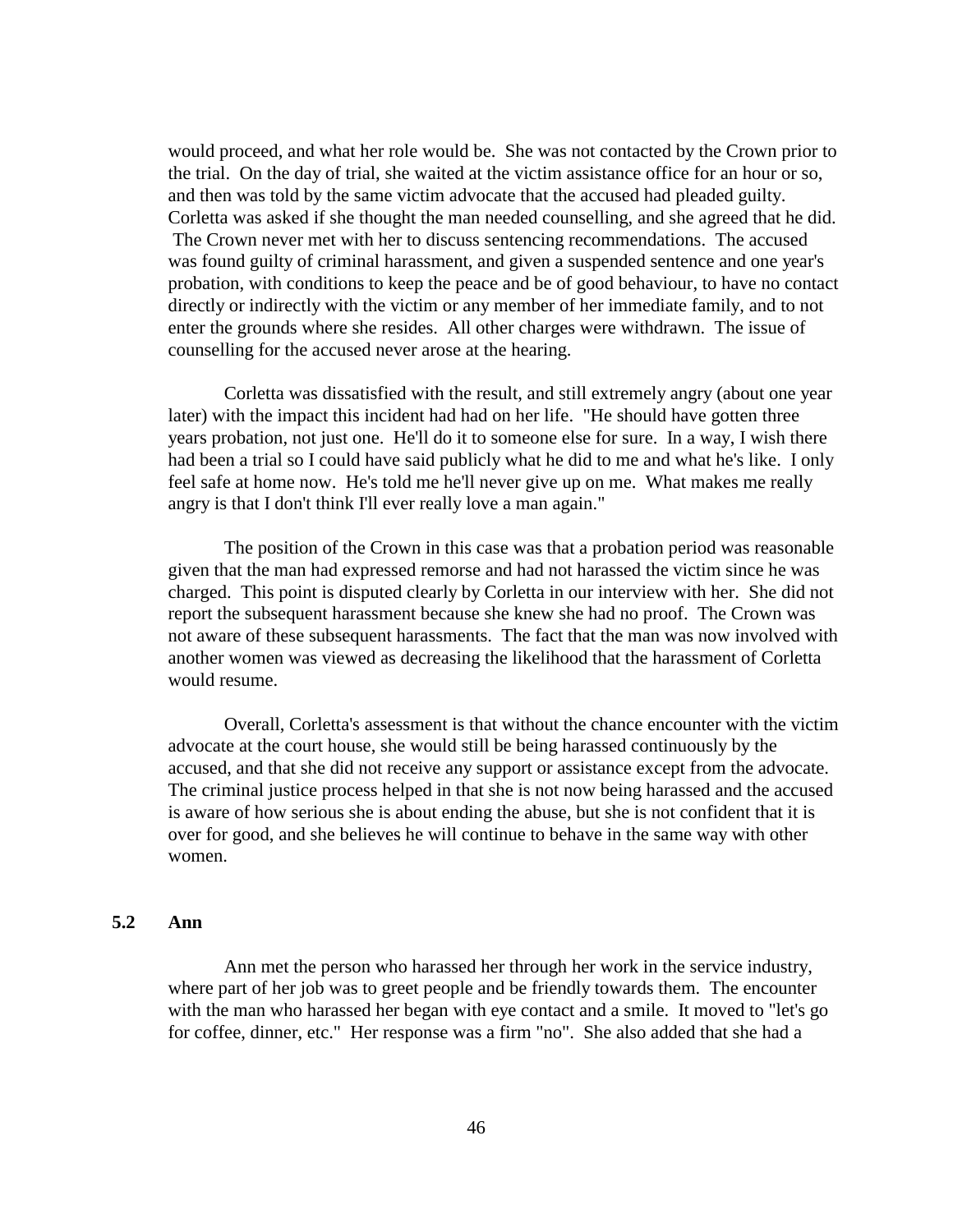boyfriend, and was not interested. This went on for a year. She was then off work for over a year for unrelated reasons. Upon her return, the man approached her, apologized for his early actions, and resumed his behaviour. He said he still wanted to be friends. She said, "We never were friends, and I don't want to be your friend." He went from being very friendly, to being extremely angry, "that's not good enough for me, I want to be friends." At one point he leaned over the counter to sniff at her, and returned to ask her out. He sent Ann notes and gave her a Christmas present. One love note made reference to their compatibility in the "spiritual world". Ann found it eerie. She didn't know how to deal with him or the gift. She said clearly to him that she wanted him to leave her alone.

For Valentines Day, almost three years after first being harassed by him, he came by with a dozen red roses and other gifts on a silver platter. At this point she said she felt physically ill. She called her boss, but he was out of the store. She called over a clerk to witness the encounter, and said that she hoped the gifts were not for her. He became angry and upset. She told him clearly to get out of the store, and to not come back. On her way home from work Ann stopped at the police station to see if anything could be done to make him stop harassing her. She thought, "I can't take this any more. I'm not going to wait until he gets me." He would be outside her store before six a.m., jogging or whatever, when she arrived at work, even though he didn't live anywhere near. He now knew her last name and what shifts she worked. The police told her to go home and call 911 to get a unit out. The police officers she spoke to in response to her call didn't think that they could make the charge stick. According to them, there was no real intent or threat. He was sending flowers and gifts.

Ann called someone she knew at the police station, who referred her to a special unit. This police officer was far more supportive. He told her that, given what she told him, there was sufficient evidence for a criminal harassment charge against the man. The man was arrested (through the use of undercover police officers), and underwent a psychiatric assessment to see if he was fit to stand trial.

The investigating officer was convinced that this was a strong case of criminal harassment, when he first heard the circumstances. There was no ambiguity, the complainant was consistent in making it very plain that she was not interested, and yet the man persisted. The officer arrested the accused and interviewed him. The man's statements were very bizarre (he stated he was having telepathic sex to heal his homosexuality). The investigating officer did not speak to Crown counsel during the investigation. The case was strong. The Crown and police wanted a 30-day assessment, but the judge agreed only to a 10-day assessment period. The officer's 15-year experience told him that this was a very serious case, and that the accused should be in custody because of the possibility of escalation of harassment or violence.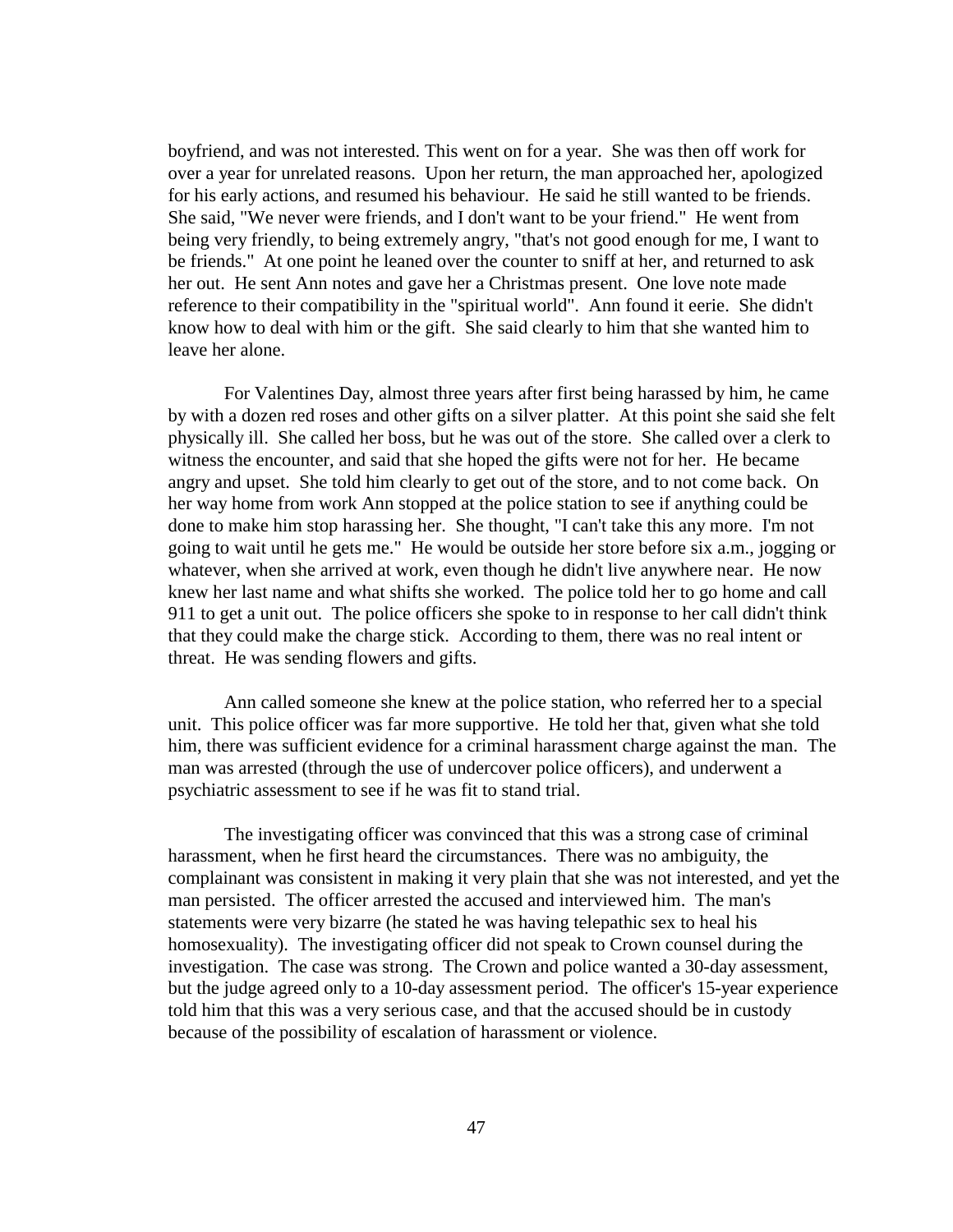According to the investigating officer, it would have been much more difficult to lay a charge in this case without section 264. Ann perceived a threat, but there was nothing overtly threatening; the man was sending gifts. There was no other obvious section under which to lay a charge. It might have been possible to lay a mischief charge, or to ask for a section 810 (peace bond), or proceed under the mental health legislation, but nothing would be as successful as section 264.

The Crown counsel who dealt with the disposition of this case got the file the day before the accused returned from a psychiatric assessment, suggesting that he was fit to stand trial. The Crown counsel was pleased with the work done by the investigating officer, and thought she had a strong case of harassment. However, the accused was schizophrenic, and there was a possibility that he could be found not criminally responsible on account of mental disorder. She called another Crown counsel who took cases before the Review Board, and concluded there was a risk that the accused might be given an absolute discharge. This risk was increased by the fact that the accused had expressed remorse and because there was no physical violence involved. The prosecutor thought that the case might be considered less serious by the Review Board, even though she considered it to be serious. Defence counsel agreed to a probation order, perhaps because there was always the risk that the accused could be confined indefinitely if found not criminally responsible on account of mental disorder.

Crown counsel asked for a suspended sentence, but the accused was given a conditional discharge and three years probation, with a number of conditions, including no contact with the complainant, and a prohibition on possessing weapons. The accused also agreed to attend at a psychiatric outpatient clinic for treatment and medication. If he did not take the treatment, he would be required to see a probation officer every day. The probation order also included a probation review after three months. The Crown was satisfied with the results, up until the day we spoke with her. She had just received a call from the psychiatrist indicating that the accused was seriously mentally ill. He had been certified under the mental health legislation for a brief period, and all indications were that he was no longer taking his medication. In retrospect, maybe she should have taken her chances with the Review Board. The Probation Review was coming up in a few weeks, and she was also considering a breach of probation charge. There was no indication that the harasser was obsessing about Ann. Defence counsel thought that section 264 was effective in that the accused was intimidated by the process and it deterred him from future contact with Ann.

The officer was satisfied with the work of the Crown counsel and with the results of the case. The prosecution of this case has had a positive effect. It was the best that could be expected. The accused's behaviour could be dealt with by medication.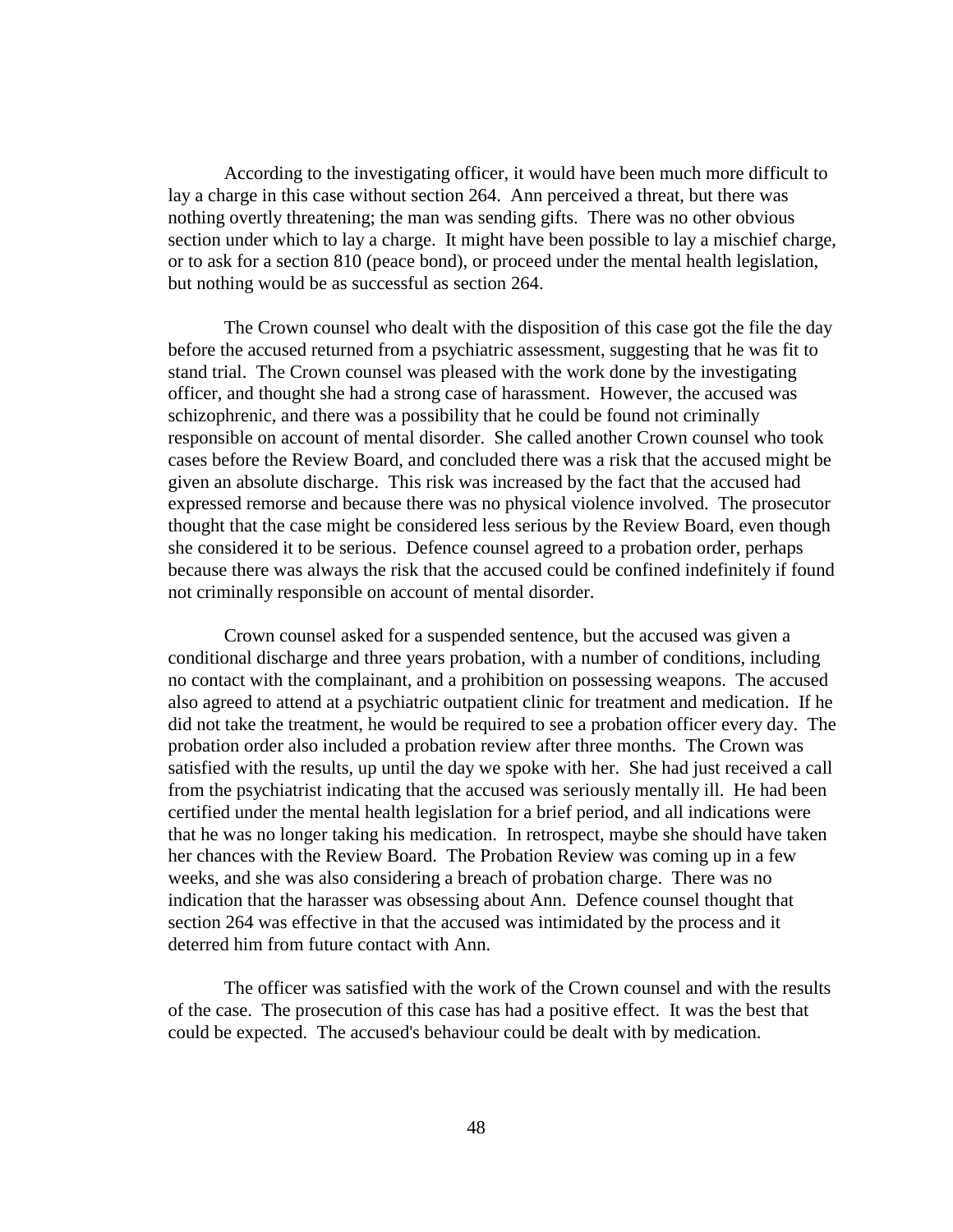Ann felt disappointed and let down by the results of the court case. According to her, the probation order was "just a piece of paper." She would have liked to see him locked up for a month or two or three, maybe in medical facilities. The police officer from the specialized unit kept her informed about the case. She talked with the Crown on the phone before the trial and after the trial. Although there was very little communication, Ann was more or less satisfied, except that she thought someone should have told her when the accused was going to court. She would have liked to have been there when he was sentenced. Victim Services was very helpful, and she still talks to the counsellor. The intervention of the criminal justice system did stop the accused's behaviour so far. Ann is not any less scared; the harasser is still there. However, she realizes that she has to educate herself: "I will not let someone take over my life."

Ann has done a number of things to protect herself. She carries pepper spray, and has taken up boxing. She says she is now more violent herself, and has a very low tolerance level for unacceptable behaviour. It has affected her relationships. She thinks the system could be improved by providing better feedback to victims. The victim assistance program was very helpful; it showed that there are people who care. Ann would call the police again if faced with similar circumstances.

### **5.3 Susan**

Susan was involved in a boyfriend-girlfriend relationship with a man for a few years, and the relationship had been getting increasingly abusive. She had never reported the violence because, she said, in her ethno-cultural community she would have received no support - in fact she would have been shunned if she had taken the matter outside the community (to the police). Within her community, the predominant view was that once you were in a relationship with a man, it was for life regardless of how much he abused you.

In August several years ago, Susan was working in the evening at a retail outlet, and the accused came into the store and punched her unconscious. She was taken to hospital, and the police took a statement from her there. Even then, she said she would not have reported the incident, but since it was done in public she had no choice. Three or four weeks after the assault, she was contacted by a victim advocate who suggested a meeting prior to the trial. Susan took her number but did not return the call. Within a day or two the police called, asking her to come to speak to them about the case. She told them to drop the matter, and that she didn't want anything to do with the man. The police called three or four times to try to convince her, and the victim advocate called one more time. Ultimately, the man pleaded guilty of assault and was given a conditional discharge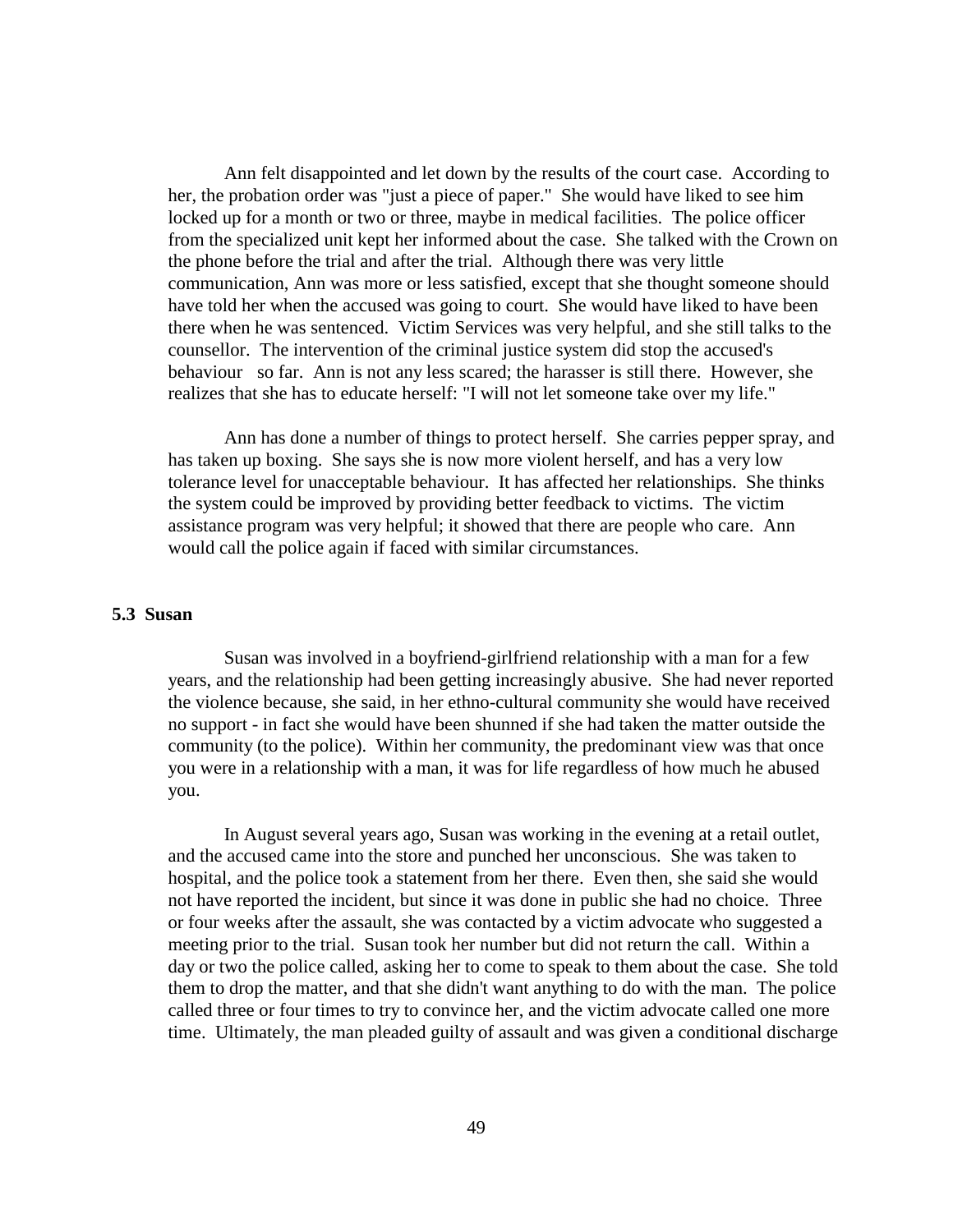and eighteen months probation. Susan found out the result months later when she made inquiries.

The man moved out of town with his family after the trial, but Susan was forced to leave her community and move elsewhere because her family was being shunned, and because she was being treated like a pariah for having involved the police and not staying with the man. She was studying at university, but was being forcefully urged to drop her studies and return to her assailant.

Three months later, the man began to call her through friends (in contravention of the terms of his probation). He returned to the city where she lived, and they spoke several times on the phone. "He seemed to have changed, so I agreed to talk to him a bit". He and two mutual friends showed up where she was studying and convinced her to go on a day trip with them (despite her repeated refusals to accompany them). She went, and they took pictures of the four of them together. On that day and on subsequent days, he pressed her to get back together with him, but she refused. Soon, she began noticing the man's friends, or other young men from their community, watching her at work and following her around. She was also receiving anonymous telephone threats and direct threats from the accused. On one occasion she was followed home from her place of work, and she called a mutual friend and was told that the accused had arranged for friends to follow her and watch her wherever she went. She was ready to take action at this point, and called the police.

The police came and took a report, and arrested him right away. She said she was very impressed with the way the police handled the case, and how seriously they took her complaint and her concerns. The accused was detained in jail for two weeks on a charge of failure to comply with a probation order, and then was released on bail. Susan was not informed about his release, she had to "chase down" the information herself. The police then told her that she would have to attend trial, and she was ready to do it at this point.

Immediately after the man's release on bail, the harassment began again, and the calls became extremely threatening. They were done in ways that would make it difficult for the accused and his friends to get caught. One evening, driving home from classes, Susan's car was smashed from behind on a major highway by a car containing people she recognized as friends of the accused. The accident was serious enough that her car was totalled and she was knocked unconscious. She chose not to tell the police that she knew who had caused the accident because the threats on her life had become so serious, and because they had also threatened to ruin the reputation of her sister in the community by posting notices that she was a whore.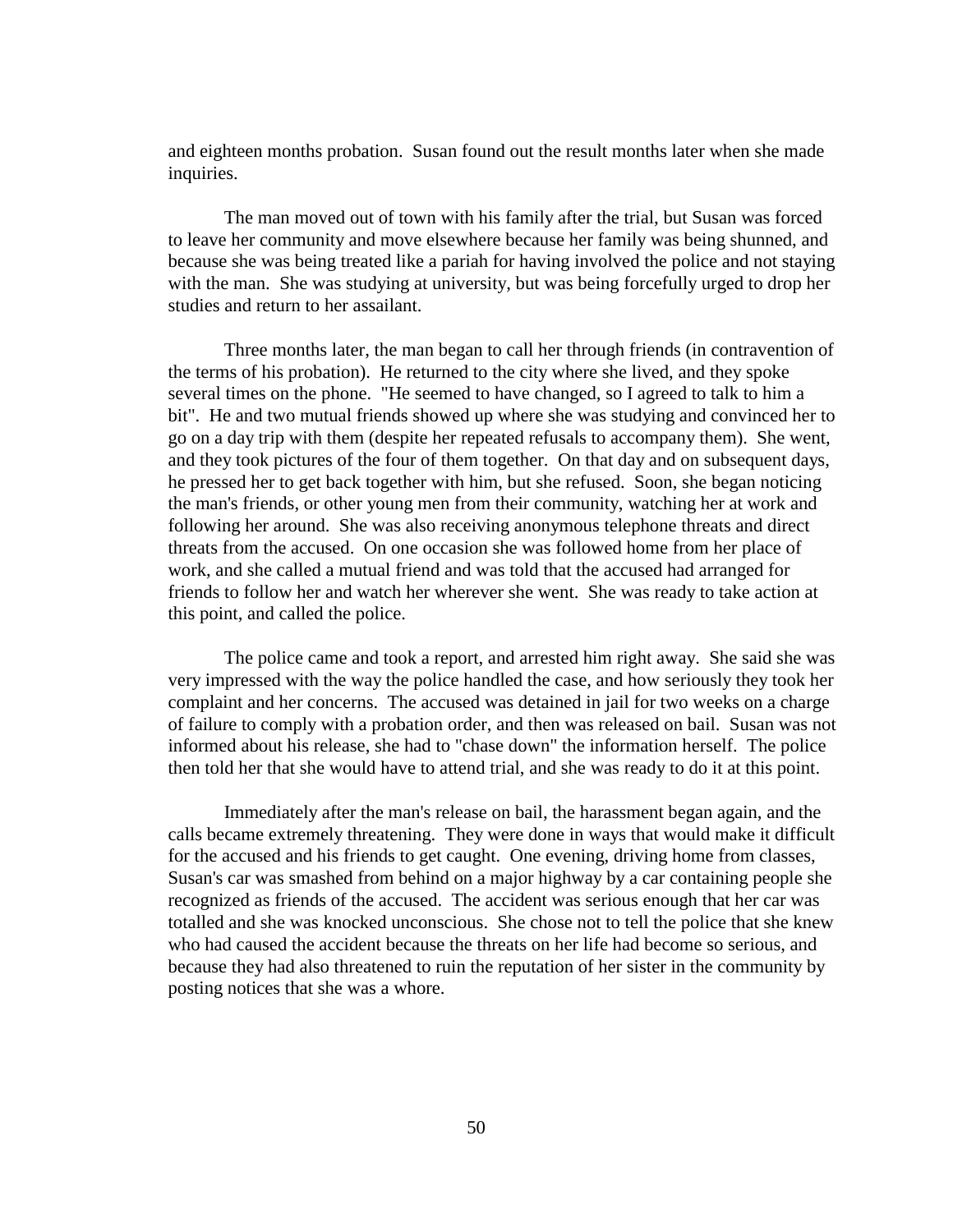As the man's trial for breach of probation was approaching, the harassment continued, and the man was at the same time trying to extort money from Susan, demanding that she steal from her family, sell herself, or whatever it took to get the money. Ultimately, Susan arranged to have money placed in a bank account, and she agreed to meet with the accused to get him the money, on the understanding that he would then leave town and stop bothering her (the threat on her sister's reputation appeared in our interview to have had a major impact on her choice of action she was convinced her sister's life would be ruined by these people). When they met, the man insisted that she stay with him for several days until the day of the trial, and he brought her to a motel room where she remained for several days. For most of the time there she said she was not physically forced to stay, but there was no doubt in her mind that there would be serious consequences if she left (for example, when he went off to get money from her account). The money could only be withdrawn in relatively small amounts, so this process took several days.

Throughout the period in the motel room, the accused demanded that she testify on his behalf, and that she return to him, but she refused. The night before the trial, he got violent, beating her and tying her to the bed. The following day, she managed through trickery to phone her father and advise him of her whereabouts. The police arrived and arrested the man. They found clothes hidden in the motel by the accused and materials used to tie her to the bed. They also had the testimony of her father about the phone call, with her showing obvious fear.

The trial on the breach of probation charge was delayed because of the new charges. The man was charged separately with forcible confinement, and went to trial on that charge first. Susan was informed of the new trial date less than a week before, and was never informed at all about how it would proceed, until the victim advocate called in the last week to meet with her. Then, the trial was delayed several times, first because the case was re-assigned to a Crown who had not had time to review it. The case was subsequently re-assigned, and Susan met with the new Crown two days before the trial, and again with the Crown and the victim advocate the night before the trial. She came to court on the trial date, but a strike at the court house resulted in the case being delayed and reassigned again. In the end, Susan had to come to court eight times, and the trial itself was split into five separate dates. The defence denied that there had been forcible confinement. The accused was found not guilty, because it was felt that there was doubt about whether the confinement had been forcible, given that she had gone to the motel without physical coercion, and because the defence brought forward evidence that she had willingly spent time with the accused prior to the incident in question (for example the photographs from the day trip she took with the accused and their mutual friends, which Susan came to believe had been set up deliberately for this purpose). Throughout the trial (until the judge ordered the courtroom emptied) the accused's friends who had assisted in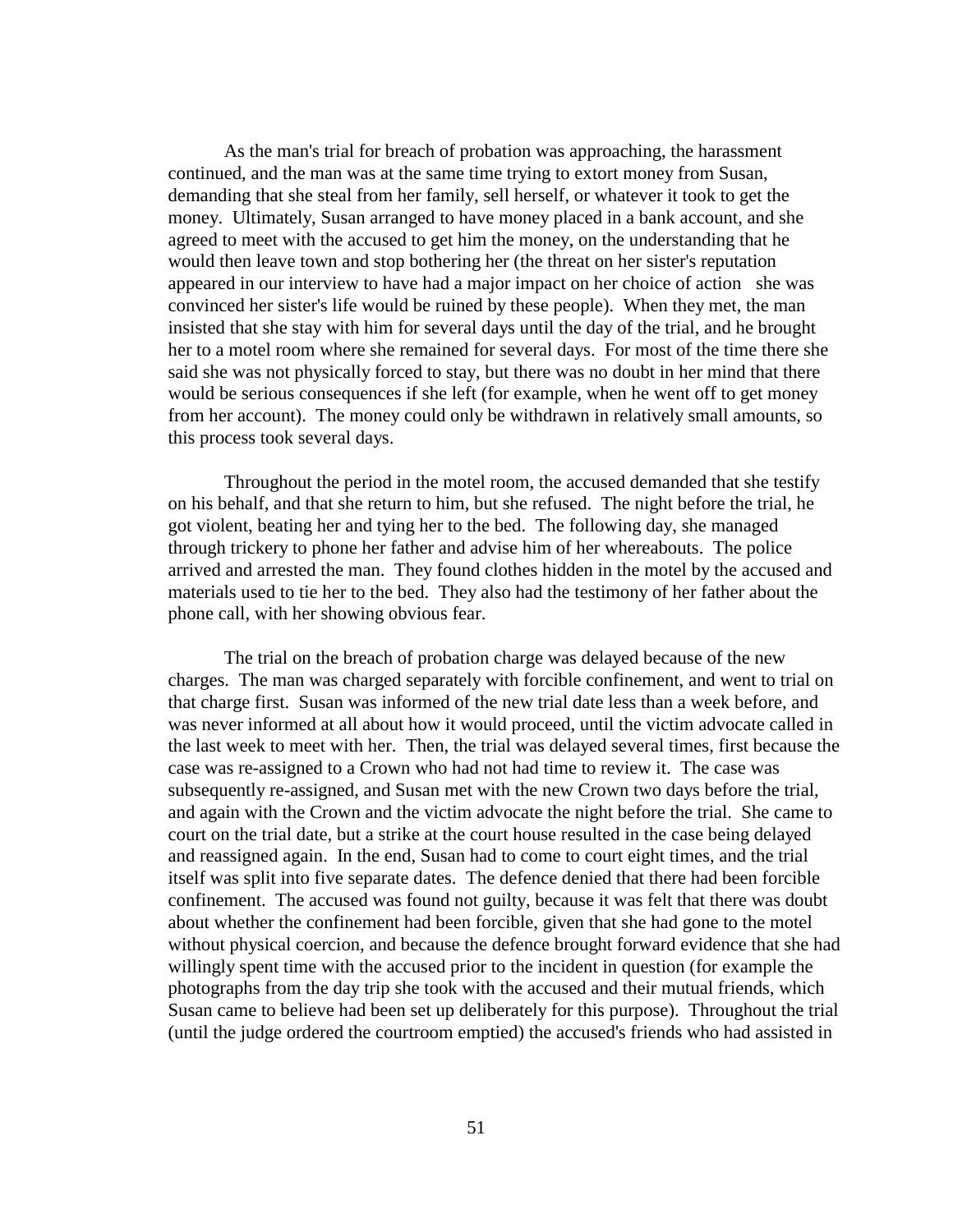the harassment sat in the courtroom and behaved in ways clearly designed to intimidate Susan. This was clear to the Crown and to the police, and is recorded in their records.

Susan met subsequently with the Crown and the police, and they decided together not to pursue the remaining charges, including criminal harassment, threatening death and failure to comply with a probation order. The Crown and police said that the decision was made primarily with a view to meeting the interests of the victim, who simply wanted the whole thing ended. There was concern that most of the evidence had already been entered into the record in the unsuccessful confinement case, and that this might prejudice the case at hand. Overall, the Crown said, it was still felt that there was ample evidence and a reasonable likelihood of conviction, but that the overall best result for the victim was to not proceed. The Crown also said that the police investigations had been thorough. The victim agreed with the assessment that it was best to drop the matter, both in the meeting with the Crown and police and at our interview with her.

Susan told us that the night after the finding of not guilty on the confinement charge, the harassment started again. This time, however, she decided not to inform the police. "It is obvious to me that the justice system can do nothing to protect me. The judge refused to look past the defence arguments to what was really happening and what had been happening for a long time. He obviously felt no responsibility to put a stop to this behaviour. This guy puts me and my family through hell, and I have absolutely nothing to show for it!" Susan told us that she had every expectation that the harassment would continue and would escalate, and that there was a serious risk that she would be killed eventually by the accused. But, she said, she will not call the police again because the result will be of no benefit to her and it would likely worsen the harassment, both from the accused and his friends, and from the community in general.

## **5.4 Barry**

Barry owns a service business. One day, an acquaintance came to his business and threatened him. He yelled and swore at Barry, and told him that his friends from jail were going to "get him". Later, the harasser phoned and said, "You're dead." The harasser was a customer who had been coming in off and on for years. At one point he had been told never to return. He apparently held a grudge. Barry thought his life had been threatened, and he really didn't know why. Not wanting to become a victim, he called the police. A police officer arrived within an hour, and Barry was satisfied with their approach.

By the time the police arrived, the perpetrator had already left. However, the police officer knew the harasser from previous contact. He had been in jail for harassing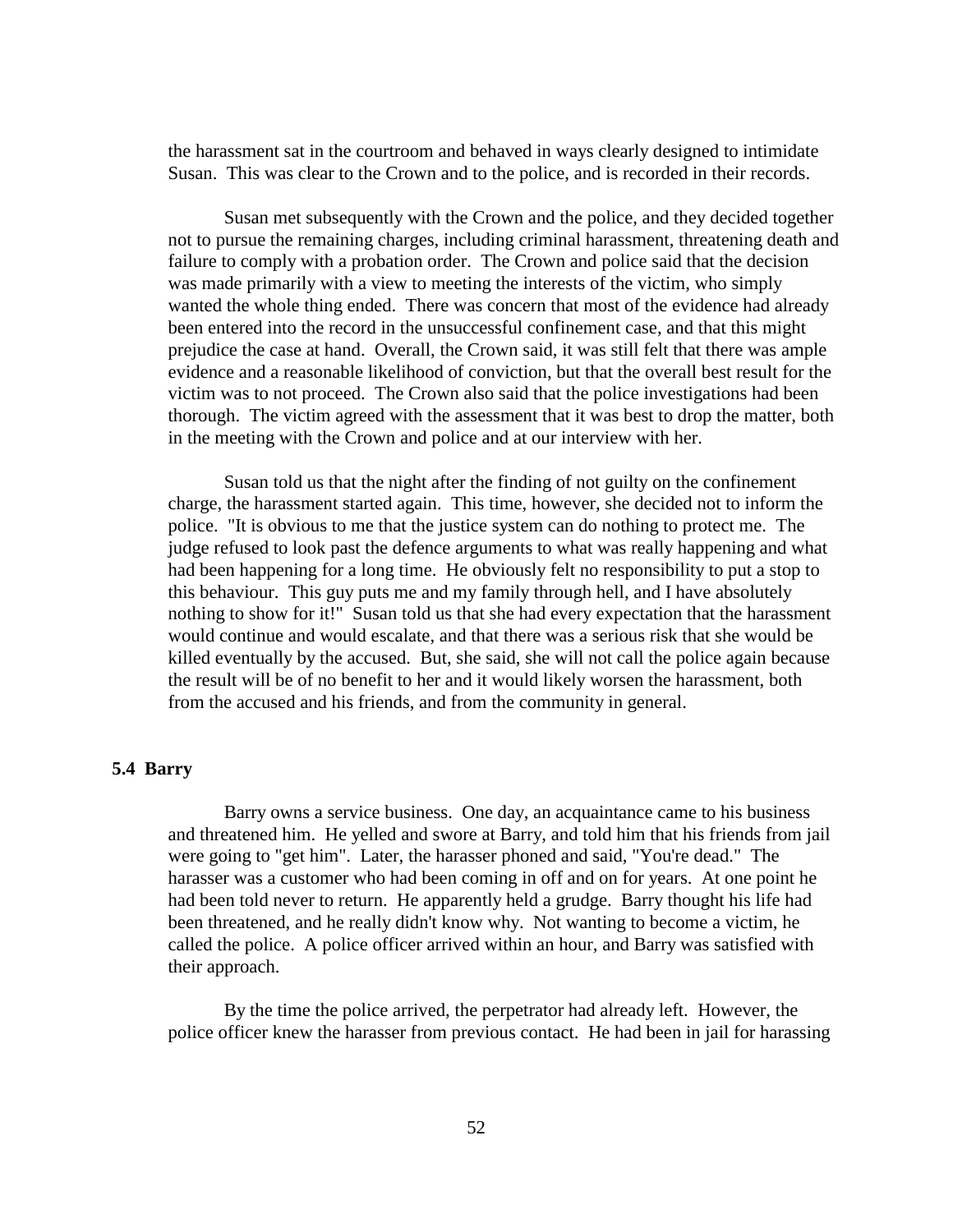a woman, and there was another investigation under way on threatening and harassment charges. The police officer arrested the accused, and was of the view that he had a strong case of harassment. His past experience with the harasser added credibility to the victim's case, and made his investigation easier. He was well aware of section 264. and considered it important to proceed with the case if there was evidence of harassment. Prior to section 264, the case could have been dealt with as uttering threats. The officer did not hear what the final disposition was, and had had no contact with the accused or the victim since that time.

There were a number of other outstanding charges against the accused, so the Crown told Barry that he did not have to testify. Barry heard there had been a restraining order against the harasser, and so when he called Barry, Barry told him that he wasn't supposed to contact him. Apart from the phone call, the restraining order has been effective. Barry said his experience "went as good as it could go." However, in speaking to some female friends, he found that they didn't know how they would deal with harassment. He thought there should be more public education on the issue. He recognized that the harassment he experienced was quite different because "I am a guy". This perpetrator was mad at him personally, "thinking I had wrecked his life by not allowing him in the (business). The women Barry had spoken to had to deal with infatuated guys who wouldn't let them go. For Barry, his was just an isolated incident, and the system "cleaned it up very quickly." The incident had little impact on him.

# **5.5 Maureen**

In January of the year in question Maureen began finding notes on the windshield of her car from an anonymous person indicating that he was watching her, and suggesting, for example, that she should smile more. For a few weeks the notes were left three or four times a week, and then they started getting more frequent and more suggestive in nature. One note was a clipping of a newspaper story about a sexual assault case, with the harasser's commentaries on it. Another was a Valentine suggesting that Maureen go on holidays with the accused. Finally, in mid-February, she found a note inside her car, and she decided to call the police. At this point Maureen had no idea who the perpetrator was.

The police came and took a statement and the notes she had collected, and told her that an investigator would call her. When she received more notes, she informed the police again. In about a week, investigating officers came to meet with her. They suggested that she maintain her usual routine, and that they would monitor her car. They also suggested that she buy personal alarms for herself and her son, which she did. Over a four-month period, the police periodically monitored her car, but were unsuccessful in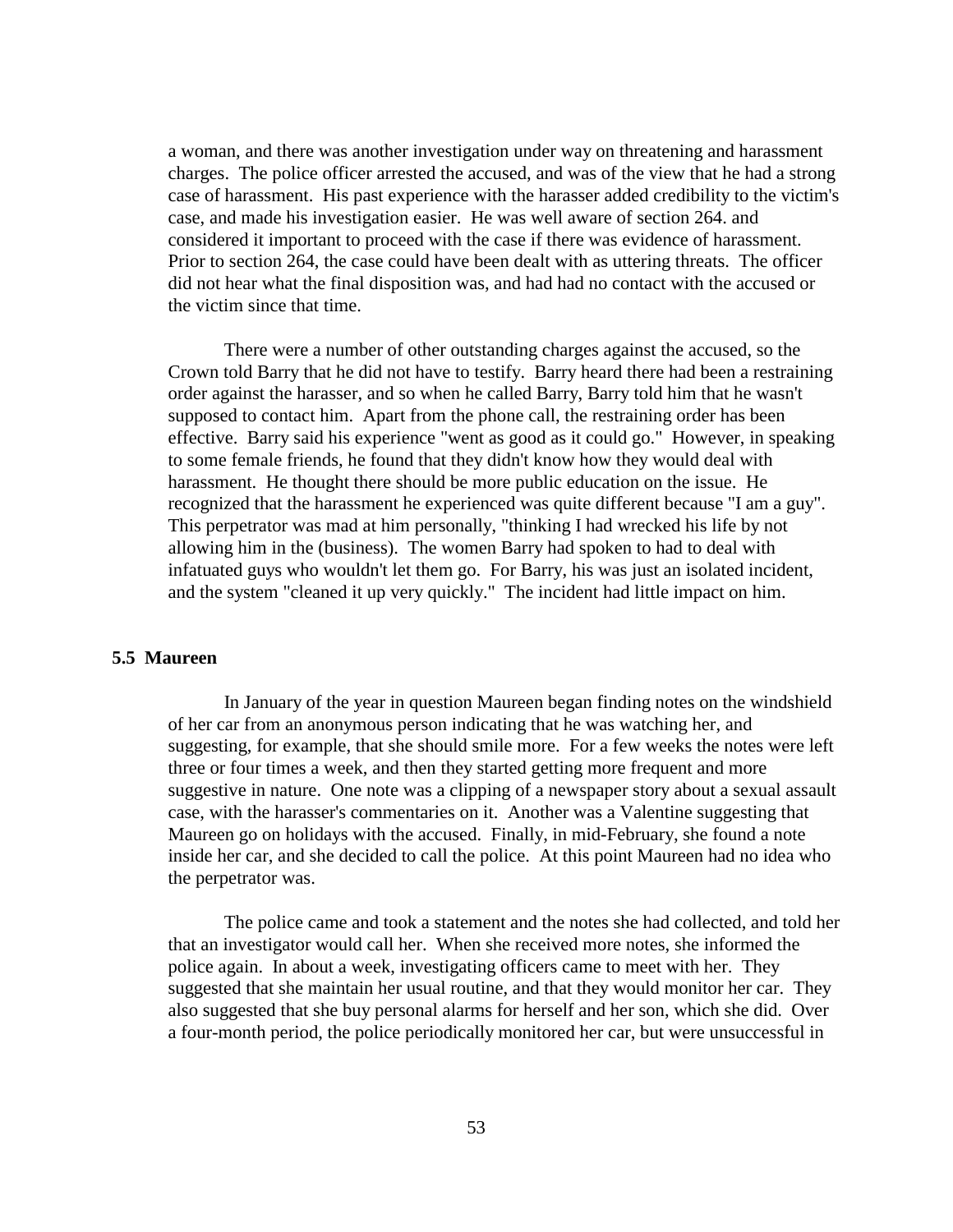apprehending the harasser. Toward the end of this period, the notes indicated that the man was watching her as she read the notes, and this made Maureen extremely fearful.

In April, the police came to Maureen's apartment to inform her that the man had been identified through fingerprints on the notes (he had been arrested in the past for assault causing bodily harm and assault; the former charge had been withdrawn and the latter had been withdrawn in exchange for a peace bond). The man was a fellow resident in Maureen's apartment building who she did not know. The police said that he had been arrested, and that she would hear about the upcoming trial but that it would take a while. She was told that he had been released on a recognizance, on condition that he not contact her in any way and not go in the underground parking garage of the apartment building.

The notes stopped, but three days later she was in the underground parking garage with her son and the man addressed her - this was the first time she had seen him knowing that he was the harasser. The man apologized to her, but she viewed it as being just an excuse to confront her. In subsequent days he would stop and say "hi" to her in the apartment hallways. Maureen called the police on these occasions, feeling that he was deliberately harassing her; she said she never found out what happened as a result of these calls, but that she was never asked for a statement. She no longer called the police, even though she said the accused sent neighbours in the building down to her apartment to tell her that he was harmless, and spread rumours about her to people in the building so that she became aware of people staring at her. "At that point I didn't know whether the charges had been dropped, or what. I didn't know if I was supposed to keep contacting police, or keeping track of information or what."

In December, Maureen was called by a victim advocate. She met with the advocate and had the court process explained to her, and some questions answered about what was going on in the case. At that time the possibility of a peace bond resolution was raised, and Maureen objected to this approach, and expressed concern for her safety, particularly in light of the post-arrest behaviour of the accused, and how it was affecting her home life. A note registering her objections was made in the case brief by the victim advocate. One week before trial in February Maureen met again with a victim advocate and made it clear she was still fearful, and wanted absolutely no contact with the accused. The victim advocate advised the Crown and the police of Maureen's concerns, and expressed her own position against a peace bond solution.

Later in February, on the way down the hall to trial, the police asked her to sign a paper agreeing to a peace bond, saying that the Crown had decided to proceed on that basis; she never met with the Crown. She said she was a bit overwhelmed by the process and didn't say anything at the time, but that she felt extremely angry about it afterwards. "I had heard from others that peace bonds were garbage, so I didn't want that." The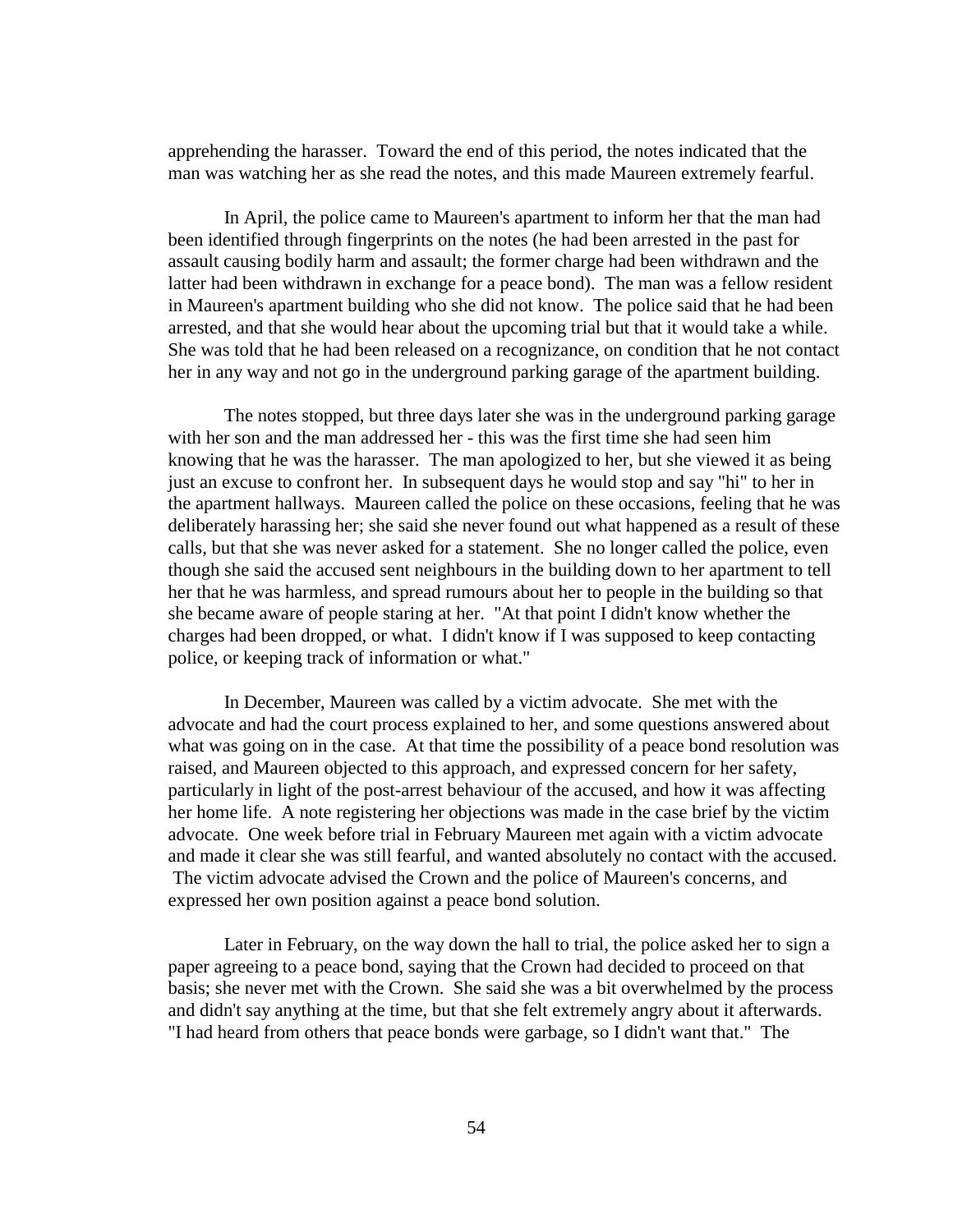Crown's position was that there had been no action since the arrest (disputed by Maureen), the man had no criminal record, and there had been no violence. He viewed the file the first time on the day of trial (the common practice except in particularly serious crimes), and had spoken to the defence counsel, who indicated that the accused had already started to move out of the building, and was going to be leaving the country for a week or so. He informed defence counsel that he had clear evidence the fingerprinted notes and a statement from the accused admitting to the harassment. To avoid trial, defence agreed to a peace bond, with a condition that the accused move out of the building. Almost three months later, the man had still not moved out. Maureen had never received a copy of the peace bond, and had never received word about what had happened at the hearing where the peace bond was supposed to have been put into force. The man was still living normally in the apartment building, still spreading rumours about Maureen, still in the laundry room etc. "I have to avoid him! It's like I'm the criminal."

At the time of the interview (three months after the peace bond resolution was agreed to), the police were still investigating reports that the man had not yet moved, and there was speculation that he might be charged with a breach of the peace bond, but no definite action had been taken.

Overall, Maureen felt very much betrayed by the justice system. "I wouldn't bother calling the police again. I've lost all faith. I try to teach my son to do the right thing, and to call the police if there is a problem. Now he sees (the accused) all the time, and asks me why he's still around bothering us. All I can do is say there's nothing we can do. I've lived in this building nine years, and they're not going to push me out, why should I have to move. I've already gotten rid of my car so he can't trace me." Maureen did say it felt good to have support from the victim advocates, to have someone she could trust and who made her feel like she had not done anything wrong.

The victim advocate is also extremely dissatisfied with the handling of this case. "The Crown had no basis for concluding that the guy was harmless. Peace bonds carry no accountability with them. It was absolutely the wrong decision. (Maureen) needed a result that included an enforceable restraint, someone responsible and accountable to monitor the accused's behaviour, someone to assess the need for counselling for the accused, and a record of a guilty plea. The peace bond offers none of these. It would have been no more work to press for a guilty plea."

### **5.6 Cathy**

Cathy's former boyfriend would not leave her alone. There were numerous telephone calls at all hours of the night. He would come to her home and yell at her from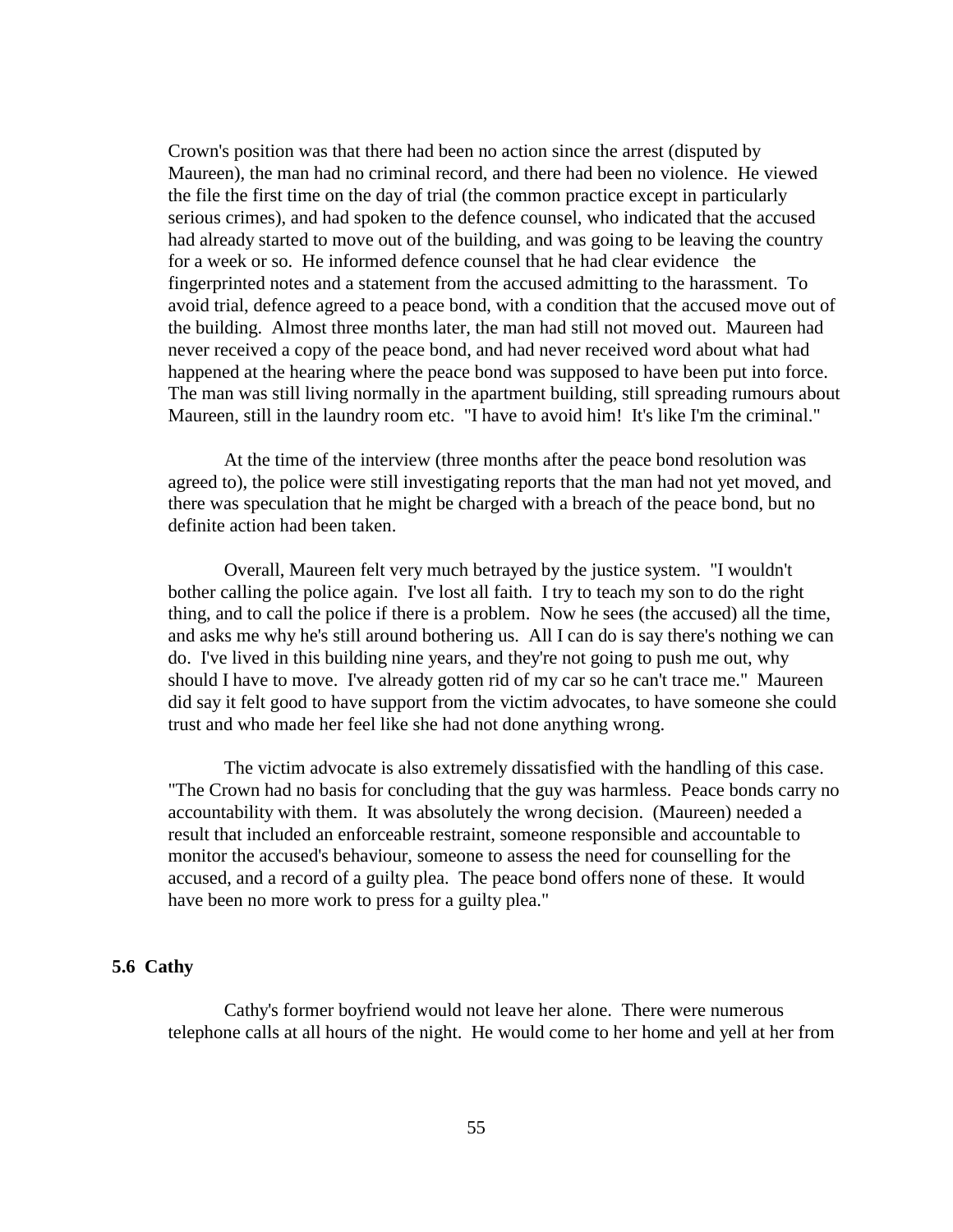the street. He called her at work, and said "I am going to take our job from you." He was trying to embarrass her. She didn't really fear for her physical safety, but she feared not knowing what he would do next. After a couple of weeks, she called 911, and two police officers came to see her. The perpetrator had just called, and he showed up after the police had arrived. The police talked to him. They tried to settle Cathy down. As far as Cathy was concerned, the police officers had no intentions of doing anything about it. They didn't write up a report. They asked Cathy, "Did you know he had a criminal record?" The implication was "you knew what you were getting into." The police officers appeared to see it as a lovers' quarrel. When they spoke to the perpetrator, he was calm and agreeable. Within ten minutes of the police leaving, the perpetrator was yelling through her window.

This was Cathy's first contact with the police, and she was not impressed with the results. She felt that they didn't know what to do, that they didn't think it was serious enough. Cathy thought she would have to be hurt for her complaint to be considered valid. She was prepared to go to the station to speak to someone about it, but they said it wasn't necessary. She expected the police officers to write up a report and to lay harassment charges. They were not prepared to take a formal statement, or to tell her when she could go down to the station. She had expected them to tell her what to do. She also expected some follow-up, and there was none. She had wanted charges laid, and for the person to be taken away, given a warning, and perhaps jail time.

She finally called someone she knew in the specialized sexual assault unit, and things improved immensely. The investigating officer made her feel safe in that he was actually doing something about the harassment. He also gave her advice, and told her to hang up if the harasser called. If the harasser showed up at Cathy's home, the investigating officer would arrest him. A few days later the harasser called Cathy, and he was arrested. He was held for a psychiatric evaluation, and his bail conditions included a no-contact order.

The investigating officer was first contacted by someone who worked in his unit and knew the victim. The police officers who had responded to the 911 call thought that a warning would be appropriate. That didn't work, so the investigating officer brought the accused into the police station, and had him sign a statement that he understood that he would be arrested if he ever contacted Cathy again. When he did, he was arrested. The officer thought he had a strong case (especially with the earlier acknowledgement), and did not need to talk to Crown counsel about it. The accused was known to police, but not to his division. The officer felt that while there was never really enough time to do everything that you want to, he was satisfied he had done what he could on the case. Section 264 was helpful, in that it is a more powerful tool, and it is not necessary to show the victim was in danger, only that she had a well-founded fear. The only other option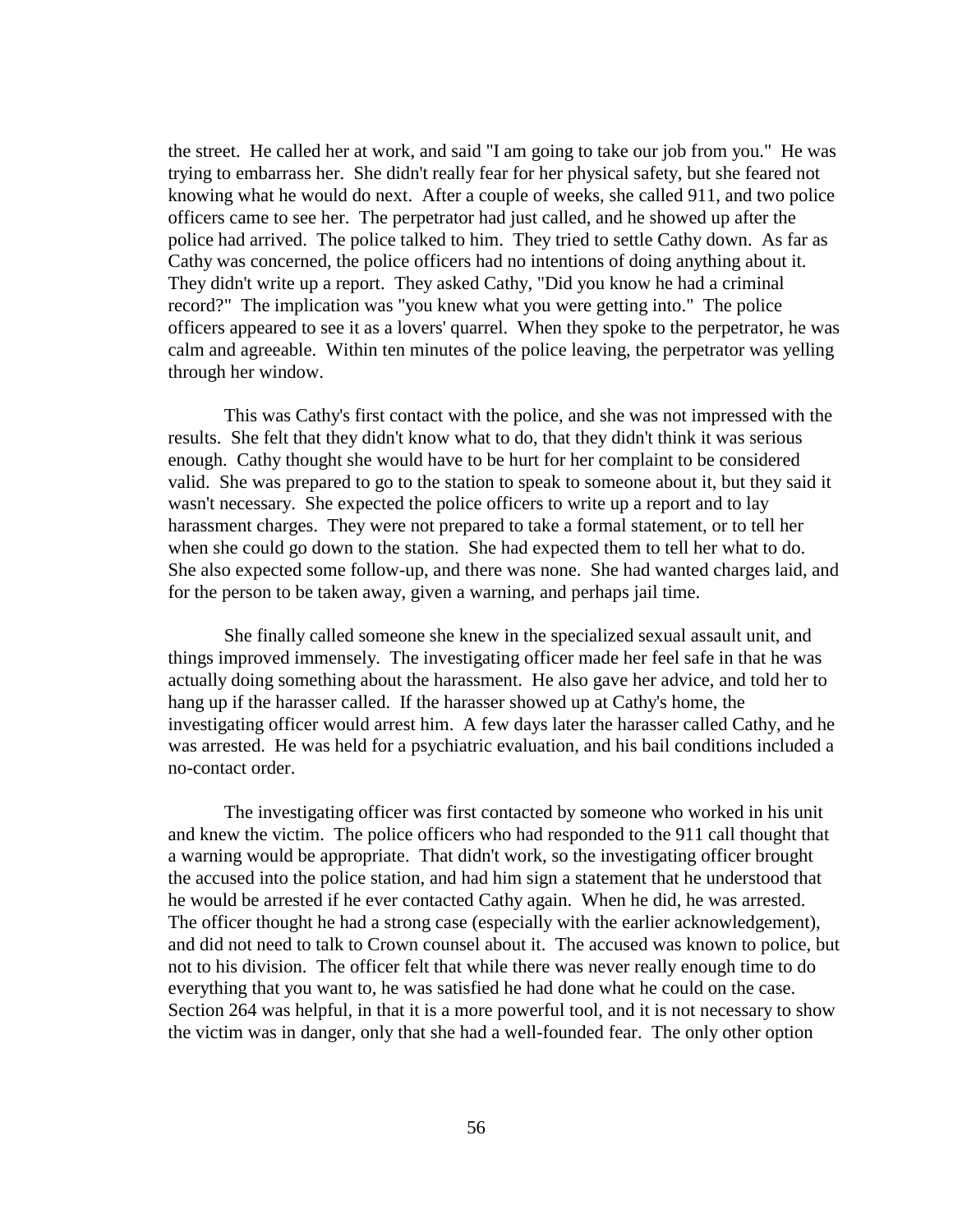prior to the criminal harassment section would have been for an order under section 810. A criminal harassment charge is a much more effective means of halting harassment than a peace bond. At first Crown counsel didn't think that having the harasser sign the statement was a good idea, but the officer felt that the prosecutor might have changed his mind when the accused pleaded guilty. The victim was very upset, but he has heard that she is apparently doing fine now.

Cathy preferred not to go to court. She just wanted her former boyfriend to stay away. She would also have liked him to receive some jail time, and two years probation with a no-contact order. She was prepared to go to court if that was the only way she could get a lengthy restraining order. In the end, the harasser was given a one-year probation order. Cathy would have preferred two years, in the hope that it would be sufficiently long for him to forget her and move on. She would have found the one year more acceptable if that was the result after she had gone to court. The victim services organization sent her two letters containing questionnaires. It appeared as though the forms were for victims who wanted compensation. She didn't fill them in, and the Crown didn't mention it. In fact, she found it quite bothersome to get mail about the case when she didn't even get a follow-up call from the police. She was also uncomfortable that her name was now on the records.

Cathy had support from her family and friends, and she said the situation wasn't that bad. It made her empathize with women who are really badly off, and who don't have a contact in the police department or who don't run across a sympathetic investigator. In order to protect herself, Cathy has moved, installed an alarm system, purchased two bulldogs, and acquired a parking pass for secure parking. Her number is unlisted. She is surprised that she has not heard from the accused, but she is in a much better position if he comes back. She now realizes that she has to take matters into her own hands to get things done; calling the police doesn't mean they will help. She is also confident that the investigating officer would arrest the accused if he returned to harass her. She feels that the criminal justice system worked in that the harassing behaviour stopped. She would not call 911 again in similar circumstances, as even the operator wasn't helpful. Cathy had insisted that someone come by, but the operator couldn't tell her when or who it would be. It took the police officers a long time (it seemed to Cathy like an hour, but it is not known how long it actually took) to come by.

For Cathy, it was a "bad experience", and she had a number of suggestions for improving the justice system. When a woman makes an initial contact with the police, there should be one person to act as a liaison. She should not have to put her life on the table for every officer who is on duty that night. There should be a follow-up in terms of how she was dealing with the situation. She eventually got a second copy of the probation order, after she called the court house and ordered her own copy. The Crown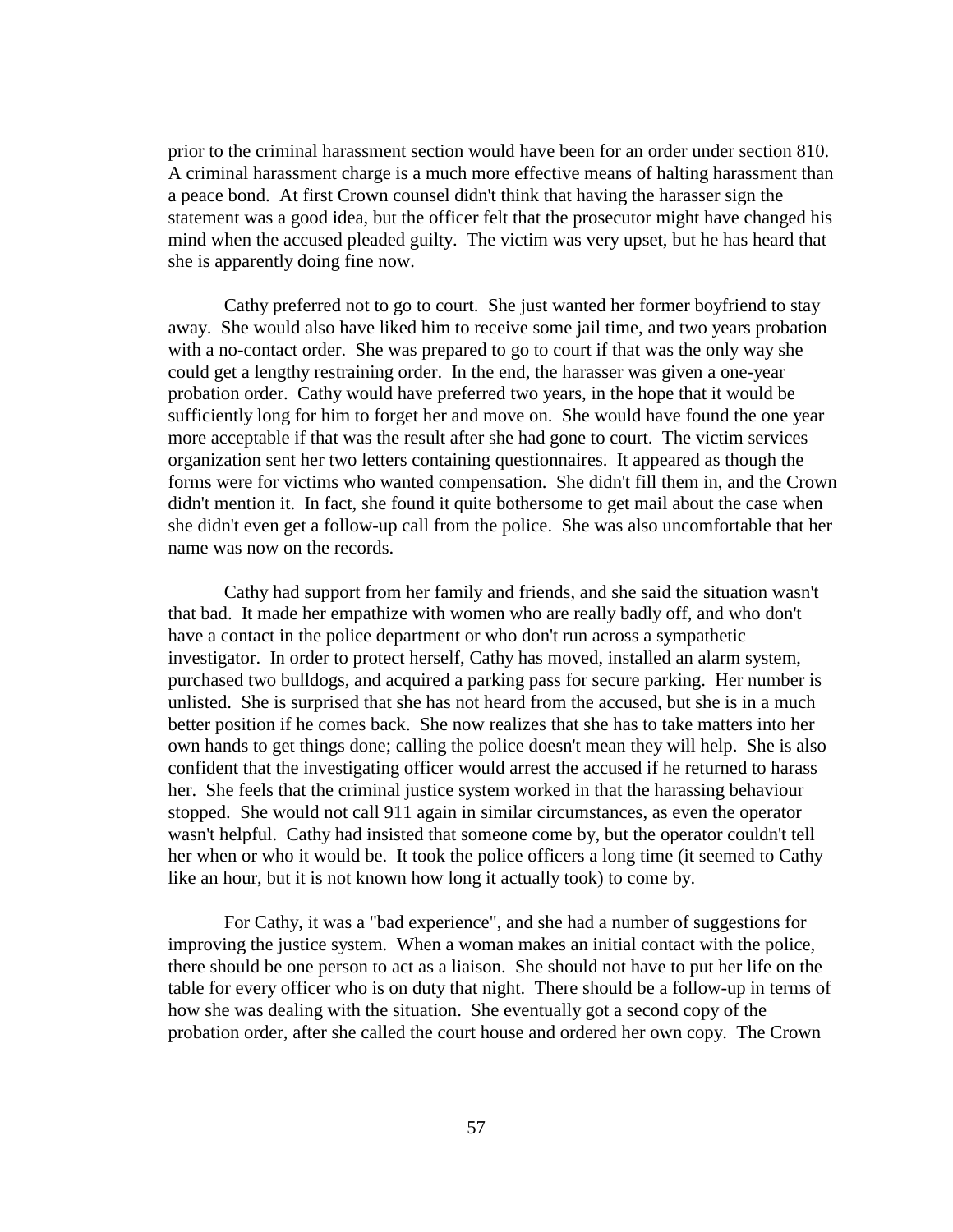should take more than five minutes to talk to the complainant. Complainants should be given the option to go to court and say what they want. The accused needed counselling, as he would do the same thing to someone else. It would have been useful if someone had spoken to the accused before it got as bad as it did. But, she feels he is a person who has no fear of the police, and so maybe it wouldn't have worked. It would have been useful to Cathy to have had someone to talk to confidentially, and be told the best way to get rid of him.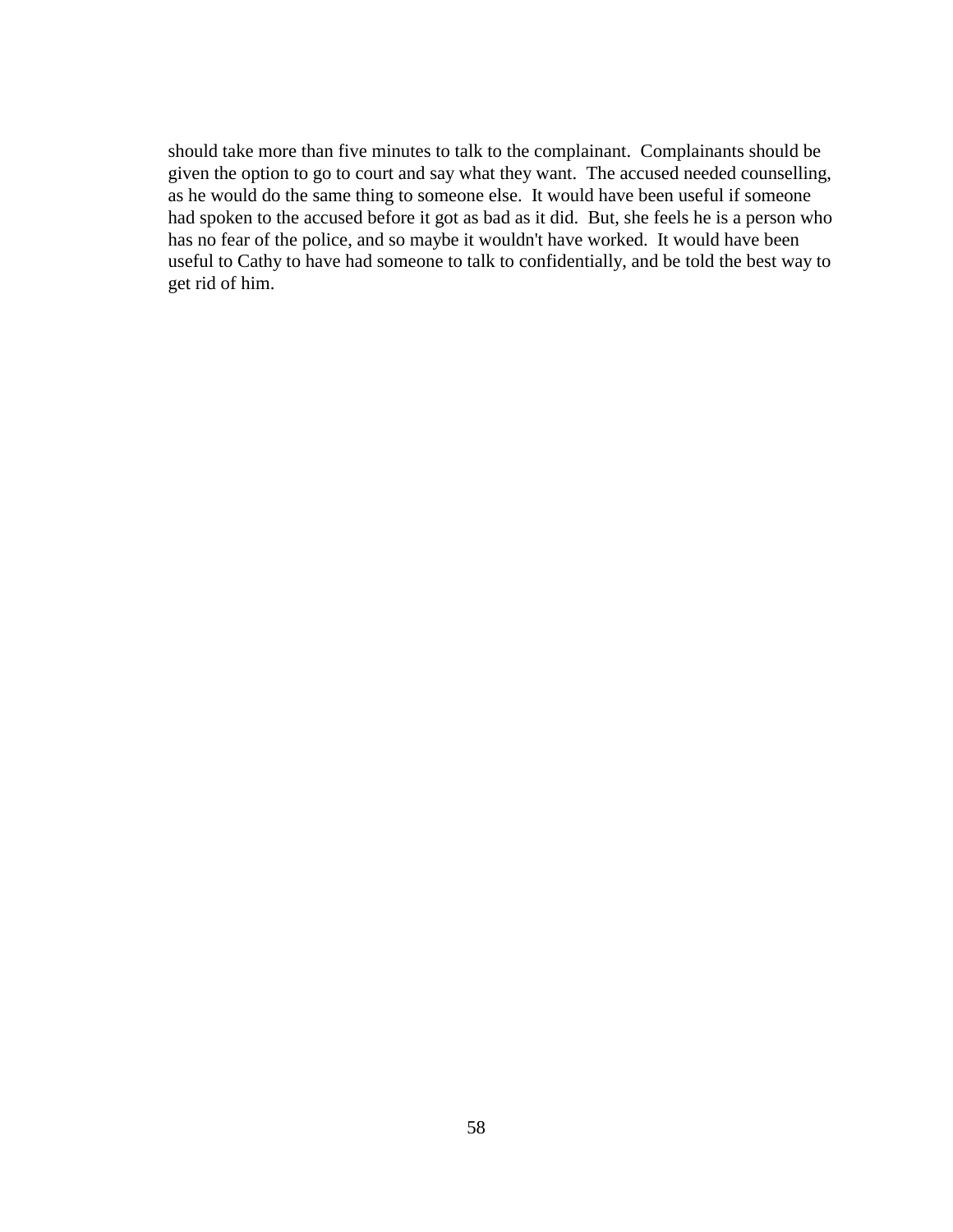# **6.0 INTERVIEW FINDINGS**

In addition to the interviews conducted for the case studies, we interviewed a total of thirty-six front-line victim advocates, Crown attorneys, police, justice policy officials and defence counsel across the country. The intention of the interviews was to make a preliminary assessment of the effectiveness of section 264, and to identify issues requiring further investigation. The findings reported here are not necessarily representative of the full range of opinion about the new criminal harassment provisions, but they offer a variety of perspectives from key groups involved in their implementation. The findings are organized into three subsections: the legislation itself; the administration of the new provisions; and, barriers to effectiveness.

## **6.1 The Legislation**

We asked the people interviewed to comment on whether the new section is proving useful in dealing with the kinds of harassment it was intended to address, and whether it appeared to be an improvement over *Criminal Code* sections available to police and the Crown.

- Police unanimously supported the new provisions, saying that they represent a substantial improvement in the charges available to address harassment. In many cases prior to August 1993, police could see that harassment was taking place and that it was having a serious impact on the victim, but unless there was a clear and substantiated threat of harm they could do little except to advise the victim to seek a restraining order. Now, they say, there is an effective vehicle to deal with such cases, particularly since the charge encompasses both threatening and harassment, and allows for consideration of background information in establishing whether the complainant has reason to fear for her safety. They said that the admissibility of pre-charge behaviour and pre-August 1993 behaviour is positive, and that the courts also appear to be taking into account gender as a factor, even though the "reasonable person" standard still applies, and that "safety" was being viewed as including psychological as well as physical well-being.
- Police also said that having criminal harassment be a hybrid offence as opposed to a summary conviction offence is of assistance in that it gives police broader powers. Some police said the maximum penalties available (even for summary conviction offences) are never imposed, so the existing maximums are more or less adequate. Others said raising the maximums would be beneficial because the courts would be more inclined to raise the sentences being imposed, even though the maximums would still never be reached.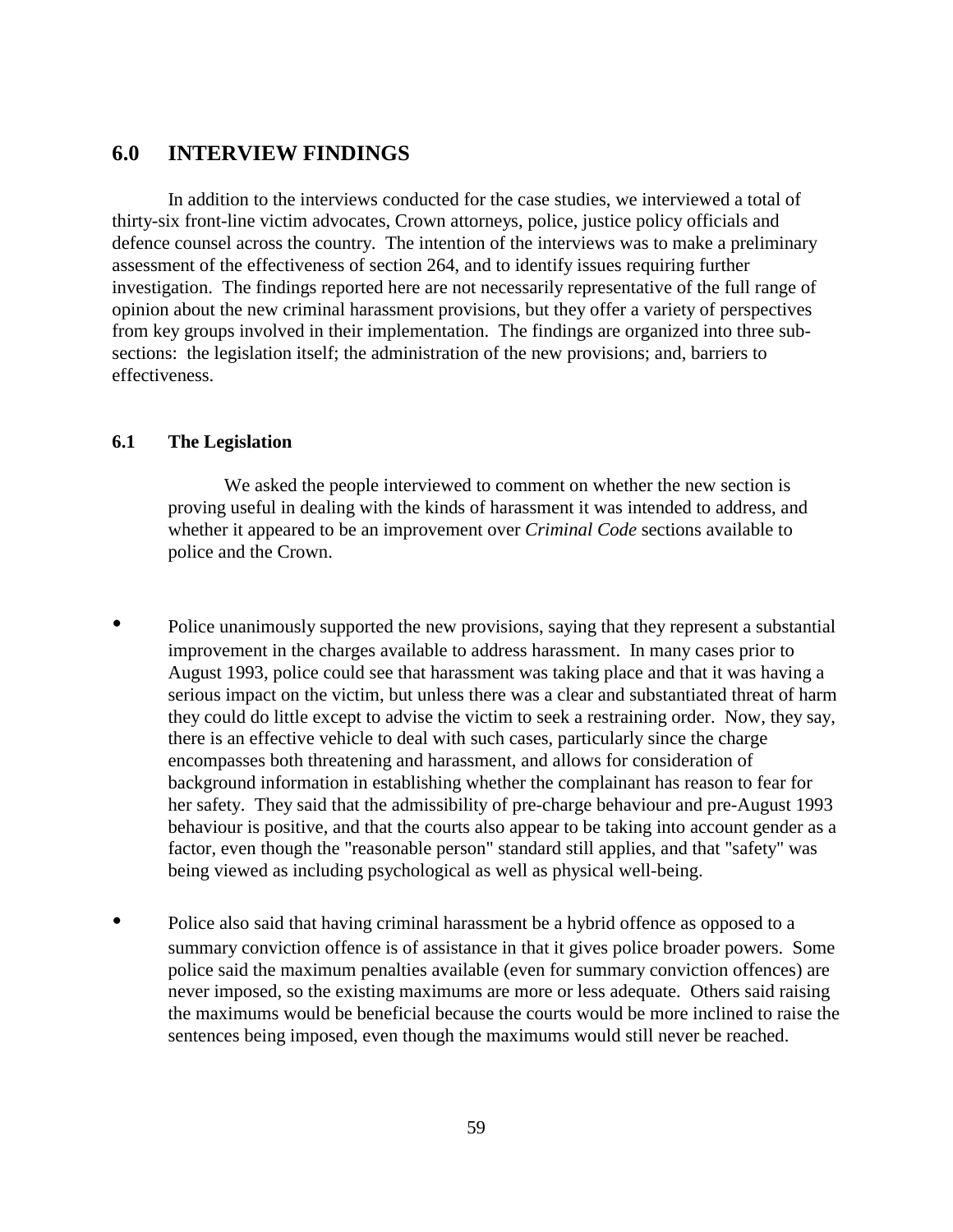Several officers noted that raising the maximum penalty for a summary conviction to 18 months (as it is under section 364.1) would allow most cases to be heard in provincial court with no preliminary hearing, and would result in speedier outcomes.

- With two exceptions, Crown attorneys found section 264 to be an effective means to prosecute harassment. One noted, "I don't know what we did without it....We use it all the time." Crown generally pointed to the same advantages as those attributed to the police above, but some additional points were raised:
	- the section provides for another means to deal with violence against women, and stalking is often seen as more serious than wife assault (as one Crown noted, because it also happens to men). There has been a long history in our society of accepting wife beating. Men could rape their wives legally until 1982. But there is not the same history of saying its alright to follow someone, so criminal harassment can be seen by some judges as more serious. "Some judges still don't see wife assault as assault."
	- victims are often blamed, particularly in spousal abuse cases, but less so with stalking, because they have said no. It gets rid of some of the victim-blaming.
	- more evidence is admissible on the stalking charge than on, for example, assault, and it is easier to show how serious the behaviour is, even when the individual contacts may not seem that serious. Stalking deals with the whole relationship and puts it in context.
- Two Crown attorneys agreed with Manitoba's proposal to stiffen penalties, especially for a second offence or an offence where a restraining order is in place at the time. They said this would send a message to judges that Parliament sees this as more serious.<sup>57</sup> (Crown generally thought the existing maximum penalties were adequate, mainly because they were never approached in any case.)
- One prosecutor said there should be a preamble to the legislation, as in the case of the rape shield law, to illustrate to criminal justice personnel what Parliament was concerned about in enacting the legislation.

 $\overline{a}$ 

 $<sup>57</sup>$ A Bill currently in Parliament proposes two amendments relating to sentencing in cases of criminal harassment,</sup> including a directive that courts consider as an aggravating factor for sentencing the fact that the offender contravened a protective court order or recognizance at the time the offence was committed, and that murder be considered first degree murder when the death is caused while committing or attempting to commit criminal harassment with the intent to cause the person to fear for her safety or the safety of anyone known to her.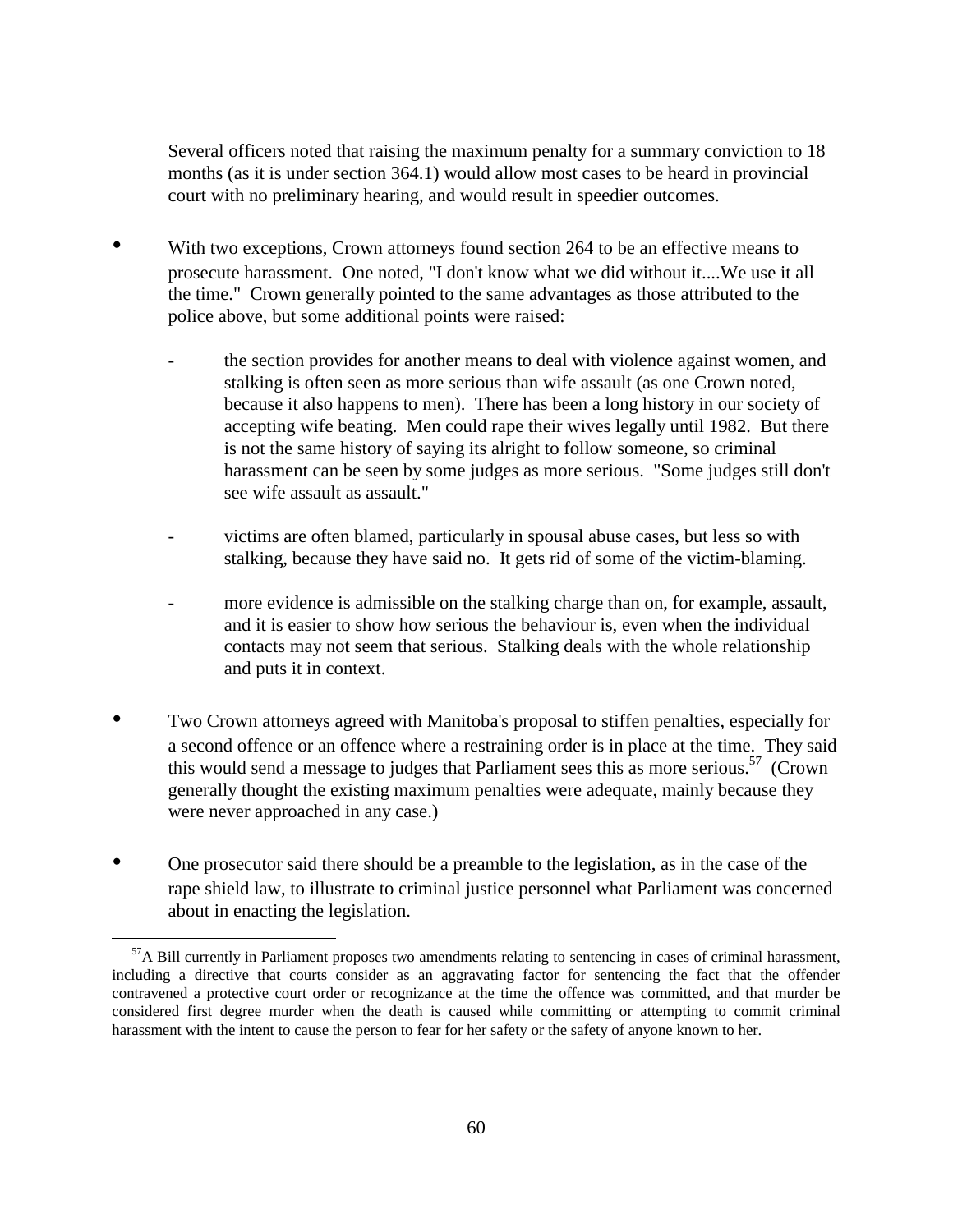- Two Crown we interviewed suggested that while the new section is generally a big improvement over what was available before, there are several problems with the wording of the section that make it unduly difficult to obtain a finding of guilt. First, they said that the reference to "repeatedly" in subsections  $(2)(a)$  and  $(2)(b)$  is being defined in different ways, and that some judges have interpreted it as meaning "repeated many times", whereas the intent was probably less stringent than that. Second, they said that the whole of subsection (1) was chaotic and unnecessary, in that it creates a complex configuration of what has to be proven. For example, they said that "knowing...or recklessly" sets an unduly high standard just the intention to commit the acts delineated in subsection (2) should be sufficient. There is no need for including the subjective element of fault, and it lays the section bare to a drunkenness defence. As well, they said that the reasonable standard of fear required in subsection (1) is counter to the overall sense of the section, which is that the behaviour in question is inherently fear provoking. In summary, they said that their problems with the legislation would be taken care of largely by eliminating the whole of subsection  $(1)$ .<sup>58</sup>
- One Crown noted that whereas the charge of watching and besetting that was previously used in some harassment cases required a very high standard of repetitiveness, section 264 reduces the standard for repetitiveness because of the fear element. The same Crown pointed out that because section 264 covers multiple conduct under one charge, there tends to be a less strict standard for each element.
- Defence counsel generally saw section 264 as a reasonable and useful section, but they expressed a few concerns:
	- some Crown don't just view section 264 as another offence, they view it as something of a political tool, and they can be a bit too eager to lay charges where they are not warranted.
	- the charge can be difficult to prosecute because conduct doesn't always fit into the three areas neatly. There is a bit of a grey area as to the accused having doubt about the finality of the break-up and about where on a continuum of ignorance and criminal behaviour a particular conduct lies. Attitudes and levels of tolerance can vary considerably among police, Crown and judges.

 $\overline{a}$ 

<sup>&</sup>lt;sup>58</sup>Arguments similar to these respecting the undue limitations imposed by subsection (1) were made before the Justice Committee reviewing Bill C-126 in representations by a number of provincial justice ministries prior to the enactment of the legislation.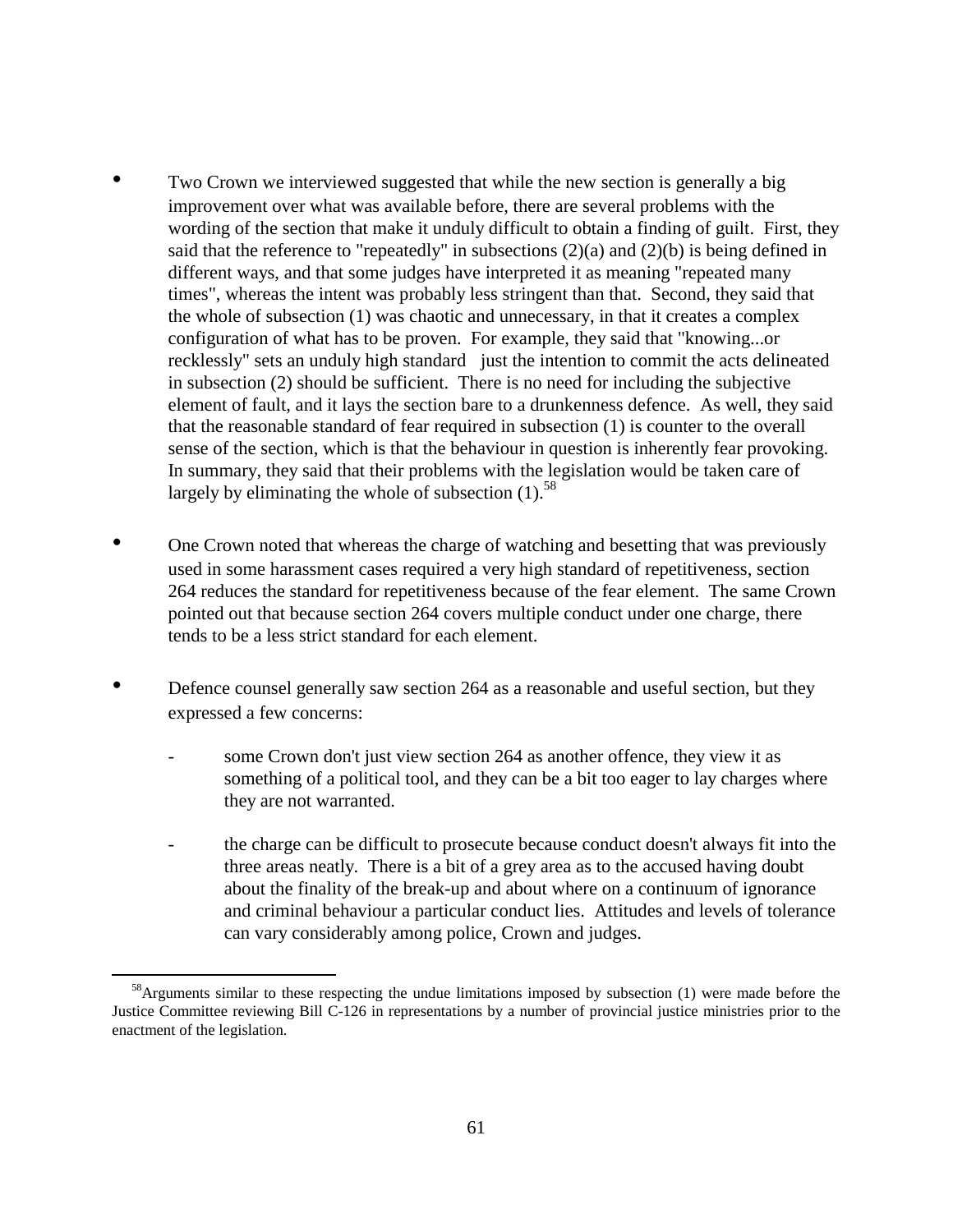- one defence counsel characterized criminal harassment as an offence in which there is not a lot of evidence, "just one person's view".
- The views of victim advocates varied considerably, from strong support for the legislation to strong opposition to it.<sup>59</sup>
- The fact that the new section takes into account the social context of a relationship between victim and offender was viewed by most advocates as an important improvement over previous offences used.
- Women who report harassment to advocates are generally encouraged to call 911, in order to help build a file of evidence against the accused.
- One advocacy group was of the view that sufficient legislation was in place prior to the enactment of section 264 (such as public nuisance, trespassing, threatening, watching and besetting, interference), and that the new section is of no assistance in protecting women. In fact, they said, the legislation was making the protection of women more difficult, in that some men were using section 264 to harass battered women by laying complaints themselves. Such counter-complaints, they said, were less common before. The organization has dealt with a number of cases in which they had to lobby strongly to get charges of harassment against battered women dropped. This advocacy group indicated that the section has done more harm than good because it has created a false sense of security and a public belief that women are better protected, when in fact it has done nothing to protect women.

# **6.2 Administration of Section 264**

 $\overline{a}$ 

We asked respondents whether they thought the new section was being effectively implemented by the police, Crown and courts.

• police we interviewed thought that some of their fellow officers understood the new section well and conducted good investigations, while others did not.<sup>60</sup> As

<sup>&</sup>lt;sup>59</sup>Advocates included battered women support service workers, rape crisis workers and court-based victim service workers, the latter employed within the criminal justice system.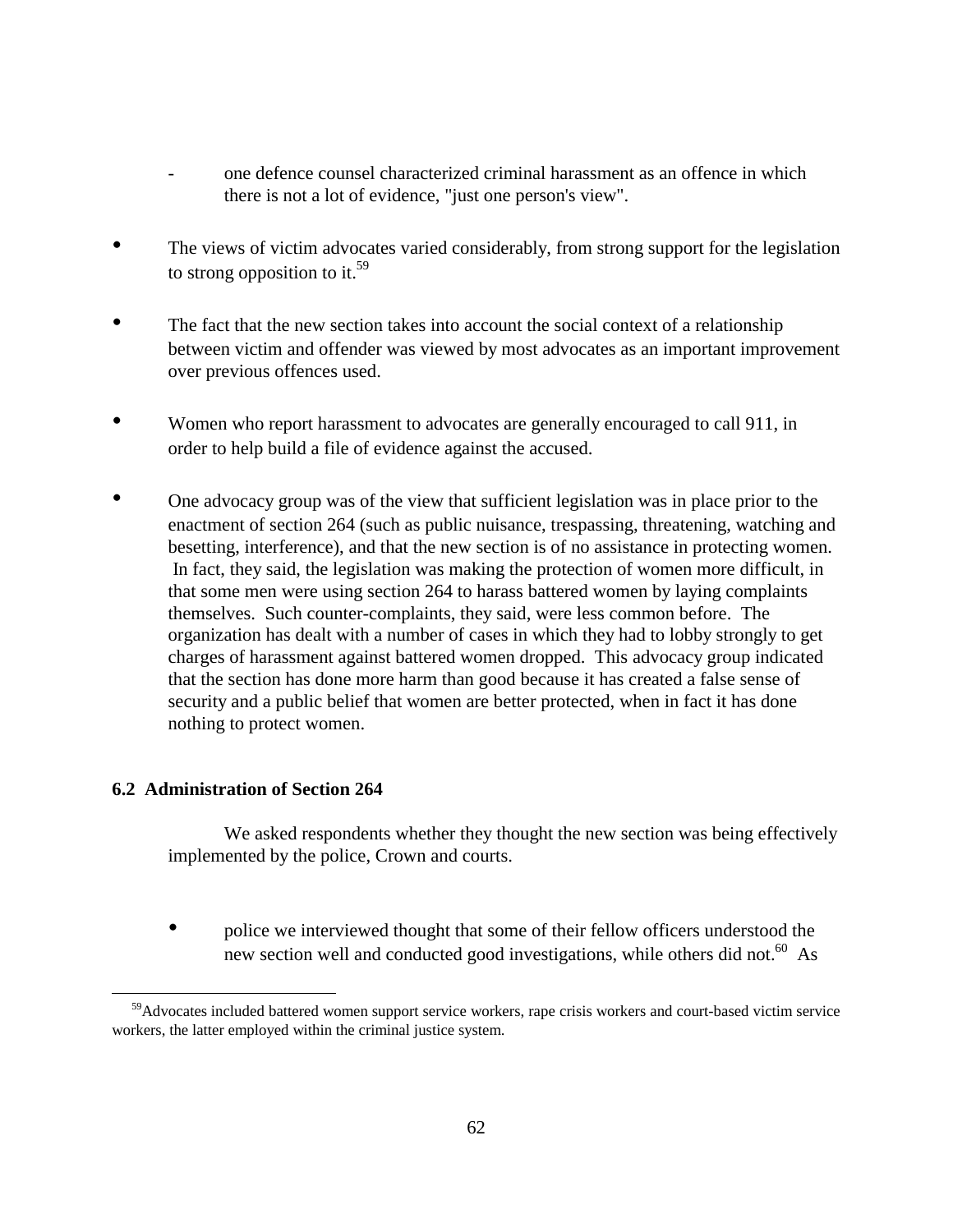well, some officers treat criminal harassment as part of the criminal justice response to violence against women, while others tend to view it as just another charge they can use. This difference, they say, can have major implications for the way criminal harassment cases are investigated. On the positive side, an officer who understands the context of spousal abuse will tend to collect better, more relevant evidence and will be more likely to probe beyond the obvious circumstances of the cases. On the negative side, some officers are reported to have a sceptical view of cases involving spousal violence or harassment (in part because they have handled so many cases in which the victim ends up not cooperating with the prosecution, and in part because they have seen so many offenders get barely a slap on the wrist from the courts). As a consequence, they may be reluctant to enter into a lengthy investigation on a harassment charge unless it appears quite serious to them.

- Crown generally said police have learned since 1993 to use the new section effectively, that the evidence they collect is usually sufficient to make the case. One Crown noted that police have consulted with them on numerous occasions about criminal harassment charges, which indicates to the Crown that the police are taking the charge seriously. Crown said that they have to go back to police only occasionally to get additional information.
- One Crown suggested that it would be a good idea for police to have a checklist to use for investigating criminal harassment cases, as they do in some jurisdictions for other domestic violence charges.
- Victim advocates were again divided on how effectively the police were enforcing section 264. Some said that the police were becoming more responsive to women's 911 calls, especially in periods following serious murder cases involving former spouses. They noted that where there was a special unit to deal with spousal violence, there was more likely to be an effective police response.
- other advocates were entirely unsatisfied with the police response. They said the same situation exists today as it did prior to the legislation: the response is slow, inadequate and ineffective. The police are viewed as having no problem responding quickly to male complaints, but do not take complaints from women seriously. They suggest that the requirement to respond quickly and effectively to

 $\overline{a}$ 

 $60$ In most jurisdictions in our study bulletins have been circulated by Crown offices to police, and police have had at least some specific training in handling criminal harassment cases.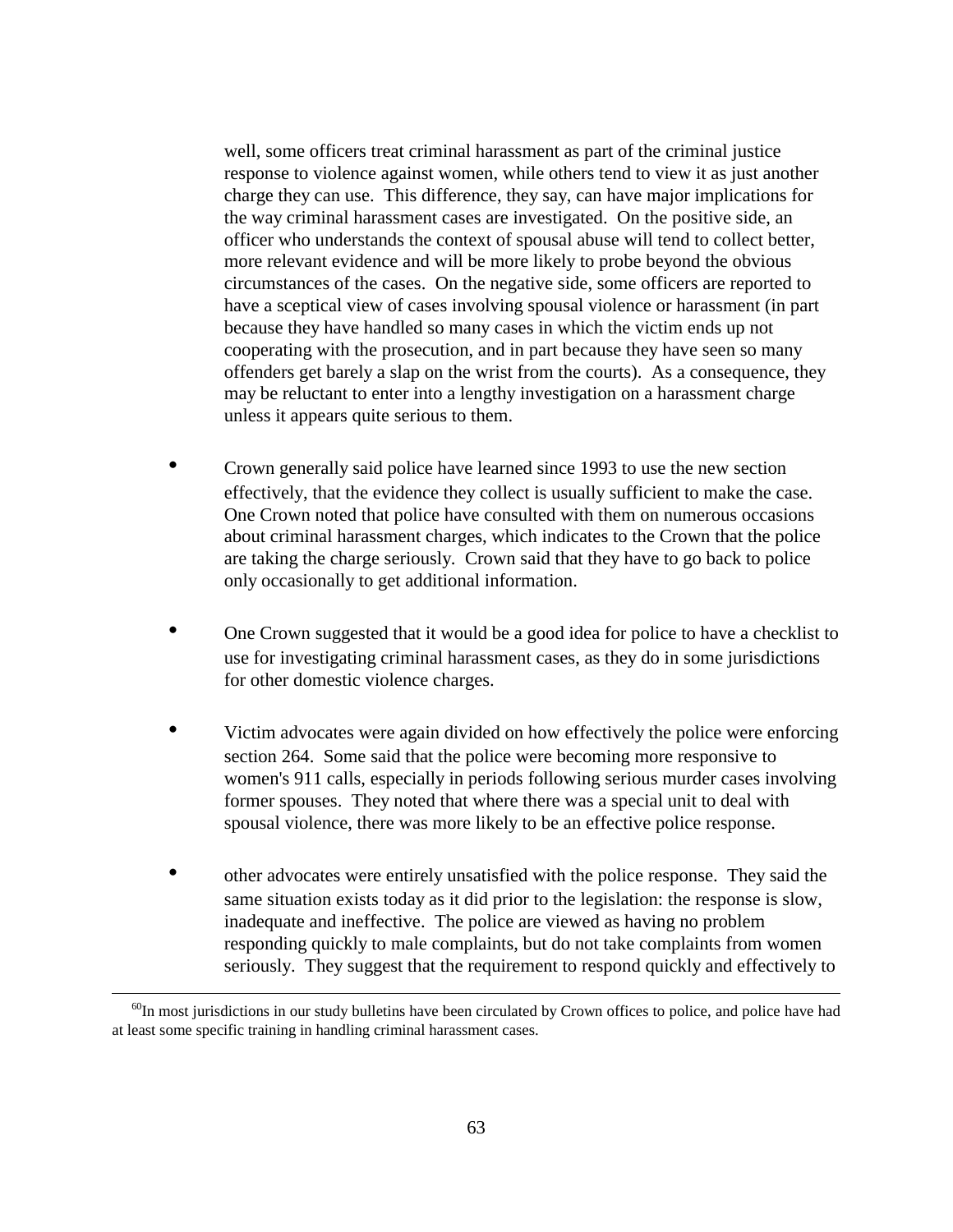calls from women who are battered should be written into police job descriptions, and that there should be specific sanctions for not doing so, such as the withholding of funds from police units or individual officers.

- the latter group of advocates said they have had to lobby police on a number of occasions to ensure that police laid charges against an harasser. They believe that citizens should be able to engage the law without the assistance of an advocate. If there is insufficient evidence the police should be required to conduct further investigation. They said that police advice to women to keep a journal documenting incidents of harassment is "outrageous and unacceptable" That is "the job of the police...it's called an investigation."
- advocates said that police are wasting their time creating profiles of stalkers so they can determine who are the most dangerous stalkers, and when they should respond. The police are seen by some advocates as preferring to deploy staff to fight property crimes, and what they see as more high profile or macho kinds of crimes. They said the police are quite aware of what is going on, but simply refuse to respond to women's calls and know they can get away with it.
- other advocates indicated that they have dealt with many officers who are very dedicated and understand domestic violence and its relationship to criminal harassment, but that they have dealt with others who simply don't know how to conduct a sufficient investigation in such cases, and fall back too easily on blaming the victim for not wanting to go to court and testify.
- police generally felt that they were holding up their side, but that the crown and the courts were letting offenders back out on the streets with only very minor sanctions, and that this was delivering a clear message to offenders that they can get away with the behaviour.
- police, advocates, some provincial policy officers and even some Crown agreed that the Crown was far too often dropping charges or bargaining charges down to peace bonds or guilty pleas with suspended sentences. (To greater or lesser degrees they thought that time and resource pressures were largely responsible for the approach taken by the Crown.) They also agreed that the sentences imposed by the courts are usually far too lenient to be effective.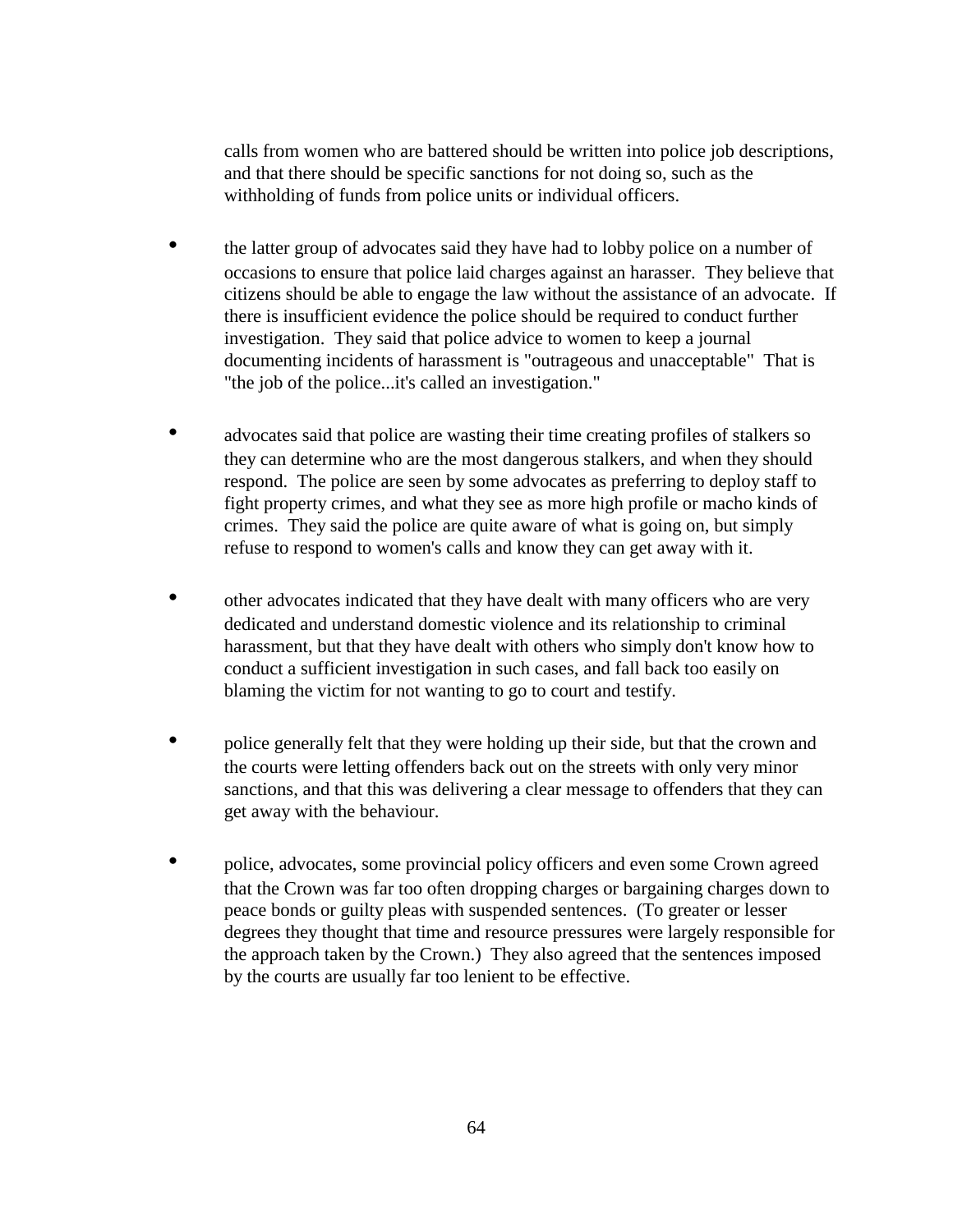- Crown were criticized by advocates for not spending enough time on individual cases, including spending sufficient time with complainants to understand adequately the nature and seriousness of the harassment and the impact it was having on them. It was felt that victims generally do not receive sufficient support within the system, and are thus often not willing to undergo what is demanded of them by the Crown. They said that the Crown should be required to proceed with a charge if the victim wants them to, and should send the police back for further investigation if it is needed to strengthen the case.
- most Crown agree that being able to conduct interviews with victims and spend some time on individual cases is crucial to effective prosecution, but say that pressure is actually moving things in the opposite direction that the trend is toward keeping as many cases as possible out of court.
- some advocates said that far too many cases are being prosecuted as summary offences rather than by indictment, and that this contributes to the charge not being taken as seriously. On the other hand, some Crown point out that they are instructed to send only cases where significant violence is involved or where the harassment is tied to another indictable offence, to superior court. "We get a lot of flack if we take 'garbage' up to superior court".
- some Crown said that pressure on the courts to limit incarceration is resulting in far too many suspended sentences with probation, and too many references to treatment and anger management programs that are not available within a reasonable time period.
- the extreme caseload demands of Crown are widely viewed as undermining prosecution efforts.

#### **6.3 Barriers to Effective Implementation of Section 264**

We asked respondents to identify the barriers that exist to using section 264 effectively to deter harassment and to protect victims and potential victims, and in particular women.

many respondents viewed resources for police and the Crown (and the lack of political will indicated by the lack of resources allocated) as a major barrier to an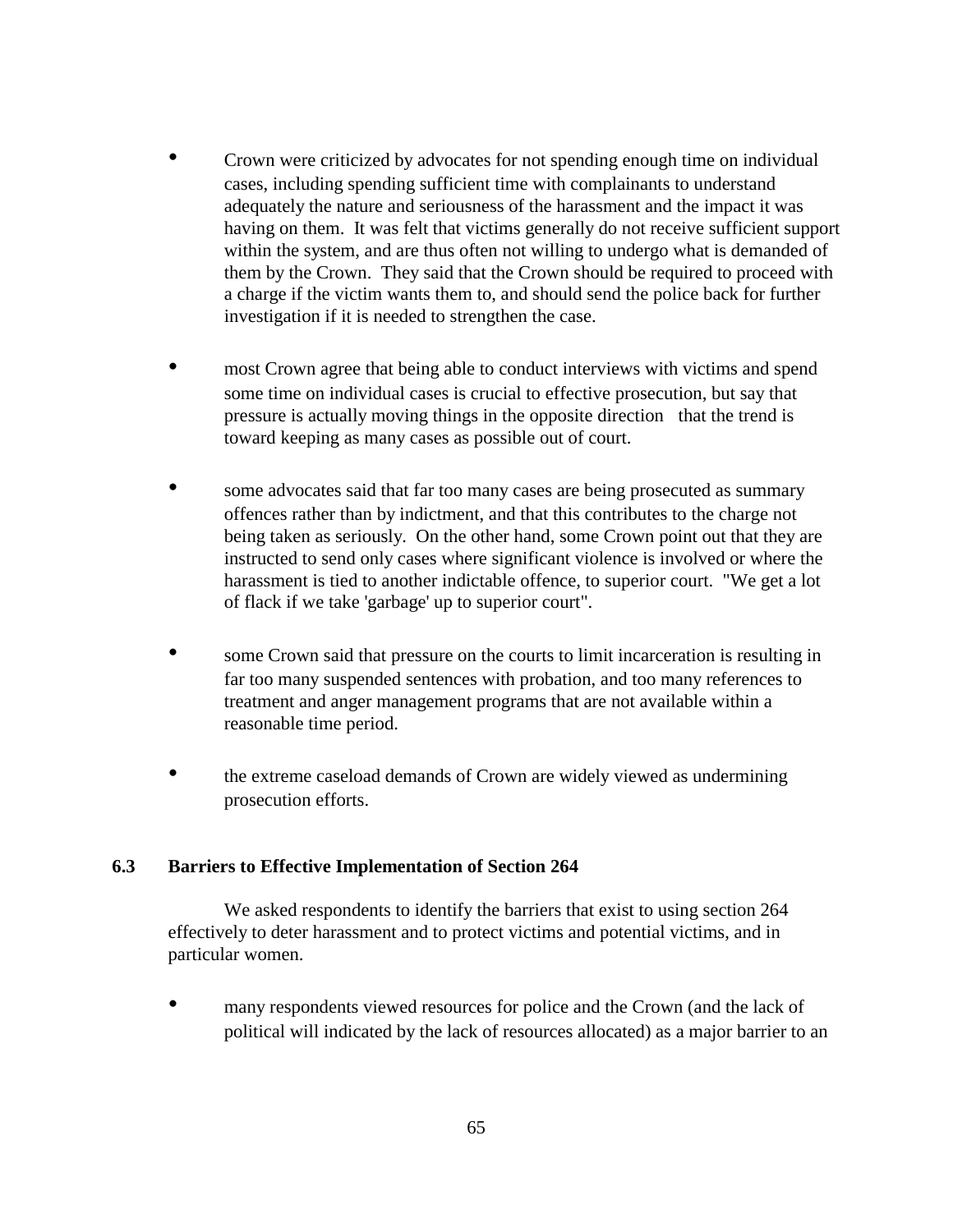effective criminal justice response to harassment. Limited resources and heavy caseloads are viewed as resulting in investigations that are not as thorough as they could be, Crown who are not familiar with cases they are responsible for prosecuting and who are instructed to avoid trial at all costs, and victims who have barely been talked to prior to trial.

- gender bias is also viewed widely as being a major barrier to the effective handling of criminal harassment. As one Crown put it, "...the majority of criminals are men, the police are men, and defence counsel are men (women don't last as defence counsel, at least with the more serious crimes). There are women Crown counsel, but the managers and decision makers are men. Most judges are men. The decisions by women judges are more sensitive to the lives of women. Women judges are starting to make a difference, but there are still areas where there are very few women judges."
- judges were singled out by many respondents as being particularly insensitive to the impact that criminal harassment has on women's lives, and for reflecting this insensitivity and lack of understanding in the meagre sentences they impose on offenders. Some variation is acknowledgedin fact, it was pointed out frequently by police, Crown and advocates that it is often easy to predict the outcome and disposition of cases just by knowing in whose court a given case is to be tried.
- some respondents pointed out that in most jurisdictions criminal harassment is not treated, either by police or the Crown, as a kind of women abuse, and is therefore not usually under the responsibility of special units trained to handle such cases. Where special units (particularly police units, but also dedicated Crown units and even courts, in the case of the Winnipeg Family Violence Court) are assigned to criminal harassment cases that involve partners or former partners, the cases are viewed as being better handled and resulting in a more satisfactory result for women victims.

#### **6.4 Conclusion**

This section reported the findings of a small sample of interviews with people involved in the implementation of section 264. In the next section of the report, the authors' conclusions and recommendations are presented.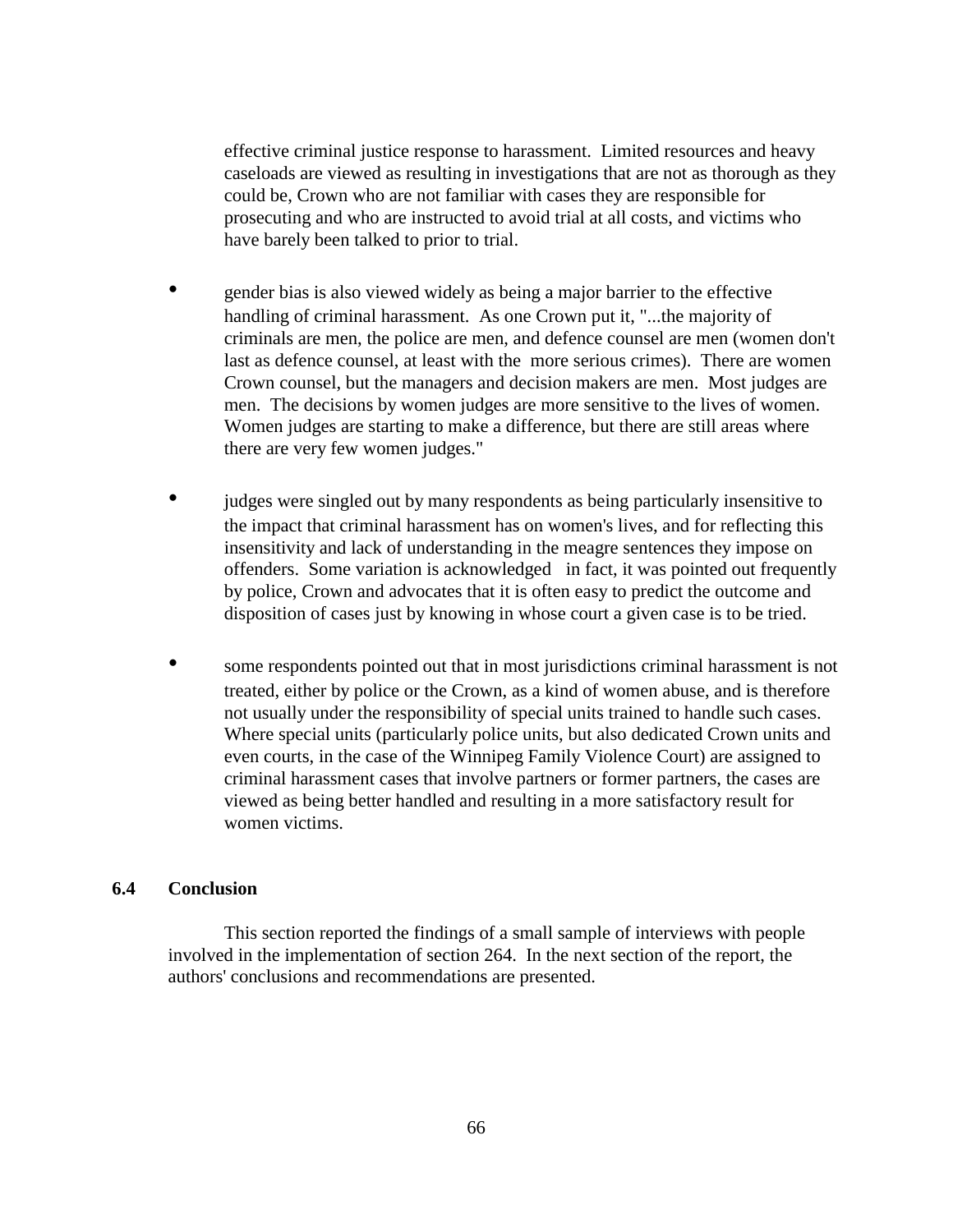# **7.0 CONCLUSIONS AND RECOMMENDATIONS**

This final section of the report draws together the findings from the case file data analysis, case studies and interviews, and presents conclusions that these findings suggest about the effectiveness of section 264 in prosecuting harassment behaviour, and in protecting victims and potential victims of harassment, primarily women. Some recommendations are also provided for the Department of Justice and for other departments and agencies responsible to implement an effective criminal justice response to harassment.

#### **7.1 Conclusions**

- 1. There have been significant numbers of charges of criminal harassment laid in the major centres covered by this study; sufficient to begin assessing how the criminal justice system is handling the new section 264. This study did not attempt to assess how the number of charges might compare to the number of incidents of harassment that have taken place. An accurate count of incidents of criminal harassment would be impossible to obtain, but surveys of the general population, such as Statistics Canada's General Social Survey or Victims of Wife Assault Survey could provide some indication as to its prevalence if criminal harassment were tracked separately from other variables.
- 2. The numbers of criminal harassment charges withdrawn or stayed by Crown, and the numbers of charges withdrawn in exchange for a peace bond, are very high in comparison to outcomes for *Criminal Code* charges as a whole and for most specific categories of crime. The fact that almost 60 percent of criminal harassment charges are withdrawn or stayed cannot be seen as conveying the kind of strong message that was intended by the so-called anti-stalking legislation: that criminal harassment is a serious offence and will not be tolerated. The fact that 75 percent of those convicted of criminal harassment received either probation only, or a suspended sentence, also compares negatively with figures for most other crime categories in terms of strength of sentence. The experience to date conveys the message that offenders will, in the large majority of cases, be let off with no penalty, and that even if they are convicted, the justice system will impose only a mild rebuke. A previous criminal record, a record of violence against the same or other women, or a record of breaching court protective orders by no means assure a stronger sanction from the justice system.
- 3. Sentences imposed by the courts in criminal harassment cases have been weak relative to what was hoped for by everyone consulted for this study, including people involved in developing the legislation.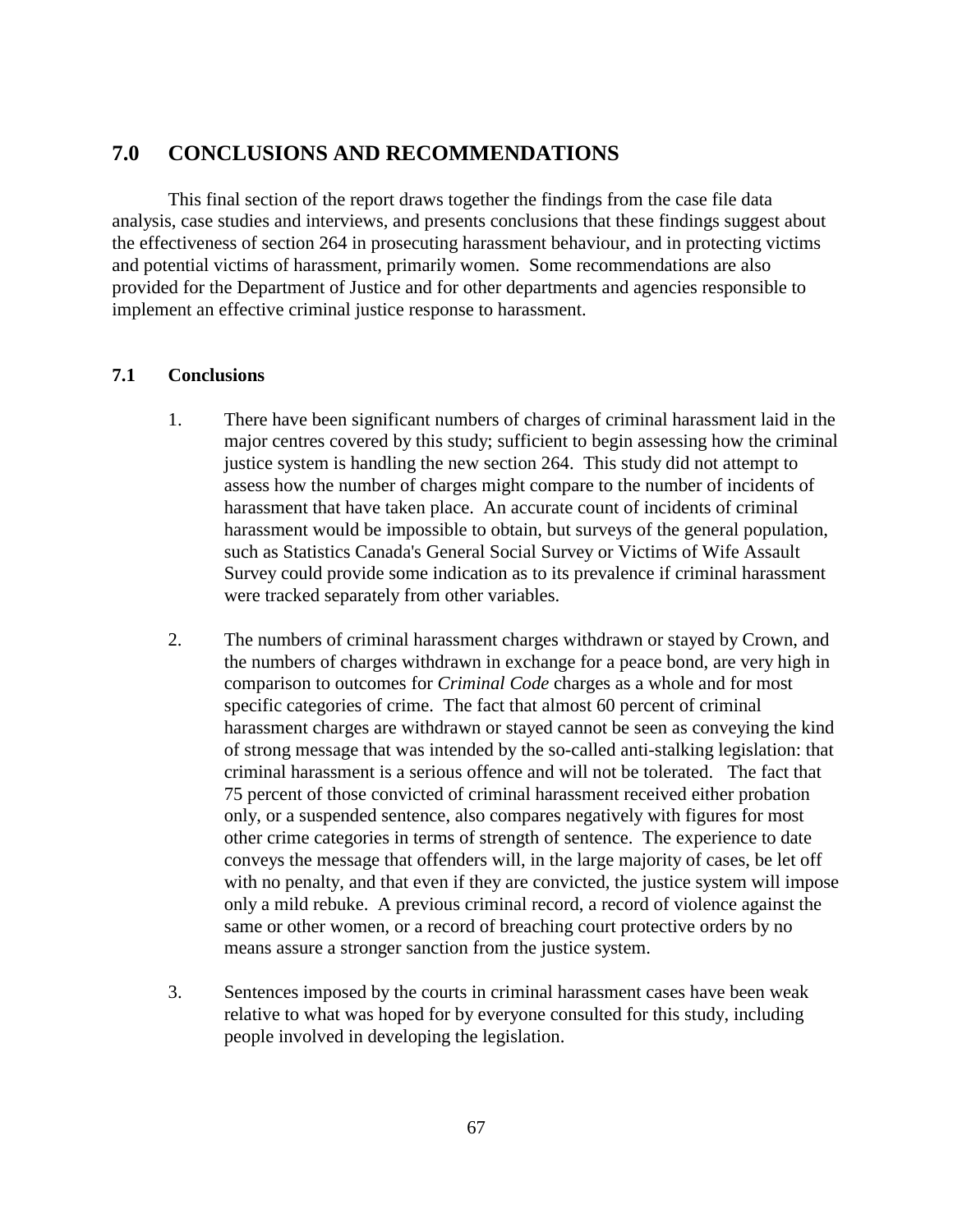- 4. The great majority of accused are released prior to trial; many of them have previous criminal records and a significant number have records of breaches of court orders, and are reported to have been violent with their partners in the past. Courts understandably view the removal of a person's liberty as a serious matter, and set a high standard for pre-trial detention. On the other hand, in the case of criminal harassment it can be argued (and shown clearly in many cases) that the personal liberty of the victim can be effectively removed if the accused is at large. It may be that the courts (and perhaps the Crown as well) do not have sufficient information in specific cases, or understanding of the phenomenon of harassment in general and its inherently repetitive and invasive (and usually insidious) nature, to properly assess what constitutes a risk that harassing behaviour will take place once the accused is released.
- 5. While the data are not conclusive, they suggest that breaches of no-contact orders often do not result in convictions, in part because the charges are bargained away in favour of guilty pleas on other charges. The result is that offenders do not carry a record of the breach of a court order, and that the courts in subsequent hearings do not have the information they should have to make decisions about pre-trial release or detention, or about appropriate sentencing.
- 6. Section 264 itself is generally viewed as being a major improvement over previously existing mechanisms for prosecuting harassers--it has the potential to be effective because it encompasses largely the range of behaviours of concern to victims, and enables prosecutors to invoke the broader context of the relationship between accused and victim in building the case.
- 7. Some serious barriers are widely viewed as preventing the effective realization of the objectives of the legislation, including:
	- insufficient police resources devoted to investigating criminal harassment cases;
	- insufficient Crown attention to preparing criminal harassment cases and interacting with victims, and pressure on Crown to meet requirements to avoid trial whenever possible;
	- A lack of adequate victim service and victim/witness programs to serve the needs of victims and enable them to participate in a meaningful and constructive way in the prosecution of their cases;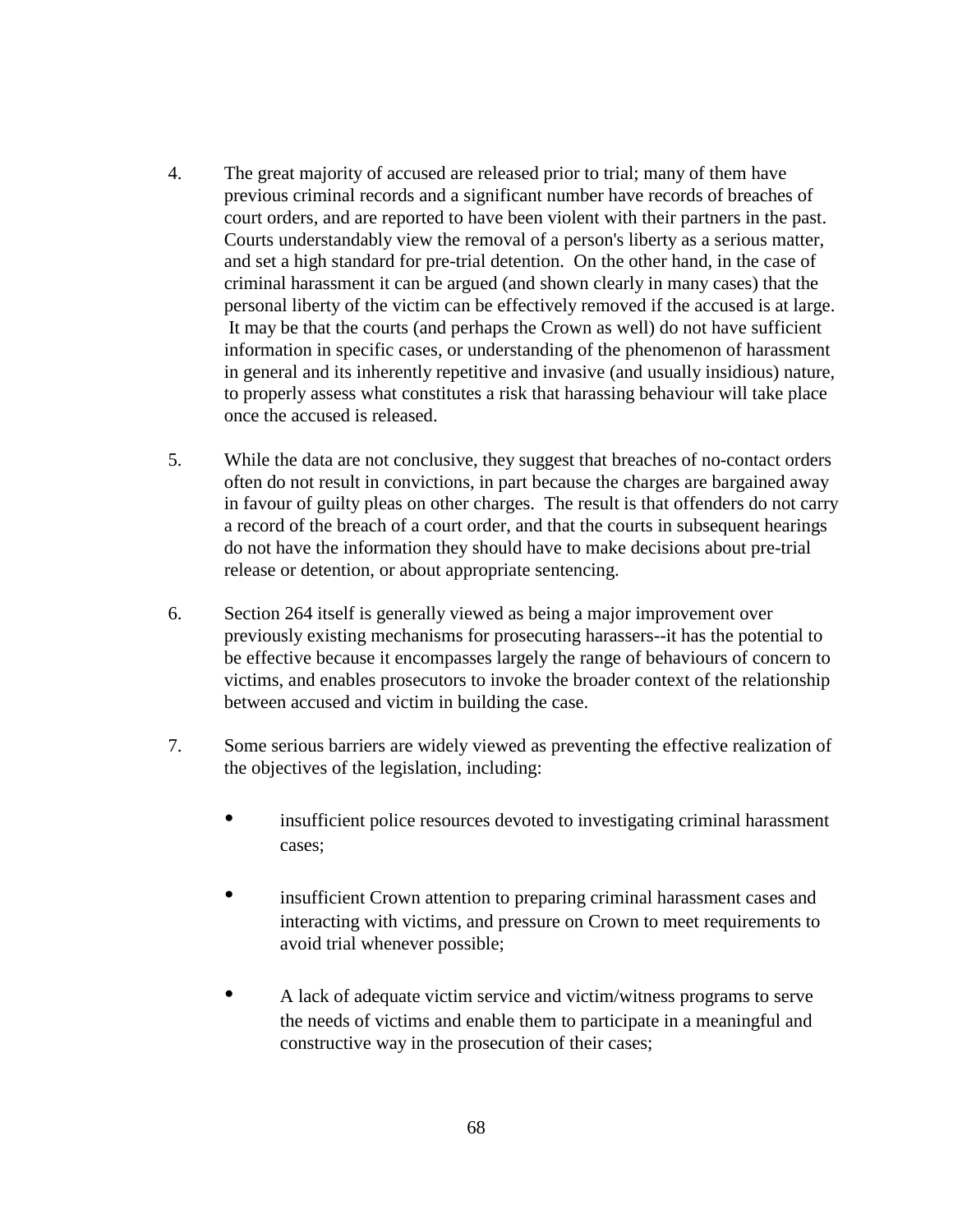- gender bias throughout the system that contributes to the above systemic barriers and results in extremely weak dispositions by the courts; and,
- insufficient training of some police and Crown as to the nature and complexities of criminal harassment, the result being that criminal harassment cases may not be handled as effectively and as sensitively as they could be;
- 8. Victims of criminal harassment, according to the limited information collected for this study, are marginalized during the prosecution process, are rarely interviewed by Crown counsel and even if they are interviewed are rarely consulted about how they think the case should proceed. This certainly has a negative impact on their experience of the criminal justice intervention, and may also reduce the ability of the prosecution to obtain a good result. Where specially trained police or victim service workers were available, victims said they found a positive difference.
- 9. Presentence reports and victim impact statements were almost never used in the cases reviewed for this study. It may be that courts and even Crown may be making decisions about sentencing and prosecuting cases without sufficient information.
- 10. Follow-up by the criminal justice system to investigate the longer term outcome of cases is almost non-existent; the one exception is that victim advocates and some police keep in touch with some victims for a while, in an informal way. Some high profile cases have shown that repeated harassment can escalate to violence and even to murder, and that the intervention of the Justice system does not necessarily provide protection or deterrence as it currently operates. The case outcomes documented in this study, and the views expressed by victims in our case studies, are consistent with this conclusion. Some form of systematic followup on criminal harassment cases, and improvement in the communicating of information across police jurisdictions, will be critical to assessing and enhancing the effectiveness of the new criminal harassment provisions.
- 11. This study did not include follow-up with victims (with the exception of a small number of case studies) to assess the overall effectiveness of section 264 in deterring offenders and protecting victims. Consultation with victims is needed to determine what would constitute an effective handling of criminal harassment cases from their point of view, and how it could be achieved.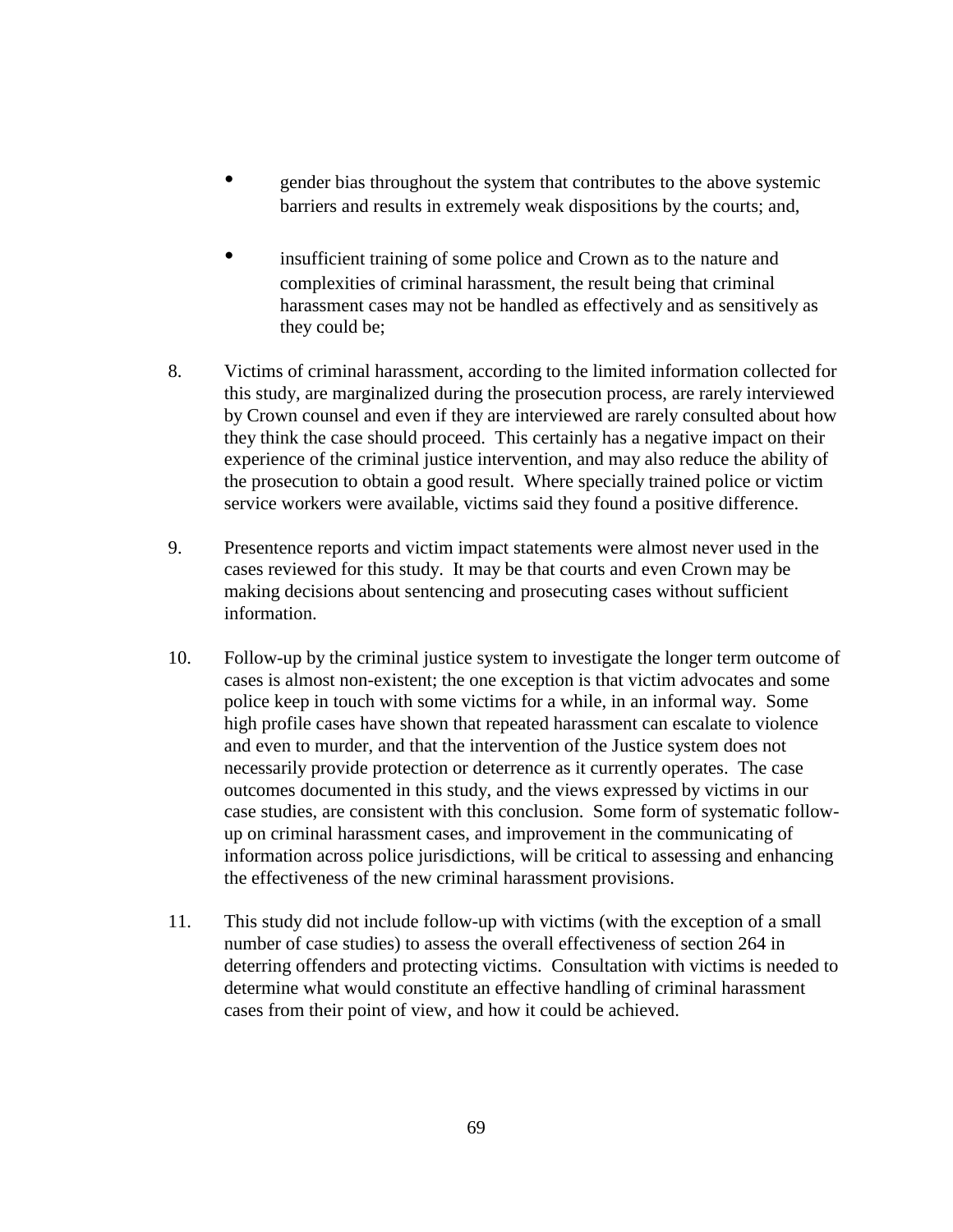- 12. Only a small percentage of criminal harassment cases in this study involved offenders with an apparent serious psychological illness. Other causes, having to do with men seeking power and control over women, appear on the face of it to be more plausible.
- 13. Little information is available in the case files on the prosecution of criminal harassment cases. The Crown's approach to bail hearings, plea bargaining and sentencing recommendations, the reasons for the decisions that are made, and the kinds of inputs that influenced the decisions (such as interaction with victims) are largely unknown because this information is typically not recorded, and Crown handle so many cases that they often cannot remember details about specific cases.

### **7.2 Recommendations**

Based on the findings of this review, it is recommended that:

- 1. steps be taken to identify clearly what is considered to be a desirable result of the prosecution of criminal harassment in broad terms, and how to go about determining what is a desirable result in individual cases;
- 2. as an interim measure until full consideration is given to the identification of desirable results, policy officers at the federal, provincial and teritorial levels should develop guidelines or best practices to reduce the rate of charge stays, withdrawals and peace bond resolutions, and set higher standards for sentencing recommendations, particularly in negotiating guilty pleas;
- 3. guidelines be developed for police and Crown that set higher standards for the investigation and prosecution of criminal harassment cases. The standards for police should include the requirement for a thorough investigation of the relationship between accused and victim, and the documentation of any reported history of abuse or harassment. Prior history of breaches of court protective orders, whether or not they resulted in charges or convictions, should also be investigated and documented.

Standards for Crown should include the requirement to interview the victim (subject to the consent of the victim) prior to the date of first appearance. There should also be a clear requirement to ensure that case preparation (including police investigation) is sufficient to enable Crown to present fully the complexity of circumstances involved in the case including the history of the relationship, and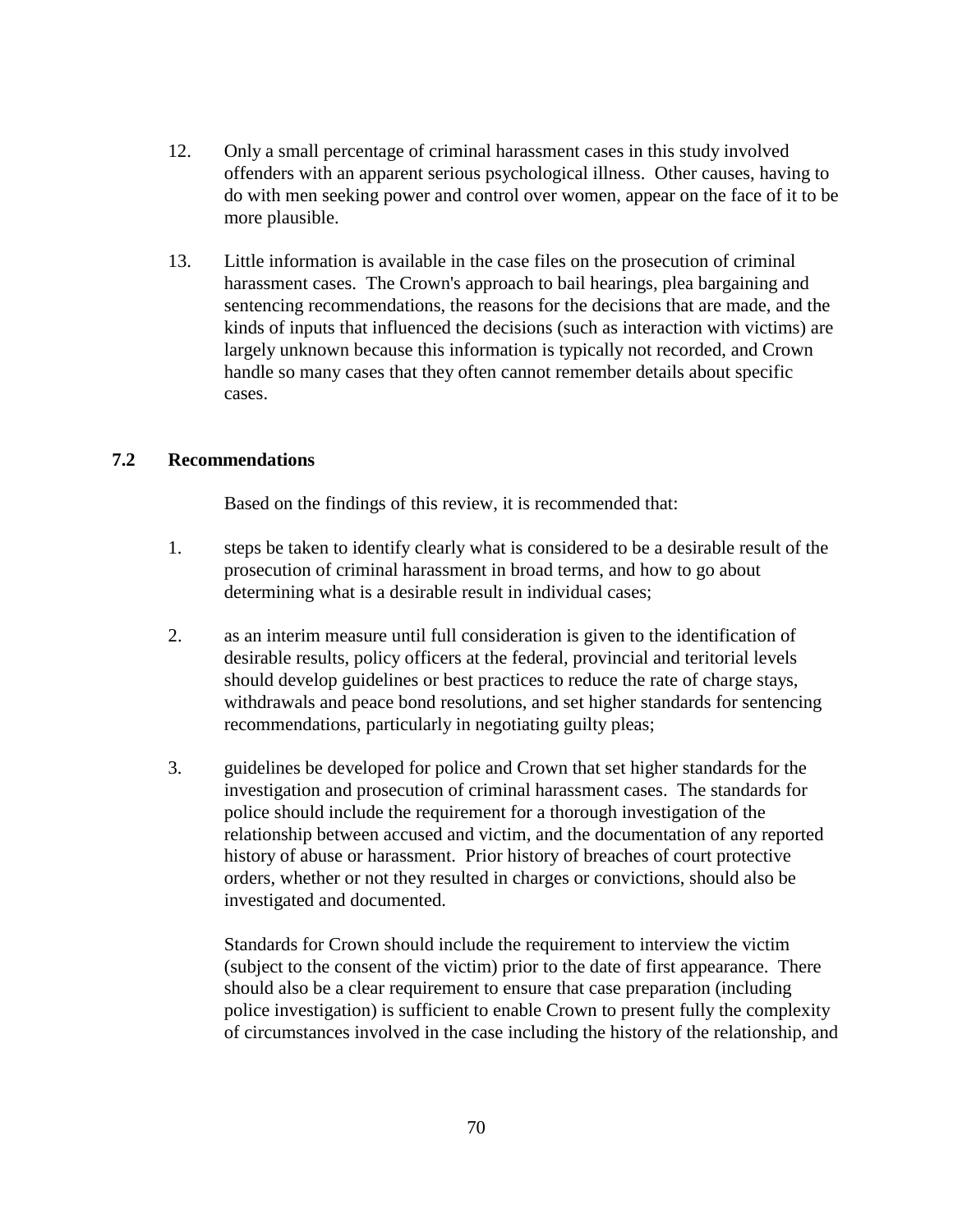the impact that the harassment is having on the life of the victim. Consideration should be given to making the use of victim impact statements a routine feature of sentencing hearings in criminal harassment cases. Consideration should also be given to ensure that breaches of no contact orders are addressed by the criminal justice system and standards are set for when charges for such breaches can be stayed or withdrawn;

- 4. the actions of Crown in criminal harassment cases, and the reasons for Crown decisions, be made more transparent, perhaps through the use of simple case record sheets, so future decisions about Crown policy and practices will be based on better empirical information than is currently possible;
- 5. police and Crown be provided with training in the investigation and prosecution of criminal harassment in keeping with the guidelines that are developed. Judges should also be provided with workshops to ensure that they understand the relationship between (most) criminal harassment and women abuse, and the serious impact it can have on the lives of victims;
- 6. victim service/victim witness services be made available as widely as possible. Early information indicates that such services can make a significant contribution both to enhancing the experience of victims during the criminal justice process, and to the preparation of stronger cases;
- 7. consideration be given to instituting some form of systematic followup/monitoring of criminal harassment cases to ensure that harassment is not recurring or escalating, and to enhance the communication of information about offenders across police jurisdictions;
- 8. police work with women's shelter organizations to develop approaches for the identification of higher risk offenders that is less focused on psychological profiling and more on indicators of abusive attitudes and behaviour in relationships;
- 9. the Department of Justice Canada undertakes further work on this issue to assess the impact of the justice response on the accused's behaviour; to consult with victims of criminal harassment on what they see as a desired outcome in criminal harassment cases and how to achieve those outcomes; and to conduct interviews with key actors in the criminal justice system to document the reasons for the outcomes observed in this study.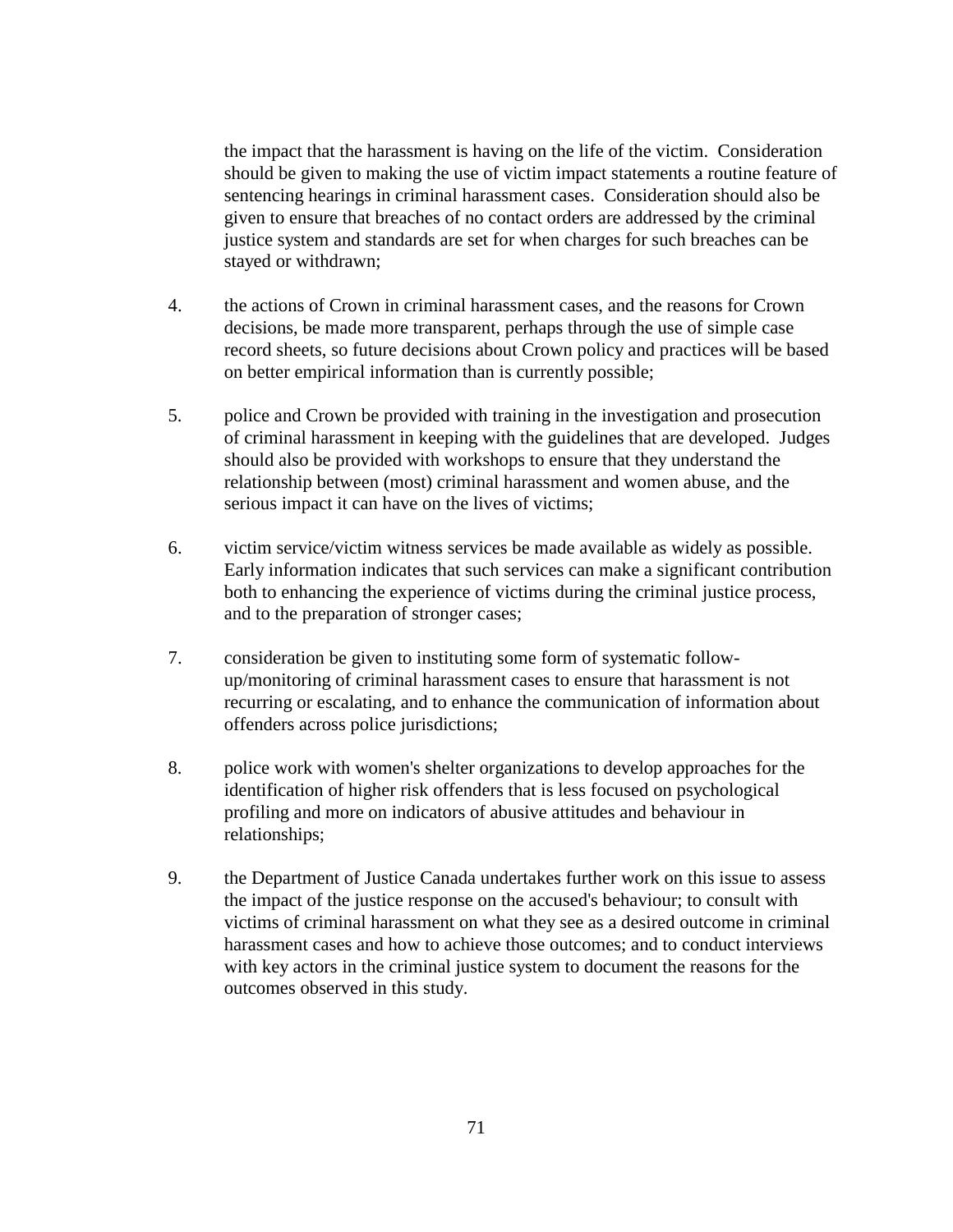## **BIBLIOGRAPHY**

- Abel, Gene G. *et al.* (1988). "Multiple Paraphilic Diagnoses Among Sex Offenders". *Bull Am Acad Psychiatry Law*, 16(2): 152.
- Anderson, Susan C. (1993). "Anti-stalking laws: Will they curb the erotomanic's obsessive pursuit?" *Law & Psychology Review*, 17: 171.
- Attinello, Kelli L. (1993). "Crimes: Anti-Stalking Legislation: A Comparison of Traditional Remedies available for victims of harassment versus California Penal Code, Section 646.9". *Pacific Law Journal,* 24: 1945.
- Bala, Nicholas (1993). "Criminal Code Amendments to Increase Protection to Children and Women: Bills C-126 and C-128". 21 C.R. (4th) 365.
- Bernstein, Susan E. (1993). "Living Under seige: Do stalking laws protect domestic violence victims?" *Cardozo Law Review*, 15: 525.
- Collins, P.I. (October, 1992). "Stalkers". *Law and Order*, 138.
- Cooper, Mary (1994). *Criminal Harassment and Potential for Treatment: Literature Review and Annotated Bibliography*, Vancouver: BC Institute on Family Violence).
- Cooper, Mary (1993). *Assessing the Risk of Repeated Violecne Among Men Arrested for Wife Assault: A Review of the Literature* Vancouver: BC Institute on Family Violence.
- Diacovo, Nannette (1995). "California's Anti-Stalking Statute: Deterrent Or False". *Southwestern University Law Review*, 24(2): 389.
- Gershon, Dana S. (1994). "Stalking Statutes: A New Vehicle to Curb the New Violence of the Radical Anti-Abortion Movement". *Columbia Human Rights Law Review*, 26(1): 215.
- Goode, Matthew (1995). "Stalking: Crime of the Nineties?". *Criminal Law Journal*, 19(1): 21.
- Guy, Robert A. (1993). "The Nature and Constitutionality of Stalking Laws". *Vand. Law Review*, 46: 991.
- Hendricks, James E. and Lori Spillane (1993). "Stalking: What we can do to forestall tragedy". *Police Chief*, 68.
- Holmes, Ronald M. (May, 1994). "Stalking in America: Types and Methods of Criminal Stalkers". *Law and Order*, 89.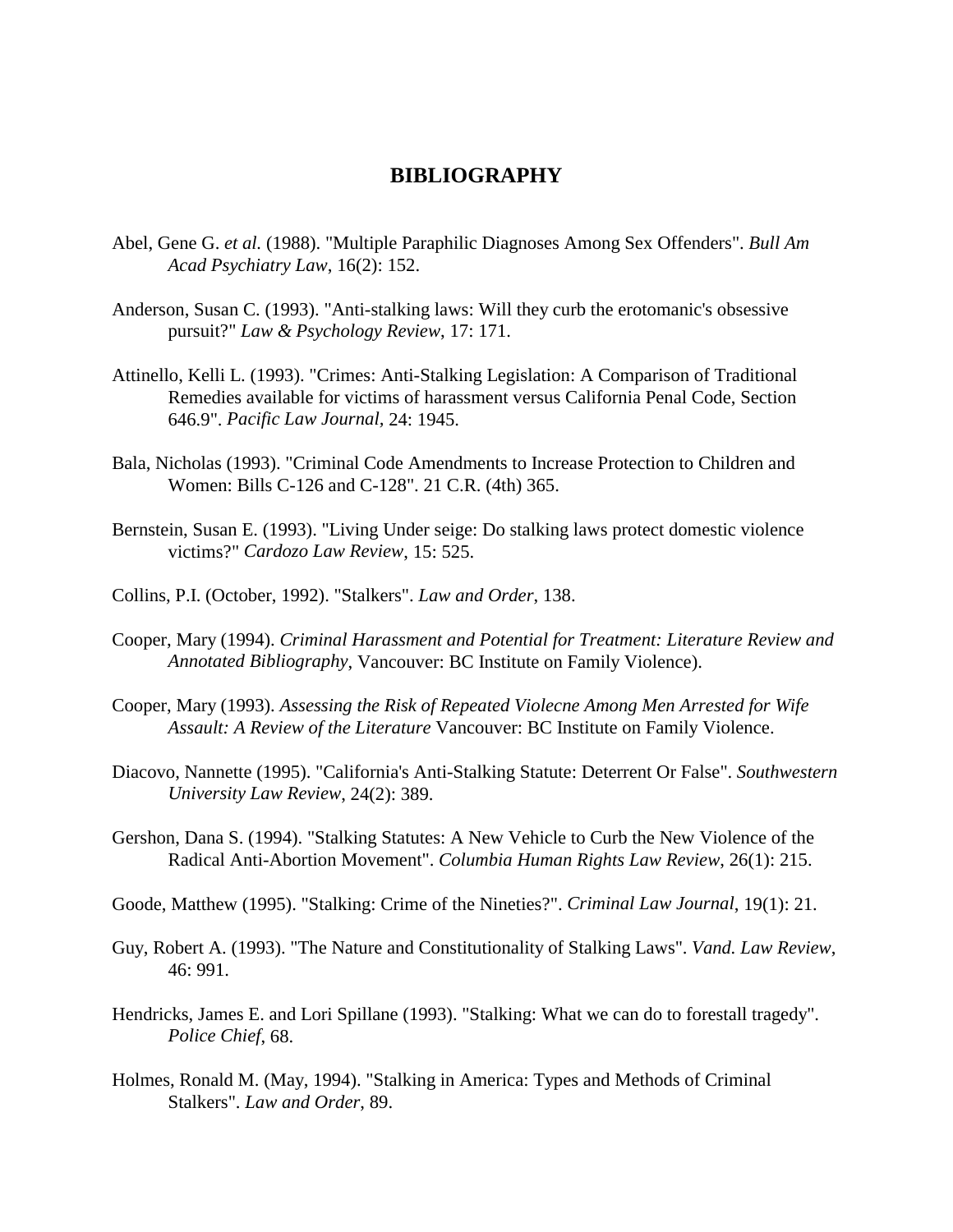- Kropp, P. Randell, Stephen D. Hart, Christopher D. Webster, and Derek Eaves (1994). *Manual for the Spousal Assault Risk Assessment Guide*, Vancouver: The British Columbia Institute on Family Violence.
- Lingg, Richard (1993). "Stopping Stalkers: A Critical Examination of Anti-Stalking Statutes". *St. John's Law Review*, 67: 347.
- Lytwyn, T.H. (February 16, 1994). Preliminary thoughts on the meaning of Section 264: Criminal Harassment in Canada (unpublished paper) on file at the BC Institute on Family Violence.
- McAnaney, Kathleen G., Laura A. Curliss, and C. Elizabeth Abeyta-Price (1993). "From Imprudence to Crime: Anti-stalking Laws". *The Notre Dame Law Review*, 68: 819.
- McIntyre, Sheila (1994). "Redefining Reformism: The Consultations That Shaped Bill C-49". in Julian V. Roberts and Renata M. Mohr (eds.), *Confronting Sexual Assault: A Decade of Legal and Social Change*, Toronto: University of Toronto Press.
- Meloy, J. Reid and Shayna Gothard (1995). "Demographic and Clinical Comparison of Obsessional Followers and Offenders with Mental Disorders". *American Journal of Psychiatry*, 152(2): 258.
- Meredith, Colin (1994). *Review of the Use and Effectiveness of Judicial Recognizance Orders and Civil Restraining Orders*, Toronto: Abt Associates of Canada.
- Morville, Dawn A. (1993). "Stalking Laws: Are they solutions for more problems? 71 *Washington University Law Quarterly* 921.
- Mullen, Paul E. and Nichele Pathé (1994). "Stalking and the Pathologies of Love". *Australian and New Zealand Journal of Psychiatry*, 28(3): 469.
- O'Reilly, Gregory W. (1993). "Illinois' Stalking Statute: Taking Unsteady Aim at Preventing Attacks". *John Marsall Law Review*, 26: 821.
- Patton, Elizabeth A. (1994). "Stalking Laws: In Pursuit of a Remedy". *Rutgers Law Journal*, 25: 465.
- Phipps, Melissa Perrell (1993). "North Carolina's New Anti-Stalking Law: Constitutionally Sound, But Is It Really A Deterrent?". *North Carolina Law Review*.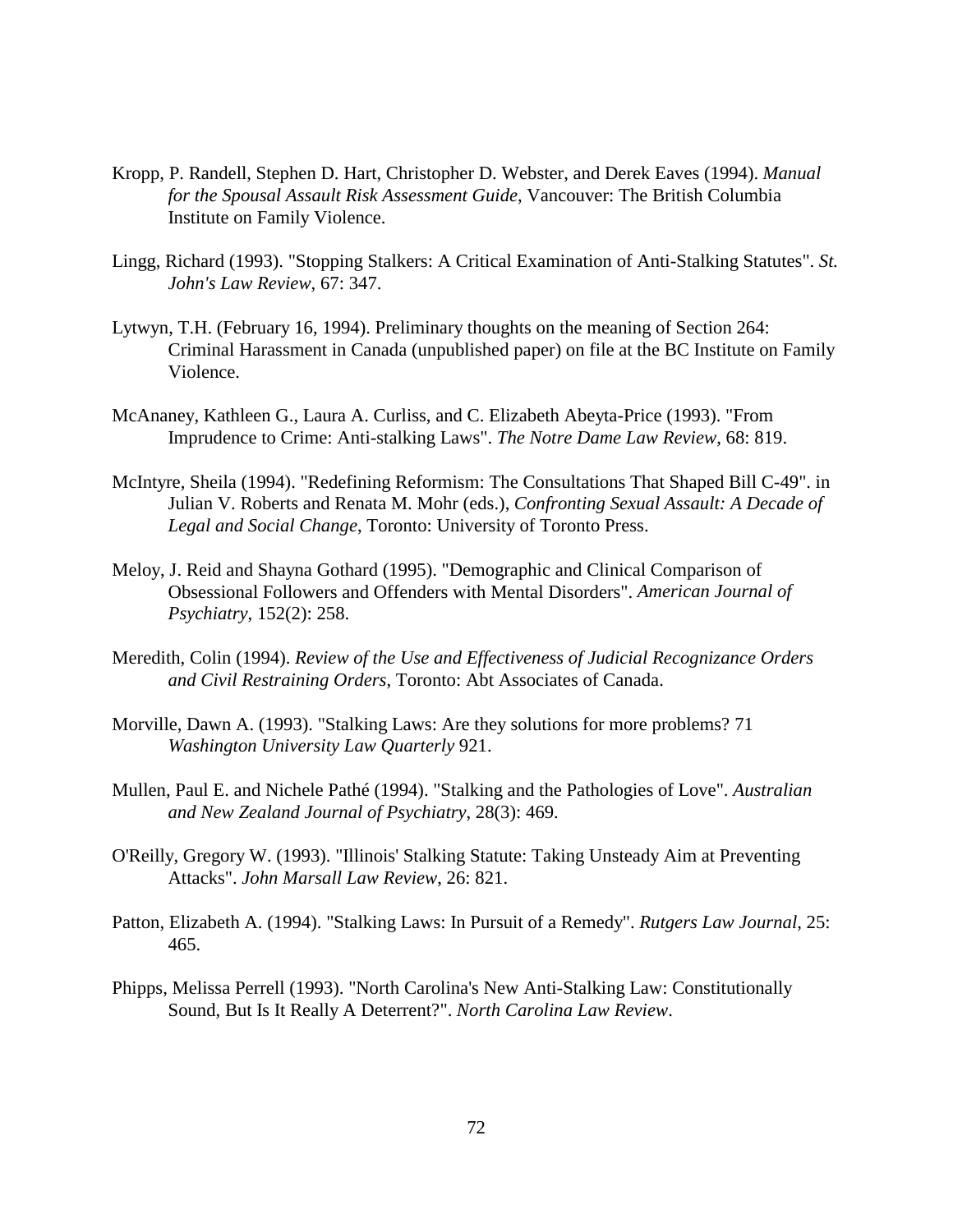- Pilon, Marilyn (1993). "Anti-Stalking Laws: The United States and Canadian Experience". Ottawa: Library of Parliament, Research Branch.
- Ross, Eileen S. (1995). "E-Mail Stalking: Is Adequate Legal Protection Available?". *The John Marshall Journal of Computer & Information*, 13(3): 405.
- Salame, Laurie (1993). "A National Survey of Stalking Laws: A Legislated Trend Comes to the Aid of Domestic Violence Victims and Others". *Suffolk University Law Review*, 67: 67.
- Sohn, Ellen F. (1994). "Antistalking Statutes: Do They Actually Protect Victims?". *Criminal Law Bulletin*, 39(3): 203.
- Strikis, Silvija A. (1993). "Stopping Stalking". *The Georgetown Law Journal*, 81: 2771.
- Tolhurst, Kimberly A. (1994). "A Search For Solutions: Evaluating The Latest Anti-Stalking Developments And the National Institute Of Justice Model Stalking Code". *William & Mary Journal of Women and the Law*, 1(1): 269.
- Tucker, James Thomas (1993). "Stalking the problems with stalking laws: The effectiveness of Florida Statutes, Section 784.048". *Florida Law Review*, 45: 609.
- U.S. Department of Justice (1993). Office of Justice Programs. National Institute of Justice. *Project to Develop a Model Anti-Stalking Code for States*. Washington, DC Superintendent of Documents.
- Walker, Julie Miles (1993). "Anti-Stalking Legislation: Does It Protect the Victim Without Violating the Rights of the Accused?" *Denver University Law Review,* 71: 273.
- Way, Rosemary Cairns (1994). "The Criminialization of Stalking: An Exercise in Media Manipulation and Political Opportunism". *McGill Law Journal*, 39: 379 at 390-391.
- Wickens, James C. (1994). "Michigan's New Anti-Stalking Laws: Good Intentions Gone Awry". *Detroit College of Law Review*, 1: 157.
- Welch, Jeanie M. (1995). "Stalking and Anti-Stalking Legislation: A Guide to the Literature of a New Legal Concept". *Reference Services Review*, 53 at 54-55.
- Woods, Lowell T. (1993). "Anti-Stalking legislation: A Legislative attempt to surmount for inadequacies of protection orders". *Indiana Law Review*, 27: 449.